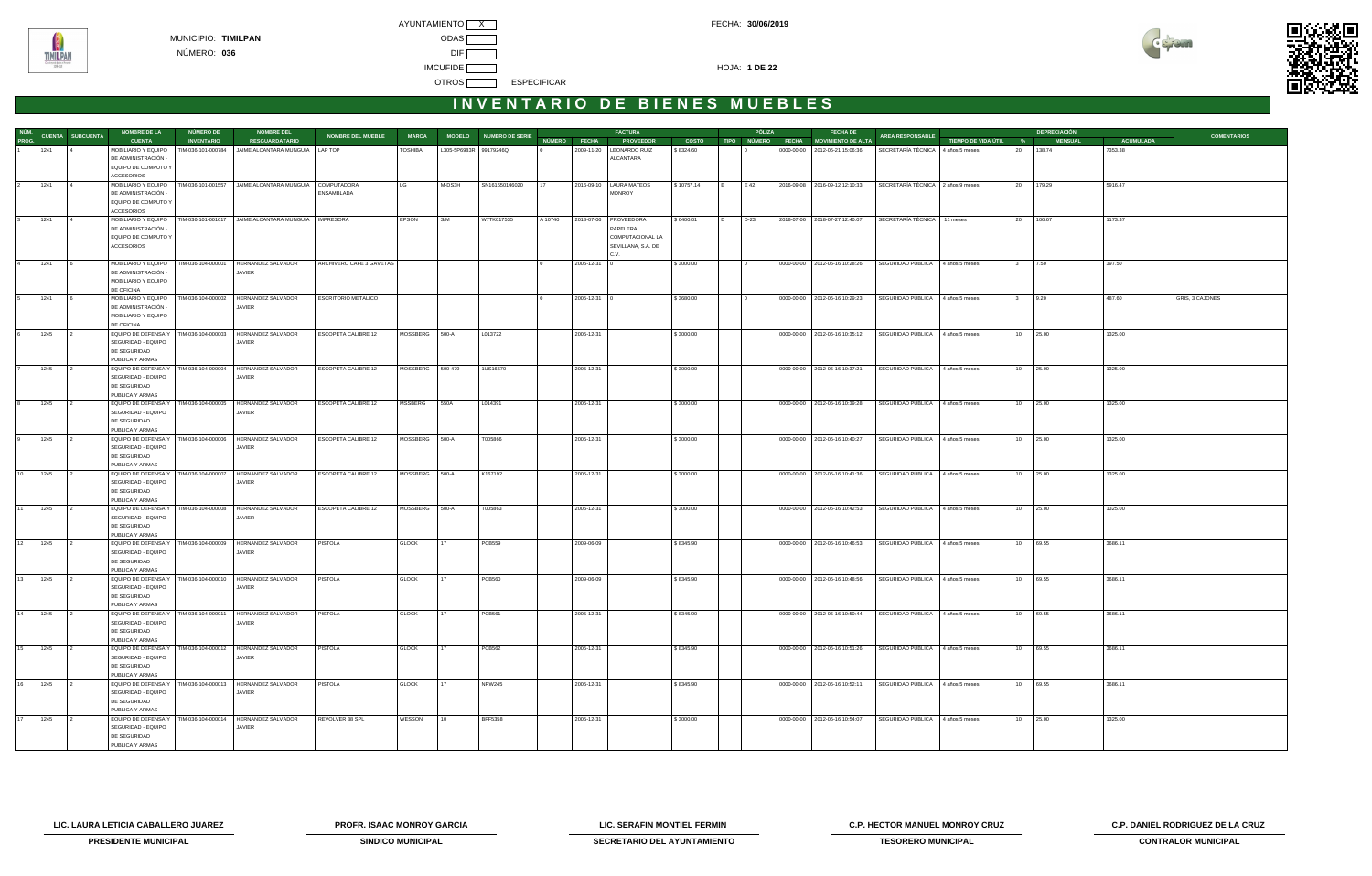



|              |      |                         |                                          |                                       |                                                               |                              |                    |                    |                        |              |            | <b>FACTURA</b>                               |              |        |                                                         |                                  |                       |              | <b>DEPRECIACIÓN</b> |                  |                          |
|--------------|------|-------------------------|------------------------------------------|---------------------------------------|---------------------------------------------------------------|------------------------------|--------------------|--------------------|------------------------|--------------|------------|----------------------------------------------|--------------|--------|---------------------------------------------------------|----------------------------------|-----------------------|--------------|---------------------|------------------|--------------------------|
| NÚM.<br>PROG |      | <b>CUENTA SUBCUENTA</b> | <b>NOMBRE DE LA</b>                      | <b>NÚMERO DE</b><br><b>INVENTARIO</b> | <b>NOMBRE DEL</b>                                             | <b>NOMBRE DEL MUEBLE</b>     | <b>MARCA</b>       |                    | MODELO NÚMERO DE SERIE | NÚMERO FECHA |            |                                              |              | PÓLIZA | <b>FECHA DE</b><br>TIPO NÚMERO FECHA MOVIMIENTO DE ALTA | ÁREA RESPONSABLE                 |                       |              |                     | <b>ACUMULADA</b> | <b>COMENTARIOS</b>       |
|              |      |                         | <b>CUENTA</b>                            |                                       | <b>RESGUARDATARIO</b>                                         |                              |                    |                    |                        |              |            | <b>PROVEEDOR</b>                             | <b>COSTO</b> |        |                                                         |                                  | TIEMPO DE VIDA ÚTIL % |              | <b>MENSUAL</b>      |                  |                          |
| $18$ 1245    |      |                         | EQUIPO DE DEFENSA Y                      | TIM-036-104-000015                    | HERNANDEZ SALVADOR                                            | REVOLVER 38 SPL              | WESSON             | l 10               | <b>BFM7714</b>         |              | 2005-12-31 |                                              | \$3000.00    |        | 0000-00-00   2012-06-16 10:54:58                        | SEGURIDAD PÚBLICA                | 4 años 5 meses        | $10-10$      | 25.00               | 1325.00          |                          |
|              |      |                         | SEGURIDAD - EQUIPO                       |                                       | JAVIER                                                        |                              |                    |                    |                        |              |            |                                              |              |        |                                                         |                                  |                       |              |                     |                  |                          |
|              |      |                         | DE SEGURIDAD                             |                                       |                                                               |                              |                    |                    |                        |              |            |                                              |              |        |                                                         |                                  |                       |              |                     |                  |                          |
|              |      |                         | PUBLICA Y ARMAS                          |                                       |                                                               |                              |                    |                    |                        |              |            |                                              |              |        |                                                         |                                  |                       |              |                     |                  |                          |
| 19 1245      |      |                         |                                          |                                       | EQUIPO DE DEFENSA Y   TIM-036-104-000016   HERNANDEZ SALVADOR | REVOLVER 38 SPL              | WESSON             | 10                 | <b>BFM7947</b>         |              | 2005-12-31 |                                              | \$3000.00    |        | 0000-00-00   2012-06-16 10:56:24                        | SEGURIDAD PÚBLICA 4 años 5 meses |                       |              | 10 25.00            | 1325.00          |                          |
|              |      |                         | SEGURIDAD - EQUIPO                       |                                       | JAVIER                                                        |                              |                    |                    |                        |              |            |                                              |              |        |                                                         |                                  |                       |              |                     |                  |                          |
|              |      |                         | DE SEGURIDAD                             |                                       |                                                               |                              |                    |                    |                        |              |            |                                              |              |        |                                                         |                                  |                       |              |                     |                  |                          |
|              |      |                         | PUBLICA Y ARMAS                          |                                       |                                                               |                              |                    |                    |                        |              |            |                                              |              |        |                                                         |                                  |                       |              |                     |                  |                          |
| 20           | 1245 |                         | EQUIPO DE DEFENSA Y   TIM-036-104-000017 |                                       | HERNANDEZ SALVADOR                                            | CARABINA                     |                    | BUSHMASTE XM15-E2S | BFI658606              |              | 2009-06-09 |                                              | \$19607.80   |        | 0000-00-00   2012-06-16 10:59:06                        | SEGURIDAD PÚBLICA 4 años 5 meses |                       |              | 10 163.40           | 8660.12          |                          |
|              |      |                         | SEGURIDAD - EQUIPO                       |                                       | JAVIER                                                        |                              |                    |                    |                        |              |            |                                              |              |        |                                                         |                                  |                       |              |                     |                  |                          |
|              |      |                         | DE SEGURIDAD                             |                                       |                                                               |                              |                    |                    |                        |              |            |                                              |              |        |                                                         |                                  |                       |              |                     |                  |                          |
|              |      |                         | PUBLICA Y ARMAS                          |                                       |                                                               |                              |                    |                    |                        |              |            |                                              |              |        |                                                         |                                  |                       |              |                     |                  |                          |
| 21 1245      |      |                         | EQUIPO DE DEFENSA Y                      | TIM-036-104-000018                    | HERNANDEZ SALVADOR                                            | CARABINA                     | BUSHMASTE XM15-E2S |                    | BFI643609              |              | 2009-06-09 |                                              | \$19607.80   |        | 0000-00-00   2012-06-16 11:00:20                        | SEGURIDAD PÚBLICA                | 4 años 5 meses        |              | 10 163.40           | 8660.12          |                          |
|              |      |                         | SEGURIDAD - EQUIPO                       |                                       | JAVIER                                                        |                              |                    |                    |                        |              |            |                                              |              |        |                                                         |                                  |                       |              |                     |                  |                          |
|              |      |                         | DE SEGURIDAD                             |                                       |                                                               |                              |                    |                    |                        |              |            |                                              |              |        |                                                         |                                  |                       |              |                     |                  |                          |
|              |      |                         | PUBLICA Y ARMAS                          |                                       |                                                               |                              |                    |                    |                        |              |            |                                              |              |        |                                                         |                                  |                       |              |                     |                  |                          |
| 22           | 1245 |                         |                                          |                                       | EQUIPO DE DEFENSA Y   TIM-036-104-000019   HERNANDEZ SALVADOR | CARABINA                     |                    | BUSHMASTE XM15-E2S | BF1643610              |              | 2005-12-31 |                                              | \$19607.80   |        | 0000-00-00   2012-06-16 11:01:52                        | SEGURIDAD PÚBLICA                | 4 años 5 meses        | 10           | 163.40              | 8660.12          |                          |
|              |      |                         | SEGURIDAD - EQUIPO                       |                                       | JAVIER                                                        |                              |                    |                    |                        |              |            |                                              |              |        |                                                         |                                  |                       |              |                     |                  |                          |
|              |      |                         | DE SEGURIDAD                             |                                       |                                                               |                              |                    |                    |                        |              |            |                                              |              |        |                                                         |                                  |                       |              |                     |                  |                          |
|              |      |                         |                                          |                                       |                                                               |                              |                    |                    |                        |              |            |                                              |              |        |                                                         |                                  |                       |              |                     |                  |                          |
|              |      |                         | PUBLICA Y ARMAS                          |                                       |                                                               |                              |                    |                    |                        |              |            |                                              |              |        |                                                         |                                  |                       |              |                     |                  |                          |
| 23           | 1245 |                         | EQUIPO DE DEFENSA Y   TIM-036-104-000020 |                                       | HERNANDEZ SALVADOR                                            | CARABINA                     | BUSHMASTE XM15-E2S |                    | BFI658607              |              | 2005-12-31 |                                              | \$19607.80   |        | 0000-00-00 2012-06-16 11:03:14                          | SEGURIDAD PÚBLICA                | 4 años 5 meses        | 10           | 163.40              | 8660.12          |                          |
|              |      |                         | SEGURIDAD - EQUIPO                       |                                       | JAVIER                                                        |                              |                    |                    |                        |              |            |                                              |              |        |                                                         |                                  |                       |              |                     |                  |                          |
|              |      |                         | DE SEGURIDAD                             |                                       |                                                               |                              |                    |                    |                        |              |            |                                              |              |        |                                                         |                                  |                       |              |                     |                  |                          |
|              |      |                         | PUBLICA Y ARMAS                          |                                       |                                                               |                              |                    |                    |                        |              |            |                                              |              |        |                                                         |                                  |                       |              |                     |                  |                          |
| 24           | 1245 |                         | EQUIPO DE DEFENSA Y                      | TIM-036-104-000021                    | HERNANDEZ SALVADOR                                            | CARABINA                     | BUSHMASTE XM15-E2S |                    | BFI658605              |              | 2005-12-31 |                                              | \$19607.80   |        | 0000-00-00   2012-06-16 11:04:12                        | SEGURIDAD PÚBLICA                | 4 años 5 meses        |              | 10 163.40           | 8660.12          |                          |
|              |      |                         | SEGURIDAD - EQUIPO                       |                                       | JAVIER                                                        |                              |                    |                    |                        |              |            |                                              |              |        |                                                         |                                  |                       |              |                     |                  |                          |
|              |      |                         | DE SEGURIDAD                             |                                       |                                                               |                              |                    |                    |                        |              |            |                                              |              |        |                                                         |                                  |                       |              |                     |                  |                          |
|              |      |                         | PUBLICA Y ARMAS                          |                                       |                                                               |                              |                    |                    |                        |              |            |                                              |              |        |                                                         |                                  |                       |              |                     |                  |                          |
| 25           | 1245 |                         |                                          |                                       | EQUIPO DE DEFENSA Y   TIM-036-104-000022   HERNANDEZ SALVADOR | PISTOLA                      | <b>GLOCK</b>       | 17                 | <b>NRW246</b>          |              | 2005-12-31 |                                              | \$8345.90    |        | 0000-00-00   2012-06-16 11:06:07                        | SEGURIDAD PÚBLICA 4 años 5 meses |                       |              | 10 69.55            | 3686.11          |                          |
|              |      |                         | SEGURIDAD - EQUIPO                       |                                       | JAVIER                                                        |                              |                    |                    |                        |              |            |                                              |              |        |                                                         |                                  |                       |              |                     |                  |                          |
|              |      |                         | DE SEGURIDAD                             |                                       |                                                               |                              |                    |                    |                        |              |            |                                              |              |        |                                                         |                                  |                       |              |                     |                  |                          |
|              |      |                         | PUBLICA Y ARMAS                          |                                       |                                                               |                              |                    |                    |                        |              |            |                                              |              |        |                                                         |                                  |                       |              |                     |                  |                          |
| 26           | 1246 |                         | MAQUINARIA, OTROS                        |                                       | TIM-036-104-000025   HERNANDEZ SALVADOR                       | TANQUE ESATCIONARIO          |                    |                    |                        |              | 2005-12-31 |                                              | \$5000.00    |        | 0000-00-00   2012-06-16 11:18:36                        | SEGURIDAD PÚBLICA 4 años 5 meses |                       |              | 10 41.67            | 2208.35          |                          |
|              |      |                         | EQUIPOS Y                                |                                       | JAVIER                                                        |                              |                    |                    |                        |              |            |                                              |              |        |                                                         |                                  |                       |              |                     |                  |                          |
|              |      |                         | HERRAMIENTAS -                           |                                       |                                                               |                              |                    |                    |                        |              |            |                                              |              |        |                                                         |                                  |                       |              |                     |                  |                          |
|              |      |                         | MAQUINARIA Y EQUIPO                      |                                       |                                                               |                              |                    |                    |                        |              |            |                                              |              |        |                                                         |                                  |                       |              |                     |                  |                          |
|              |      |                         | <b>DIVERSO</b>                           |                                       |                                                               |                              |                    |                    |                        |              |            |                                              |              |        |                                                         |                                  |                       |              |                     |                  |                          |
|              |      |                         |                                          |                                       |                                                               |                              |                    |                    |                        |              |            |                                              |              |        |                                                         |                                  |                       |              |                     |                  |                          |
| 27           | 1241 |                         | MOBILIARIO Y EQUIPO                      | TIM-036-104-000026                    | HERNANDEZ SALVADOR                                            | LOOKER METALICO              |                    |                    |                        |              | 2005-12-31 |                                              | \$1800.00    |        | 0000-00-00   2012-06-16 11:21:19                        | SEGURIDAD PÚBLICA                | 4 años 5 meses        |              | 4.50                | 238.50           | <b>GRIS 4 DIVISIONES</b> |
|              |      |                         | DE ADMINISTRACIÓN -                      |                                       | JAVIER                                                        |                              |                    |                    |                        |              |            |                                              |              |        |                                                         |                                  |                       |              |                     |                  |                          |
|              |      |                         | MOBILIARIO Y EQUIPO                      |                                       |                                                               |                              |                    |                    |                        |              |            |                                              |              |        |                                                         |                                  |                       |              |                     |                  |                          |
|              |      |                         | DE OFICINA                               |                                       |                                                               |                              |                    |                    |                        |              |            |                                              |              |        |                                                         |                                  |                       |              |                     |                  |                          |
| 28 1241      |      |                         |                                          |                                       | MOBILIARIO Y EQUIPO   TIM-036-104-000028   HERNANDEZ SALVADOR | <b>ESCRITORIO METALICO 2</b> |                    |                    |                        |              | 2005-12-31 |                                              | \$3680.00    |        | 0000-00-00   2012-06-16 11:23:26                        | SEGURIDAD PÚBLICA 4 años 5 meses |                       | $\mathbf{3}$ | 9.20                | 487.60           | NEGRO                    |
|              |      |                         | DE ADMINISTRACIÓN -                      |                                       | JAVIER                                                        | GAVETAS                      |                    |                    |                        |              |            |                                              |              |        |                                                         |                                  |                       |              |                     |                  |                          |
|              |      |                         | MOBILIARIO Y EQUIPO                      |                                       |                                                               |                              |                    |                    |                        |              |            |                                              |              |        |                                                         |                                  |                       |              |                     |                  |                          |
|              |      |                         | DE OFICINA                               |                                       |                                                               |                              |                    |                    |                        |              |            |                                              |              |        |                                                         |                                  |                       |              |                     |                  |                          |
| 29 1241      |      |                         | MOBILIARIO Y EQUIPO                      |                                       | TIM-036-104-000029   HERNANDEZ SALVADOR                       | ARCHIVERO DE MADERA 4        |                    |                    |                        |              | 2005-12-31 |                                              | \$2569.10    |        | 0000-00-00 2012-06-16 11:26:51                          | SEGURIDAD PÚBLICA 4 años 5 meses |                       |              | 6.42                | 340.39           | CAFE                     |
|              |      |                         | DE ADMINISTRACIÓN -                      |                                       | JAVIER                                                        | GAVETAS                      |                    |                    |                        |              |            |                                              |              |        |                                                         |                                  |                       |              |                     |                  |                          |
|              |      |                         | MOBILIARIO Y EQUIPO                      |                                       |                                                               |                              |                    |                    |                        |              |            |                                              |              |        |                                                         |                                  |                       |              |                     |                  |                          |
|              |      |                         | DE OFICINA                               |                                       |                                                               |                              |                    |                    |                        |              |            |                                              |              |        |                                                         |                                  |                       |              |                     |                  |                          |
| 30 1246      |      |                         | MAQUINARIA, OTROS                        |                                       | TIM-036-104-000030 HERNANDEZ SALVADOR                         | ARMERO 4 REPISAS             |                    |                    |                        |              | 2001-01-18 |                                              | \$4945.00    |        | 0000-00-00   2012-06-16 11:28:59                        | SEGURIDAD PÚBLICA                | 4 años 5 meses        | 10           | 41.21               | 2184.05          | MADERA, CAFE             |
|              |      |                         | <b>EQUIPOS Y</b>                         |                                       | JAVIER                                                        |                              |                    |                    |                        |              |            |                                              |              |        |                                                         |                                  |                       |              |                     |                  |                          |
|              |      |                         | HERRAMIENTAS -                           |                                       |                                                               |                              |                    |                    |                        |              |            |                                              |              |        |                                                         |                                  |                       |              |                     |                  |                          |
|              |      |                         | MAQUINARIA Y EQUIPO                      |                                       |                                                               |                              |                    |                    |                        |              |            |                                              |              |        |                                                         |                                  |                       |              |                     |                  |                          |
|              |      |                         | DE CONSTRUCCION                          |                                       |                                                               |                              |                    |                    |                        |              |            |                                              |              |        |                                                         |                                  |                       |              |                     |                  |                          |
| 31           |      | $\overline{3}$          |                                          |                                       |                                                               |                              |                    |                    |                        |              |            |                                              |              |        |                                                         |                                  |                       |              |                     |                  |                          |
|              | 1246 |                         |                                          |                                       | MAQUINARIA, OTROS   TIM-036-104-000033   HERNANDEZ SALVADOR   | TORRE ESTRUCTURAL 25 M       |                    | $T - 30$           |                        |              | 2005-12-31 |                                              | \$14770.60   |        | 0000-00-00   2012-06-16 11:54:07                        | SEGURIDAD PÚBLICA 4 años 5 meses |                       |              | 10 123.09           | 6523.69          |                          |
|              |      |                         | <b>EQUIPOS Y</b>                         |                                       | JAVIER                                                        |                              |                    |                    |                        |              |            |                                              |              |        |                                                         |                                  |                       |              |                     |                  |                          |
|              |      |                         | HERRAMIENTAS -                           |                                       |                                                               |                              |                    |                    |                        |              |            |                                              |              |        |                                                         |                                  |                       |              |                     |                  |                          |
|              |      |                         | MAQUINARIA Y EQUIPO                      |                                       |                                                               |                              |                    |                    |                        |              |            |                                              |              |        |                                                         |                                  |                       |              |                     |                  |                          |
|              |      |                         | DE CONSTRUCCION                          |                                       |                                                               |                              |                    |                    |                        |              |            |                                              |              |        |                                                         |                                  |                       |              |                     |                  |                          |
| 32 1245      |      | $\frac{1}{2}$           |                                          |                                       | EQUIPO DE DEFENSA Y   TIM-036-104-000034   HERNANDEZ SALVADOR | SISTEMA DE                   |                    |                    |                        | 8241         |            | 2010-08-03   ELECTROMOVIL PLUS   \$ 29999.92 |              |        | 0000-00-00 2012-06-16 11:57:38                          | SEGURIDAD PÚBLICA 4 años 5 meses |                       |              | 10 250.00           | 13249.97         |                          |
|              |      |                         | SEGURIDAD - EQUIPO                       |                                       | JAVIER                                                        | VIDEOVIGILANCIA(1 DVR, 4     |                    |                    |                        |              |            | S.A. DE C.V.                                 |              |        |                                                         |                                  |                       |              |                     |                  |                          |
|              |      |                         | DE SEGURIDAD                             |                                       |                                                               | CAMARAS)                     |                    |                    |                        |              |            |                                              |              |        |                                                         |                                  |                       |              |                     |                  |                          |
|              |      |                         | PUBLICA Y ARMAS                          |                                       |                                                               |                              |                    |                    |                        |              |            |                                              |              |        |                                                         |                                  |                       |              |                     |                  |                          |
| 33           | 1245 |                         |                                          |                                       | EQUIPO DE DEFENSA Y   TIM-036-104-000036   HERNANDEZ SALVADOR | DETECTOR DE METALES          | RANGER             | 1000               |                        | 8238         |            | 2010-08-03   ELECTROMOVIL PLUS   \$4798.92   |              |        | 0000-00-00   2012-06-16 12:09:36                        | SEGURIDAD PÚBLICA 4 años 5 meses |                       |              | 10 39.99            | 2119.52          |                          |
|              |      |                         | SEGURIDAD - EQUIPO                       |                                       | <b>JAVIER</b>                                                 | PORTATIL                     |                    |                    |                        |              |            | S.A. DE C.V.                                 |              |        |                                                         |                                  |                       |              |                     |                  |                          |
|              |      |                         | DE SEGURIDAD                             |                                       |                                                               |                              |                    |                    |                        |              |            |                                              |              |        |                                                         |                                  |                       |              |                     |                  |                          |
|              |      |                         | PUBLICA Y ARMAS                          |                                       |                                                               |                              |                    |                    |                        |              |            |                                              |              |        |                                                         |                                  |                       |              |                     |                  |                          |
| 34           | 1245 |                         | EQUIPO DE DEFENSA Y   TIM-036-104-000037 |                                       | HERNANDEZ SALVADOR                                            | DETECTOR DE METALES          | RANGER             | 1001               |                        | 8238         | 2010-08-03 |                                              | \$4798.92    |        | 0000-00-00   2012-06-16 12:11:21                        | SEGURIDAD PÚBLICA 4 años 5 meses |                       |              | 10 39.99            | 2119.52          |                          |
|              |      |                         | SEGURIDAD - EQUIPO                       |                                       | <b>JAVIER</b>                                                 | PORTATIL                     |                    |                    |                        |              |            |                                              |              |        |                                                         |                                  |                       |              |                     |                  |                          |
|              |      |                         | DE SEGURIDAD                             |                                       |                                                               |                              |                    |                    |                        |              |            |                                              |              |        |                                                         |                                  |                       |              |                     |                  |                          |
|              |      |                         | PUBLICA Y ARMAS                          |                                       |                                                               |                              |                    |                    |                        |              |            |                                              |              |        |                                                         |                                  |                       |              |                     |                  |                          |
|              |      |                         |                                          |                                       |                                                               |                              |                    |                    |                        |              |            |                                              |              |        |                                                         |                                  |                       |              |                     |                  |                          |

**LIC. LAURA LETICIA CABALLERO JUAREZ PROFR. ISAAC MONROY GARCIA LIC. SERAFIN MONTIEL FERMIN C.P. HECTOR MANUEL MONROY CRUZ C.P. DANIEL RODRIGUEZ DE LA CRUZ** 



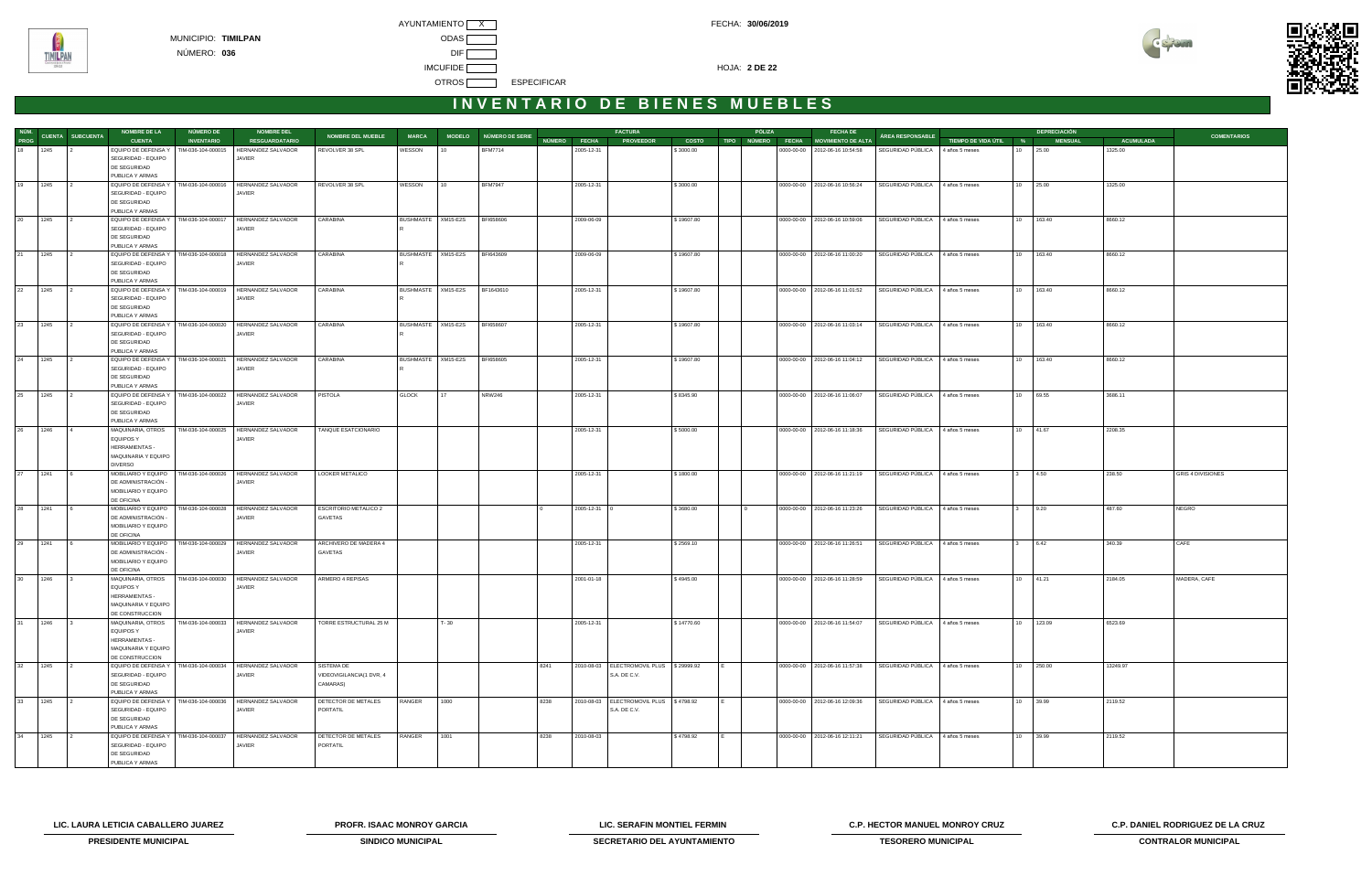



| NÚM.    |      |                         | <b>NOMBRE DE LA</b>                                            | NÚMERO DE          | <b>NOMBRE DEL</b>                                             |                              |                   |                  |                        |       |                | <b>FACTURA</b>                |            |     | PÓLIZA | <b>FECHA DE</b>                      |                                  |                       |           | <b>DEPRECIACIÓN</b> |                |                  |                    |
|---------|------|-------------------------|----------------------------------------------------------------|--------------------|---------------------------------------------------------------|------------------------------|-------------------|------------------|------------------------|-------|----------------|-------------------------------|------------|-----|--------|--------------------------------------|----------------------------------|-----------------------|-----------|---------------------|----------------|------------------|--------------------|
| PROG    |      | <b>CUENTA SUBCUENTA</b> | <b>CUENTA</b>                                                  | <b>INVENTARIO</b>  | <b>RESGUARDATARIO</b>                                         | <b>NOMBRE DEL MUEBLE</b>     | <b>MARCA</b>      |                  | MODELO NÚMERO DE SERIE |       | NÚMERO FECHA   | <b>PROVEEDOR</b>              | COSTO      |     |        | TIPO NÚMERO FECHA MOVIMIENTO DE ALTA | <b>ÁREA RESPONSABLE</b>          | TIEMPO DE VIDA ÚTIL % |           |                     | <b>MENSUAL</b> | <b>ACUMULADA</b> | <b>COMENTARIOS</b> |
| 35      | 1245 |                         | EQUIPO DE DEFENSA Y                                            | TIM-036-104-000038 | HERNANDEZ SALVADOR                                            | CHALECO ANTIBALAS            |                   |                  |                        |       | 2005-12-31     |                               | \$1500.00  |     |        | 0000-00-00 2012-06-16 13:42:41       | SEGURIDAD PÚBLICA                | 4 años 5 meses        | $10^{-7}$ | 12.50               |                | 662.50           |                    |
|         |      |                         | SEGURIDAD - EQUIPO                                             |                    | JAVIER                                                        |                              |                   |                  |                        |       |                |                               |            |     |        |                                      |                                  |                       |           |                     |                |                  |                    |
|         |      |                         | DE SEGURIDAD<br>PUBLICA Y ARMAS                                |                    |                                                               |                              |                   |                  |                        |       |                |                               |            |     |        |                                      |                                  |                       |           |                     |                |                  |                    |
| 36      | 1245 |                         | EQUIPO DE DEFENSA Y                                            | TIM-036-104-000039 | HERNANDEZ SALVADOR                                            | CHALECO ANTIBALAS            |                   |                  |                        |       | 2005-12-31 0   |                               | \$1500.00  |     |        | 0000-00-00   2012-06-16 13:43:48     | SEGURIDAD PÚBLICA 4 años 5 meses |                       | 10 12.50  |                     |                | 662.50           |                    |
|         |      |                         | SEGURIDAD - EQUIPO                                             |                    | JAVIER                                                        |                              |                   |                  |                        |       |                |                               |            |     |        |                                      |                                  |                       |           |                     |                |                  |                    |
|         |      |                         | DE SEGURIDAD                                                   |                    |                                                               |                              |                   |                  |                        |       |                |                               |            |     |        |                                      |                                  |                       |           |                     |                |                  |                    |
|         |      |                         | PUBLICA Y ARMAS                                                |                    |                                                               |                              |                   |                  |                        |       |                |                               |            |     |        |                                      |                                  |                       |           |                     |                |                  |                    |
| 37      | 1245 |                         | EQUIPO DE DEFENSA Y<br>SEGURIDAD - EQUIPO                      | TIM-036-104-000040 | HERNANDEZ SALVADOR<br>JAVIER                                  | CHALECO ANTIBALAS            |                   |                  |                        |       | 2005-12-31 0   |                               | \$1500.00  |     |        | 0000-00-00   2012-06-16 13:45:50     | SEGURIDAD PÚBLICA 4 años 5 meses |                       | 10 12.50  |                     |                | 662.50           |                    |
|         |      |                         | DE SEGURIDAD                                                   |                    |                                                               |                              |                   |                  |                        |       |                |                               |            |     |        |                                      |                                  |                       |           |                     |                |                  |                    |
|         |      |                         | PUBLICA Y ARMAS                                                |                    |                                                               |                              |                   |                  |                        |       |                |                               |            |     |        |                                      |                                  |                       |           |                     |                |                  |                    |
| 38      | 1245 |                         | EQUIPO DE DEFENSA Y                                            | TIM-036-104-000041 | HERNANDEZ SALVADOR                                            | CHALECO ANTIBALAS            |                   |                  |                        |       | 2005-12-31 0   |                               | \$1500.00  |     |        | 0000-00-00   2012-06-16 13:46:42     | SEGURIDAD PÚBLICA 4 años 5 meses |                       | 10 12.50  |                     |                | 662.50           |                    |
|         |      |                         | SEGURIDAD - EQUIPO                                             |                    | JAVIER                                                        |                              |                   |                  |                        |       |                |                               |            |     |        |                                      |                                  |                       |           |                     |                |                  |                    |
|         |      |                         | DE SEGURIDAD<br>PUBLICA Y ARMAS                                |                    |                                                               |                              |                   |                  |                        |       |                |                               |            |     |        |                                      |                                  |                       |           |                     |                |                  |                    |
| 39      | 1245 |                         | EQUIPO DE DEFENSA Y                                            |                    | TIM-036-104-000042 HERNANDEZ SALVADOR                         | CHALECO ANTIBALAS            |                   |                  |                        |       | 2005-12-31 0   |                               | \$1500.00  |     |        | 0000-00-00   2012-06-16 13:47:39     | SEGURIDAD PÚBLICA 4 años 5 meses |                       | 10 12.50  |                     |                | 662.50           |                    |
|         |      |                         | SEGURIDAD - EQUIPO                                             |                    | JAVIER                                                        |                              |                   |                  |                        |       |                |                               |            |     |        |                                      |                                  |                       |           |                     |                |                  |                    |
|         |      |                         | DE SEGURIDAD                                                   |                    |                                                               |                              |                   |                  |                        |       |                |                               |            |     |        |                                      |                                  |                       |           |                     |                |                  |                    |
| 40      | 1245 |                         | PUBLICA Y ARMAS<br>EQUIPO DE DEFENSA Y                         | TIM-036-104-000043 | HERNANDEZ SALVADOR                                            | CHALECO ANTIBALAS            |                   |                  |                        |       | 2005-12-31 0   |                               | \$1500.00  |     |        | 0000-00-00 2012-06-16 13:48:24       | SEGURIDAD PÚBLICA 4 años 5 meses |                       | 10 12.50  |                     |                | 662.50           |                    |
|         |      |                         | SEGURIDAD - EQUIPO                                             |                    | JAVIER                                                        |                              |                   |                  |                        |       |                |                               |            |     |        |                                      |                                  |                       |           |                     |                |                  |                    |
|         |      |                         | DE SEGURIDAD                                                   |                    |                                                               |                              |                   |                  |                        |       |                |                               |            |     |        |                                      |                                  |                       |           |                     |                |                  |                    |
|         |      |                         | PUBLICA Y ARMAS                                                |                    |                                                               |                              |                   |                  |                        |       |                |                               |            |     |        |                                      |                                  |                       |           |                     |                |                  |                    |
| 41      | 1245 |                         | EQUIPO DE DEFENSA Y<br>SEGURIDAD - EQUIPO                      | TIM-036-104-000044 | HERNANDEZ SALVADOR                                            | CHALECO ANTIBALAS            |                   |                  |                        |       | 2005-12-31 0   |                               | \$1500.00  |     |        | 0000-00-00 2012-06-16 13:49:17       | SEGURIDAD PÚBLICA 4 años 5 meses |                       | 10 12.50  |                     |                | 662.50           |                    |
|         |      |                         | DE SEGURIDAD                                                   |                    | JAVIER                                                        |                              |                   |                  |                        |       |                |                               |            |     |        |                                      |                                  |                       |           |                     |                |                  |                    |
|         |      |                         | PUBLICA Y ARMAS                                                |                    |                                                               |                              |                   |                  |                        |       |                |                               |            |     |        |                                      |                                  |                       |           |                     |                |                  |                    |
| 42      | 1245 |                         | EQUIPO DE DEFENSA Y                                            | TIM-036-104-000045 | HERNANDEZ SALVADOR                                            | CHALECO ANTIBALAS            |                   |                  |                        |       | 2005-12-31 0   |                               | \$1500.00  |     |        | 0000-00-00 2012-06-16 13:50:09       | SEGURIDAD PÚBLICA 4 años 5 meses |                       | 10 12.50  |                     |                | 662.50           |                    |
|         |      |                         | SEGURIDAD - EQUIPO                                             |                    | JAVIER                                                        |                              |                   |                  |                        |       |                |                               |            |     |        |                                      |                                  |                       |           |                     |                |                  |                    |
|         |      |                         | DE SEGURIDAD<br>PUBLICA Y ARMAS                                |                    |                                                               |                              |                   |                  |                        |       |                |                               |            |     |        |                                      |                                  |                       |           |                     |                |                  |                    |
| 43      | 1245 |                         | EQUIPO DE DEFENSA Y   TIM-036-104-000046                       |                    | HERNANDEZ SALVADOR                                            | CHALECO ANTIBALAS            |                   |                  |                        |       | 2005-12-31   0 |                               | \$1500.00  |     |        | 0000-00-00   2012-06-16 13:50:59     | SEGURIDAD PÚBLICA 4 años 5 meses |                       | 10 12.50  |                     |                | 662.50           |                    |
|         |      |                         | SEGURIDAD - EQUIPO                                             |                    | JAVIER                                                        |                              |                   |                  |                        |       |                |                               |            |     |        |                                      |                                  |                       |           |                     |                |                  |                    |
|         |      |                         | DE SEGURIDAD                                                   |                    |                                                               |                              |                   |                  |                        |       |                |                               |            |     |        |                                      |                                  |                       |           |                     |                |                  |                    |
| 44      |      |                         | PUBLICA Y ARMAS                                                | TIM-036-104-000047 | HERNANDEZ SALVADOR                                            | CHALECO ANTIBALAS            |                   |                  |                        |       |                |                               |            |     |        |                                      | SEGURIDAD PÚBLICA 4 años 5 meses |                       | 10 12.50  |                     |                |                  |                    |
|         | 1245 |                         | EQUIPO DE DEFENSA Y<br>SEGURIDAD - EQUIPO                      |                    | JAVIER                                                        |                              |                   |                  |                        |       | 2005-12-31 0   |                               | \$1500.00  |     |        | 0000-00-00   2012-06-16 13:51:43     |                                  |                       |           |                     |                | 662.50           |                    |
|         |      |                         | DE SEGURIDAD                                                   |                    |                                                               |                              |                   |                  |                        |       |                |                               |            |     |        |                                      |                                  |                       |           |                     |                |                  |                    |
|         |      |                         | PUBLICA Y ARMAS                                                |                    |                                                               |                              |                   |                  |                        |       |                |                               |            |     |        |                                      |                                  |                       |           |                     |                |                  |                    |
| 45      | 1245 |                         | EQUIPO DE DEFENSA Y                                            | TIM-036-104-000048 | HERNANDEZ SALVADOR                                            | CHALECO ANTIBALAS            |                   |                  |                        |       | 2005-12-31 0   |                               | \$1500.00  |     |        | 0000-00-00   2012-06-16 13:53:17     | SEGURIDAD PÚBLICA 4 años 5 meses |                       | 10 12.50  |                     |                | 662.50           |                    |
|         |      |                         | SEGURIDAD - EQUIPO<br>DE SEGURIDAD                             |                    | JAVIER                                                        |                              |                   |                  |                        |       |                |                               |            |     |        |                                      |                                  |                       |           |                     |                |                  |                    |
|         |      |                         | PUBLICA Y ARMAS                                                |                    |                                                               |                              |                   |                  |                        |       |                |                               |            |     |        |                                      |                                  |                       |           |                     |                |                  |                    |
| 46      | 1245 |                         | EQUIPO DE DEFENSA Y   TIM-036-104-000049                       |                    | HERNANDEZ SALVADOR                                            | PISTOLA                      | <b>GLOCK</b>      | 17               | <b>PSH898</b>          |       | 2005-12-31     |                               | \$8345.90  |     |        | 0000-00-00 2012-06-16 14:03:52       | SEGURIDAD PÚBLICA 4 años 5 meses |                       | 10 69.55  |                     |                | 3686.11          |                    |
|         |      |                         | SEGURIDAD - EQUIPO                                             |                    | JAVIER                                                        |                              |                   |                  |                        |       |                |                               |            |     |        |                                      |                                  |                       |           |                     |                |                  |                    |
|         |      |                         | DE SEGURIDAD<br>PUBLICA Y ARMAS                                |                    |                                                               |                              |                   |                  |                        |       |                |                               |            |     |        |                                      |                                  |                       |           |                     |                |                  |                    |
| 47      | 1245 |                         | EQUIPO DE DEFENSA Y                                            | TIM-036-104-000050 | HERNANDEZ SALVADOR                                            | PISTOLA                      | <b>GLOCK</b>      | 17               | <b>PSH899</b>          |       | 2005-12-31     |                               | \$8345.90  |     |        | 0000-00-00   2012-06-16 14:04:57     | SEGURIDAD PÚBLICA                | 4 años 5 meses        | 10        | 69.55               |                | 3686.11          |                    |
|         |      |                         | SEGURIDAD - EQUIPO                                             |                    | JAVIER                                                        |                              |                   |                  |                        |       |                |                               |            |     |        |                                      |                                  |                       |           |                     |                |                  |                    |
|         |      |                         | DE SEGURIDAD                                                   |                    |                                                               |                              |                   |                  |                        |       |                |                               |            |     |        |                                      |                                  |                       |           |                     |                |                  |                    |
| 48 1241 |      | $\overline{4}$          | PUBLICA Y ARMAS                                                |                    | MOBILIARIO Y EQUIPO   TIM-036-104-000051   HERNANDEZ SALVADOR | COMPUTADORA(CPU, MONITO ACER |                   | <b>VERITON X</b> | VX275-SDA500L          | A1520 |                | 2011-11-07   LEONARDO RUIZ    | \$2990.00  | IE. | 25     | 2011-10-03 2012-06-16 14:10:47       | SEGURIDAD PÚBLICA 4 años 5 meses |                       | 20 49.83  |                     |                | 2641.15          |                    |
|         |      |                         | DE ADMINISTRACIÓN -                                            |                    | JAVIER                                                        | R,TECLADO,MOUSE)             |                   | 275              |                        |       |                | ALCANTARA                     |            |     |        |                                      |                                  |                       |           |                     |                |                  |                    |
|         |      |                         | EQUIPO DE COMPUTO Y                                            |                    |                                                               |                              |                   |                  |                        |       |                |                               |            |     |        |                                      |                                  |                       |           |                     |                |                  |                    |
|         |      |                         | <b>ACCESORIOS</b>                                              |                    |                                                               |                              |                   |                  |                        |       |                |                               |            |     |        |                                      |                                  |                       |           |                     |                |                  |                    |
| 49      | 1245 |                         | EQUIPO DE DEFENSA Y   TIM-036-104-000052<br>SEGURIDAD - EQUIPO |                    | HERNANDEZ SALVADOR<br>JAVIER                                  | VISOR NOCTURNO               | ATM               |                  |                        |       | 2005-12-31     |                               | \$9006.83  |     |        | 0000-00-00   2012-06-16 14:17:29     | SEGURIDAD PÚBLICA 4 años 5 meses |                       | 10 75.06  |                     |                | 3978.03          |                    |
|         |      |                         | DE SEGURIDAD                                                   |                    |                                                               |                              |                   |                  |                        |       |                |                               |            |     |        |                                      |                                  |                       |           |                     |                |                  |                    |
|         |      |                         | PUBLICA Y ARMAS                                                |                    |                                                               |                              |                   |                  |                        |       |                |                               |            |     |        |                                      |                                  |                       |           |                     |                |                  |                    |
| 50      | 1242 |                         | MOBILIARIO Y EQUIPO                                            |                    | TIM-036-104-000053 HERNANDEZ SALVADOR                         | VIDEOPROYECTOR               | VIEMSONIC PJD5112 |                  | RLP094806911           | 122   | 2005-12-31 0   |                               | \$9430.00  |     | 117    | 2010-02-24 2012-06-16 14:22:54       | SEGURIDAD PÚBLICA 4 años 5 meses |                       |           | 23.58               |                | 1249.50          |                    |
|         |      |                         | EDUCACIONAL Y                                                  |                    | JAVIER                                                        |                              |                   |                  |                        |       |                |                               |            |     |        |                                      |                                  |                       |           |                     |                |                  |                    |
|         |      |                         | RECREATIVO -<br>MOBILIARIO Y EQUIPO                            |                    |                                                               |                              |                   |                  |                        |       |                |                               |            |     |        |                                      |                                  |                       |           |                     |                |                  |                    |
|         |      |                         | DE OFICINA                                                     |                    |                                                               |                              |                   |                  |                        |       |                |                               |            |     |        |                                      |                                  |                       |           |                     |                |                  |                    |
| 51      | 1241 |                         | MOBILIARIO Y EQUIPO                                            | TIM-036-104-000055 | HERNANDEZ SALVADOR                                            | COMPUTADORA(CPU, MONITO   HP |                   | <b>PAVILION</b>  | MXX1300FSW             | 508   |                | 2011-12-06   MARIA DE LOURDES | \$12232.11 |     | 140    | 2011-12-05 2012-06-16 14:31:47       | SEGURIDAD PÚBLICA 4 años 5 meses |                       |           | 20 203.87           |                | 10805.04         |                    |
|         |      |                         | DE ADMINISTRACIÓN -                                            |                    | JAVIER                                                        | R, TECLADO, MOUSE)           |                   | <b>SLIMLINE</b>  |                        |       |                | <b>CAMPOS SANCHEZ</b>         |            |     |        |                                      |                                  |                       |           |                     |                |                  |                    |
|         |      |                         | EQUIPO DE COMPUTO Y                                            |                    |                                                               |                              |                   |                  |                        |       |                |                               |            |     |        |                                      |                                  |                       |           |                     |                |                  |                    |
|         |      |                         | <b>ACCESORIOS</b>                                              |                    |                                                               |                              |                   |                  |                        |       |                |                               |            |     |        |                                      |                                  |                       |           |                     |                |                  |                    |

**LIC. LAURA LETICIA CABALLERO JUAREZ PROFR. ISAAC MONROY GARCIA LIC. SERAFIN MONTIEL FERMIN C.P. HECTOR MANUEL MONROY CRUZ C.P. DANIEL RODRIGUEZ DE LA CRUZ** 



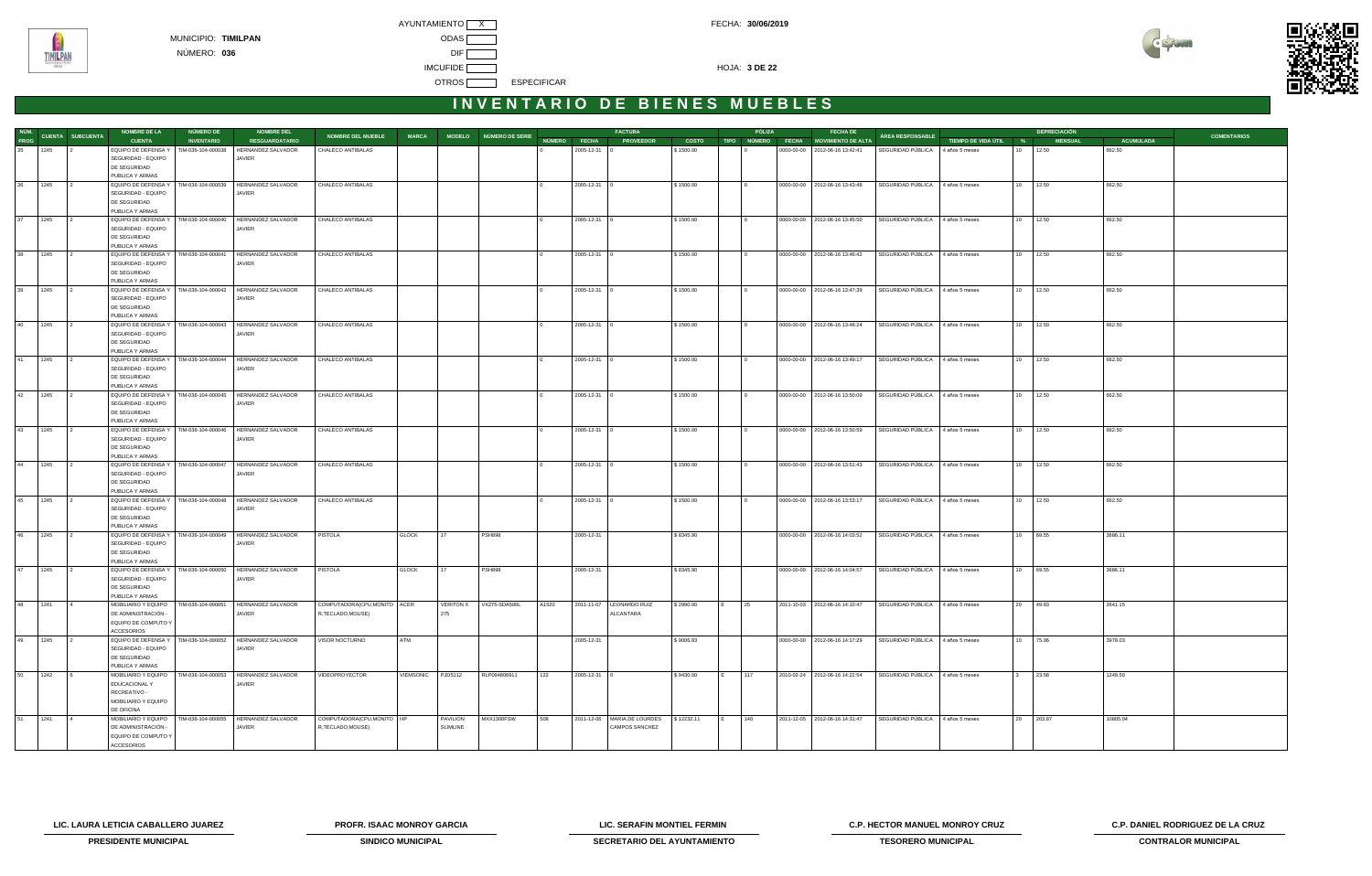



| NÚM.    |                         | <b>NOMBRE DE LA</b>               | <b>NÚMERO DE</b>   | <b>NOMBRE DEL</b>                       |                          |                   |             |                                          |              | <b>FACTURA</b>   |              | PÓLIZA | <b>FECHA DE</b>                      |                                  |                       |                 | <b>DEPRECIACIÓN</b> |                  |                    |
|---------|-------------------------|-----------------------------------|--------------------|-----------------------------------------|--------------------------|-------------------|-------------|------------------------------------------|--------------|------------------|--------------|--------|--------------------------------------|----------------------------------|-----------------------|-----------------|---------------------|------------------|--------------------|
| PROG    | <b>CUENTA SUBCUENTA</b> | <b>CUENTA</b>                     | <b>INVENTARIO</b>  | <b>RESGUARDATARIO</b>                   | <b>NOMBRE DEL MUEBLE</b> | <b>MARCA</b>      |             | MODELO NÚMERO DE SERIE                   | NÚMERO FECHA | <b>PROVEEDOR</b> | <b>COSTO</b> |        | TIPO NÚMERO FECHA MOVIMIENTO DE ALTA | ÁREA RESPONSABLE                 | TIEMPO DE VIDA ÚTIL % |                 | <b>MENSUAL</b>      | <b>ACUMULADA</b> | <b>COMENTARIOS</b> |
| 52      | 1245<br>$\overline{2}$  | EQUIPO DE DEFENSA Y               | TIM-036-104-000056 | HERNANDEZ SALVADOR                      | <b>EXTINTOR DE 6 KG</b>  | CARLO-ACUA        |             |                                          |              | 2005-12-31       | \$1200.00    |        | 0000-00-00 2012-06-16 14:42:15       | SEGURIDAD PÚBLICA                | 4 años 5 meses        | 10 <sup>1</sup> | 10.00               | 530.00           |                    |
|         |                         | SEGURIDAD - EQUIPO                |                    | JAVIER                                  |                          | <b>RIO</b>        |             |                                          |              |                  |              |        |                                      |                                  |                       |                 |                     |                  |                    |
|         |                         | DE SEGURIDAD                      |                    |                                         |                          |                   |             |                                          |              |                  |              |        |                                      |                                  |                       |                 |                     |                  |                    |
|         |                         | PUBLICA Y ARMAS                   |                    |                                         |                          |                   |             |                                          |              |                  |              |        |                                      |                                  |                       |                 |                     |                  |                    |
| 53      | 1245                    | EQUIPO DE DEFENSA Y               | TIM-036-104-000057 | HERNANDEZ SALVADOR                      | EXTINTOR DE 6 KG         | CARLO-ACUA        |             |                                          |              | 2005-12-31       | \$1200.00    |        | 0000-00-00   2012-06-16 14:43:32     | SEGURIDAD PÚBLICA 4 años 5 meses |                       | 10              | 10.00               | 530.00           |                    |
|         |                         | SEGURIDAD - EQUIPO                |                    | JAVIER                                  |                          | <b>RIO</b>        |             |                                          |              |                  |              |        |                                      |                                  |                       |                 |                     |                  |                    |
|         |                         | DE SEGURIDAD                      |                    |                                         |                          |                   |             |                                          |              |                  |              |        |                                      |                                  |                       |                 |                     |                  |                    |
|         |                         | PUBLICA Y ARMAS                   |                    |                                         |                          |                   |             |                                          |              |                  |              |        |                                      |                                  |                       |                 |                     |                  |                    |
| 54      | 1245<br>$\frac{1}{2}$   | EQUIPO DE DEFENSA Y               | TIM-036-104-000058 | HERNANDEZ SALVADOR                      | EXTINTOR                 | <b>BADGER</b>     | <b>B15V</b> | X-648325                                 |              | 2005-12-31       | \$1200.00    |        | 0000-00-00 2012-06-16 14:45:17       | SEGURIDAD PÚBLICA                | 4 años 5 meses        |                 | 10 10.00            | 530.00           |                    |
|         |                         | SEGURIDAD - EQUIPO                |                    | JAVIER                                  |                          |                   |             |                                          |              |                  |              |        |                                      |                                  |                       |                 |                     |                  |                    |
|         |                         | DE SEGURIDAD                      |                    |                                         |                          |                   |             |                                          |              |                  |              |        |                                      |                                  |                       |                 |                     |                  |                    |
|         |                         | PUBLICA Y ARMAS                   |                    |                                         |                          |                   |             |                                          |              |                  |              |        |                                      |                                  |                       |                 |                     |                  |                    |
| 55      | 1246<br>$\overline{6}$  | MAQUINARIA, OTROS                 |                    | TIM-036-104-000076 HERNANDEZ SALVADOR   | RADIO MOVIL              | MOTOROLA EM-200   |             | 019-TJAO-117                             |              | 2005-12-31       | \$2500.00    |        | 0000-00-00   2012-06-20 10:06:43     | SEGURIDAD PÚBLICA                | 4 años 5 meses        | 10              | 20.83               | 1104.15          |                    |
|         |                         | <b>EQUIPOS Y</b>                  |                    | JAVIER                                  |                          |                   |             |                                          |              |                  |              |        |                                      |                                  |                       |                 |                     |                  |                    |
|         |                         | HERRAMIENTAS -                    |                    |                                         |                          |                   |             |                                          |              |                  |              |        |                                      |                                  |                       |                 |                     |                  |                    |
|         |                         | EQUIPO DE RADIO Y                 |                    |                                         |                          |                   |             |                                          |              |                  |              |        |                                      |                                  |                       |                 |                     |                  |                    |
|         |                         | COMUNICACIÓN                      |                    |                                         |                          |                   |             |                                          |              |                  |              |        |                                      |                                  |                       |                 |                     |                  |                    |
| 56      | 1246<br>$\overline{6}$  | MAQUINARIA, OTROS                 | TIM-036-104-000077 | HERNANDEZ SALVADOR                      | RADIO MOVIL              | MOTOROLA EM-400   |             | 019-THU-9286                             |              | 2005-12-31       | \$2500.00    |        | 0000-00-00   2012-06-20 10:08:04     | SEGURIDAD PÚBLICA                | 4 años 5 meses        | 10              | 20.83               | 1104.15          |                    |
|         |                         | EQUIPOS Y                         |                    | JAVIER                                  |                          |                   |             |                                          |              |                  |              |        |                                      |                                  |                       |                 |                     |                  |                    |
|         |                         | HERRAMIENTAS -                    |                    |                                         |                          |                   |             |                                          |              |                  |              |        |                                      |                                  |                       |                 |                     |                  |                    |
|         |                         | EQUIPO DE RADIO Y                 |                    |                                         |                          |                   |             |                                          |              |                  |              |        |                                      |                                  |                       |                 |                     |                  |                    |
|         |                         | COMUNICACIÓN                      |                    |                                         |                          |                   |             |                                          |              |                  |              |        |                                      |                                  |                       |                 |                     |                  |                    |
| 57 1246 | $\sqrt{6}$              | MAQUINARIA, OTROS                 |                    | TIM-036-104-000079 HERNANDEZ SALVADOR   | RADIO MOVIL              | MOTOROLA EM-200   |             | 019TKN3026                               |              | 2005-12-31       | \$2500.00    |        | 0000-00-00   2012-06-20 10:13:23     | SEGURIDAD PÚBLICA 4 años 5 meses |                       |                 | 10 20.83            | 1104.15          |                    |
|         |                         | EQUIPOS Y                         |                    | JAVIER                                  |                          |                   |             |                                          |              |                  |              |        |                                      |                                  |                       |                 |                     |                  |                    |
|         |                         | HERRAMIENTAS -                    |                    |                                         |                          |                   |             |                                          |              |                  |              |        |                                      |                                  |                       |                 |                     |                  |                    |
|         |                         | EQUIPO DE RADIO Y                 |                    |                                         |                          |                   |             |                                          |              |                  |              |        |                                      |                                  |                       |                 |                     |                  |                    |
|         |                         | COMUNICACIÓN                      |                    |                                         |                          |                   |             |                                          |              |                  |              |        |                                      |                                  |                       |                 |                     |                  |                    |
| 58      | 1246<br>$\overline{6}$  | MAQUINARIA, OTROS                 |                    | TIM-036-104-000080 HERNANDEZ SALVADOR   | RADIO MOVIL              | MOTOROLA PRO 3100 |             | T08TAL3437                               |              | 2005-12-31       | \$2500.00    |        | 0000-00-00   2012-06-20 10:15:00     | SEGURIDAD PÚBLICA                | 4 años 5 meses        |                 | 10 20.83            | 1104.15          |                    |
|         |                         | EQUIPOS Y                         |                    | JAVIER                                  |                          |                   |             |                                          |              |                  |              |        |                                      |                                  |                       |                 |                     |                  |                    |
|         |                         | HERRAMIENTAS -                    |                    |                                         |                          |                   |             |                                          |              |                  |              |        |                                      |                                  |                       |                 |                     |                  |                    |
|         |                         | EQUIPO DE RADIO Y                 |                    |                                         |                          |                   |             |                                          |              |                  |              |        |                                      |                                  |                       |                 |                     |                  |                    |
|         |                         | COMUNICACIÓN                      |                    |                                         |                          |                   |             |                                          |              |                  |              |        |                                      |                                  |                       |                 |                     |                  |                    |
| 59      | 1246                    | MAQUINARIA, OTROS                 |                    | TIM-036-104-000081 HERNANDEZ SALVADOR   | RADIO MOVIL              |                   |             | TIPO MATRA VER-B RADIO RA1635BBC03074303 |              | 2005-12-31       | \$2500.00    |        | 0000-00-00   2012-06-20 10:17:00     | SEGURIDAD PÚBLICA                | 4 años 5 meses        |                 | 10 20.83            | 1104.15          |                    |
|         |                         | <b>EQUIPOS Y</b>                  |                    | JAVIER                                  |                          |                   | LBDP4_2     | 044                                      |              |                  |              |        |                                      |                                  |                       |                 |                     |                  |                    |
|         |                         | HERRAMIENTAS -                    |                    |                                         |                          |                   |             |                                          |              |                  |              |        |                                      |                                  |                       |                 |                     |                  |                    |
|         |                         | EQUIPO DE RADIO Y                 |                    |                                         |                          |                   |             |                                          |              |                  |              |        |                                      |                                  |                       |                 |                     |                  |                    |
|         |                         | COMUNICACIÓN                      |                    |                                         |                          |                   |             |                                          |              |                  |              |        |                                      |                                  |                       |                 |                     |                  |                    |
| 60      | 1246<br>16              | MAQUINARIA, OTROS                 |                    | TIM-036-104-000082   HERNANDEZ SALVADOR | RADIO MOVIL              |                   |             | TIPO MATRA VER-B RADIO RA1635BBC03074303 |              | 2005-12-31       | \$2500.00    |        | 0000-00-00 2012-06-20 10:19:01       | SEGURIDAD PÚBLICA                | 4 años 5 meses        |                 | 10 20.83            | 1104.15          |                    |
|         |                         | <b>EQUIPOS Y</b>                  |                    | JAVIER                                  |                          |                   | LBDP4_2     | 050                                      |              |                  |              |        |                                      |                                  |                       |                 |                     |                  |                    |
|         |                         | HERRAMIENTAS -                    |                    |                                         |                          |                   |             |                                          |              |                  |              |        |                                      |                                  |                       |                 |                     |                  |                    |
|         |                         | EQUIPO DE RADIO Y                 |                    |                                         |                          |                   |             |                                          |              |                  |              |        |                                      |                                  |                       |                 |                     |                  |                    |
|         |                         | COMUNICACIÓN                      |                    |                                         |                          |                   |             |                                          |              |                  |              |        |                                      |                                  |                       |                 |                     |                  |                    |
| 61      | 1246                    | MAQUINARIA, OTROS                 |                    | TIM-036-104-000083 HERNANDEZ SALVADOR   | RADIO BASE FIJO          |                   |             | TIPO MATRA SMART-EADS RA1635BBC03064001  |              | 2005-12-31       | \$2500.00    |        | 0000-00-00 2012-06-20 10:21:01       | SEGURIDAD PÚBLICA                | 4 años 5 meses        | 10              | 20.83               | 1104.15          |                    |
|         |                         | <b>EQUIPOS Y</b>                  |                    | JAVIER                                  |                          |                   | -TELECOM    | 685                                      |              |                  |              |        |                                      |                                  |                       |                 |                     |                  |                    |
|         |                         | HERRAMIENTAS -                    |                    |                                         |                          |                   |             |                                          |              |                  |              |        |                                      |                                  |                       |                 |                     |                  |                    |
|         |                         | EQUIPO DE RADIO Y                 |                    |                                         |                          |                   |             |                                          |              |                  |              |        |                                      |                                  |                       |                 |                     |                  |                    |
|         |                         | COMUNICACIÓN                      |                    |                                         |                          |                   |             |                                          |              |                  |              |        |                                      |                                  |                       |                 |                     |                  |                    |
| 62      | 1246                    | MAQUINARIA, OTROS                 | TIM-036-104-000086 | HERNANDEZ SALVADOR                      | RADIO BASE FIJO          | MOTOROLA          | M200        | S/S                                      |              | 2005-12-31       | \$2500.00    |        | 0000-00-00   2012-06-20 10:26:29     | SEGURIDAD PÚBLICA                | 4 años 5 meses        | 10              | 20.83               | 1104.15          |                    |
|         |                         | <b>EQUIPOS Y</b>                  |                    | JAVIER                                  |                          |                   |             |                                          |              |                  |              |        |                                      |                                  |                       |                 |                     |                  |                    |
|         |                         | HERRAMIENTAS -                    |                    |                                         |                          |                   |             |                                          |              |                  |              |        |                                      |                                  |                       |                 |                     |                  |                    |
|         |                         |                                   |                    |                                         |                          |                   |             |                                          |              |                  |              |        |                                      |                                  |                       |                 |                     |                  |                    |
|         |                         | EQUIPO DE RADIO Y<br>COMUNICACIÓN |                    |                                         |                          |                   |             |                                          |              |                  |              |        |                                      |                                  |                       |                 |                     |                  |                    |
| 63      | 1243<br>$\vert$ 2       | <b>EQUIPO E</b>                   |                    | TIM-036-104-000088 HERNANDEZ SALVADOR   | TANQUE DE OXIGENO 3 KG   |                   |             |                                          |              | 2005-12-31       | \$2000.00    |        | 0000-00-00 2012-06-20 10:58:22       | SEGURIDAD PÚBLICA 4 años 5 meses |                       |                 | 10 16.67            | 883.35           |                    |
|         |                         | <b>INSTRUMENTAL</b>               |                    | JAVIER                                  |                          |                   |             |                                          |              |                  |              |        |                                      |                                  |                       |                 |                     |                  |                    |
|         |                         | MÉDICO Y DE                       |                    |                                         |                          |                   |             |                                          |              |                  |              |        |                                      |                                  |                       |                 |                     |                  |                    |
|         |                         |                                   |                    |                                         |                          |                   |             |                                          |              |                  |              |        |                                      |                                  |                       |                 |                     |                  |                    |
|         |                         | LABORATORIO -                     |                    |                                         |                          |                   |             |                                          |              |                  |              |        |                                      |                                  |                       |                 |                     |                  |                    |
|         |                         | MOBILIARIO Y EQUIPO               |                    |                                         |                          |                   |             |                                          |              |                  |              |        |                                      |                                  |                       |                 |                     |                  |                    |
|         |                         | DE CLINICAS Y                     |                    |                                         |                          |                   |             |                                          |              |                  |              |        |                                      |                                  |                       |                 |                     |                  |                    |
|         |                         | <b>HOSPITALES</b>                 |                    |                                         |                          |                   |             |                                          |              |                  |              |        |                                      |                                  |                       |                 |                     |                  |                    |
| 64      | 1243<br>$\overline{2}$  | <b>EQUIPO E</b>                   |                    | TIM-036-104-000089 HERNANDEZ SALVADOR   | TANQUE DE OXIGENO 3 KG   |                   |             |                                          |              | 2005-12-31       | \$2000.00    |        | 0000-00-00 2012-06-20 11:00:17       | SEGURIDAD PÚBLICA 4 años 5 meses |                       | 10              | 16.67               | 883.35           |                    |
|         |                         | <b>INSTRUMENTAL</b>               |                    | JAVIER                                  |                          |                   |             |                                          |              |                  |              |        |                                      |                                  |                       |                 |                     |                  |                    |
|         |                         | MÉDICO Y DE                       |                    |                                         |                          |                   |             |                                          |              |                  |              |        |                                      |                                  |                       |                 |                     |                  |                    |
|         |                         | LABORATORIO -                     |                    |                                         |                          |                   |             |                                          |              |                  |              |        |                                      |                                  |                       |                 |                     |                  |                    |
|         |                         | MOBILIARIO Y EQUIPO               |                    |                                         |                          |                   |             |                                          |              |                  |              |        |                                      |                                  |                       |                 |                     |                  |                    |
|         |                         | DE CLINICAS Y                     |                    |                                         |                          |                   |             |                                          |              |                  |              |        |                                      |                                  |                       |                 |                     |                  |                    |
|         |                         | <b>HOSPITALES</b>                 |                    |                                         |                          |                   |             |                                          |              |                  |              |        |                                      |                                  |                       |                 |                     |                  |                    |



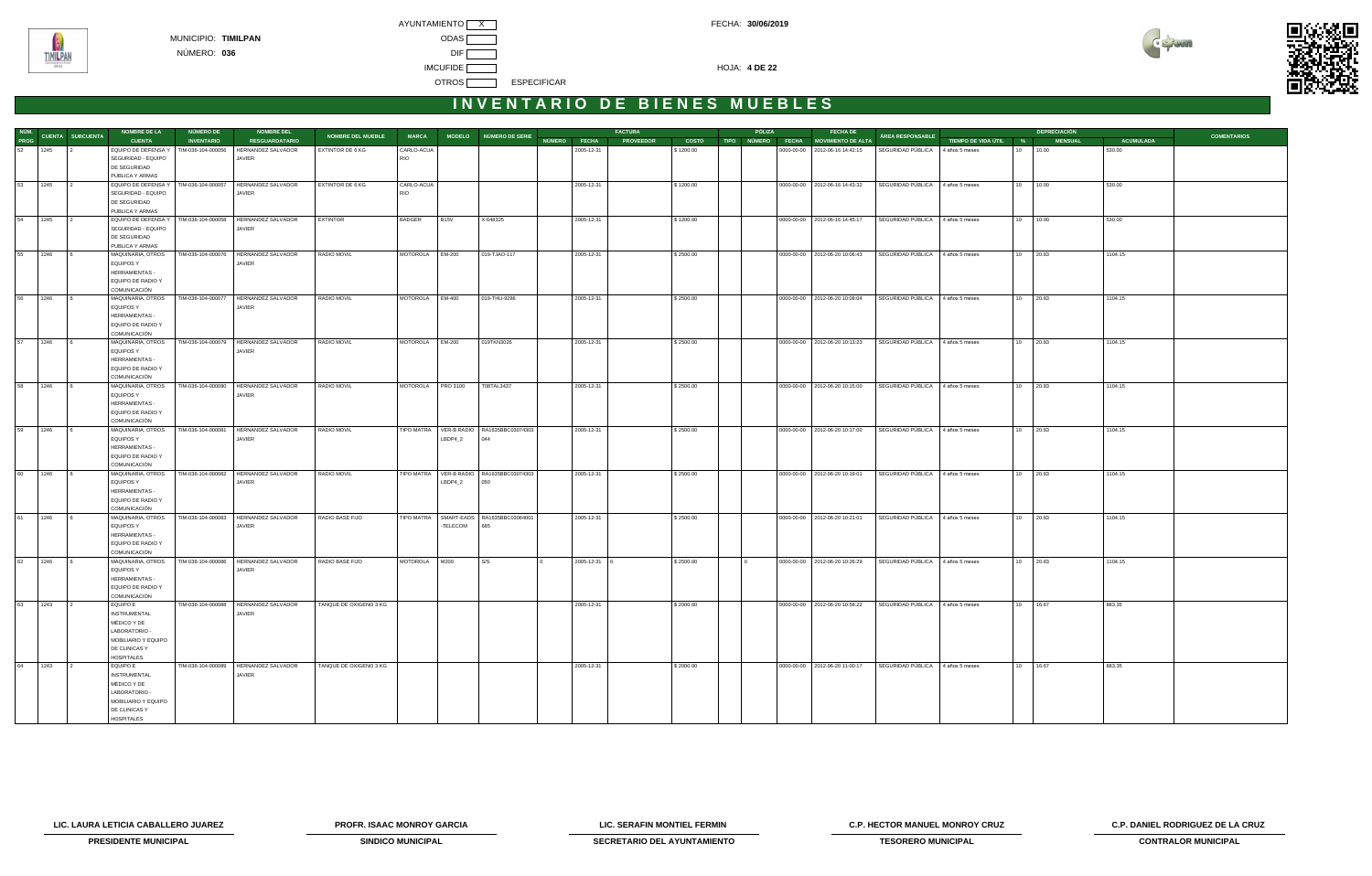



| NÚM.    |      |                         | <b>NOMBRE DE LA</b>                | <b>NÚMERO DE</b>   | <b>NOMBRE DEL</b>                                      |                                |                   |      |                        |              |                | <b>FACTURA</b>   |              | PÓLIZA   | <b>FECHA DE</b>                      |                                  |                       | <b>DEPRECIACIÓN</b> |                  |                     |
|---------|------|-------------------------|------------------------------------|--------------------|--------------------------------------------------------|--------------------------------|-------------------|------|------------------------|--------------|----------------|------------------|--------------|----------|--------------------------------------|----------------------------------|-----------------------|---------------------|------------------|---------------------|
| PROG    |      | <b>CUENTA SUBCUENTA</b> | <b>CUENTA</b>                      | <b>INVENTARIO</b>  | <b>RESGUARDATARIO</b>                                  | NOMBRE DEL MUEBLE              | <b>MARCA</b>      |      | MODELO NÚMERO DE SERIE | NÚMERO FECHA |                | <b>PROVEEDOR</b> | <b>COSTO</b> |          | TIPO NÚMERO FECHA MOVIMIENTO DE ALTA | ÁREA RESPONSABLE                 | TIEMPO DE VIDA ÚTIL % | <b>MENSUAL</b>      | <b>ACUMULADA</b> | <b>COMENTARIOS</b>  |
| 65 1243 |      |                         | <b>EQUIPO E</b>                    | TIM-036-104-000090 | HERNANDEZ SALVADOR                                     | TANQUE DE OXIGENO 1 KG         |                   |      |                        |              | 2005-12-31     |                  | \$1300.00    |          | 0000-00-00   2012-06-20 11:01:22     | SEGURIDAD PÚBLICA 4 años 5 meses |                       | 10 10.83            | 574.15           |                     |
|         |      |                         | <b>INSTRUMENTAL</b>                |                    | JAVIER                                                 |                                |                   |      |                        |              |                |                  |              |          |                                      |                                  |                       |                     |                  |                     |
|         |      |                         | MÉDICO Y DE                        |                    |                                                        |                                |                   |      |                        |              |                |                  |              |          |                                      |                                  |                       |                     |                  |                     |
|         |      |                         | LABORATORIO -                      |                    |                                                        |                                |                   |      |                        |              |                |                  |              |          |                                      |                                  |                       |                     |                  |                     |
|         |      |                         | MOBILIARIO Y EQUIPO                |                    |                                                        |                                |                   |      |                        |              |                |                  |              |          |                                      |                                  |                       |                     |                  |                     |
|         |      |                         | DE CLINICAS Y                      |                    |                                                        |                                |                   |      |                        |              |                |                  |              |          |                                      |                                  |                       |                     |                  |                     |
|         |      |                         | <b>HOSPITALES</b>                  |                    |                                                        |                                |                   |      |                        |              |                |                  |              |          |                                      |                                  |                       |                     |                  |                     |
| 66      | 1243 |                         | EQUIPO E                           |                    | TIM-036-104-000092 HERNANDEZ SALVADOR                  | CAMILLA MARINERA               |                   |      |                        |              | 2005-12-31 0   |                  | \$1200.00    |          | 0000-00-00 2012-06-20 11:12:19       | SEGURIDAD PÚBLICA 4 años 5 meses |                       | 10 10.00            | 530.00           |                     |
|         |      |                         | <b>INSTRUMENTAL</b>                |                    | JAVIER                                                 | PLASTICO                       |                   |      |                        |              |                |                  |              |          |                                      |                                  |                       |                     |                  |                     |
|         |      |                         | MÉDICO Y DE                        |                    |                                                        |                                |                   |      |                        |              |                |                  |              |          |                                      |                                  |                       |                     |                  |                     |
|         |      |                         | LABORATORIO -                      |                    |                                                        |                                |                   |      |                        |              |                |                  |              |          |                                      |                                  |                       |                     |                  |                     |
|         |      |                         | MOBILIARIO Y EQUIPO                |                    |                                                        |                                |                   |      |                        |              |                |                  |              |          |                                      |                                  |                       |                     |                  |                     |
|         |      |                         | DE CLINICAS Y                      |                    |                                                        |                                |                   |      |                        |              |                |                  |              |          |                                      |                                  |                       |                     |                  |                     |
|         |      |                         | <b>HOSPITALES</b>                  |                    |                                                        |                                |                   |      |                        |              |                |                  |              |          |                                      |                                  |                       |                     |                  |                     |
| 67      | 1243 |                         | EQUIPO E<br><b>INSTRUMENTAL</b>    |                    | TIM-036-104-000093 HERNANDEZ SALVADOR<br><b>JAVIER</b> | CAMILLA RIGIDA                 |                   |      |                        |              | 2005-12-31     |                  | \$1500.00    |          | 0000-00-00   2012-06-20 11:14:32     | SEGURIDAD PÚBLICA 4 años 5 meses |                       | 10 12.50            | 662.50           |                     |
|         |      |                         | MÉDICO Y DE                        |                    |                                                        |                                |                   |      |                        |              |                |                  |              |          |                                      |                                  |                       |                     |                  |                     |
|         |      |                         | LABORATORIO -                      |                    |                                                        |                                |                   |      |                        |              |                |                  |              |          |                                      |                                  |                       |                     |                  |                     |
|         |      |                         | MOBILIARIO Y EQUIPO                |                    |                                                        |                                |                   |      |                        |              |                |                  |              |          |                                      |                                  |                       |                     |                  |                     |
|         |      |                         | DE CLINICAS Y                      |                    |                                                        |                                |                   |      |                        |              |                |                  |              |          |                                      |                                  |                       |                     |                  |                     |
|         |      |                         | <b>HOSPITALES</b>                  |                    |                                                        |                                |                   |      |                        |              |                |                  |              |          |                                      |                                  |                       |                     |                  |                     |
| 68      | 1243 |                         | <b>EQUIPO E</b>                    |                    | TIM-036-104-000094   HERNANDEZ SALVADOR                | CAMILLA RIGIDA MADERA          |                   |      |                        |              | 2005-12-31     |                  | \$1200.00    |          | 0000-00-00 2012-06-20 11:16:31       | SEGURIDAD PÚBLICA 4 años 5 meses |                       | 10 10.00            | 530.00           |                     |
|         |      |                         | <b>INSTRUMENTAL</b>                |                    | <b>JAVIER</b>                                          |                                |                   |      |                        |              |                |                  |              |          |                                      |                                  |                       |                     |                  |                     |
|         |      |                         | MÉDICO Y DE                        |                    |                                                        |                                |                   |      |                        |              |                |                  |              |          |                                      |                                  |                       |                     |                  |                     |
|         |      |                         | LABORATORIO -                      |                    |                                                        |                                |                   |      |                        |              |                |                  |              |          |                                      |                                  |                       |                     |                  |                     |
|         |      |                         | MOBILIARIO Y EQUIPO                |                    |                                                        |                                |                   |      |                        |              |                |                  |              |          |                                      |                                  |                       |                     |                  |                     |
|         |      |                         | DE CLINICAS Y                      |                    |                                                        |                                |                   |      |                        |              |                |                  |              |          |                                      |                                  |                       |                     |                  |                     |
| 69      | 1243 |                         | <b>HOSPITALES</b><br>EQUIPO E      |                    | TIM-036-104-000095 HERNANDEZ SALVADOR                  | CAMILLA RIGIDA                 |                   |      |                        |              | 2005-12-31     |                  | \$1500.00    |          | 0000-00-00 2012-06-20 11:17:44       | SEGURIDAD PÚBLICA 4 años 5 meses |                       | 10 12.50            | 662.50           |                     |
|         |      |                         | <b>INSTRUMENTAL</b>                |                    | JAVIER                                                 |                                |                   |      |                        |              |                |                  |              |          |                                      |                                  |                       |                     |                  |                     |
|         |      |                         | MÉDICO Y DE                        |                    |                                                        |                                |                   |      |                        |              |                |                  |              |          |                                      |                                  |                       |                     |                  |                     |
|         |      |                         | LABORATORIO -                      |                    |                                                        |                                |                   |      |                        |              |                |                  |              |          |                                      |                                  |                       |                     |                  |                     |
|         |      |                         | MOBILIARIO Y EQUIPO                |                    |                                                        |                                |                   |      |                        |              |                |                  |              |          |                                      |                                  |                       |                     |                  |                     |
|         |      |                         | DE CLINICAS Y                      |                    |                                                        |                                |                   |      |                        |              |                |                  |              |          |                                      |                                  |                       |                     |                  |                     |
|         |      |                         | <b>HOSPITALES</b>                  |                    |                                                        |                                |                   |      |                        |              |                |                  |              |          |                                      |                                  |                       |                     |                  |                     |
| 70      | 1243 |                         | EQUIPO E                           | TIM-036-104-000096 | HERNANDEZ SALVADOR                                     | CAMILLA DE PATIN               |                   |      |                        |              | 2005-12-31     |                  | \$1800.00    |          | 0000-00-00   2012-06-20 11:19:38     | SEGURIDAD PÚBLICA                | 4 años 5 meses        | 10 15.00            | 795.00           |                     |
|         |      |                         | <b>INSTRUMENTAL</b>                |                    | JAVIER                                                 |                                |                   |      |                        |              |                |                  |              |          |                                      |                                  |                       |                     |                  |                     |
|         |      |                         | MÉDICO Y DE<br>LABORATORIO -       |                    |                                                        |                                |                   |      |                        |              |                |                  |              |          |                                      |                                  |                       |                     |                  |                     |
|         |      |                         | MOBILIARIO Y EQUIPO                |                    |                                                        |                                |                   |      |                        |              |                |                  |              |          |                                      |                                  |                       |                     |                  |                     |
|         |      |                         | DE CLINICAS Y                      |                    |                                                        |                                |                   |      |                        |              |                |                  |              |          |                                      |                                  |                       |                     |                  |                     |
|         |      |                         | <b>HOSPITALES</b>                  |                    |                                                        |                                |                   |      |                        |              |                |                  |              |          |                                      |                                  |                       |                     |                  |                     |
| 71      | 1243 |                         | EQUIPO E                           | TIM-036-104-000097 | HERNANDEZ SALVADOR                                     | CAMILLA DE PATIN               |                   |      |                        |              | 2005-12-31     |                  | \$1800.00    |          | 0000-00-00 2012-06-20 11:20:33       | SEGURIDAD PÚBLICA 4 años 5 meses |                       | 10 15.00            | 795.00           |                     |
|         |      |                         | <b>INSTRUMENTAL</b>                |                    | <b>JAVIER</b>                                          |                                |                   |      |                        |              |                |                  |              |          |                                      |                                  |                       |                     |                  |                     |
|         |      |                         | MÉDICO Y DE                        |                    |                                                        |                                |                   |      |                        |              |                |                  |              |          |                                      |                                  |                       |                     |                  |                     |
|         |      |                         | LABORATORIO -                      |                    |                                                        |                                |                   |      |                        |              |                |                  |              |          |                                      |                                  |                       |                     |                  |                     |
|         |      |                         | MOBILIARIO Y EQUIPO                |                    |                                                        |                                |                   |      |                        |              |                |                  |              |          |                                      |                                  |                       |                     |                  |                     |
|         |      |                         | DE CLINICAS Y<br><b>HOSPITALES</b> |                    |                                                        |                                |                   |      |                        |              |                |                  |              |          |                                      |                                  |                       |                     |                  |                     |
| 72 1246 |      |                         | MAQUINARIA, OTROS                  |                    | TIM-036-104-000098   HERNANDEZ SALVADOR                | RADIO MOVIL                    | MOTOROLA PRO 5100 |      | 103TELN232             |              | 2005-12-31     |                  | \$2500.00    |          | 0000-00-00 2012-06-20 11:22:14       | SEGURIDAD PÚBLICA 4 años 5 meses |                       | 10 20.83            | 1104.15          |                     |
|         |      |                         | EQUIPOS Y                          |                    | JAVIER                                                 |                                |                   |      |                        |              |                |                  |              |          |                                      |                                  |                       |                     |                  |                     |
|         |      |                         | HERRAMIENTAS -                     |                    |                                                        |                                |                   |      |                        |              |                |                  |              |          |                                      |                                  |                       |                     |                  |                     |
|         |      |                         | EQUIPO DE RADIO Y                  |                    |                                                        |                                |                   |      |                        |              |                |                  |              |          |                                      |                                  |                       |                     |                  |                     |
|         |      |                         | COMUNICACIÓN                       |                    |                                                        |                                |                   |      |                        |              |                |                  |              |          |                                      |                                  |                       |                     |                  |                     |
| 73 1241 |      |                         | MOBILIARIO Y EQUIPO                |                    | TIM-036-104-000101 HERNANDEZ SALVADOR                  | <b>MESA ESCRITORIO</b>         |                   |      |                        |              | 2005-12-31     |                  | \$2200.00    |          | 0000-00-00   2012-06-20 11:29:38     | SEGURIDAD PÚBLICA 4 años 5 meses |                       | $3 \qquad 5.50$     | 291.50           | GRIS                |
|         |      |                         | DE ADMINISTRACIÓN -                |                    | JAVIER                                                 |                                |                   |      |                        |              |                |                  |              |          |                                      |                                  |                       |                     |                  |                     |
|         |      |                         | MOBILIARIO Y EQUIPO<br>DE OFICINA  |                    |                                                        |                                |                   |      |                        |              |                |                  |              |          |                                      |                                  |                       |                     |                  |                     |
|         |      |                         | EQUIPO DE                          |                    | TIM-036-104-000105 HERNANDEZ SALVADOR                  | AMBULANCIA                     | FORD              | 2004 | 1FTRE14253HA00088      |              | 2006-05-13     |                  | \$400000.00  |          | 0000-00-00 2012-06-21 10:07:04       | SEGURIDAD PÚBLICA 4 años 5 meses |                       | 10 3333.33          | 176666.65        |                     |
|         |      |                         | TRANSPORTE -                       |                    | JAVIER                                                 |                                |                   |      |                        |              |                |                  |              |          |                                      |                                  |                       |                     |                  |                     |
|         |      |                         | VEHICULOS                          |                    |                                                        |                                |                   |      |                        |              |                |                  |              |          |                                      |                                  |                       |                     |                  |                     |
| 75 1244 |      |                         | EQUIPO DE                          |                    | TIM-036-104-000110   HERNANDEZ SALVADOR                | CAMIONETA PATRULLA PICK NISSAN |                   | 2010 | 3N6DD23T9AK01793       |              | 2011-02-23     |                  | \$300000.00  |          | 0000-00-00 2012-06-21 10:46:12       | SEGURIDAD PÚBLICA 4 años 5 meses |                       | 10 2500.00          | 132500.00        | CABINA Y MEDIA      |
|         |      |                         | TRANSPORTE -                       |                    | JAVIER                                                 |                                |                   |      |                        |              |                |                  |              |          |                                      |                                  |                       |                     |                  |                     |
|         |      |                         | VEHICULOS                          |                    |                                                        |                                |                   |      |                        |              |                |                  |              |          |                                      |                                  |                       |                     |                  |                     |
| 76 1244 |      | $\vert$ 2               | <b>EQUIPO DE</b>                   |                    | TIM-036-104-000112 HERNANDEZ SALVADOR                  | AMBULANCIA                     | FORD              | 2010 | 1FTNE1EW7ADA7088 0     |              | 2010-11-29 0   |                  | \$400000.00  | $\Omega$ | 0000-00-00 2012-06-21 11:28:07       | SEGURIDAD PÚBLICA 4 años 5 meses |                       | 10 3333.33          | 176666.65        |                     |
|         |      |                         | TRANSPORTE -                       |                    | JAVIER                                                 |                                | <b>ECOLINE</b>    |      |                        |              |                |                  |              |          |                                      |                                  |                       |                     |                  |                     |
| 77 1244 |      |                         | VEHICULOS<br><b>EQUIPO DE</b>      |                    | TIM-036-104-000115 HERNANDEZ SALVADOR                  | CAMIONETA FORD LOBO            | FORD LOBO 2001    |      | 3FTDF17241MA00188 X    |              | $2000-12-14$ 0 |                  | \$148000.00  |          | 0000-00-00 2012-06-21 12:00:41       | SEGURIDAD PÚBLICA 4 años 5 meses |                       | 10 1233.33          | 65366.65         | <b>COMODATO DIF</b> |
|         |      |                         | TRANSPORTE -                       |                    | JAVIER                                                 |                                |                   |      |                        |              |                |                  |              |          |                                      |                                  |                       |                     |                  |                     |
|         |      |                         | <b>VEHICULOS</b>                   |                    |                                                        |                                |                   |      |                        |              |                |                  |              |          |                                      |                                  |                       |                     |                  |                     |
|         |      |                         |                                    |                    |                                                        |                                |                   |      |                        |              |                |                  |              |          |                                      |                                  |                       |                     |                  |                     |

**LIC. LAURA LETICIA CABALLERO JUAREZ PROFR. ISAAC MONROY GARCIA LIC. SERAFIN MONTIEL FERMIN C.P. HECTOR MANUEL MONROY CRUZ C.P. DANIEL RODRIGUEZ DE LA CRUZ** 



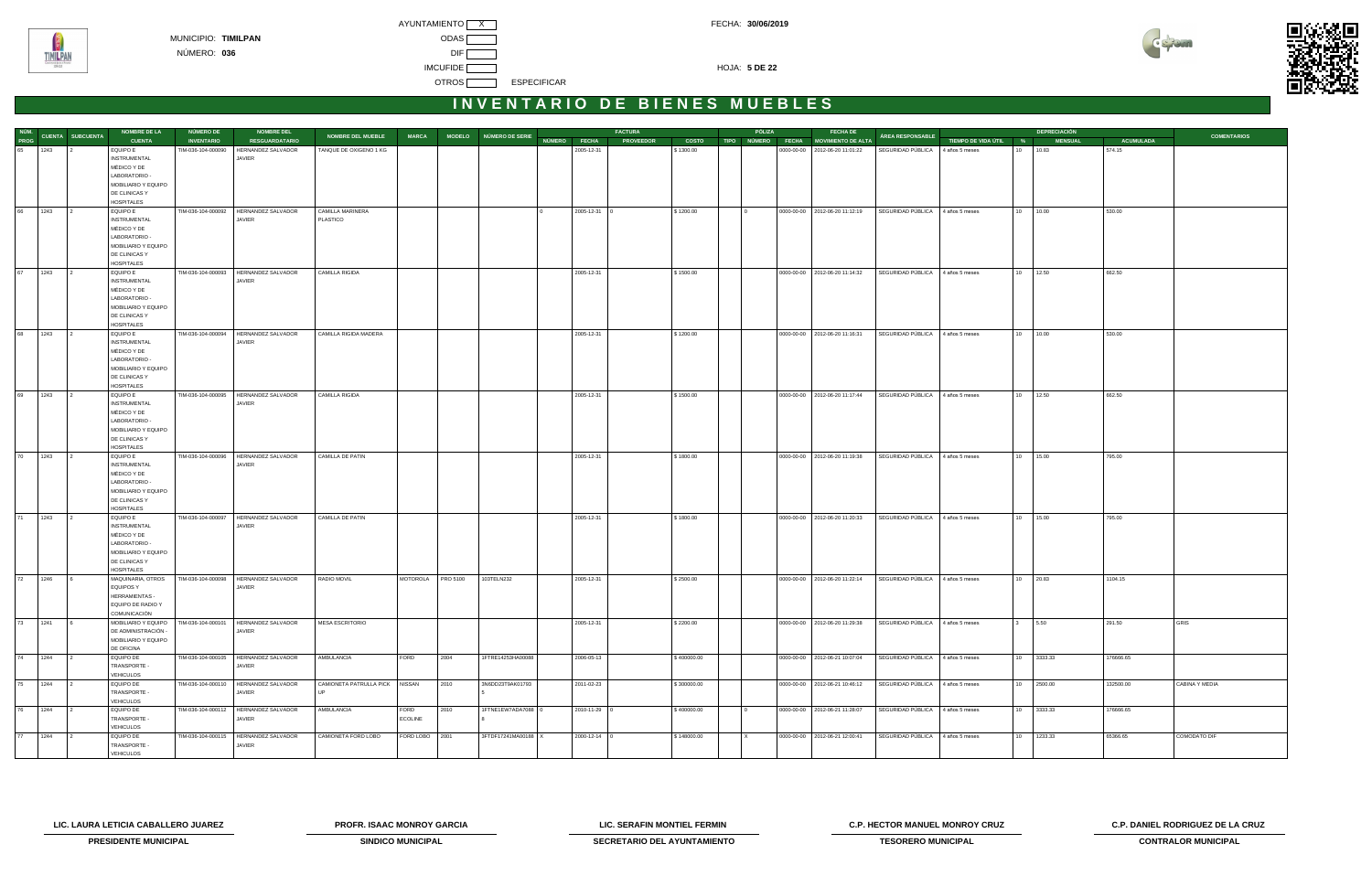

| NÚM.        |                                    | <b>NOMBRE DE LA</b>                        | NÚMERO DE          | <b>NOMBRE DEL</b>                       |                                 |                  |                       |                                                              |        |              | <b>FACTURA</b>                         |              |             | PÓLIZA       | <b>FECHA DE</b>                  |                                  |                       |                  | <b>DEPRECIACIÓN</b> |                  |                                                              |
|-------------|------------------------------------|--------------------------------------------|--------------------|-----------------------------------------|---------------------------------|------------------|-----------------------|--------------------------------------------------------------|--------|--------------|----------------------------------------|--------------|-------------|--------------|----------------------------------|----------------------------------|-----------------------|------------------|---------------------|------------------|--------------------------------------------------------------|
| <b>PROG</b> | CUENTA SUBCUENTA                   | <b>CUENTA</b>                              | <b>INVENTARIO</b>  | <b>RESGUARDATARIO</b>                   | <b>NOMBRE DEL MUEBLE</b>        | <b>MARCA</b>     | <b>MODELO</b>         | NÚMERO DE SERIE                                              | NÚMERO | <b>FECHA</b> | <b>PROVEEDOR</b>                       | <b>COSTO</b> | <b>TIPO</b> | NÚMERO FECHA | MOVIMIENTO DE ALTA               | <b>ÁREA RESPONSABLE</b>          | TIEMPO DE VIDA ÚTIL % |                  | <b>MENSUAL</b>      | <b>ACUMULADA</b> | <b>COMENTARIOS</b>                                           |
| 78          | 1244                               | EQUIPO DE                                  | TIM-036-104-000118 | HERNANDEZ SALVADOR                      | CAMIONETA PATRULLA              | <b>NISSAN</b>    | 2014                  | 3N6DD23T7EK02827                                             | 1080   | 2013-09-11 0 |                                        | \$295500.00  |             |              | 2013-09-11 2013-09-14 09:37:13   | SEGURIDAD PÚBLICA                | 4 años 5 meses        | 10               | 2462.50             | 130512.50        | CHEQUE 003                                                   |
|             |                                    | TRANSPORTE -                               |                    | JAVIER                                  |                                 |                  |                       |                                                              |        |              |                                        |              |             |              |                                  |                                  |                       |                  |                     |                  |                                                              |
| 79          | 1241                               | <b>VEHICULOS</b>                           | TIM-036-104-000808 |                                         |                                 |                  |                       |                                                              |        |              |                                        |              |             |              |                                  |                                  |                       |                  | 6.21                | 328.89           |                                                              |
|             |                                    | MOBILIARIO Y EQUIPO<br>DE ADMINISTRACIÓN - |                    | HERNANDEZ SALVADOR<br>JAVIER            | MESA ESCRITORIO .90 X .60       |                  |                       |                                                              |        | 2005-12-31   |                                        | \$2482.00    |             |              | 0000-00-00   2012-06-26 10:25:12 | SEGURIDAD PÚBLICA                | 4 años 5 meses        |                  |                     |                  |                                                              |
|             |                                    | MOBILIARIO Y EQUIPO                        |                    |                                         |                                 |                  |                       |                                                              |        |              |                                        |              |             |              |                                  |                                  |                       |                  |                     |                  |                                                              |
|             |                                    | DE OFICINA                                 |                    |                                         |                                 |                  |                       |                                                              |        |              |                                        |              |             |              |                                  |                                  |                       |                  |                     |                  |                                                              |
| 80          | 1244                               | EQUIPO DE                                  | TIM-036-104-001251 | HERNANDEZ SALVADOR                      | AUTOMOVIL PATRULLA              |                  | CHEVROLET   AVEO 2014 | 3G1TA5AF9EL214210 A2467                                      |        |              | 2014-08-04 JILOTEPEC MOTORS            | \$168000.00  |             | 33           | 2014-08-05 2014-08-31 10:15:57   | SEGURIDAD PÚBLICA 4 años 5 meses |                       | 10 <sup>1</sup>  | 1400.00             | 74200.00         | CHEQUE 001                                                   |
|             |                                    | <b>TRANSPORTE</b>                          |                    | JAVIER                                  |                                 | AVEO             |                       |                                                              |        |              | S.A. DE C.V.                           |              |             |              |                                  |                                  |                       |                  |                     |                  |                                                              |
|             |                                    | <b>VEHICULOS</b>                           |                    |                                         |                                 |                  |                       |                                                              |        |              |                                        |              |             |              |                                  |                                  |                       |                  |                     |                  |                                                              |
| 81          | 1244                               | EQUIPO DE                                  |                    | TIM-036-104-001252   HERNANDEZ SALVADOR | AUTOMOVIL PATRULLA              | <b>CHEVROLET</b> | <b>AVEO 2014</b>      | 3G1TA5AF8EL179952 A2468                                      |        |              | 2014-08-04 JILOTEPEC MOTORS            | \$168000.00  |             | 34           | 2014-08-05 2014-08-31 10:21:08   | SEGURIDAD PÚBLICA 4 años 5 meses |                       | 10 <sup>1</sup>  | 1400.00             | 74200.00         | CHEQUE 002                                                   |
|             |                                    | TRANSPORTE -<br><b>VEHICULOS</b>           |                    | JAVIER                                  |                                 | AVEO             |                       |                                                              |        |              | S.A. DE C.V.                           |              |             |              |                                  |                                  |                       |                  |                     |                  |                                                              |
| 82          | 1241<br>$\overline{14}$            | MOBILIARIO Y EQUIPO                        | TIM-036-104-001316 | HERNANDEZ SALVADOR                      | MULTIFUNCIONAL LASER            |                  | 1132                  | S/S                                                          | 153    |              | 2014-11-05 JUSTINO DOMINGUEZ S 2700.00 |              |             | 68           | 2014-11-04 2014-11-30 12:11:01   | SEGURIDAD PÚBLICA 4 años 5 meses |                       | 20               | 45.00               | 2385.00          | CHEQUE 086                                                   |
|             |                                    | DE ADMINISTRACIÓN                          |                    | JAVIER                                  |                                 |                  |                       |                                                              |        |              | <b>MIRANDA</b>                         |              |             |              |                                  |                                  |                       |                  |                     |                  |                                                              |
|             |                                    | EQUIPO DE COMPUTO Y                        |                    |                                         |                                 |                  |                       |                                                              |        |              |                                        |              |             |              |                                  |                                  |                       |                  |                     |                  |                                                              |
|             |                                    | <b>ACCESORIOS</b>                          |                    |                                         |                                 |                  |                       |                                                              |        |              |                                        |              |             |              |                                  |                                  |                       |                  |                     |                  |                                                              |
| 83          | 1243<br>$\overline{2}$             | EQUIPO E                                   | TIM-036-104-001507 | <b>HERNANDEZ SALVADOR</b>               | CAMILLA AUTOMATICA PARA XONIT   |                  | XIE-YXH-3B S/S        |                                                              | A212   |              | 2015-04-07   ARCAMEX SA DE CV          | \$18000.00   |             | 32           | 2015-04-07 2015-06-18 10:13:09   | SEGURIDAD PÚBLICA                | 4 años 2 meses        | 10 <sup>1</sup>  | 150.00              | 7500.00          | CHEQUE 012                                                   |
|             |                                    | <b>INSTRUMENTAL</b>                        |                    | JAVIER                                  | AMBULANCIA                      |                  |                       |                                                              |        |              |                                        |              |             |              |                                  |                                  |                       |                  |                     |                  |                                                              |
|             |                                    | MÉDICO Y DE<br>LABORATORIO -               |                    |                                         |                                 |                  |                       |                                                              |        |              |                                        |              |             |              |                                  |                                  |                       |                  |                     |                  |                                                              |
|             |                                    | MOBILIARIO Y EQUIPO                        |                    |                                         |                                 |                  |                       |                                                              |        |              |                                        |              |             |              |                                  |                                  |                       |                  |                     |                  |                                                              |
|             |                                    | DE CLINICAS Y                              |                    |                                         |                                 |                  |                       |                                                              |        |              |                                        |              |             |              |                                  |                                  |                       |                  |                     |                  |                                                              |
|             |                                    | <b>HOSPITALES</b>                          |                    |                                         |                                 |                  |                       |                                                              |        |              |                                        |              |             |              |                                  |                                  |                       |                  |                     |                  |                                                              |
| 84          | 1245                               | EQUIPO DE DEFENSA Y                        | TIM-036-104-001509 | <b>HERNANDEZ SALVADOR</b>               | CHALECO BALISTICO NIVEL 3   S/M |                  | S/M                   | 186035                                                       | JR 200 |              | 2015-09-25 JUAN RAMON POLO             | \$24128.00   |             | 33           | 2015-09-26 2015-09-30 12:07:13   | SEGURIDAD PÚBLICA                | 3 años 9 meses        | 10 <sup>1</sup>  | 201.07              | 9048.03          | CHEQUE 002, PLACA DELANTERA 162388 Y                         |
|             |                                    | SEGURIDAD - EQUIPO                         |                    | JAVIER                                  |                                 |                  |                       |                                                              |        |              | <b>JURADO</b>                          |              |             |              |                                  |                                  |                       |                  |                     |                  | PLACA TRASERA 162387                                         |
|             |                                    | DE SEGURIDAD                               |                    |                                         |                                 |                  |                       |                                                              |        |              |                                        |              |             |              |                                  |                                  |                       |                  |                     |                  |                                                              |
|             |                                    | PUBLICA Y ARMAS                            |                    |                                         |                                 |                  |                       |                                                              |        |              |                                        |              |             |              |                                  |                                  |                       |                  |                     |                  |                                                              |
| 85          | 1245                               | EQUIPO DE DEFENSA Y<br>SEGURIDAD - EQUIPO  | TIM-036-104-001510 | HERNANDEZ SALVADOR<br>JAVIER            | CHALECO BALISTICO NIVEL 3   S/M |                  | S/M                   | 186034                                                       | JR 200 |              | 2015-09-25 JUAN RAMON POLO<br>JURADO   | \$24128.00   |             | 33           | 2015-09-26 2015-09-30 12:13:06   | SEGURIDAD PÚBLICA 3 años 9 meses |                       | 10               | 201.07              | 9048.03          | CHEQUE 002, PLACA DELANTERA 162386 Y<br>PLACA TRASERA 162389 |
|             |                                    | DE SEGURIDAD                               |                    |                                         |                                 |                  |                       |                                                              |        |              |                                        |              |             |              |                                  |                                  |                       |                  |                     |                  |                                                              |
|             |                                    | PUBLICA Y ARMAS                            |                    |                                         |                                 |                  |                       |                                                              |        |              |                                        |              |             |              |                                  |                                  |                       |                  |                     |                  |                                                              |
| 86          | 1245                               | EQUIPO DE DEFENSA Y                        | TIM-036-104-001511 | HERNANDEZ SALVADOR                      | CHALECO BALISTICO NIVEL 3   S/M |                  | S/M                   | 186020                                                       | JR 200 |              | 2015-09-25 JUAN RAMON POLO             | \$24128.00   |             | 33           | 2015-09-26 2015-09-30 12:14:50   | SEGURIDAD PÚBLICA                | 3 años 9 meses        | 10               | 201.07              | 9048.03          | CHEQUE 002, PLACA DELANTERA 162390 Y                         |
|             |                                    | SEGURIDAD - EQUIPO                         |                    | JAVIER                                  |                                 |                  |                       |                                                              |        |              | <b>JURADO</b>                          |              |             |              |                                  |                                  |                       |                  |                     |                  | PLACA TRASERA 162393                                         |
|             |                                    | DE SEGURIDAD                               |                    |                                         |                                 |                  |                       |                                                              |        |              |                                        |              |             |              |                                  |                                  |                       |                  |                     |                  |                                                              |
|             |                                    | PUBLICA Y ARMAS                            |                    |                                         |                                 |                  |                       |                                                              |        |              |                                        |              |             |              |                                  |                                  |                       |                  |                     |                  |                                                              |
| 87          | 1245                               | EQUIPO DE DEFENSA Y                        | TIM-036-104-001512 | HERNANDEZ SALVADOR                      | CHALECO BALISTICO NIVEL 3   S/M |                  | S/M                   | 186031                                                       | JR 200 |              | 2015-09-25 JUAN RAMON POLO             | \$24128.00   |             | 33           | 2015-09-26 2015-09-30 12:16:42   | SEGURIDAD PÚBLICA                | 3 años 9 meses        | 10               | 201.07              | 9048.03          | CHEQUE 002, PLACA DELANTERA 162394 Y                         |
|             |                                    | SEGURIDAD - EQUIPO<br>DE SEGURIDAD         |                    | JAVIER                                  |                                 |                  |                       |                                                              |        |              | JURADO                                 |              |             |              |                                  |                                  |                       |                  |                     |                  | PLACA TRASERA 162395                                         |
|             |                                    | PUBLICA Y ARMAS                            |                    |                                         |                                 |                  |                       |                                                              |        |              |                                        |              |             |              |                                  |                                  |                       |                  |                     |                  |                                                              |
| 88          | 1245                               | EQUIPO DE DEFENSA Y                        | TIM-036-104-001513 | HERNANDEZ SALVADOR                      | CHALECO BALISTICO NIVEL 3   S/M |                  | S/M                   | 186032                                                       | JR 200 |              | 2015-09-25 JUAN RAMON POLO             | \$24128.00   |             | 33           | 2015-09-26 2015-09-30 12:18:30   | SEGURIDAD PÚBLICA                | 3 años 9 meses        | 10 <sup>10</sup> | 201.07              | 9048.03          | CHEQUE 002, PLACA DELANTERA 162391 Y                         |
|             |                                    | SEGURIDAD - EQUIPO                         |                    | JAVIER                                  |                                 |                  |                       |                                                              |        |              | JURADO                                 |              |             |              |                                  |                                  |                       |                  |                     |                  | PLACA TRASERA 162392                                         |
|             |                                    | DE SEGURIDAD                               |                    |                                         |                                 |                  |                       |                                                              |        |              |                                        |              |             |              |                                  |                                  |                       |                  |                     |                  |                                                              |
|             |                                    | PUBLICA Y ARMAS                            |                    |                                         |                                 |                  |                       |                                                              |        |              |                                        |              |             |              |                                  |                                  |                       |                  |                     |                  |                                                              |
| 89          | 1245                               | EQUIPO DE DEFENSA Y                        |                    | TIM-036-104-001514   HERNANDEZ SALVADOR | CHALECO BALISTICO NIVEL 3   S/M |                  | S/M                   | 186033                                                       | JR 200 |              | 2015-09-25 JUAN RAMON POLO             | \$24128.00   |             | 33           | 2015-09-26 2015-09-30 12:21:56   | SEGURIDAD PÚBLICA 3 años 9 meses |                       | 10               | 201.07              | 9048.03          | CHEQUE 002, PLACA DELANTERA 162382 Y                         |
|             |                                    | SEGURIDAD - EQUIPO                         |                    | JAVIER                                  |                                 |                  |                       |                                                              |        |              | JURADO                                 |              |             |              |                                  |                                  |                       |                  |                     |                  | PLACA TRASERA 162381                                         |
|             |                                    | DE SEGURIDAD<br>PUBLICA Y ARMAS            |                    |                                         |                                 |                  |                       |                                                              |        |              |                                        |              |             |              |                                  |                                  |                       |                  |                     |                  |                                                              |
| 90          | 1245                               | EQUIPO DE DEFENSA Y                        | TIM-036-104-001515 | HERNANDEZ SALVADOR                      | CHALECO BALISTICO NIVEL 3   S/M |                  | S/M                   | 186022                                                       | JR 200 |              | 2015-09-25 JUAN RAMON POLO             | \$24128.00   |             | 33           | 2015-09-26 2015-09-30 12:26:44   | SEGURIDAD PÚBLICA                | 3 años 9 meses        | 10 <sup>1</sup>  | 201.07              | 9048.03          | CHEQUE 002, PLACA DELANTERA 162385 Y                         |
|             |                                    | SEGURIDAD - EQUIPO                         |                    | JAVIER                                  |                                 |                  |                       |                                                              |        |              | <b>JURADO</b>                          |              |             |              |                                  |                                  |                       |                  |                     |                  | PLACA TRASERA 162384                                         |
|             |                                    | DE SEGURIDAD                               |                    |                                         |                                 |                  |                       |                                                              |        |              |                                        |              |             |              |                                  |                                  |                       |                  |                     |                  |                                                              |
|             |                                    | PUBLICA Y ARMAS                            |                    |                                         |                                 |                  |                       |                                                              |        |              |                                        |              |             |              |                                  |                                  |                       |                  |                     |                  |                                                              |
| 91          | 1245                               | EQUIPO DE DEFENSA Y                        |                    | TIM-036-104-001516   HERNANDEZ SALVADOR | CHALECO BALISTICO NIVEL 3   S/M |                  | S/M                   | 186021                                                       | JR 200 |              | 2015-09-25 JUAN RAMON POLO             | \$24128.00   | IE.         | 33           | 2015-09-26 2015-09-30 12:27:59   | SEGURIDAD PÚBLICA 3 años 9 meses |                       |                  | 10 201.07           | 9048.03          | CHEQUE 002, PLACA DELANTERA 162383 Y                         |
|             |                                    | SEGURIDAD - EQUIPO                         |                    | JAVIER                                  |                                 |                  |                       |                                                              |        |              | JURADO                                 |              |             |              |                                  |                                  |                       |                  |                     |                  | PLACA TRASERA 162376                                         |
|             |                                    | DE SEGURIDAD<br>PUBLICA Y ARMAS            |                    |                                         |                                 |                  |                       |                                                              |        |              |                                        |              |             |              |                                  |                                  |                       |                  |                     |                  |                                                              |
| 92          | 1245<br>$\overline{\phantom{a}}$ 2 | EQUIPO DE DEFENSA Y                        |                    | TIM-036-104-001517   HERNANDEZ SALVADOR | CHALECO BALISTICO NIVEL 3   S/M |                  | S/M                   | 186019                                                       | JR 200 |              | 2015-09-25 JUAN RAMON POLO             | \$24128.00   | IE.         | 33           | 2015-09-26 2015-09-30 12:29:24   | SEGURIDAD PÚBLICA 3 años 9 meses |                       |                  | 10 201.07           | 9048.03          | CHEQUE 002, PLACA DELANTERA 162377 Y                         |
|             |                                    | SEGURIDAD - EQUIPO                         |                    | JAVIER                                  |                                 |                  |                       |                                                              |        |              | <b>JURADO</b>                          |              |             |              |                                  |                                  |                       |                  |                     |                  | PLACA TRASERA 162380                                         |
|             |                                    | DE SEGURIDAD                               |                    |                                         |                                 |                  |                       |                                                              |        |              |                                        |              |             |              |                                  |                                  |                       |                  |                     |                  |                                                              |
|             |                                    | PUBLICA Y ARMAS                            |                    |                                         |                                 |                  |                       |                                                              |        |              |                                        |              |             |              |                                  |                                  |                       |                  |                     |                  |                                                              |
| 93          | 1245                               | EQUIPO DE DEFENSA Y                        |                    | TIM-036-104-001518   HERNANDEZ SALVADOR | CHALECO BALISTICO NIVEL 3   S/M |                  | S/M                   | 186018                                                       | JR 200 |              | 2015-09-25 JUAN RAMON POLO             | \$24128.00   |             | 33           | 2015-09-26 2015-09-30 12:31:43   | SEGURIDAD PÚBLICA 3 años 9 meses |                       |                  | 10 201.07           | 9048.03          | CHEQUE 002, PLACA DELANTERA 162379 Y                         |
|             |                                    | SEGURIDAD - EQUIPO                         |                    | JAVIER                                  |                                 |                  |                       |                                                              |        |              | <b>JURADO</b>                          |              |             |              |                                  |                                  |                       |                  |                     |                  | PLACA TRASERA 162378                                         |
|             |                                    | DE SEGURIDAD                               |                    |                                         |                                 |                  |                       |                                                              |        |              |                                        |              |             |              |                                  |                                  |                       |                  |                     |                  |                                                              |
| 94          | 1244                               | PUBLICA Y ARMAS                            |                    | TIM-036-104-001525 HERNANDEZ SALVADOR   | CAMIONETA PATRULLA PICK FORD    |                  |                       | RANGER 2015   8AFBR5AA7F6299620   AN0000070   2015-10-15   0 |        |              |                                        | \$392600.00  |             |              |                                  |                                  |                       |                  | 10 3271.67          | 143953.36        |                                                              |
|             |                                    | EQUIPO DE<br>TRANSPORTE -                  |                    | JAVIER                                  |                                 |                  |                       |                                                              |        |              |                                        |              |             |              | 2015-11-11 2015-11-11 12:38:58   | SEGURIDAD PÚBLICA 3 años 8 meses |                       |                  |                     |                  | DONADO POR GEM                                               |
|             |                                    | <b>VEHICULOS</b>                           |                    |                                         |                                 |                  |                       |                                                              |        |              |                                        |              |             |              |                                  |                                  |                       |                  |                     |                  |                                                              |
| 95          | 1244<br>$\overline{2}$             | EQUIPO DE                                  |                    | TIM-036-104-001526   HERNANDEZ SALVADOR | CAMIONETA DOBLE CABINA          | MITSUBISHI 2015  |                       | MMBMG46H3FD0625   FAUTM2027   2015-03-17   0                 |        |              |                                        | \$399930.00  |             |              | 2015-11-11 2015-11-11 12:51:45   | SEGURIDAD PÚBLICA 4 años 3 meses |                       |                  | 10 3332.75          | 169970.25        | DONADO POR GEM                                               |
|             |                                    | TRANSPORTE -                               |                    | JAVIER                                  |                                 |                  |                       |                                                              |        |              |                                        |              |             |              |                                  |                                  |                       |                  |                     |                  |                                                              |
|             |                                    | <b>VEHICULOS</b>                           |                    |                                         |                                 |                  |                       |                                                              |        |              |                                        |              |             |              |                                  |                                  |                       |                  |                     |                  |                                                              |

**LIC. LAURA LETICIA CABALLERO JUAREZ PROFR. ISAAC MONROY GARCIA LIC. SERAFIN MONTIEL FERMIN C.P. HECTOR MANUEL MONROY CRUZ C.P. DANIEL RODRIGUEZ DE LA CRUZ** 



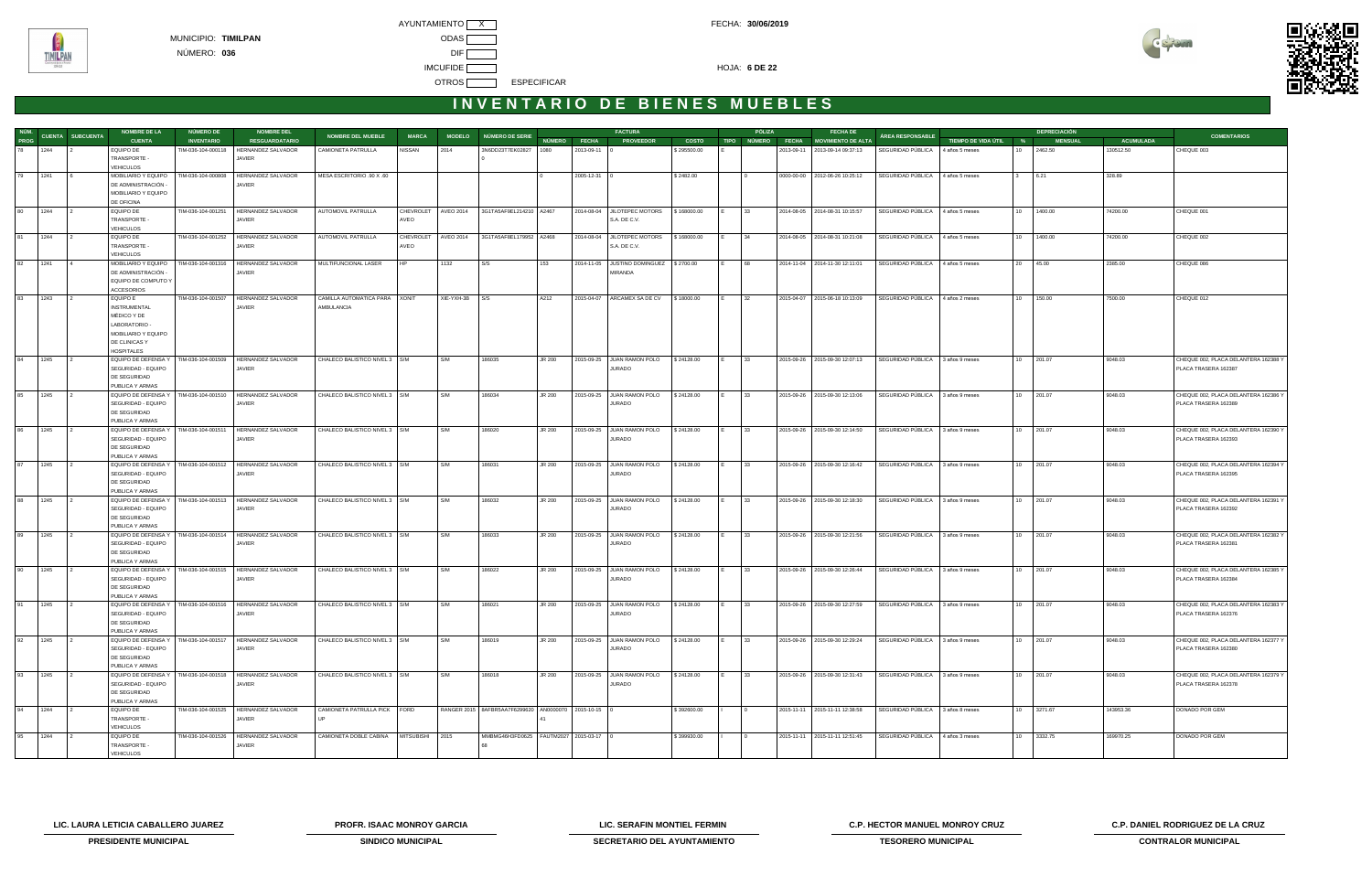



| NÚM.     |      |                         | <b>NOMBRE DE LA</b>                        | <b>NÚMERO DE</b>   | <b>NOMBRE DEL</b>                                                 |                                                                     |                 |                      |                                              |       |                    | <b>FACTURA</b>                                 |              |                | PÓLIZA            | <b>FECHA DE</b>                  |                           |                       |              | <b>DEPRECIACIÓN</b> |                  |                          |
|----------|------|-------------------------|--------------------------------------------|--------------------|-------------------------------------------------------------------|---------------------------------------------------------------------|-----------------|----------------------|----------------------------------------------|-------|--------------------|------------------------------------------------|--------------|----------------|-------------------|----------------------------------|---------------------------|-----------------------|--------------|---------------------|------------------|--------------------------|
| PROG     |      | <b>CUENTA SUBCUENTA</b> | <b>CUENTA</b>                              | <b>INVENTARIO</b>  | <b>RESGUARDATARIO</b>                                             | <b>NOMBRE DEL MUEBLE</b>                                            | <b>MARCA</b>    |                      | MODELO NÚMERO DE SERIE                       |       | NÚMERO FECHA       | <b>PROVEEDOR</b>                               | <b>COSTO</b> |                | TIPO NÚMERO FECHA | <b>MOVIMIENTO DE ALTA</b>        | ÁREA RESPONSABLE          | TIEMPO DE VIDA ÚTIL % |              | <b>MENSUAL</b>      | <b>ACUMULADA</b> | <b>COMENTARIOS</b>       |
| 96       | 1244 |                         | EQUIPO DE                                  | TIM-036-104-001527 | HERNANDEZ SALVADOR                                                | CAMIONETA DOBLE CABINA                                              | MITSUBISHI      | 2015                 | MMBMG46H3FD0619   FAUTM2030   2015-03-17   0 |       |                    |                                                | \$399930.00  |                |                   | 2015-11-11 2015-11-11 12:59:29   | SEGURIDAD PÚBLICA         | 4 años 3 meses        |              | 3332.75             | 169970.25        | DONADO POR EL GEM        |
|          |      |                         | TRANSPORTE -                               |                    | JAVIER                                                            |                                                                     |                 |                      |                                              |       |                    |                                                |              |                |                   |                                  |                           |                       |              |                     |                  |                          |
| 97       | 1244 |                         | <b>VEHICULOS</b><br>EQUIPO DE              | TIM-036-104-001528 | HERNANDEZ SALVADOR                                                | CAMIONETA DOBLE CABINA                                              | MITSUBISHI 2015 |                      | MMBMG46H1FD0615   FAUTM2028   2015-03-17   0 |       |                    |                                                | \$399930.00  |                |                   | 2015-11-11 2015-11-11 14:49:04   | SEGURIDAD PÚBLICA         | 4 años 3 meses        |              | 10 3332.75          | 169970.25        | DONADO POR EL GEM        |
|          |      |                         | TRANSPORTE -                               |                    | JAVIER                                                            |                                                                     |                 |                      |                                              |       |                    |                                                |              |                |                   |                                  |                           |                       |              |                     |                  |                          |
|          |      |                         | <b>VEHICULOS</b>                           |                    |                                                                   |                                                                     |                 |                      |                                              |       |                    |                                                |              |                |                   |                                  |                           |                       |              |                     |                  |                          |
| 98       | 1244 |                         | EQUIPO DE                                  | TIM-036-104-001529 | HERNANDEZ SALVADOR                                                | CAMIONETA DOBLE CABINA                                              | MITSUBISHI 2015 |                      | MMBMG46H0FD0622   FAUTM2029   2015-03-17   0 |       |                    |                                                | \$399930.00  |                |                   | 2015-11-11 2015-11-11 14:53:21   | SEGURIDAD PÚBLICA         | 4 años 3 meses        |              | 10 3332.75          | 169970.25        | DONADA POR EL GEM        |
|          |      |                         | TRANSPORTE -                               |                    | JAVIER                                                            |                                                                     |                 |                      |                                              |       |                    |                                                |              |                |                   |                                  |                           |                       |              |                     |                  |                          |
|          |      |                         | <b>VEHICULOS</b>                           |                    |                                                                   |                                                                     |                 |                      |                                              |       |                    |                                                |              |                |                   |                                  |                           |                       |              |                     |                  |                          |
| 99       | 1245 |                         | EQUIPO DE DEFENSA Y                        | TIM-036-104-001609 | HERNANDEZ SALVADOR                                                | PISTOLA CAL 9X19 MM                                                 | <b>GLOCK</b>    | 17                   |                                              | 603   |                    | 2017-12-27   SECRETARIAQ DE                    | \$12927.83   | I D.           | D-118             | 2017-12-27 2018-07-19 22:05:15   | SEGURIDAD PÚBLICA         | 1 año 6 meses         |              | 10 107.73           | 1939.16          |                          |
|          |      |                         | SEGURIDAD - EQUIPO                         |                    | JAVIER                                                            |                                                                     |                 |                      |                                              |       |                    | DEFENSA NACIONAL                               |              |                |                   |                                  |                           |                       |              |                     |                  |                          |
|          |      |                         | DE SEGURIDAD<br>PUBLICA Y ARMAS            |                    |                                                                   |                                                                     |                 |                      |                                              |       |                    |                                                |              |                |                   |                                  |                           |                       |              |                     |                  |                          |
| 100      | 1245 |                         | EQUIPO DE DEFENSA Y                        | TIM-036-104-001610 | HERNANDEZ SALVADOR                                                | PISTOLA CAL 9X19 MM                                                 | <b>GLOCK</b>    | 17                   |                                              | 603   |                    | 2017-12-27   SECRETARIAQ DE                    | \$12927.84   | l D.           | D-118             | 2017-12-27 2018-07-19 22:07:22   | SEGURIDAD PÚBLICA         | 1 año 6 meses         |              | 10 107.73           | 1939.16          |                          |
|          |      |                         | SEGURIDAD - EQUIPO                         |                    | JAVIER                                                            |                                                                     |                 |                      |                                              |       |                    | DEFENSA NACIONAL                               |              |                |                   |                                  |                           |                       |              |                     |                  |                          |
|          |      |                         | DE SEGURIDAD                               |                    |                                                                   |                                                                     |                 |                      |                                              |       |                    |                                                |              |                |                   |                                  |                           |                       |              |                     |                  |                          |
|          |      |                         | PUBLICA Y ARMAS                            |                    |                                                                   |                                                                     |                 |                      |                                              |       |                    |                                                |              |                |                   |                                  |                           |                       |              |                     |                  |                          |
| 101      | 1245 |                         | EQUIPO DE DEFENSA Y                        | TIM-036-104-001611 | HERNANDEZ SALVADOR                                                | PISTOLA CAL 9X19 MM                                                 | <b>GLOCK</b>    | 17                   |                                              | 603   |                    | 2017-07-31   SECRETARIAQ DE                    | \$12927.84   | I D            | D-118             | 2017-12-27 2018-07-19 22:09:00   | SEGURIDAD PÚBLICA         | 1 año 11 meses        |              | 10 107.73           | 2477.81          |                          |
|          |      |                         | SEGURIDAD - EQUIPO<br>DE SEGURIDAD         |                    | <b>JAVIER</b>                                                     |                                                                     |                 |                      |                                              |       |                    | <b>DEFENSA NACIONAL</b>                        |              |                |                   |                                  |                           |                       |              |                     |                  |                          |
|          |      |                         | PUBLICA Y ARMAS                            |                    |                                                                   |                                                                     |                 |                      |                                              |       |                    |                                                |              |                |                   |                                  |                           |                       |              |                     |                  |                          |
| 102      | 1245 |                         | EQUIPO DE DEFENSA Y                        | TIM-036-104-001612 | HERNANDEZ SALVADOR                                                | PISTOLA CAL 9X19 MM                                                 | <b>GLOCK</b>    | 17                   |                                              | 603   |                    | 2017-12-27   SECRETARIAQ DE                    | \$12927.84   | I D.           | $E-118$           | 2017-12-27 2018-07-19 22:11:56   | SEGURIDAD PÚBLICA         | 1 año 6 meses         |              | 10 107.73           | 1939.16          |                          |
|          |      |                         | SEGURIDAD - EQUIPO                         |                    | JAVIER                                                            |                                                                     |                 |                      |                                              |       |                    | DEFENSA NACIONAL                               |              |                |                   |                                  |                           |                       |              |                     |                  |                          |
|          |      |                         | DE SEGURIDAD                               |                    |                                                                   |                                                                     |                 |                      |                                              |       |                    |                                                |              |                |                   |                                  |                           |                       |              |                     |                  |                          |
|          |      |                         | PUBLICA Y ARMAS                            |                    |                                                                   |                                                                     |                 |                      |                                              |       |                    |                                                |              |                |                   |                                  |                           |                       |              |                     |                  |                          |
| 103      | 1245 |                         | EQUIPO DE DEFENSA Y                        |                    | TIM-036-104-001614 HERNANDEZ SALVADOR                             | CARABINA CAL. 5.56 MM                                               | COLT            | M4 LAW               |                                              | 603   |                    | 2017-12-27   SECRETARIAQ DE                    | \$40552.58   |                | D-118             | 2017-12-27 2018-07-19 22:16:30   | SEGURIDAD PÚBLICA         | 1 año 6 meses         |              | 10 337.94           | 6082.90          |                          |
|          |      |                         | SEGURIDAD - EQUIPO<br>DE SEGURIDAD         |                    | JAVIER                                                            |                                                                     |                 |                      |                                              |       |                    | <b>DEFENSA NACIONAL</b>                        |              |                |                   |                                  |                           |                       |              |                     |                  |                          |
|          |      |                         | PUBLICA Y ARMAS                            |                    |                                                                   |                                                                     |                 |                      |                                              |       |                    |                                                |              |                |                   |                                  |                           |                       |              |                     |                  |                          |
| 104      | 1245 |                         | EQUIPO DE DEFENSA Y                        |                    | TIM-036-104-001615 HERNANDEZ SALVADOR                             | CARABINA CAL. 5.56 MM                                               | COLT            | M4 LAW               |                                              | 603   |                    | 2017-07-31 SECRETARIAQ DE                      | \$40552.59   | $\overline{D}$ | D-118             | 2017-12-27 2018-07-19 22:17:44   | SEGURIDAD PÚBLICA         | 1 año 11 meses        |              | 10 337.94           | 7772.60          |                          |
|          |      |                         | SEGURIDAD - EQUIPO                         |                    | <b>JAVIER</b>                                                     |                                                                     |                 |                      |                                              |       |                    | <b>DEFENSA NACIONAL</b>                        |              |                |                   |                                  |                           |                       |              |                     |                  |                          |
|          |      |                         | DE SEGURIDAD                               |                    |                                                                   |                                                                     |                 |                      |                                              |       |                    |                                                |              |                |                   |                                  |                           |                       |              |                     |                  |                          |
|          |      |                         | PUBLICA Y ARMAS                            |                    |                                                                   |                                                                     |                 |                      |                                              |       |                    |                                                |              |                |                   |                                  |                           |                       |              |                     |                  |                          |
| 105      | 1244 | $\mathsf{L}$            | EQUIPO DE<br>TRANSPORTE -                  |                    | TIM-036-104-001619 HERNANDEZ SALVADOR<br><b>JAVIER</b>            | CARRO PATRULLA                                                      |                 | WOLKSWAGE JETTA TIPO | 3VW1K1AJ4JM26247 31                          |       |                    | 2018-07-11   CEBENSSI S.A DE C.V   \$363407.00 |              |                | $E-66$            | 2018-07-13 2018-07-27 15:07:28   | SEGURIDAD PÚBLICA         | 11 meses              |              | 20 6056.78          | 66624.58         |                          |
|          |      |                         | <b>VEHICULOS</b>                           |                    |                                                                   |                                                                     |                 | 2.0 STD 2018         |                                              |       |                    |                                                |              |                |                   |                                  |                           |                       |              |                     |                  |                          |
| 106      | 1242 |                         | MOBILIARIO Y EQUIPO                        | TIM-036-104-001620 | <b>HERNANDEZ SALVADOR</b>                                         | CAMARAS DE                                                          | <b>VIOS</b>     | S/M                  | S/S                                          | A 133 |                    | 2018-12-21   LEPAD DE MEXICO S.A   \$848747.06 |              |                | 48                | 2018-12-21 2018-12-27 12:15:59   | SEGURIDAD PÚBLICA         | 6 meses               |              | 10 7072.89          | 42437.34         |                          |
|          |      |                         | EDUCACIONAL Y                              |                    | JAVIER                                                            | VIDEOVIGILANCIA Y                                                   |                 |                      |                                              |       |                    | DE C.V                                         |              |                |                   |                                  |                           |                       |              |                     |                  |                          |
|          |      |                         | RECREATIVO - EQUIPO                        |                    |                                                                   | MONITOREO RADILA C2 EN                                              |                 |                      |                                              |       |                    |                                                |              |                |                   |                                  |                           |                       |              |                     |                  |                          |
|          |      |                         | DE INGENIERIA                              |                    |                                                                   | PUNTOS ESTRATEGICOS                                                 |                 |                      |                                              |       |                    |                                                |              |                |                   |                                  |                           |                       |              |                     |                  |                          |
| 107      | 1241 | $\overline{6}$          | MOBILIARIO Y EQUIPO                        |                    | TIM-036-108-000002 ANTONIA TAPIA MIRANDA                          | <b>ESCRITORIO EJECUTIVO</b>                                         |                 |                      |                                              |       | 2005-12-31         |                                                | \$3680.00    |                |                   | 0000-00-00   2012-06-16 09:56:06 | OFICIALÍA                 | 4 años 5 meses        | $\mathbf{3}$ | 9.20                | 487.60           | 2 CAJONES                |
|          |      |                         | DE ADMINISTRACIÓN -<br>MOBILIARIO Y EQUIPO |                    |                                                                   |                                                                     |                 |                      |                                              |       |                    |                                                |              |                |                   |                                  | CONCILIADORA              |                       |              |                     |                  |                          |
|          |      |                         | DE OFICINA                                 |                    |                                                                   |                                                                     |                 |                      |                                              |       |                    |                                                |              |                |                   |                                  |                           |                       |              |                     |                  |                          |
| 108      | 1241 |                         | MOBILIARIO Y EQUIPO                        |                    | TIM-036-108-000004 ANTONIA TAPIA MIRANDA                          | ARCHIVERO                                                           |                 |                      |                                              |       | 2005-12-31         |                                                | \$3000.00    |                |                   | 0000-00-00   2012-06-16 10:07:47 | OFICIALÍA                 | 4 años 5 meses        |              | 7.50                | 397.50           | MADERA Y METAL           |
|          |      |                         | DE ADMINISTRACIÓN                          |                    |                                                                   |                                                                     |                 |                      |                                              |       |                    |                                                |              |                |                   |                                  | CONCILIADORA              |                       |              |                     |                  |                          |
|          |      |                         | MOBILIARIO Y EQUIPO                        |                    |                                                                   |                                                                     |                 |                      |                                              |       |                    |                                                |              |                |                   |                                  |                           |                       |              |                     |                  |                          |
|          |      |                         | DE OFICINA                                 |                    |                                                                   |                                                                     |                 |                      |                                              |       |                    |                                                |              |                |                   |                                  |                           |                       |              |                     |                  |                          |
| 109      | 1241 |                         | MOBILIARIO Y EQUIPO                        |                    | TIM-036-108-000005 ANTONIA TAPIA MIRANDA                          | <b>ESCRITORIO 2 CAJONES</b>                                         |                 |                      |                                              |       | 2005-12-31         |                                                | \$3200.00    |                |                   | 0000-00-00 2012-06-16 10:09:17   | OFICIALÍA                 | 4 años 5 meses        |              | 8.00                | 424.00           | MADERA, NEGRO            |
|          |      |                         | DE ADMINISTRACIÓN -<br>MOBILIARIO Y EQUIPO |                    |                                                                   |                                                                     |                 |                      |                                              |       |                    |                                                |              |                |                   |                                  | CONCILIADORA              |                       |              |                     |                  |                          |
|          |      |                         | DE OFICINA                                 |                    |                                                                   |                                                                     |                 |                      |                                              |       |                    |                                                |              |                |                   |                                  |                           |                       |              |                     |                  |                          |
| 110 1241 |      | $\overline{4}$          |                                            |                    | MOBILIARIO Y EQUIPO   TIM-036-108-000008   ANTONIA TAPIA MIRANDA  | IMPRESORA                                                           | HP              | 1005                 | VND3116061                                   |       | 2005-12-31         |                                                | \$2550.00    |                |                   | 0000-00-00 2012-06-16 10:20:34   | OFICIALÍA                 | 4 años 5 meses        |              | 20 42.50            | 2252.50          |                          |
|          |      |                         | DE ADMINISTRACIÓN -                        |                    |                                                                   |                                                                     |                 |                      |                                              |       |                    |                                                |              |                |                   |                                  | CONCILIADORA              |                       |              |                     |                  |                          |
|          |      |                         | EQUIPO DE COMPUTO Y                        |                    |                                                                   |                                                                     |                 |                      |                                              |       |                    |                                                |              |                |                   |                                  |                           |                       |              |                     |                  |                          |
|          |      |                         | ACCESORIOS                                 |                    |                                                                   |                                                                     |                 |                      |                                              |       |                    |                                                |              |                |                   |                                  |                           |                       |              |                     |                  |                          |
| 111      | 1241 |                         | MOBILIARIO Y EQUIPO<br>DE ADMINISTRACIÓN   |                    | TIM-036-108-000009 ANTONIA TAPIA MIRANDA                          | COMPUTADORA(MONITOR,CP   HP PAVILION   PAVILION<br>U,TECLADO,MOUSE) |                 | P6-2302              | MXX31206VJ                                   | A9567 |                    | 2013-07-17   LEONARDO RUIZ<br>ALCANTARA        | \$10017.33   |                |                   | 2013-07-25 2013-07-31 10:38:54   | OFICIALÍA<br>CONCILIADORA | 4 años 5 meses        |              | 20 166.96           | 8848.66          | CHEQUE 086               |
|          |      |                         | EQUIPO DE COMPUTO Y                        |                    |                                                                   |                                                                     |                 |                      |                                              |       |                    |                                                |              |                |                   |                                  |                           |                       |              |                     |                  |                          |
|          |      |                         | <b>ACCESORIOS</b>                          |                    |                                                                   |                                                                     |                 |                      |                                              |       |                    |                                                |              |                |                   |                                  |                           |                       |              |                     |                  |                          |
| 112 1241 |      |                         | MOBILIARIO Y EQUIPO                        |                    | TIM-036-108-001334 ANTONIA TAPIA MIRANDA                          | ARCHIVERO 4 CAJONES                                                 | <b>URUAPAN</b>  | ESOCURVA             | $\mathsf{S}$ /S                              | 15706 |                    | 2014-11-04   PROVEEDORA                        | \$2950.00    |                | 67                | 2014-11-03 2014-11-30 13:01:02   | OFICIALÍA                 | 4 años 5 meses        |              | 7.38                | 390.90           | CHEQUE 085               |
|          |      |                         | DE ADMINISTRACIÓN                          |                    |                                                                   |                                                                     |                 |                      |                                              |       |                    | PAPELERA                                       |              |                |                   |                                  | CONCILIADORA              |                       |              |                     |                  |                          |
|          |      |                         | MOBILIARIO Y EQUIPO                        |                    |                                                                   |                                                                     |                 |                      |                                              |       |                    | COMPUTACIONAL LA                               |              |                |                   |                                  |                           |                       |              |                     |                  |                          |
|          |      |                         | DE OFICINA                                 |                    |                                                                   |                                                                     |                 |                      |                                              |       |                    | SEVILLANA, S.A. DE                             |              |                |                   |                                  |                           |                       |              |                     |                  |                          |
| 113 1247 |      | $\vert$ 2               |                                            |                    | COLECCIONES, OBRAS   TIM-036-109-000002   MARIA DE JESUS ESQUIVEL | NICHO METALICO                                                      |                 |                      |                                              |       | $2005 - 12 - 31$ 0 | C.V.                                           | \$1200.00    |                |                   | 0000-00-00 2012-05-23 16:37:34   | REGISTRO CIVIL            | 4 años 5 meses        |              | 10 10.00            | 530.00           | CON CRISTAL PARA BANDERA |
|          |      |                         | DE ARTE Y OBJETOS                          |                    | GUADARRAMA                                                        |                                                                     |                 |                      |                                              |       |                    |                                                |              |                |                   |                                  |                           |                       |              |                     |                  |                          |
|          |      |                         | VALIOSOS - BIENES                          |                    |                                                                   |                                                                     |                 |                      |                                              |       |                    |                                                |              |                |                   |                                  |                           |                       |              |                     |                  |                          |
|          |      |                         | <b>ARTISTICOS E</b>                        |                    |                                                                   |                                                                     |                 |                      |                                              |       |                    |                                                |              |                |                   |                                  |                           |                       |              |                     |                  |                          |
|          |      |                         | <b>HISTORICOS Y</b>                        |                    |                                                                   |                                                                     |                 |                      |                                              |       |                    |                                                |              |                |                   |                                  |                           |                       |              |                     |                  |                          |
|          |      |                         | CULTURALES                                 |                    |                                                                   |                                                                     |                 |                      |                                              |       |                    |                                                |              |                |                   |                                  |                           |                       |              |                     |                  |                          |

**LIC. LAURA LETICIA CABALLERO JUAREZ PROFR. ISAAC MONROY GARCIA LIC. SERAFIN MONTIEL FERMIN C.P. HECTOR MANUEL MONROY CRUZ C.P. DANIEL RODRIGUEZ DE LA CRUZ** 



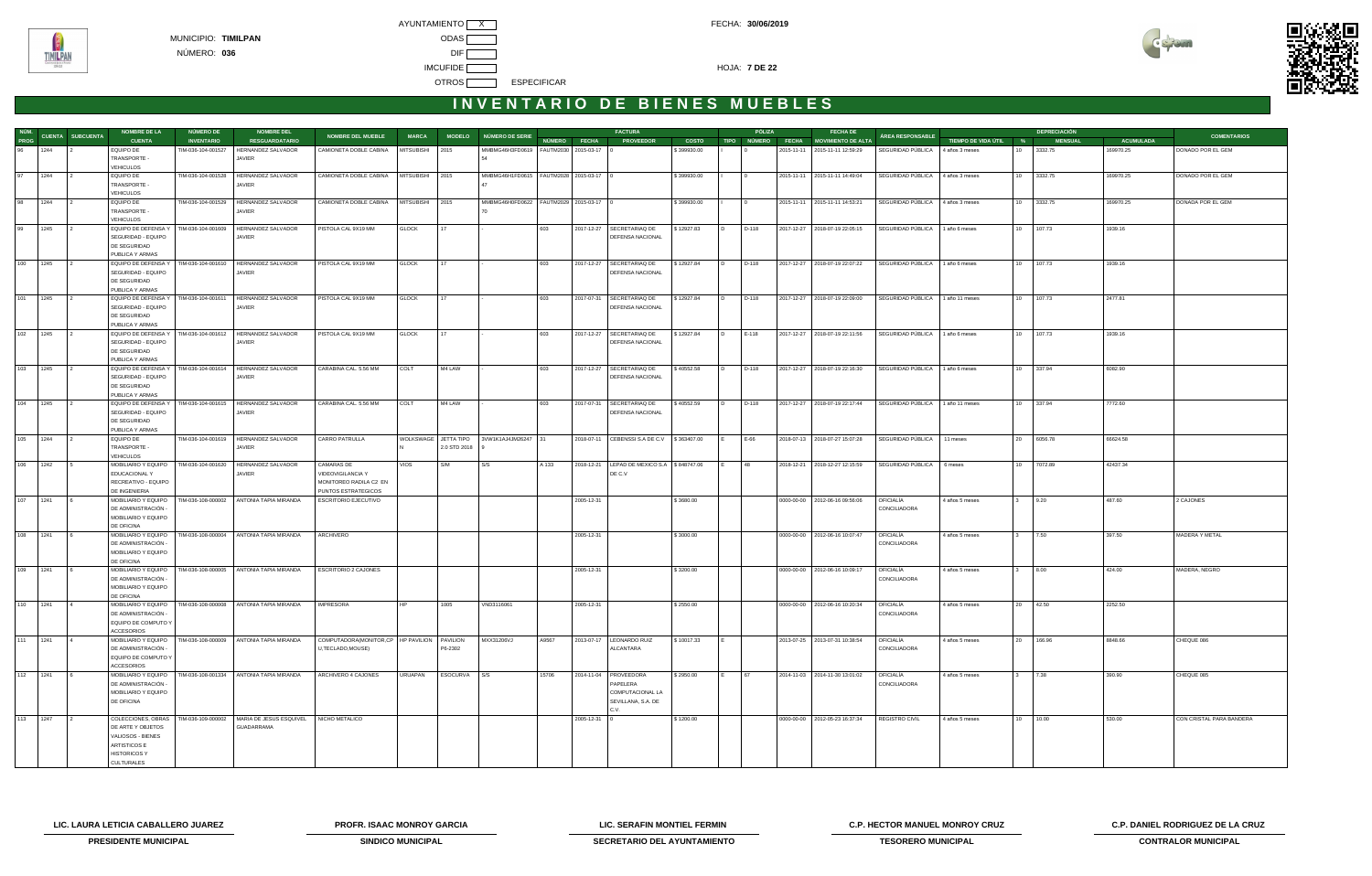



## INVENTARIO DE BIENES MUEBLES

|          |                               | <b>NOMBRE DE LA</b>                        | NÚMERO DE          | <b>NOMBRE DEL</b>                                                |                                  |                          |           |                                      |       |                    | <b>FACTURA</b>                          |              |     | PÓLIZA         | <b>FECHA DE</b>                      |                                                                  |                       |              | <b>DEPRECIACIÓN</b> |                  |                     |
|----------|-------------------------------|--------------------------------------------|--------------------|------------------------------------------------------------------|----------------------------------|--------------------------|-----------|--------------------------------------|-------|--------------------|-----------------------------------------|--------------|-----|----------------|--------------------------------------|------------------------------------------------------------------|-----------------------|--------------|---------------------|------------------|---------------------|
|          | NÚM.<br>PROG CUENTA SUBCUENTA | <b>CUENTA</b>                              | <b>INVENTARIO</b>  | <b>RESGUARDATARIO</b>                                            | <b>NOMBRE DEL MUEBLE</b>         | <b>MARCA</b>             |           | MODELO NÚMERO DE SERIE               |       | NÚMERO FECHA       | <b>PROVEEDOR</b>                        | <b>COSTO</b> |     |                | TIPO NÚMERO FECHA MOVIMIENTO DE ALTA | ÁREA RESPONSABLE                                                 | TIEMPO DE VIDA ÚTIL % |              | <b>MENSUAL</b>      | <b>ACUMULADA</b> | <b>COMENTARIOS</b>  |
| 114 1241 |                               | MOBILIARIO Y EQUIPO                        | TIM-036-109-000005 | MARIA DE JESUS ESQUIVEL                                          | MAQUINA DE ESCRIBIR              | OLYMPIA                  |           |                                      |       | 2005-01-20         |                                         | \$3000.00    |     |                | 0000-00-00 2012-05-23 17:09:39       | REGISTRO CIVIL                                                   | 4 años 5 meses        |              | 7.50                | 397.50           |                     |
|          |                               | DE ADMINISTRACIÓN -                        |                    | GUADARRAMA                                                       |                                  |                          |           |                                      |       |                    |                                         |              |     |                |                                      |                                                                  |                       |              |                     |                  |                     |
|          |                               | MOBILIARIO Y EQUIPO                        |                    |                                                                  |                                  |                          |           |                                      |       |                    |                                         |              |     |                |                                      |                                                                  |                       |              |                     |                  |                     |
|          |                               | DE OFICINA                                 |                    |                                                                  |                                  |                          |           |                                      |       |                    |                                         |              |     |                |                                      |                                                                  |                       |              |                     |                  |                     |
| 115 1241 |                               | MOBILIARIO Y EQUIPO                        | TIM-036-109-000006 | MARIA DE JESUS ESQUIVEL   IMPRESORA                              |                                  | EPSON                    | P-3640    | FSZY017620                           |       | 2005-12-31         |                                         | \$3000.00    |     |                | 0000-00-00   2012-05-23 17:11:38     | REGISTRO CIVIL                                                   | 4 años 5 meses        |              | 20 50.00            | 2650.00          | MATRIZ DE PUNTO     |
|          |                               | DE ADMINISTRACIÓN -                        |                    | GUADARRAMA                                                       |                                  |                          |           |                                      |       |                    |                                         |              |     |                |                                      |                                                                  |                       |              |                     |                  |                     |
|          |                               | EQUIPO DE COMPUTO Y                        |                    |                                                                  |                                  |                          |           |                                      |       |                    |                                         |              |     |                |                                      |                                                                  |                       |              |                     |                  |                     |
|          |                               | <b>ACCESORIOS</b>                          |                    |                                                                  | ESTANTE 5 GAVETAS                |                          |           |                                      |       |                    |                                         |              |     |                |                                      |                                                                  |                       |              |                     |                  |                     |
| 116 1242 |                               | MOBILIARIO Y EQUIPO<br>EDUCACIONAL Y       | TIM-036-109-000011 | MARIA DE JESUS ESQUIVEL<br><b>GUADARRAMA</b>                     |                                  |                          |           |                                      |       | 2005-12-31         |                                         | \$1000.00    |     |                | 0000-00-00 2012-05-24 10:00:27       | <b>REGISTRO CIVIL</b>                                            | 4 años 5 meses        |              | 2.50                | 132.50           |                     |
|          |                               | RECREATIVO -                               |                    |                                                                  |                                  |                          |           |                                      |       |                    |                                         |              |     |                |                                      |                                                                  |                       |              |                     |                  |                     |
|          |                               | MOBILIARIO Y EQUIPO                        |                    |                                                                  |                                  |                          |           |                                      |       |                    |                                         |              |     |                |                                      |                                                                  |                       |              |                     |                  |                     |
|          |                               | DE OFICINA                                 |                    |                                                                  |                                  |                          |           |                                      |       |                    |                                         |              |     |                |                                      |                                                                  |                       |              |                     |                  |                     |
| 117 1241 |                               | MOBILIARIO Y EQUIPO                        |                    | TIM-036-109-000013 MARIA DE JESUS ESQUIVEL                       | LIBRERO DE MADERA                |                          |           |                                      |       | 2005-12-31         |                                         | \$3000.00    |     |                | 2005-12-31 2012-05-24 10:12:41       | <b>REGISTRO CIVIL</b>                                            | 4 años 5 meses        |              | 7.50                | 397.50           |                     |
|          |                               | DE ADMINISTRACIÓN -                        |                    | GUADARRAMA                                                       |                                  |                          |           |                                      |       |                    |                                         |              |     |                |                                      |                                                                  |                       |              |                     |                  |                     |
|          |                               | MOBILIARIO Y EQUIPO                        |                    |                                                                  |                                  |                          |           |                                      |       |                    |                                         |              |     |                |                                      |                                                                  |                       |              |                     |                  |                     |
|          |                               | DE OFICINA                                 |                    |                                                                  |                                  |                          |           |                                      |       |                    |                                         |              |     |                |                                      |                                                                  |                       |              |                     |                  |                     |
| 118 1241 | <b>6</b>                      | MOBILIARIO Y EQUIPO                        | TIM-036-109-000017 | MARIA DE JESUS ESQUIVEL                                          | ESCRITORIO METALICO              |                          |           |                                      |       | 2005-12-31         |                                         | \$2800.00    |     |                | 0000-00-00 2012-05-24 10:42:06       | REGISTRO CIVIL                                                   | 4 años 5 meses        | $\mathbf{3}$ | 7.00                | 371.00           | COLOR CAFE          |
|          |                               | DE ADMINISTRACIÓN -                        |                    | GUADARRAMA                                                       |                                  |                          |           |                                      |       |                    |                                         |              |     |                |                                      |                                                                  |                       |              |                     |                  |                     |
|          |                               | MOBILIARIO Y EQUIPO<br>DE OFICINA          |                    |                                                                  |                                  |                          |           |                                      |       |                    |                                         |              |     |                |                                      |                                                                  |                       |              |                     |                  |                     |
| 119 1241 |                               | MOBILIARIO Y EQUIPO                        | TIM-036-109-000019 | MARIA DE JESUS ESQUIVEL                                          | ESCRITORIO 5 CAJONES             |                          |           |                                      |       | 2005-12-31         |                                         | \$2600.00    |     |                | 0000-00-00   2012-05-24 11:00:03     | <b>REGISTRO CIVIL</b>                                            | 4 años 5 meses        |              | 6.50                | 344.50           | MADERA, CAFE        |
|          |                               | DE ADMINISTRACIÓN -                        |                    | GUADARRAMA                                                       |                                  |                          |           |                                      |       |                    |                                         |              |     |                |                                      |                                                                  |                       |              |                     |                  |                     |
|          |                               | MOBILIARIO Y EQUIPO                        |                    |                                                                  |                                  |                          |           |                                      |       |                    |                                         |              |     |                |                                      |                                                                  |                       |              |                     |                  |                     |
|          |                               | DE OFICINA                                 |                    |                                                                  |                                  |                          |           |                                      |       |                    |                                         |              |     |                |                                      |                                                                  |                       |              |                     |                  |                     |
| 120 1241 |                               | MOBILIARIO Y EQUIPO                        | TIM-036-109-000026 | MARIA DE JESUS ESQUIVEL                                          | <b>COMPUTADORA</b>               | S/M                      | S/M       | S/S                                  | 18838 |                    | 2013-10-01   PROVEEDORA                 | \$6800.00    |     | 141            | 2013-10-01 2014-11-30 10:58:22       | REGISTRO CIVIL                                                   | 4 años 5 meses        |              | 20 113.33           | 6006.65          |                     |
|          |                               | DE ADMINISTRACIÓN -                        |                    | <b>GUADARRAMA</b>                                                | ENSAMBLADA(MONITOR,CPU,          |                          |           |                                      |       |                    | PAPELERA                                |              |     |                |                                      |                                                                  |                       |              |                     |                  |                     |
|          |                               | EQUIPO DE COMPUTO Y                        |                    |                                                                  | TECLADO, MOUSE)                  |                          |           |                                      |       |                    | COMPUTACIONAL LA                        |              |     |                |                                      |                                                                  |                       |              |                     |                  |                     |
|          |                               | <b>ACCESORIOS</b>                          |                    |                                                                  |                                  |                          |           |                                      |       |                    | SEVILLANA, S.A. DE                      |              |     |                |                                      |                                                                  |                       |              |                     |                  |                     |
|          |                               |                                            |                    |                                                                  |                                  |                          |           |                                      |       |                    |                                         |              |     |                |                                      |                                                                  |                       |              |                     |                  |                     |
| 121 1241 | $\overline{4}$                | MOBILIARIO Y EQUIPO<br>DE ADMINISTRACIÓN - | TIM-036-109-001552 | MARIA DE JESUS ESQUIVEL<br>GUADARRAMA                            | <b>COMPUTADORA</b><br>ENSAMBLADA | LG                       | M-DS3H    | SN155050189438                       | 17    | 2016-09-10         | <b>LAURA MATEOS</b><br><b>MONROY</b>    | \$8700.00    |     | E 42           | 2016-09-08 2016-09-12 11:36:24       | <b>REGISTRO CIVIL</b>                                            | 2 años 9 meses        |              | 20 145.00           | 4785.00          |                     |
|          |                               | EQUIPO DE COMPUTO Y                        |                    |                                                                  |                                  |                          |           |                                      |       |                    |                                         |              |     |                |                                      |                                                                  |                       |              |                     |                  |                     |
|          |                               | <b>ACCESORIOS</b>                          |                    |                                                                  |                                  |                          |           |                                      |       |                    |                                         |              |     |                |                                      |                                                                  |                       |              |                     |                  |                     |
| 122 1241 | $\overline{6}$                | MOBILIARIO Y EQUIPO                        |                    | TIM-036-118-000010 JUAN ESCOBAR ESPINOZA                         | ARCHIVERO AGLOMERADO             |                          |           |                                      |       | 2005-12-31         |                                         | \$2000.00    |     |                | 0000-00-00 2012-05-23 12:39:28       | CATASTRO MUNICIPAL 4 años 5 meses                                |                       |              | 5.00                | 265.00           | COLOR CAOBA         |
|          |                               | DE ADMINISTRACIÓN -                        |                    |                                                                  |                                  |                          |           |                                      |       |                    |                                         |              |     |                |                                      |                                                                  |                       |              |                     |                  |                     |
|          |                               | MOBILIARIO Y EQUIPO                        |                    |                                                                  |                                  |                          |           |                                      |       |                    |                                         |              |     |                |                                      |                                                                  |                       |              |                     |                  |                     |
|          |                               | DE OFICINA                                 |                    |                                                                  |                                  |                          |           |                                      |       |                    |                                         |              |     |                |                                      |                                                                  |                       |              |                     |                  |                     |
| 123 1241 |                               | MOBILIARIO Y EQUIPO                        |                    | TIM-036-118-000011 JUAN ESCOBAR ESPINOZA                         | COMPUTADORA(CPU, MONITO   HP     |                          | 5764OLA   | CMH64136                             |       | 2005-12-31         |                                         | \$13225.00   |     |                | 0000-00-00 2012-05-23 12:42:52       | CATASTRO MUNICIPAL 4 años 5 meses                                |                       |              | 20 220.42           | 11682.10         |                     |
|          |                               | DE ADMINISTRACIÓN -                        |                    |                                                                  | R,TECLADO,MOUSE)                 |                          |           |                                      |       |                    |                                         |              |     |                |                                      |                                                                  |                       |              |                     |                  |                     |
|          |                               | EQUIPO DE COMPUTO Y                        |                    |                                                                  |                                  |                          |           |                                      |       |                    |                                         |              |     |                |                                      |                                                                  |                       |              |                     |                  |                     |
| 124 1241 |                               | <b>ACCESORIOS</b><br>MOBILIARIO Y EQUIPO   |                    | TIM-036-118-000012 JUAN ESCOBAR ESPINOZA                         | <b>ESCRITORIO</b>                | ROAL                     |           |                                      |       | 2005-12-31         |                                         | \$3680.00    |     |                | 0000-00-00 2012-05-23 12:44:47       | CATASTRO MUNICIPAL 4 años 5 meses                                |                       |              | 3 9.20              | 487.60           | MADERA, COLOR NOGAL |
|          |                               | DE ADMINISTRACIÓN -                        |                    |                                                                  |                                  |                          |           |                                      |       |                    |                                         |              |     |                |                                      |                                                                  |                       |              |                     |                  |                     |
|          |                               | MOBILIARIO Y EQUIPO                        |                    |                                                                  |                                  |                          |           |                                      |       |                    |                                         |              |     |                |                                      |                                                                  |                       |              |                     |                  |                     |
|          |                               | DE OFICINA                                 |                    |                                                                  |                                  |                          |           |                                      |       |                    |                                         |              |     |                |                                      |                                                                  |                       |              |                     |                  |                     |
| 125 1241 |                               | MOBILIARIO Y EQUIPO                        |                    | TIM-036-118-000013 JUAN ESCOBAR ESPINOZA                         | COMPUTADORA(CPU, MONITO ACER     |                          |           | AX3910-54902 PPSDEE02019106027 A1374 |       |                    | 2011-08-18   LEONARDO RUIZ              | \$8490.00    | IE. | $\overline{0}$ | 2011-08-11 2012-05-23 12:59:35       | CATASTRO MUNICIPAL 4 años 5 meses                                |                       |              | 20 141.50           | 7499.50          | CH-109              |
|          |                               | DE ADMINISTRACIÓN -                        |                    |                                                                  | R, TECLADO, MOUSE)               |                          |           | 63000                                |       |                    | ALCANTARA                               |              |     |                |                                      |                                                                  |                       |              |                     |                  |                     |
|          |                               | EQUIPO DE COMPUTO Y                        |                    |                                                                  |                                  |                          |           |                                      |       |                    |                                         |              |     |                |                                      |                                                                  |                       |              |                     |                  |                     |
|          |                               | <b>ACCESORIOS</b>                          |                    |                                                                  |                                  |                          |           |                                      |       |                    |                                         |              |     |                |                                      |                                                                  |                       |              |                     |                  |                     |
| 126 1241 |                               |                                            |                    | MOBILIARIO Y EQUIPO   TIM-036-118-000015   JUAN ESCOBAR ESPINOZA | ARCHIVERO METALICO 4             | <b>PRINTAFORM OFICIO</b> |           |                                      | A1374 |                    | 2011-11-18   LEONARDO RUIZ              | \$3568.87    | E   |                |                                      | 2011-08-11 2012-05-23 13:19:32 CATASTRO MUNICIPAL 4 años 5 meses |                       | 3 8.92       |                     | 472.86           | CH-109              |
|          |                               | DE ADMINISTRACIÓN -<br>MOBILIARIO Y EQUIPO |                    |                                                                  | GAVETAS                          |                          | ALMENDRA  |                                      |       |                    | ALCANTARA                               |              |     |                |                                      |                                                                  |                       |              |                     |                  |                     |
|          |                               | DE OFICINA                                 |                    |                                                                  |                                  |                          |           |                                      |       |                    |                                         |              |     |                |                                      |                                                                  |                       |              |                     |                  |                     |
| 127 1241 | $\overline{4}$                |                                            |                    | MOBILIARIO Y EQUIPO   TIM-036-118-000035   JUAN ESCOBAR ESPINOZA | <b>IMPRESORA</b>                 | <b>HP</b>                | LASERJET  | CND793364                            |       | $2007 - 02 - 22$ 0 |                                         | \$1699.00    |     |                | 0000-00-00 2012-05-22 16:40:50       | CATASTRO MUNICIPAL 4 años 5 meses                                |                       |              | 20 28.32            | 1500.80          |                     |
|          |                               | DE ADMINISTRACIÓN -                        |                    |                                                                  |                                  |                          | 1020      |                                      |       |                    |                                         |              |     |                |                                      |                                                                  |                       |              |                     |                  |                     |
|          |                               | EQUIPO DE COMPUTO Y                        |                    |                                                                  |                                  |                          |           |                                      |       |                    |                                         |              |     |                |                                      |                                                                  |                       |              |                     |                  |                     |
|          |                               | <b>ACCESORIOS</b>                          |                    |                                                                  |                                  |                          |           |                                      |       |                    |                                         |              |     |                |                                      |                                                                  |                       |              |                     |                  |                     |
| 128 1241 | $\overline{4}$                | MOBILIARIO Y EQUIPO                        |                    | TIM-036-118-001120 JUAN ESCOBAR ESPINOZA                         | IMPRESORA LASERJET PRO HP        |                          |           | P1102W(CE65 VNB3S11260               | 7910  |                    | 2010-08-17   LEONARDO RUIZ              | \$2550.00    |     |                | 0000-00-00 2012-07-03 11:09:17       | CATASTRO MUNICIPAL 4 años 5 meses                                |                       |              | 20 42.50            | 2252.50          |                     |
|          |                               | DE ADMINISTRACIÓN -                        |                    |                                                                  |                                  |                          | 7A)       |                                      |       |                    | ALCANTARA                               |              |     |                |                                      |                                                                  |                       |              |                     |                  |                     |
|          |                               | EQUIPO DE COMPUTO Y                        |                    |                                                                  |                                  |                          |           |                                      |       |                    |                                         |              |     |                |                                      |                                                                  |                       |              |                     |                  |                     |
|          |                               | <b>ACCESORIOS</b>                          |                    | TIM-036-118-001125 JUAN ESCOBAR ESPINOZA                         |                                  |                          |           |                                      |       |                    |                                         |              |     |                |                                      |                                                                  |                       |              |                     |                  |                     |
|          | 129 1241                      | MOBILIARIO Y EQUIPO<br>DE ADMINISTRACIÓN - |                    |                                                                  | SCANNER CAMA BAJA                | <b>FUJITSU</b>           | fi-5220 C | 003040                               |       | 2005-12-31         |                                         | \$10000.00   |     |                | 0000-00-00 2012-07-03 11:32:47       | CATASTRO MUNICIPAL 4 años 5 meses                                |                       |              | 20 166.67           | 8833.35          |                     |
|          |                               | EQUIPO DE COMPUTO Y                        |                    |                                                                  |                                  |                          |           |                                      |       |                    |                                         |              |     |                |                                      |                                                                  |                       |              |                     |                  |                     |
|          |                               | <b>ACCESORIOS</b>                          |                    |                                                                  |                                  |                          |           |                                      |       |                    |                                         |              |     |                |                                      |                                                                  |                       |              |                     |                  |                     |
| 130 1241 | $\vert$ 4                     |                                            |                    | MOBILIARIO Y EQUIPO   TIM-036-118-001254   JUAN ESCOBAR ESPINOZA | COMPUTADORA                      | S/M                      | S/M       | S/S                                  | A129  |                    | 2014-09-17 JUSTINO DOMINGUEZ \\$7000.00 |              | IE. | 40             | 2014-09-13 2014-10-05 12:57:51       | CATASTRO MUNICIPAL 4 años 5 meses                                |                       |              | 20 116.67           | 6183.35          | CHEQUE 053          |
|          |                               | DE ADMINISTRACIÓN -                        |                    |                                                                  | ENSAMBLADA(CPU,MONITOR,          |                          |           |                                      |       |                    | <b>MIRANDA</b>                          |              |     |                |                                      |                                                                  |                       |              |                     |                  |                     |
|          |                               | EQUIPO DE COMPUTO Y                        |                    |                                                                  | TECLADO, MOUSE)                  |                          |           |                                      |       |                    |                                         |              |     |                |                                      |                                                                  |                       |              |                     |                  |                     |
|          |                               | ACCESORIOS                                 |                    |                                                                  |                                  |                          |           |                                      |       |                    |                                         |              |     |                |                                      |                                                                  |                       |              |                     |                  |                     |

**LIC. LAURA LETICIA CABALLERO JUAREZ PROFR. ISAAC MONROY GARCIA LIC. SERAFIN MONTIEL FERMIN C.P. HECTOR MANUEL MONROY CRUZ C.P. DANIEL RODRIGUEZ DE LA CRUZ** 



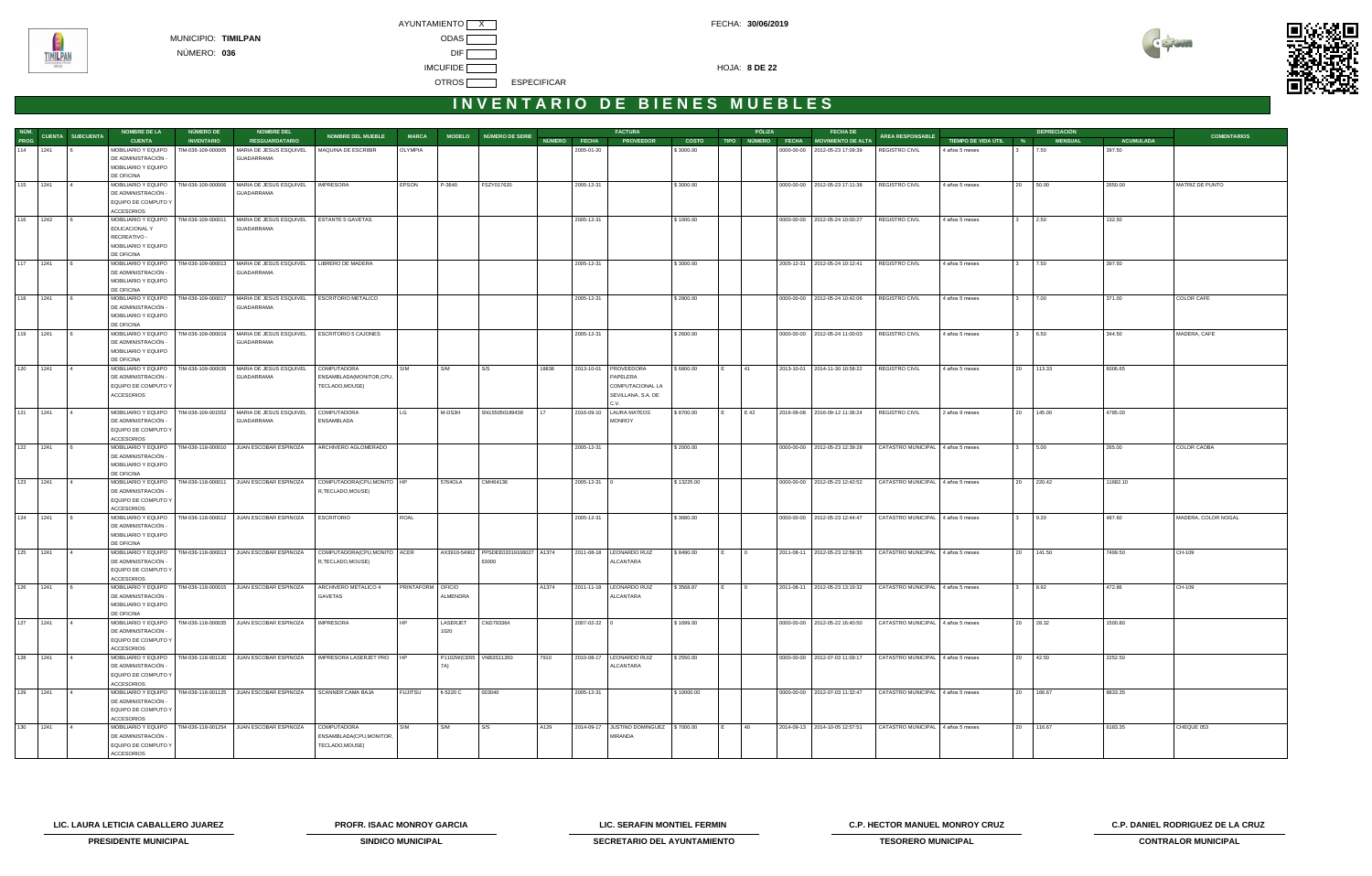

| NÚM.        |                         | <b>NOMBRE DE LA</b>                        | NÚMERO DE          | <b>NOMBRE DEL</b>                                                               |                          |                 |                           |                                        |        |              | <b>FACTURA</b>                          |              |                | PÓLIZA       | <b>FECHA DE</b>                  |                                   |                       |              | <b>DEPRECIACIÓN</b> |                  |                    |
|-------------|-------------------------|--------------------------------------------|--------------------|---------------------------------------------------------------------------------|--------------------------|-----------------|---------------------------|----------------------------------------|--------|--------------|-----------------------------------------|--------------|----------------|--------------|----------------------------------|-----------------------------------|-----------------------|--------------|---------------------|------------------|--------------------|
| PROG        | <b>CUENTA SUBCUENTA</b> | <b>CUENTA</b>                              | <b>INVENTARIO</b>  | <b>RESGUARDATARIO</b>                                                           | <b>NOMBRE DEL MUEBLE</b> | <b>MARCA</b>    |                           | MODELO NÚMERO DE SERIE                 |        | NÚMERO FECHA | <b>PROVEEDOR</b>                        | <b>COSTO</b> | <b>TIPO</b>    | NÚMERO FECHA | <b>MOVIMIENTO DE ALTA</b>        | ÁREA RESPONSABLE                  | TIEMPO DE VIDA ÚTIL % |              | <b>MENSUAL</b>      | <b>ACUMULADA</b> | <b>COMENTARIOS</b> |
| 131 1241    |                         | MOBILIARIO Y EQUIPO                        | TIM-036-118-001556 | JUAN ESCOBAR ESPINOZA                                                           | COMPUTADORA              |                 | M-DS3H                    | SN161650146019                         |        |              | 2016-09-10   LAURA MATEOS               | \$10757.14   |                | E 42         | 2016-09-08 2016-09-12 11:55:00   | CATASTRO MUNICIPAL 2 años 9 meses |                       | 20           | 179.29              | 5916.47          |                    |
|             |                         | DE ADMINISTRACIÓN ·                        |                    |                                                                                 | ENSAMBLADA               |                 |                           |                                        |        |              | <b>MONROY</b>                           |              |                |              |                                  |                                   |                       |              |                     |                  |                    |
|             |                         | EQUIPO DE COMPUTO Y<br><b>ACCESORIOS</b>   |                    |                                                                                 |                          |                 |                           |                                        |        |              |                                         |              |                |              |                                  |                                   |                       |              |                     |                  |                    |
| 132 1241    |                         | MOBILIARIO Y EQUIPO                        |                    | TIM-036-118-001593 JUAN ESCOBAR ESPINOZA                                        | PANTALLA LED 40          | SAMSUNG         | <b>SN</b>                 | 06ª63CFHB00139                         | 343    | 2017-06-22   | CORPORACION VAZOR 5 6380.00             |              |                |              | 2017-06-22 2017-07-27 16:33:32   | CATASTRO MUNICIPAL 2 años         |                       |              | 20 106.33           | 2552.00          |                    |
|             |                         | DE ADMINISTRACIÓN -                        |                    |                                                                                 |                          |                 |                           |                                        |        |              | S.A DE C.V                              |              |                |              |                                  |                                   |                       |              |                     |                  |                    |
|             |                         | EQUIPO DE COMPUTO Y                        |                    |                                                                                 |                          |                 |                           |                                        |        |              |                                         |              |                |              |                                  |                                   |                       |              |                     |                  |                    |
|             |                         | <b>ACCESORIOS</b>                          |                    |                                                                                 |                          |                 |                           |                                        |        |              |                                         |              |                |              |                                  |                                   |                       |              |                     |                  |                    |
| 133 1241    |                         | MOBILIARIO Y EQUIPO                        |                    | TIM-036-152-000229   LIDIA DE LA CRUZ GONZALEZ   LAP TOP                        |                          |                 | X15-53803                 | 584062-001                             | 12750  |              | 2010-11-08 ENRIQUE MORALES              | \$10740.00   |                |              | 2010-11-04 2012-05-26 15:29:19   | ATENCIÓN DE LA                    | 4 años 5 meses        |              | 20 179.00           | 9487.00          | CHEQUE 43          |
|             |                         | DE ADMINISTRACIÓN -                        |                    |                                                                                 |                          |                 |                           |                                        |        |              | MIRANDA                                 |              |                |              |                                  | <b>MUJER</b>                      |                       |              |                     |                  |                    |
|             |                         | EQUIPO DE COMPUTO Y<br><b>ACCESORIOS</b>   |                    |                                                                                 |                          |                 |                           |                                        |        |              |                                         |              |                |              |                                  |                                   |                       |              |                     |                  |                    |
| 1241<br>134 |                         | MOBILIARIO Y EQUIPO                        |                    | TIM-036-152-001256   LIDIA DE LA CRUZ GONZALEZ   LAP TOP TOUCH                  |                          |                 | PAV                       | 5CD34644Y5                             | AA6202 |              | 2014-09-13   LEONARDO RUIZ              | \$15338.85   |                | 75           | 2014-09-10 2009-09-30 10:27:34   | ATENCIÓN DE LA                    | 4 años 5 meses        |              | 20 255.65           | 13549.33         | CHEQUE 003         |
|             |                         | DE ADMINISTRACIÓN -                        |                    |                                                                                 |                          |                 | 14-N009LA                 |                                        |        |              | ALCANTARA                               |              |                |              |                                  | <b>MUJER</b>                      |                       |              |                     |                  |                    |
|             |                         | EQUIPO DE COMPUTO Y                        |                    |                                                                                 |                          |                 |                           |                                        |        |              |                                         |              |                |              |                                  |                                   |                       |              |                     |                  |                    |
|             |                         | <b>ACCESORIOS</b>                          |                    |                                                                                 |                          |                 |                           |                                        |        |              |                                         |              |                |              |                                  |                                   |                       |              |                     |                  |                    |
| 135<br>1241 |                         | MOBILIARIO Y EQUIPO                        |                    | TIM-036-152-001258   LIDIA DE LA CRUZ GONZALEZ   CAMARA DIGITAL CANON           |                          | CANON           | SHOT ELPH                 | 21852061007490                         | AA6202 | 2014-09-13   | LEONARDO RUIZ                           | \$2300.00    |                | 175          | 2014-09-10 2009-09-30 10:58:08   | ATENCIÓN DE LA                    | 4 años 5 meses        |              | 20 38.33            | 2031.65          | cheque 003         |
|             |                         | DE ADMINISTRACIÓN -<br>EQUIPO DE COMPUTO Y |                    |                                                                                 |                          | POWER           | <b>SILVER</b>             |                                        |        |              | ALCANTARA                               |              |                |              |                                  | <b>MUJER</b>                      |                       |              |                     |                  |                    |
|             |                         | <b>ACCESORIOS</b>                          |                    |                                                                                 |                          |                 |                           |                                        |        |              |                                         |              |                |              |                                  |                                   |                       |              |                     |                  |                    |
| 136 1241    |                         | MOBILIARIO Y EQUIPO                        |                    | TIM-036-152-001259   LIDIA DE LA CRUZ GONZALEZ   PROYECTOR                      |                          | <b>BENQ</b>     | 3000 LUM                  | PDP1E02386000                          | AA6202 |              | 2014-09-13   LEONARDO RUIZ              | \$10865.88   | IE.            | 75           | 2014-09-10 2009-09-30 11:01:41   | ATENCIÓN DE LA                    | 4 años 5 meses        |              | 20 181.10           | 9598.20          | CHEQUE 003         |
|             |                         | DE ADMINISTRACIÓN                          |                    |                                                                                 |                          |                 | XGA                       |                                        |        |              | ALCANTARA                               |              |                |              |                                  | <b>MUJER</b>                      |                       |              |                     |                  |                    |
|             |                         | EQUIPO DE COMPUTO Y                        |                    |                                                                                 |                          |                 |                           |                                        |        |              |                                         |              |                |              |                                  |                                   |                       |              |                     |                  |                    |
|             |                         | <b>ACCESORIOS</b>                          |                    | TIM-036-152-001260   LIDIA DE LA CRUZ GONZALEZ   PANTALLA DE PARED              |                          |                 |                           |                                        |        |              |                                         |              |                |              |                                  |                                   |                       |              |                     |                  |                    |
| 137<br>1241 |                         | MOBILIARIO Y EQUIPO<br>DE ADMINISTRACIÓN · |                    |                                                                                 |                          | S/M             | S/M                       | S/S                                    | AA6202 |              | 2014-09-13   LEONARDO RUIZ<br>ALCANTARA | \$7485.18    |                | 75           | 2014-09-10   2009-09-30 11:04:38 | ATENCIÓN DE LA<br><b>MUJER</b>    | 4 años 5 meses        | 20           | 124.75              | 6611.89          | CHEQUE 003         |
|             |                         | EQUIPO DE COMPUTO Y                        |                    |                                                                                 |                          |                 |                           |                                        |        |              |                                         |              |                |              |                                  |                                   |                       |              |                     |                  |                    |
|             |                         | <b>ACCESORIOS</b>                          |                    |                                                                                 |                          |                 |                           |                                        |        |              |                                         |              |                |              |                                  |                                   |                       |              |                     |                  |                    |
| 138<br>1241 |                         | MOBILIARIO Y EQUIPO                        |                    | TIM-036-152-001261   LIDIA DE LA CRUZ GONZALEZ   ESCRITORIO EJECUTIVO CON   S/M |                          |                 | S/M                       | S/S                                    | AA6202 |              | 2014-09-13   LEONARDO RUIZ              | \$9570.68    |                | 75           | 2014-09-10   2009-09-30 11:06:37 | ATENCIÓN DE LA                    | 4 años 5 meses        |              | 23.93               | 1268.13          | CHEQUE 003         |
|             |                         | DE ADMINISTRACIÓN ·                        |                    |                                                                                 | CREDENZA                 |                 |                           |                                        |        |              | ALCANTARA                               |              |                |              |                                  | <b>MUJER</b>                      |                       |              |                     |                  |                    |
|             |                         | MOBILIARIO Y EQUIPO<br>DE OFICINA          |                    |                                                                                 |                          |                 |                           |                                        |        |              |                                         |              |                |              |                                  |                                   |                       |              |                     |                  |                    |
| 139 1241    |                         | MOBILIARIO Y EQUIPO                        |                    | TIM-036-152-001262   LIDIA DE LA CRUZ GONZALEZ   MESA REDONDA                   |                          | S/M             | S/M                       | S/S                                    | AA6202 |              | 2014-09-13   LEONARDO RUIZ              | \$2593.53    | IE.            | 75           | 2014-09-10 2009-09-30 11:08:25   | ATENCIÓN DE LA                    | 4 años 5 meses        | $3^{\circ}$  | 6.48                | 343.62           | CHEQUE 003         |
|             |                         | DE ADMINISTRACIÓN                          |                    |                                                                                 |                          |                 |                           |                                        |        |              | ALCANTARA                               |              |                |              |                                  | <b>MUJER</b>                      |                       |              |                     |                  |                    |
|             |                         | MOBILIARIO Y EQUIPO                        |                    |                                                                                 |                          |                 |                           |                                        |        |              |                                         |              |                |              |                                  |                                   |                       |              |                     |                  |                    |
|             |                         | DE OFICINA                                 |                    |                                                                                 |                          |                 |                           |                                        |        |              |                                         |              |                |              |                                  |                                   |                       |              |                     |                  |                    |
| 140 1241    |                         | MOBILIARIO Y EQUIPO                        |                    | TIM-036-152-001263   LIDIA DE LA CRUZ GONZALEZ   MODULO DE 3 PLAZAS             |                          | S/M             | TAPIZADO EN S/S           |                                        | AA6202 |              | 2014-09-13   LEONARDO RUIZ              | \$2740.20    |                | 75           | 2014-09-10 2009-09-30 11:10:41   | ATENCIÓN DE LA                    | 4 años 5 meses        |              | 6.85                | 363.07           | CHEQUE 003         |
|             |                         | DE ADMINISTRACIÓN -<br>MOBILIARIO Y EQUIPO |                    |                                                                                 |                          |                 | <b>TELA NEGRA</b>         |                                        |        |              | ALCANTARA                               |              |                |              |                                  | <b>MUJER</b>                      |                       |              |                     |                  |                    |
|             |                         | DE OFICINA                                 |                    |                                                                                 |                          |                 |                           |                                        |        |              |                                         |              |                |              |                                  |                                   |                       |              |                     |                  |                    |
| 1241<br>141 |                         | MOBILIARIO Y EQUIPO                        |                    | TIM-036-152-001264   LIDIA DE LA CRUZ GONZALEZ   SILLA EJECUTIVA                |                          | S/M             | NEGRACON S/S              |                                        | AA6202 |              | 2014-09-13   LEONARDO RUIZ              | \$2384.93    |                | 75           | 2014-09-10 2009-09-30 11:13:55   | ATENCIÓN DE LA                    | 4 años 5 meses        |              | 5.96                | 315.99           | CHEQUE 003         |
|             |                         | DE ADMINISTRACIÓN -                        |                    |                                                                                 |                          |                 | RUEDAS                    |                                        |        |              | ALCANTARA                               |              |                |              |                                  | <b>MUJER</b>                      |                       |              |                     |                  |                    |
|             |                         | MOBILIARIO Y EQUIPO                        |                    |                                                                                 |                          |                 |                           |                                        |        |              |                                         |              |                |              |                                  |                                   |                       |              |                     |                  |                    |
| 142 1241    |                         | DE OFICINA<br>MOBILIARIO Y EQUIPO          |                    | TIM-036-152-001265   LIDIA DE LA CRUZ GONZALEZ   ARCHIVERO 4 CAJONES            |                          | SAGITARIO       | COLOR                     | S/S                                    | AA6202 |              | 2014-09-13   LEONARDO RUIZ              | \$3064.00    | IE.            | 75           | 2014-09-10   2009-09-30 11:31:57 | ATENCIÓN DE LA                    | 4 años 5 meses        | $\mathbf{3}$ | 7.66                | 405.98           | CHEQUE 003         |
|             |                         | DE ADMINISTRACIÓN -                        |                    |                                                                                 |                          | <b>T/OFICIO</b> | MARFIL                    |                                        |        |              | ALCANTARA                               |              |                |              |                                  | <b>MUJER</b>                      |                       |              |                     |                  |                    |
|             |                         | MOBILIARIO Y EQUIPO                        |                    |                                                                                 |                          |                 |                           |                                        |        |              |                                         |              |                |              |                                  |                                   |                       |              |                     |                  |                    |
|             |                         | DE OFICINA                                 |                    |                                                                                 |                          |                 |                           |                                        |        |              |                                         |              |                |              |                                  |                                   |                       |              |                     |                  |                    |
| 143 1242    |                         | MOBILIARIO Y EQUIPO                        |                    | TIM-036-152-001266   LIDIA DE LA CRUZ GONZALEZ   PANTALLA DE TV LED             |                          |                 |                           | SAMSUNG 32" UN32FH4005F 01XY3CSF101264 | AA6202 |              | 2014-09-13   LEONARDO RUIZ              | \$5302.85    |                | 75           | 2014-09-10   2009-09-30 11:35:37 | ATENCIÓN DE LA                    | 4 años 5 meses        |              | 13.26               | 702.64           | CHEQUE 003         |
|             |                         | EDUCACIONAL Y                              |                    |                                                                                 |                          |                 | XZX                       |                                        |        |              | ALCANTARA                               |              |                |              |                                  | <b>MUJER</b>                      |                       |              |                     |                  |                    |
|             |                         | RECREATIVO -<br>MOBILIARIO Y EQUIPO        |                    |                                                                                 |                          |                 |                           |                                        |        |              |                                         |              |                |              |                                  |                                   |                       |              |                     |                  |                    |
|             |                         | DE OFICINA                                 |                    |                                                                                 |                          |                 |                           |                                        |        |              |                                         |              |                |              |                                  |                                   |                       |              |                     |                  |                    |
| 144 1241    |                         | MOBILIARIO Y EQUIPO                        |                    | TIM-036-152-001267   LIDIA DE LA CRUZ GONZALEZ   CPU HP 205 GI                  |                          |                 | E3T80LT AMD 4CE4211182    |                                        | AA6202 |              | 2014-09-13   LEONARDO RUIZ              | \$8351.80    |                | 75           | 2014-09-10   2009-09-30 11:39:39 | ATENCIÓN DE LA                    | 4 años 5 meses        |              | 20 139.20           | 7377.44          | CHEQUE 003         |
|             |                         | DE ADMINISTRACIÓN -                        |                    |                                                                                 |                          |                 | E1-1500                   |                                        |        |              | ALCANTARA                               |              |                |              |                                  | <b>MUJER</b>                      |                       |              |                     |                  |                    |
|             |                         | EQUIPO DE COMPUTO Y                        |                    |                                                                                 |                          |                 |                           |                                        |        |              |                                         |              |                |              |                                  |                                   |                       |              |                     |                  |                    |
| 145<br>1241 |                         | <b>ACCESORIOS</b><br>MOBILIARIO Y EQUIPO   |                    | TIM-036-152-001269   LIDIA DE LA CRUZ GONZALEZ   ESCRITORIO L TRIO              |                          | <b>TRIO</b>     | 0737                      | S/S                                    | AA6202 |              | 2014-09-13   LEONARDO RUIZ              | \$2915.85    |                | 175          | 2014-09-10 2009-09-30 11:45:20   | ATENCIÓN DE LA                    | 4 años 5 meses        |              | 7.29                | 386.35           | CHEQUE 003         |
|             |                         | DE ADMINISTRACIÓN                          |                    |                                                                                 |                          |                 |                           |                                        |        |              | ALCANTARA                               |              |                |              |                                  | <b>MUJER</b>                      |                       |              |                     |                  |                    |
|             |                         | MOBILIARIO Y EQUIPO                        |                    |                                                                                 |                          |                 |                           |                                        |        |              |                                         |              |                |              |                                  |                                   |                       |              |                     |                  |                    |
|             |                         | DE OFICINA                                 |                    |                                                                                 |                          |                 |                           |                                        |        |              |                                         |              |                |              |                                  |                                   |                       |              |                     |                  |                    |
| 146<br>1241 |                         | MOBILIARIO Y EQUIPO                        |                    | TIM-036-152-001581   LIDIA DE LA CRUZ GONZALEZ   LAP TOP HP                     |                          | INTEL INSIDE SN |                           | 6EZRQC29J1610M                         | F3542  |              | 2016-12-23 aureliano ruiz zuñiga        | \$6502.64    | $\overline{D}$ | E 42         | 2016-12-23 2016-12-23 12:37:26   | ATENCIÓN DE LA                    | 2 años 6 meses        |              | 20 108.38           | 3251.34          |                    |
|             |                         | DE ADMINISTRACIÓN -                        |                    |                                                                                 |                          |                 |                           |                                        |        |              |                                         |              |                |              |                                  | <b>MUJER</b>                      |                       |              |                     |                  |                    |
|             |                         | EQUIPO DE COMPUTO Y<br>ACCESORIOS          |                    |                                                                                 |                          |                 |                           |                                        |        |              |                                         |              |                |              |                                  |                                   |                       |              |                     |                  |                    |
| 147 1241    |                         | MOBILIARIO Y EQUIPO                        |                    | TIM-036-152-001582   LIDIA DE LA CRUZ GONZALEZ   BAFLE AMPLIFICADOR             |                          |                 | CON PILA DE SB145 CON S/N |                                        | F3542  |              | 2016-12-23 aureliano ruiz zuñiga        | \$4625.03    | $\overline{D}$ | E 42         | 2016-12-23 2016-12-23 12:52:23   | ATENCIÓN DE LA                    | 2 años 6 meses        |              | 20 77.08            | 2312.49          |                    |
|             |                         | DE ADMINISTRACIÓN -                        |                    |                                                                                 | ACTIVO                   |                 | DOS                       |                                        |        |              |                                         |              |                |              |                                  | <b>MUJER</b>                      |                       |              |                     |                  |                    |
|             |                         | EQUIPO DE COMPUTO Y                        |                    |                                                                                 |                          |                 | <b>MICROFONO</b>          |                                        |        |              |                                         |              |                |              |                                  |                                   |                       |              |                     |                  |                    |
|             |                         | ACCESORIOS                                 |                    |                                                                                 |                          |                 |                           |                                        |        |              |                                         |              |                |              |                                  |                                   |                       |              |                     |                  |                    |

**LIC. LAURA LETICIA CABALLERO JUAREZ PROFR. ISAAC MONROY GARCIA LIC. SERAFIN MONTIEL FERMIN C.P. HECTOR MANUEL MONROY CRUZ C.P. DANIEL RODRIGUEZ DE LA CRUZ** 



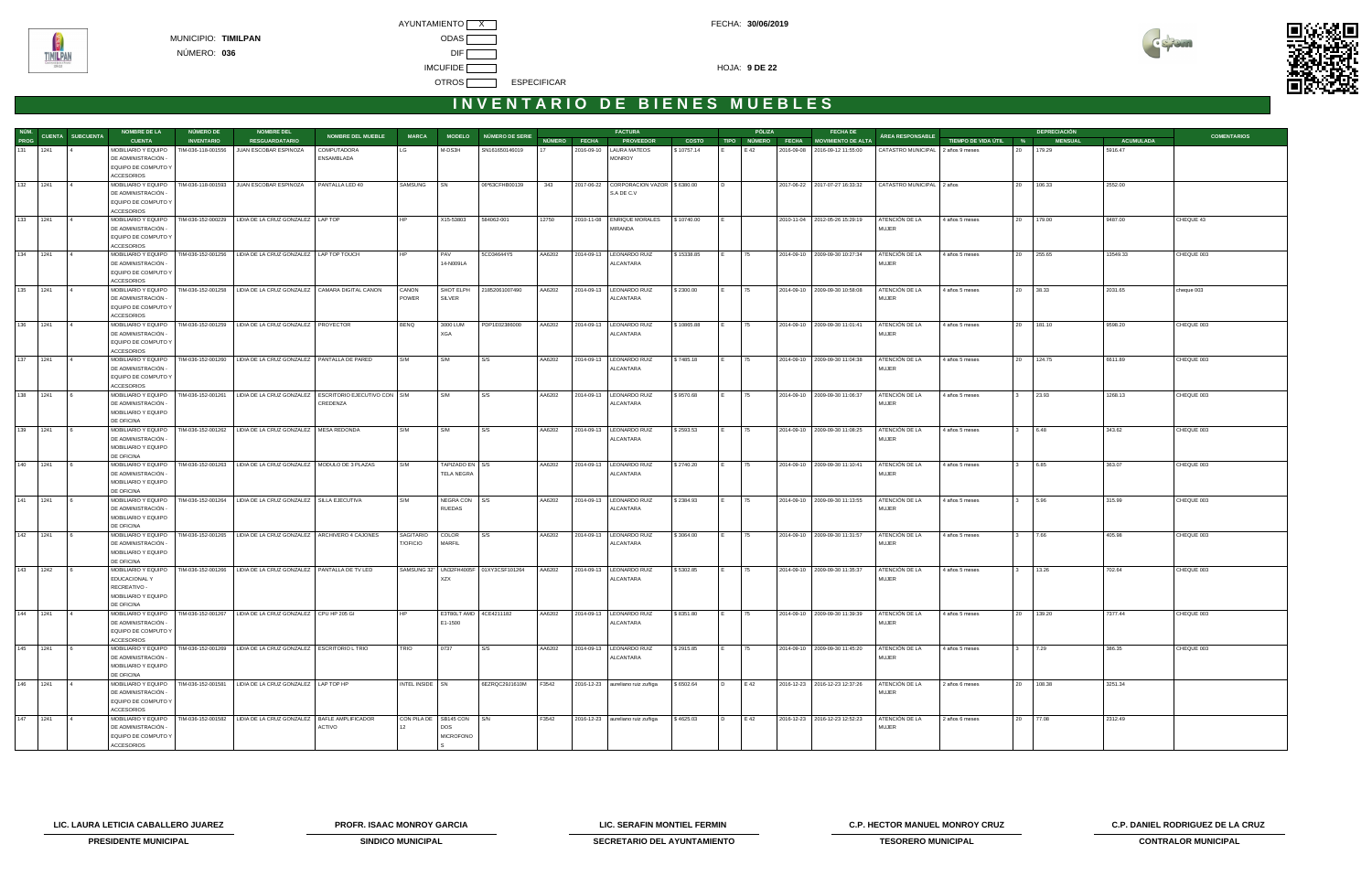



|          |          |                               | <b>NOMBRE DE LA</b>                        | <b>NÚMERO DE</b>   | <b>NOMBRE DEL</b>                                                                                         |                                  |              |                        |                        |       |                    | <b>FACTURA</b>                   |              | PÓLIZA | <b>FECHA DE</b>                      |                    |                       |                      | <b>DEPRECIACIÓN</b> |                  |                    |
|----------|----------|-------------------------------|--------------------------------------------|--------------------|-----------------------------------------------------------------------------------------------------------|----------------------------------|--------------|------------------------|------------------------|-------|--------------------|----------------------------------|--------------|--------|--------------------------------------|--------------------|-----------------------|----------------------|---------------------|------------------|--------------------|
|          |          | NÚM.<br>PROG CUENTA SUBCUENTA | <b>CUENTA</b>                              | <b>INVENTARIO</b>  | <b>RESGUARDATARIO</b>                                                                                     | <b>NOMBRE DEL MUEBLE</b>         | <b>MARCA</b> |                        | MODELO NÚMERO DE SERIE |       | NÚMERO FECHA       | <b>PROVEEDOR</b>                 | <b>COSTO</b> |        | TIPO NÚMERO FECHA MOVIMIENTO DE ALTA | ÁREA RESPONSABLE   | TIEMPO DE VIDA ÚTIL % |                      | <b>MENSUAL</b>      | <b>ACUMULADA</b> | <b>COMENTARIOS</b> |
|          | 148 1241 |                               | MOBILIARIO Y EQUIPO                        |                    | TIM-036-152-001584 LIDIA DE LA CRUZ GONZALEZ                                                              | <b>IMPRESORA</b>                 | EPSON        | L575                   | 1X98Y043135            | F3542 |                    | 2016-12-23 aureliano ruiz zuñiga | \$3800.00    | E 42   | 2016-12-23 2016-12-23 13:07:28       | ATENCIÓN DE LA     | 2 años 6 meses        | 63.33<br>20          |                     | 1899.98          |                    |
|          |          |                               | DE ADMINISTRACIÓN -                        |                    |                                                                                                           | MULTIFUNCIONAL                   |              |                        |                        |       |                    |                                  |              |        |                                      | MUJER              |                       |                      |                     |                  |                    |
|          |          |                               | EQUIPO DE COMPUTO Y                        |                    |                                                                                                           |                                  |              |                        |                        |       |                    |                                  |              |        |                                      |                    |                       |                      |                     |                  |                    |
|          |          |                               | <b>ACCESORIOS</b>                          |                    |                                                                                                           |                                  |              |                        |                        |       |                    |                                  |              |        |                                      |                    |                       |                      |                     |                  |                    |
| 149 1241 |          |                               | MOBILIARIO Y EQUIPO   TIM-036-A00-000001   |                    | LAURA LETICIA CABALLERO                                                                                   | ESCRITORIO METALICO 4            |              |                        |                        |       | 2005-12-31         |                                  | \$3680.00    |        | 0000-00-00   2012-06-23 14:15:17     | PRESIDENCIA        | 4 años 5 meses        | 9.20<br>3            |                     | 487.60           |                    |
|          |          |                               | DE ADMINISTRACIÓN -                        |                    | JUAREZ                                                                                                    | CAJONES                          |              |                        |                        |       |                    |                                  |              |        |                                      |                    |                       |                      |                     |                  |                    |
|          |          |                               | MOBILIARIO Y EQUIPO                        |                    |                                                                                                           |                                  |              |                        |                        |       |                    |                                  |              |        |                                      |                    |                       |                      |                     |                  |                    |
|          | 150 1241 |                               | DE OFICINA                                 |                    |                                                                                                           |                                  |              |                        |                        |       |                    |                                  |              |        |                                      |                    |                       |                      |                     |                  |                    |
|          |          |                               | MOBILIARIO Y EQUIPO<br>DE ADMINISTRACIÓN - | TIM-036-A00-000004 | LAURA LETICIA CABALLERO<br>JUAREZ                                                                         | ARCHIVERO DE MADERA 4<br>CAJONES |              |                        |                        |       | 2005-12-31         |                                  | \$3200.00    |        | 0000-00-00 2012-06-23 14:21:31       | PRESIDENCIA        | 4 años 5 meses        | 8.00<br>$3^{\circ}$  |                     | 424.00           |                    |
|          |          |                               | MOBILIARIO Y EQUIPO                        |                    |                                                                                                           |                                  |              |                        |                        |       |                    |                                  |              |        |                                      |                    |                       |                      |                     |                  |                    |
|          |          |                               | DE OFICINA                                 |                    |                                                                                                           |                                  |              |                        |                        |       |                    |                                  |              |        |                                      |                    |                       |                      |                     |                  |                    |
| 151 1241 |          |                               | MOBILIARIO Y EQUIPO                        |                    | TIM-036-A00-000006   LAURA LETICIA CABALLERO                                                              | IMPRESORALASERJET PRO HP         |              | P1102W(CE65 VNB3Q15117 |                        | 7911  |                    | 2010-08-17   LEONARDO RUIZ       | \$2550.00    |        | 0000-00-00 2012-06-23 14:35:22       | PRESIDENCIA        | 4 años 5 meses        | 20 42.50             |                     | 2252.50          |                    |
|          |          |                               | DE ADMINISTRACIÓN -                        |                    | JUAREZ                                                                                                    |                                  |              | 7A)                    |                        |       |                    | ALCANTARA                        |              |        |                                      |                    |                       |                      |                     |                  |                    |
|          |          |                               | EQUIPO DE COMPUTO Y                        |                    |                                                                                                           |                                  |              |                        |                        |       |                    |                                  |              |        |                                      |                    |                       |                      |                     |                  |                    |
|          |          |                               | ACCESORIOS                                 |                    |                                                                                                           |                                  |              |                        |                        |       |                    |                                  |              |        |                                      |                    |                       |                      |                     |                  |                    |
|          | 152 1241 |                               |                                            |                    | MOBILIARIO Y EQUIPO   TIM-036-A00-000010   LAURA LETICIA CABALLERO                                        | <b>TELEVISION</b>                | SONY         | KV21R22/5              | B004552                |       | 2005-12-31         |                                  | \$5000.00    |        | 0000-00-00   2012-06-26 10:04:53     | PRESIDENCIA        | 4 años 5 meses        | 20 83.33             |                     | 4416.65          |                    |
|          |          |                               | DE ADMINISTRACIÓN -                        |                    | JUAREZ                                                                                                    |                                  |              |                        |                        |       |                    |                                  |              |        |                                      |                    |                       |                      |                     |                  |                    |
|          |          |                               | EQUIPO DE COMPUTO Y                        |                    |                                                                                                           |                                  |              |                        |                        |       |                    |                                  |              |        |                                      |                    |                       |                      |                     |                  |                    |
|          |          |                               | <b>ACCESORIOS</b>                          |                    |                                                                                                           |                                  |              |                        |                        |       |                    |                                  |              |        |                                      |                    |                       |                      |                     |                  |                    |
| 153 1241 |          |                               | MOBILIARIO Y EQUIPO<br>DE ADMINISTRACIÓN - |                    | TIM-036-A00-000012   LAURA LETICIA CABALLERO<br>JUAREZ                                                    | LIBRERO DE MADERA                |              |                        |                        |       | 2005-12-31         |                                  | \$3800.00    |        | 0000-00-00 2012-06-26 10:09:50       | PRESIDENCIA        | 4 años 5 meses        | 9.50<br>3            |                     | 503.50           |                    |
|          |          |                               | MOBILIARIO Y EQUIPO                        |                    |                                                                                                           |                                  |              |                        |                        |       |                    |                                  |              |        |                                      |                    |                       |                      |                     |                  |                    |
|          |          |                               | DE OFICINA                                 |                    |                                                                                                           |                                  |              |                        |                        |       |                    |                                  |              |        |                                      |                    |                       |                      |                     |                  |                    |
| 154 1241 |          |                               |                                            |                    | MOBILIARIO Y EQUIPO   TIM-036-A00-000012   LAURA LETICIA CABALLERO   LIBRERO METALICO                     |                                  | NACIONAL     |                        |                        |       | 2005-12-31 0       |                                  | \$3000.00    |        | 0000-00-00   2012-05-22 15:32:28     | PRESIDENCIA        | 4 años 5 meses        | 7.50                 |                     | 397.50           | COLOR GRIS         |
|          |          |                               | DE ADMINISTRACIÓN -                        |                    | JUAREZ                                                                                                    |                                  |              |                        |                        |       |                    |                                  |              |        |                                      |                    |                       |                      |                     |                  |                    |
|          |          |                               | MOBILIARIO Y EQUIPO                        |                    |                                                                                                           |                                  |              |                        |                        |       |                    |                                  |              |        |                                      |                    |                       |                      |                     |                  |                    |
|          |          |                               | DE OFICINA                                 |                    |                                                                                                           |                                  |              |                        |                        |       |                    |                                  |              |        |                                      |                    |                       |                      |                     |                  |                    |
| 155 1241 |          |                               |                                            |                    | MOBILIARIO Y EQUIPO   TIM-036-A00-000013   LAURA LETICIA CABALLERO                                        | ESCRITORIO DE MADERA 4           |              |                        |                        |       | $2005 - 12 - 31$ 0 |                                  | \$8190.72    |        | 0000-00-00 2012-06-26 10:13:38       | PRESIDENCIA        | 4 años 5 meses        | 20.48                |                     | 1085.29          |                    |
|          |          |                               | DE ADMINISTRACIÓN -                        |                    | JUAREZ                                                                                                    | CAJONES                          |              |                        |                        |       |                    |                                  |              |        |                                      |                    |                       |                      |                     |                  |                    |
|          |          |                               | MOBILIARIO Y EQUIPO<br>DE OFICINA          |                    |                                                                                                           |                                  |              |                        |                        |       |                    |                                  |              |        |                                      |                    |                       |                      |                     |                  |                    |
| 156 1241 |          |                               | MOBILIARIO Y EQUIPO                        |                    | TIM-036-A00-000016   LAURA LETICIA CABALLERO   MESA ESCRITORIO .60 X 3.65                                 |                                  |              |                        |                        |       | 2005-12-31 0       |                                  | \$3000.00    |        | 0000-00-00 2012-06-26 10:22:40       | PRESIDENCIA        | 4 años 5 meses        | 7.50                 |                     | 397.50           |                    |
|          |          |                               | DE ADMINISTRACIÓN -                        |                    | JUAREZ                                                                                                    |                                  |              |                        |                        |       |                    |                                  |              |        |                                      |                    |                       |                      |                     |                  |                    |
|          |          |                               | MOBILIARIO Y EQUIPO                        |                    |                                                                                                           |                                  |              |                        |                        |       |                    |                                  |              |        |                                      |                    |                       |                      |                     |                  |                    |
|          |          |                               | DE OFICINA                                 |                    |                                                                                                           |                                  |              |                        |                        |       |                    |                                  |              |        |                                      |                    |                       |                      |                     |                  |                    |
| 157 1241 |          |                               | MOBILIARIO Y EQUIPO                        | TIM-036-A00-000017 | LAURA LETICIA CABALLERO   MESA ESCRITORIO .60 X 3.65                                                      |                                  |              |                        |                        |       | $2005 - 12 - 31$ 0 |                                  | \$3000.00    |        | 0000-00-00   2012-06-26 10:23:39     | PRESIDENCIA        | 4 años 5 meses        | 7.50                 |                     | 397.50           |                    |
|          |          |                               | DE ADMINISTRACIÓN -                        |                    | JUAREZ                                                                                                    |                                  |              |                        |                        |       |                    |                                  |              |        |                                      |                    |                       |                      |                     |                  |                    |
|          |          |                               | MOBILIARIO Y EQUIPO                        |                    |                                                                                                           |                                  |              |                        |                        |       |                    |                                  |              |        |                                      |                    |                       |                      |                     |                  |                    |
|          |          |                               | DE OFICINA                                 |                    |                                                                                                           |                                  |              |                        |                        |       |                    |                                  |              |        |                                      |                    |                       |                      |                     |                  |                    |
| 158 1241 |          |                               | DE ADMINISTRACIÓN -                        |                    | MOBILIARIO Y EQUIPO   TIM-036-A00-000019   LAURA LETICIA CABALLERO   MESA ESCRITORIO .60 X 2.10<br>JUAREZ |                                  |              |                        |                        |       | 2005-12-31         |                                  | \$3800.00    |        | 0000-00-00   2012-06-26 10:26:33     | PRESIDENCIA        | 4 años 5 meses        | 9.50<br>$\mathbf{3}$ |                     | 503.50           |                    |
|          |          |                               | MOBILIARIO Y EQUIPO                        |                    |                                                                                                           |                                  |              |                        |                        |       |                    |                                  |              |        |                                      |                    |                       |                      |                     |                  |                    |
|          |          |                               | DE OFICINA                                 |                    |                                                                                                           |                                  |              |                        |                        |       |                    |                                  |              |        |                                      |                    |                       |                      |                     |                  |                    |
| 159 1241 |          |                               | MOBILIARIO Y EQUIPO                        |                    | TIM-036-A00-000020   LAURA LETICIA CABALLERO                                                              | SILLA SECRETARIAL NEGRA          |              |                        |                        |       | $2005 - 12 - 31$ 0 |                                  | \$1500.00    |        | 0000-00-00 2012-06-26 13:11:13       | PRESIDENCIA        | 4 años 5 meses        | 3.75<br>3            |                     | 198.75           |                    |
|          |          |                               | DE ADMINISTRACIÓN -                        |                    | JUAREZ                                                                                                    |                                  |              |                        |                        |       |                    |                                  |              |        |                                      |                    |                       |                      |                     |                  |                    |
|          |          |                               | MOBILIARIO Y EQUIPO                        |                    |                                                                                                           |                                  |              |                        |                        |       |                    |                                  |              |        |                                      |                    |                       |                      |                     |                  |                    |
|          |          |                               | DE OFICINA                                 |                    |                                                                                                           |                                  |              |                        |                        |       |                    |                                  |              |        |                                      |                    |                       |                      |                     |                  |                    |
| 160 1241 |          |                               | MOBILIARIO Y EQUIPO                        | TIM-036-A00-000021 | LAURA LETICIA CABALLERO   SILLA SECRETARIAL NEGRA                                                         |                                  |              |                        |                        |       | 2005-12-31         |                                  | \$1500.00    |        | 0000-00-00   2012-06-26 13:11:53     | PRESIDENCIA        | 4 años 5 meses        | 3.75                 |                     | 198.75           |                    |
|          |          |                               | DE ADMINISTRACIÓN -                        |                    | JUAREZ                                                                                                    |                                  |              |                        |                        |       |                    |                                  |              |        |                                      |                    |                       |                      |                     |                  |                    |
|          |          |                               | <b>MOBILIARIO Y EQUIPO</b><br>DE OFICINA   |                    |                                                                                                           |                                  |              |                        |                        |       |                    |                                  |              |        |                                      |                    |                       |                      |                     |                  |                    |
|          | 161 1241 | <b>16</b>                     |                                            |                    | MOBILIARIO Y EQUIPO   TIM-036-A00-000022   LAURA LETICIA CABALLERO   SILLA SECRETARIAL NEGRA              |                                  |              |                        |                        |       | 2005-12-31         |                                  | \$1500.00    |        | 0000-00-00   2012-06-26 13:13:05     | <b>PRESIDENCIA</b> | 4 años 5 meses        | 3.75<br>$\mathbf{3}$ |                     | 198.75           |                    |
|          |          |                               | DE ADMINISTRACIÓN -                        |                    | JUAREZ                                                                                                    |                                  |              |                        |                        |       |                    |                                  |              |        |                                      |                    |                       |                      |                     |                  |                    |
|          |          |                               | MOBILIARIO Y EQUIPO                        |                    |                                                                                                           |                                  |              |                        |                        |       |                    |                                  |              |        |                                      |                    |                       |                      |                     |                  |                    |
|          |          |                               | <b>DE OFICINA</b>                          |                    |                                                                                                           |                                  |              |                        |                        |       |                    |                                  |              |        |                                      |                    |                       |                      |                     |                  |                    |
| 162      | 1241     |                               |                                            |                    | MOBILIARIO Y EQUIPO   TIM-036-A00-000023   LAURA LETICIA CABALLERO   SILLA SECRETARIAL NEGRA              |                                  |              |                        |                        |       | 2005-12-31         |                                  | \$1500.00    |        | 0000-00-00 2012-06-26 13:14:16       | PRESIDENCIA        | 4 años 5 meses        | 3.75                 |                     | 198.75           |                    |
|          |          |                               | DE ADMINISTRACIÓN -                        |                    | JUAREZ                                                                                                    |                                  |              |                        |                        |       |                    |                                  |              |        |                                      |                    |                       |                      |                     |                  |                    |
|          |          |                               | MOBILIARIO Y EQUIPO                        |                    |                                                                                                           |                                  |              |                        |                        |       |                    |                                  |              |        |                                      |                    |                       |                      |                     |                  |                    |
|          |          |                               | DE OFICINA                                 |                    |                                                                                                           |                                  |              |                        |                        |       |                    |                                  |              |        |                                      |                    |                       |                      |                     |                  |                    |
|          | 163 1241 |                               |                                            |                    | MOBILIARIO Y EQUIPO   TIM-036-A00-000024   LAURA LETICIA CABALLERO   SILLA SECRETARIAL NEGRA              |                                  |              |                        |                        |       | 2005-12-31         |                                  | \$1500.00    |        | 0000-00-00   2012-06-26 13:16:47     | PRESIDENCIA        | 4 años 5 meses        | 3.75                 |                     | 198.75           |                    |
|          |          |                               | DE ADMINISTRACIÓN -<br>MOBILIARIO Y EQUIPO |                    | JUAREZ                                                                                                    |                                  |              |                        |                        |       |                    |                                  |              |        |                                      |                    |                       |                      |                     |                  |                    |
|          |          |                               | DE OFICINA                                 |                    |                                                                                                           |                                  |              |                        |                        |       |                    |                                  |              |        |                                      |                    |                       |                      |                     |                  |                    |
| 164      | 1241     | <b>I</b> 6                    |                                            |                    | MOBILIARIO Y EQUIPO   TIM-036-A00-000025   LAURA LETICIA CABALLERO   SILLA SECRETARIAL NEGRA              |                                  |              |                        |                        |       | 2005-12-31         |                                  | \$1500.00    |        | 0000-00-00   2012-06-26 13:17:40     | PRESIDENCIA        | 4 años 5 meses        | 3.75<br>3            |                     | 198.75           |                    |
|          |          |                               | DE ADMINISTRACIÓN -                        |                    | <b>JUAREZ</b>                                                                                             |                                  |              |                        |                        |       |                    |                                  |              |        |                                      |                    |                       |                      |                     |                  |                    |
|          |          |                               | MOBILIARIO Y EQUIPO                        |                    |                                                                                                           |                                  |              |                        |                        |       |                    |                                  |              |        |                                      |                    |                       |                      |                     |                  |                    |
|          |          |                               | DE OFICINA                                 |                    |                                                                                                           |                                  |              |                        |                        |       |                    |                                  |              |        |                                      |                    |                       |                      |                     |                  |                    |

**LIC. LAURA LETICIA CABALLERO JUAREZ PROFR. ISAAC MONROY GARCIA LIC. SERAFIN MONTIEL FERMIN C.P. HECTOR MANUEL MONROY CRUZ C.P. DANIEL RODRIGUEZ DE LA CRUZ** 



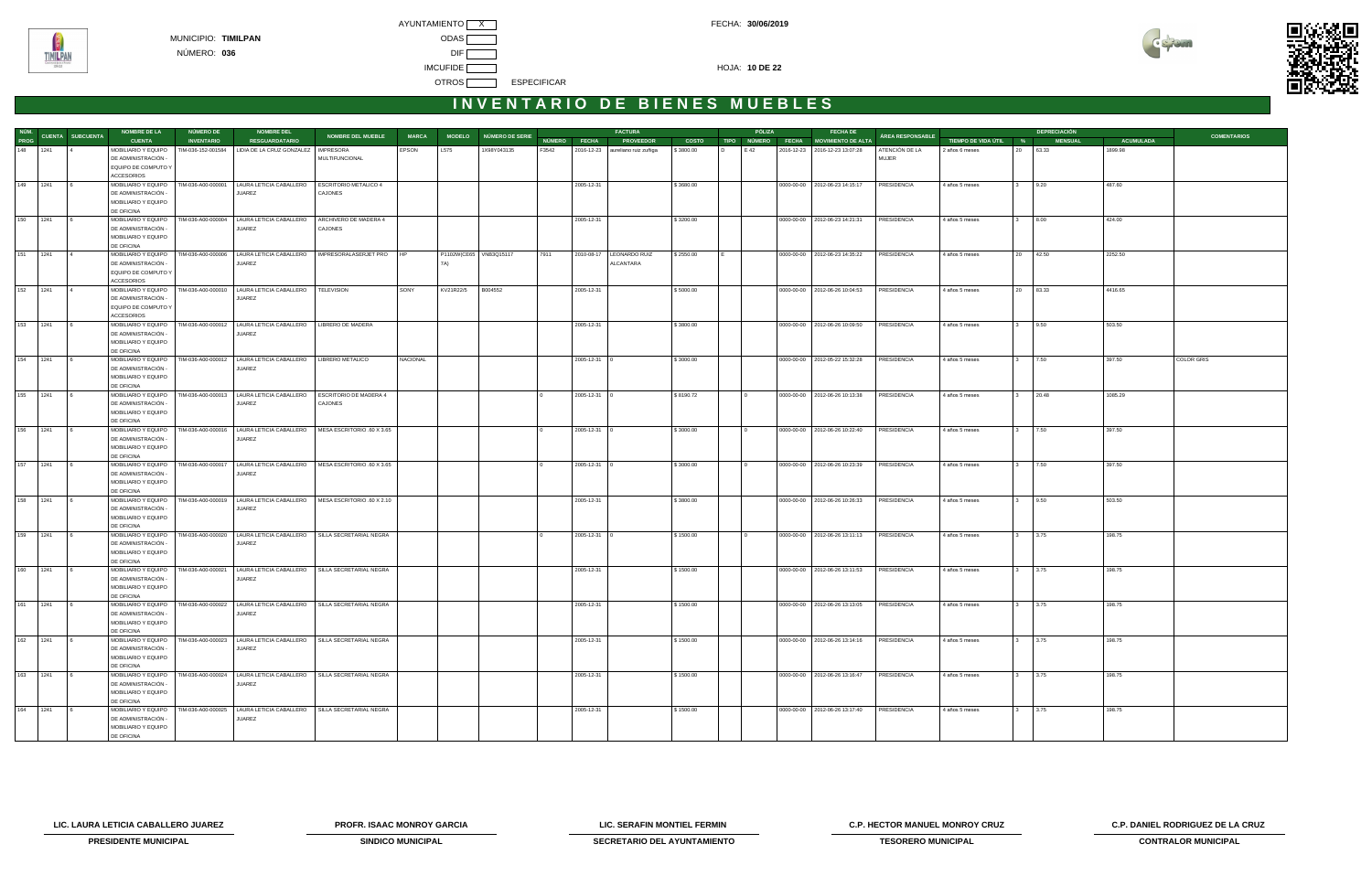



|              |            |                               | <b>NOMBRE DE LA</b>                                             | NÚMERO DE          | <b>NOMBRE DEL</b>                                                                       |                                       |                |                |                        |          |                    | <b>FACTURA</b>                   |              |   | PÓLIZA       | <b>FECHA DE</b>                      |                  |                       | <b>DEPRECIACIÓN</b>  |                  |                    |
|--------------|------------|-------------------------------|-----------------------------------------------------------------|--------------------|-----------------------------------------------------------------------------------------|---------------------------------------|----------------|----------------|------------------------|----------|--------------------|----------------------------------|--------------|---|--------------|--------------------------------------|------------------|-----------------------|----------------------|------------------|--------------------|
|              |            | NÚM.<br>TROC CUENTA SUBCUENTA | <b>CUENTA</b>                                                   | <b>INVENTARIO</b>  | <b>RESGUARDATARIO</b>                                                                   | NOMBRE DEL MUEBLE                     | <b>MARCA</b>   |                | MODELO NÚMERO DE SERIE |          | NÚMERO FECHA       | <b>PROVEEDOR</b>                 | <b>COSTO</b> |   |              | TIPO NÚMERO FECHA MOVIMIENTO DE ALTA | ÁREA RESPONSABLE | TIEMPO DE VIDA ÚTIL % | <b>MENSUAL</b>       | <b>ACUMULADA</b> | <b>COMENTARIOS</b> |
|              | 165 1241   |                               | MOBILIARIO Y EQUIPO                                             | TIM-036-A00-000026 | LAURA LETICIA CABALLERO                                                                 | SILLA SECRETARIAL NEGRA               |                |                |                        |          | 2005-12-31         |                                  | \$1500.00    |   |              | 0000-00-00 2012-06-26 13:18:55       | PRESIDENCIA      | 4 años 5 meses        | 3.75                 | 198.75           |                    |
|              |            |                               | DE ADMINISTRACIÓN -                                             |                    | <b>JUAREZ</b>                                                                           |                                       |                |                |                        |          |                    |                                  |              |   |              |                                      |                  |                       |                      |                  |                    |
|              |            |                               | MOBILIARIO Y EQUIPO                                             |                    |                                                                                         |                                       |                |                |                        |          |                    |                                  |              |   |              |                                      |                  |                       |                      |                  |                    |
|              |            |                               | DE OFICINA                                                      |                    |                                                                                         |                                       |                |                |                        |          |                    |                                  |              |   |              |                                      |                  |                       |                      |                  |                    |
| 166 1241     |            |                               | MOBILIARIO Y EQUIPO<br>DE ADMINISTRACIÓN                        | TIM-036-A00-000027 | LAURA LETICIA CABALLERO   SILLA SECRETARIAL NEGRA<br><b>JUAREZ</b>                      |                                       |                |                |                        |          | 2005-12-31         |                                  | \$1500.00    |   |              | 0000-00-00   2012-06-26 13:20:00     | PRESIDENCIA      | 4 años 5 meses        | 3.75                 | 198.75           |                    |
|              |            |                               | MOBILIARIO Y EQUIPO                                             |                    |                                                                                         |                                       |                |                |                        |          |                    |                                  |              |   |              |                                      |                  |                       |                      |                  |                    |
|              |            |                               | DE OFICINA                                                      |                    |                                                                                         |                                       |                |                |                        |          |                    |                                  |              |   |              |                                      |                  |                       |                      |                  |                    |
|              | 167 1241 6 |                               | MOBILIARIO Y EQUIPO                                             |                    | TIM-036-A00-000028   LAURA LETICIA CABALLERO   SILLA SECRETARIAL NEGRA                  |                                       |                |                |                        |          | 2005-12-31         |                                  | \$1500.00    |   |              | 0000-00-00   2012-06-26 13:21:02     | PRESIDENCIA      | 4 años 5 meses        | $3 \t3.75$           | 198.75           |                    |
|              |            |                               | DE ADMINISTRACIÓN -                                             |                    | <b>JUAREZ</b>                                                                           |                                       |                |                |                        |          |                    |                                  |              |   |              |                                      |                  |                       |                      |                  |                    |
|              |            |                               | MOBILIARIO Y EQUIPO                                             |                    |                                                                                         |                                       |                |                |                        |          |                    |                                  |              |   |              |                                      |                  |                       |                      |                  |                    |
|              |            |                               | DE OFICINA                                                      |                    |                                                                                         |                                       |                |                |                        |          |                    |                                  |              |   |              |                                      |                  |                       |                      |                  |                    |
|              | 168 1241   |                               | MOBILIARIO Y EQUIPO<br>DE ADMINISTRACIÓN -                      |                    | TIM-036-A00-000029   LAURA LETICIA CABALLERO   SILLA SECRETARIAL NEGRA<br><b>JUAREZ</b> |                                       |                |                |                        |          | 2005-12-31         |                                  | \$1500.00    |   |              | 0000-00-00 2012-06-26 13:22:55       | PRESIDENCIA      | 4 años 5 meses        | 3.75<br>$3^{\circ}$  | 198.75           |                    |
|              |            |                               | MOBILIARIO Y EQUIPO                                             |                    |                                                                                         |                                       |                |                |                        |          |                    |                                  |              |   |              |                                      |                  |                       |                      |                  |                    |
|              |            |                               | DE OFICINA                                                      |                    |                                                                                         |                                       |                |                |                        |          |                    |                                  |              |   |              |                                      |                  |                       |                      |                  |                    |
| 169 1241     |            |                               | MOBILIARIO Y EQUIPO                                             |                    | TIM-036-A00-000030   LAURA LETICIA CABALLERO   SILLA SECRETARIAL NEGRA                  |                                       |                |                |                        |          | 2005-12-31         |                                  | \$1500.00    |   |              | 0000-00-00 2012-06-26 13:24:03       | PRESIDENCIA      | 4 años 5 meses        | 3.75<br>3            | 198.75           |                    |
|              |            |                               | DE ADMINISTRACIÓN -                                             |                    | <b>JUAREZ</b>                                                                           |                                       |                |                |                        |          |                    |                                  |              |   |              |                                      |                  |                       |                      |                  |                    |
|              |            |                               | MOBILIARIO Y EQUIPO                                             |                    |                                                                                         |                                       |                |                |                        |          |                    |                                  |              |   |              |                                      |                  |                       |                      |                  |                    |
|              |            |                               | DE OFICINA                                                      |                    |                                                                                         |                                       |                |                |                        |          |                    |                                  |              |   |              |                                      |                  |                       |                      |                  |                    |
|              | 170 1241   |                               | MOBILIARIO Y EQUIPO   TIM-036-A00-000031<br>DE ADMINISTRACIÓN - |                    | LAURA LETICIA CABALLERO   SILLA SECRETARIAL NEGRA<br><b>JUAREZ</b>                      |                                       |                |                |                        |          | 2005-12-31         |                                  | \$1500.00    |   |              | 0000-00-00 2012-06-26 13:24:51       | PRESIDENCIA      | 4 años 5 meses        | 3.75<br>$3^{\circ}$  | 198.75           |                    |
|              |            |                               | MOBILIARIO Y EQUIPO                                             |                    |                                                                                         |                                       |                |                |                        |          |                    |                                  |              |   |              |                                      |                  |                       |                      |                  |                    |
|              |            |                               | DE OFICINA                                                      |                    |                                                                                         |                                       |                |                |                        |          |                    |                                  |              |   |              |                                      |                  |                       |                      |                  |                    |
| 171 1241     |            |                               | MOBILIARIO Y EQUIPO                                             |                    | TIM-036-A00-000032   LAURA LETICIA CABALLERO   SILLA SECRETARIAL NEGRA                  |                                       |                |                |                        |          | 2005-12-31         |                                  | \$1500.00    |   |              | 0000-00-00   2012-06-26 13:28:49     | PRESIDENCIA      | 4 años 5 meses        | 3.75<br>$\mathbf{3}$ | 198.75           |                    |
|              |            |                               | DE ADMINISTRACIÓN                                               |                    | JUAREZ                                                                                  |                                       |                |                |                        |          |                    |                                  |              |   |              |                                      |                  |                       |                      |                  |                    |
|              |            |                               | MOBILIARIO Y EQUIPO                                             |                    |                                                                                         |                                       |                |                |                        |          |                    |                                  |              |   |              |                                      |                  |                       |                      |                  |                    |
|              |            |                               | DE OFICINA                                                      | TIM-036-A00-000033 |                                                                                         |                                       |                |                |                        |          |                    |                                  |              |   |              |                                      |                  |                       |                      |                  |                    |
| 172 1241     |            |                               | MOBILIARIO Y EQUIPO<br>DE ADMINISTRACIÓN -                      |                    | LAURA LETICIA CABALLERO<br><b>JUAREZ</b>                                                | SILLA METALICA DE<br><b>RECEPCION</b> |                |                |                        |          | 2005-12-31 0       |                                  | \$1500.00    |   |              | 0000-00-00   2012-06-26 13:31:26     | PRESIDENCIA      | 4 años 5 meses        | 3.75<br>3            | 198.75           |                    |
|              |            |                               | MOBILIARIO Y EQUIPO                                             |                    |                                                                                         |                                       |                |                |                        |          |                    |                                  |              |   |              |                                      |                  |                       |                      |                  |                    |
|              |            |                               | DE OFICINA                                                      |                    |                                                                                         |                                       |                |                |                        |          |                    |                                  |              |   |              |                                      |                  |                       |                      |                  |                    |
|              | 173 1241   |                               | MOBILIARIO Y EQUIPO                                             | TIM-036-A00-000037 | LAURA LETICIA CABALLERO                                                                 | SILLA SECRETARIAL DE                  |                |                |                        |          | 2005-12-31         |                                  | \$1500.00    |   |              | 0000-00-00 2012-06-26 13:39:38       | PRESIDENCIA      | 4 años 5 meses        | 3.75<br>$3^{\circ}$  | 198.75           |                    |
|              |            |                               | DE ADMINISTRACIÓN -                                             |                    | JUAREZ                                                                                  | <b>RECEPCION</b>                      |                |                |                        |          |                    |                                  |              |   |              |                                      |                  |                       |                      |                  |                    |
|              |            |                               | MOBILIARIO Y EQUIPO                                             |                    |                                                                                         |                                       |                |                |                        |          |                    |                                  |              |   |              |                                      |                  |                       |                      |                  |                    |
| 174 1241     |            |                               | DE OFICINA<br>MOBILIARIO Y EQUIPO                               |                    | TIM-036-A00-000038   LAURA LETICIA CABALLERO   SILLON EJECUTIVO                         |                                       |                |                |                        |          | 2005-12-31         |                                  | \$2500.00    |   |              | 0000-00-00   2012-06-26 13:41:06     | PRESIDENCIA      | 4 años 5 meses        | 6.25                 | 331.25           |                    |
|              |            |                               | DE ADMINISTRACIÓN                                               |                    | <b>JUAREZ</b>                                                                           |                                       |                |                |                        |          |                    |                                  |              |   |              |                                      |                  |                       |                      |                  |                    |
|              |            |                               | MOBILIARIO Y EQUIPO                                             |                    |                                                                                         |                                       |                |                |                        |          |                    |                                  |              |   |              |                                      |                  |                       |                      |                  |                    |
|              |            |                               | DE OFICINA                                                      |                    |                                                                                         |                                       |                |                |                        |          |                    |                                  |              |   |              |                                      |                  |                       |                      |                  |                    |
|              | 175 1244   |                               | <b>EQUIPO DE</b>                                                |                    | TIM-036-A00-000039   LAURA LETICIA CABALLERO   CAMIONETA TOYOTA                         |                                       | TOYOTA         | 4 RUNNER       | JTEZU14R860078430 8362 |          |                    | 2006-09-26 CEVER TOLUCA S.A.     | \$369000.00  |   | $\mathsf{X}$ | 0000-00-00   2012-06-28 09:51:41     | PRESIDENCIA      | 4 años 5 meses        | 10 3075.00           | 162975.00        |                    |
|              |            |                               | TRANSPORTE -                                                    |                    | JUAREZ                                                                                  |                                       |                | 2006           |                        |          |                    | DE C.V.                          |              |   |              |                                      |                  |                       |                      |                  |                    |
|              |            |                               | <b>VEHICULOS</b>                                                |                    |                                                                                         |                                       |                |                |                        |          |                    |                                  |              |   |              |                                      |                  |                       |                      |                  |                    |
| 176 1241     |            |                               | MOBILIARIO Y EQUIPO<br>DE ADMINISTRACIÓN                        |                    | TIM-036-A00-000040   LAURA LETICIA CABALLERO   JUEGO DE SALA 3 PIEZAS<br><b>JUAREZ</b>  |                                       |                |                |                        |          | 2005-12-31         |                                  | \$5000.00    |   |              | 0000-00-00 2012-06-28 09:53:41       | PRESIDENCIA      | 4 años 5 meses        | 12.50                | 662.50           | COLOR CAFE         |
|              |            |                               | MOBILIARIO Y EQUIPO                                             |                    |                                                                                         |                                       |                |                |                        |          |                    |                                  |              |   |              |                                      |                  |                       |                      |                  |                    |
|              |            |                               | DE OFICINA                                                      |                    |                                                                                         |                                       |                |                |                        |          |                    |                                  |              |   |              |                                      |                  |                       |                      |                  |                    |
| 177 1247     |            |                               | COLECCIONES, OBRAS                                              | TIM-036-A00-000042 | LAURA LETICIA CABALLERO                                                                 | CAMPANA GRABADA PARA                  |                |                |                        | 142      | 2005-12-31         |                                  | \$7590.00    |   |              | 0000-00-00 2012-06-28 09:59:10       | PRESIDENCIA      | 4 años 5 meses        | 10 63.25             | 3352.25          |                    |
|              |            |                               | DE ARTE Y OBJETOS                                               |                    | <b>JUAREZ</b>                                                                           | <b>FIESTAS PATRIAS</b>                |                |                |                        |          |                    |                                  |              |   |              |                                      |                  |                       |                      |                  |                    |
|              |            |                               | VALIOSOS - BIENES                                               |                    |                                                                                         |                                       |                |                |                        |          |                    |                                  |              |   |              |                                      |                  |                       |                      |                  |                    |
|              |            |                               | ARTISTICOS E<br><b>HISTORICOS Y</b>                             |                    |                                                                                         |                                       |                |                |                        |          |                    |                                  |              |   |              |                                      |                  |                       |                      |                  |                    |
|              |            |                               | <b>CULTURALES</b>                                               |                    |                                                                                         |                                       |                |                |                        |          |                    |                                  |              |   |              |                                      |                  |                       |                      |                  |                    |
| 178 1241     |            |                               | MOBILIARIO Y EQUIPO                                             |                    | TIM-036-A00-000044   LAURA LETICIA CABALLERO   TERMINAL DE HUELLA                       |                                       | <b>BIONET</b>  | MULTIMEDIA S/S |                        | A-112    | $2013 - 10 - 04$ 0 |                                  | \$3200.00    |   | 10           | 2013-10-17 2014-11-30 10:34:08       | PRESIDENCIA      | 4 años 5 meses        | 8.00                 | 424.00           | CHEQUE 250         |
|              |            |                               | DE ADMINISTRACIÓN -                                             |                    | JUAREZ                                                                                  |                                       |                |                |                        |          |                    |                                  |              |   |              |                                      |                  |                       |                      |                  |                    |
|              |            |                               | MOBILIARIO Y EQUIPO                                             |                    |                                                                                         |                                       |                |                |                        |          |                    |                                  |              |   |              |                                      |                  |                       |                      |                  |                    |
|              |            |                               | DE OFICINA                                                      |                    |                                                                                         |                                       |                |                |                        |          |                    |                                  |              |   |              |                                      |                  |                       |                      |                  |                    |
| 179 1241     |            |                               |                                                                 |                    | MOBILIARIO Y EQUIPO   TIM-036-A00-001340   LAURA LETICIA CABALLERO   SILLA ESCOCIA      |                                       | <b>ESCOCIA</b> | S/M            | S/S                    | 18100416 |                    | 2014-12-06   OFICCE DEPOT DE     | \$2799.00    |   | 47           | 2014-12-03 2014-12-31 14:10:45       | PRESIDENCIA      | 4 años 5 meses        | 7.00                 | 370.88           | CHEQUE 096         |
|              |            |                               | DE ADMINISTRACIÓN -<br>MOBILIARIO Y EQUIPO                      |                    | JUAREZ                                                                                  |                                       |                |                |                        |          |                    | MEXICO S.A. DE C.V.              |              |   |              |                                      |                  |                       |                      |                  |                    |
|              |            |                               | DE OFICINA                                                      |                    |                                                                                         |                                       |                |                |                        |          |                    |                                  |              |   |              |                                      |                  |                       |                      |                  |                    |
| $180$ $1241$ |            |                               | MOBILIARIO Y EQUIPO                                             |                    | TIM-036-A00-001546   LAURA LETICIA CABALLERO                                            | COMPUTADORA                           | LG             | M-DS3H         | SN155050189436         |          |                    | 2016-09-10   LAURA MATEOS        | \$8700.00    |   | E 42         | 2016-09-10 2016-09-12 11:15:50       | PRESIDENCIA      | 2 años 9 meses        | 20 145.00            | 4785.00          |                    |
|              |            |                               | DE ADMINISTRACIÓN -                                             |                    | JUAREZ                                                                                  | ENSAMBLADA                            |                |                |                        |          |                    | <b>MONROY</b>                    |              |   |              |                                      |                  |                       |                      |                  |                    |
|              |            |                               | EQUIPO DE COMPUTO Y                                             |                    |                                                                                         |                                       |                |                |                        |          |                    |                                  |              |   |              |                                      |                  |                       |                      |                  |                    |
|              |            |                               | <b>ACCESORIOS</b>                                               |                    |                                                                                         |                                       |                |                |                        |          |                    |                                  |              |   |              |                                      |                  |                       |                      |                  |                    |
|              | 181 1241   |                               | MOBILIARIO Y EQUIPO<br>DE ADMINISTRACIÓN -                      | TIM-036-A00-001588 | LAURA LETICIA CABALLERO<br>JUAREZ                                                       | CONMUTADOR (CENTRAL<br>TELEFONICA)    | PANASONIC S/N  |                | 6EATC056718            | F4141    |                    | 2016-12-26 aureliano ruiz zuñiga | \$30829.12   | D | E 42         | 2016-12-26 2016-12-26 12:00:08       | PRESIDENCIA      | 2 años 6 meses        | 20 513.82            | 15414.57         |                    |
|              |            |                               | EQUIPO DE COMPUTO Y                                             |                    |                                                                                         |                                       |                |                |                        |          |                    |                                  |              |   |              |                                      |                  |                       |                      |                  |                    |
|              |            |                               | <b>ACCESORIOS</b>                                               |                    |                                                                                         |                                       |                |                |                        |          |                    |                                  |              |   |              |                                      |                  |                       |                      |                  |                    |

**LIC. LAURA LETICIA CABALLERO JUAREZ PROFR. ISAAC MONROY GARCIA LIC. SERAFIN MONTIEL FERMIN C.P. HECTOR MANUEL MONROY CRUZ C.P. DANIEL RODRIGUEZ DE LA CRUZ** 



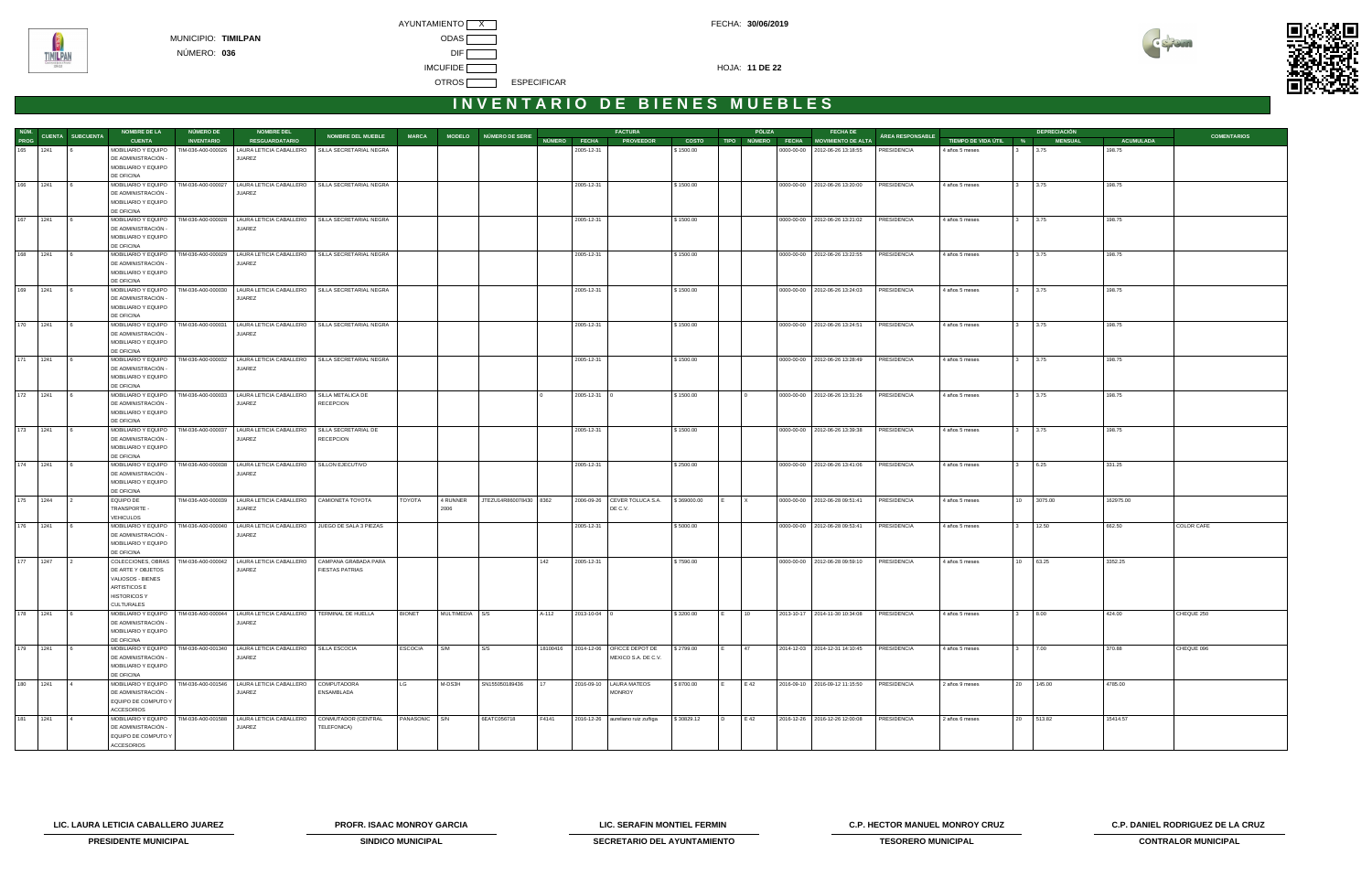

## INVENTARIO DE BIENES MUEBLES

|              |      |                       | <b>NOMBRE DE LA</b>                        | <b>NÚMERO DE</b>   | <b>NOMBRE DEL</b>                                                                           |                                              |              |              |                                  |        |                    | <b>FACTURA</b>                          |              | PÓLIZA          | <b>FECHA DE</b>                      |                                 |                       |                                 | <b>DEPRECIACIÓN</b> |                  |                    |
|--------------|------|-----------------------|--------------------------------------------|--------------------|---------------------------------------------------------------------------------------------|----------------------------------------------|--------------|--------------|----------------------------------|--------|--------------------|-----------------------------------------|--------------|-----------------|--------------------------------------|---------------------------------|-----------------------|---------------------------------|---------------------|------------------|--------------------|
| PROG         |      | NÚM. CUENTA SUBCUENTA | <b>CUENTA</b>                              | <b>INVENTARIO</b>  | <b>RESGUARDATARIO</b>                                                                       | <b>NOMBRE DEL MUEBLE</b>                     | <b>MARCA</b> |              | MODELO NÚMERO DE SERIE           |        | NÚMERO FECHA       | <b>PROVEEDOR</b>                        | <b>COSTO</b> |                 | TIPO NÚMERO FECHA MOVIMIENTO DE ALTA | ÁREA RESPONSABLE                | TIEMPO DE VIDA ÚTIL % |                                 | <b>MENSUAL</b>      | <b>ACUMULADA</b> | <b>COMENTARIOS</b> |
| 182 1244     |      |                       | EQUIPO DE                                  | TIM-036-A00-001621 | LAURA LETICIA CABALLERO   AUTOBUS                                                           |                                              | MERCEDES     | 2011         | 3MBAA6DN1BM0392                  |        |                    | 2017-09-09 AUTOTRANSPORTES              | \$100000.00  |                 | 2018-12-28 2018-12-28 13:38:49       | PRESIDENCIA                     | 1 año 9 meses         | 833.33<br>10                    |                     | 17499.97         |                    |
|              |      |                       | TRANSPORTE -                               |                    | <b>JUAREZ</b>                                                                               |                                              | <b>BENZ</b>  |              |                                  |        |                    | HERRADURA DE                            |              |                 |                                      |                                 |                       |                                 |                     |                  |                    |
|              |      |                       | <b>VEHICULOS</b>                           |                    |                                                                                             |                                              |              |              |                                  |        |                    | PLATA S.A DE C.V                        |              |                 |                                      |                                 |                       |                                 |                     |                  |                    |
| 183 1241     |      |                       | MOBILIARIO Y EQUIPO<br>DE ADMINISTRACIÓN   | TIM-036-A02-000003 | BENJAMIN MARTINEZ<br>MARIELA                                                                | COMPUTADORA(CPU,<br>MONITOR, TECLADO, MOUSE) | ACER         | AX3400-S4002 | ptse2020211070253e A1374<br>3000 |        |                    | 2011-08-18   LEONARDO RUIZ<br>ALCANTARA | \$6080.00    |                 | 2011-08-11 2012-05-22 15:14:07       | DERECHOS HUMANOS 4 años 5 meses |                       | 20 101.33                       |                     | 5370.65          | CHEQUE 109         |
|              |      |                       | EQUIPO DE COMPUTO Y                        |                    |                                                                                             |                                              |              |              |                                  |        |                    |                                         |              |                 |                                      |                                 |                       |                                 |                     |                  |                    |
|              |      |                       | <b>ACCESORIOS</b>                          |                    |                                                                                             |                                              |              |              |                                  |        |                    |                                         |              |                 |                                      |                                 |                       |                                 |                     |                  |                    |
| 184          | 1241 |                       | MOBILIARIO Y EQUIPO                        |                    | TIM-036-B00-000001   ISAAC MONROY GARCIA                                                    | ESCRITORIO SECRETARIAL                       |              |              |                                  |        | 2005-12-31 0       |                                         | \$3680.00    |                 | 0000-00-00 2012-05-22 15:23:29       | SINDICATURAS                    | 4 años 5 meses        | 9.20                            |                     | 487.60           |                    |
|              |      |                       | DE ADMINISTRACIÓN                          |                    |                                                                                             |                                              |              |              |                                  |        |                    |                                         |              |                 |                                      |                                 |                       |                                 |                     |                  |                    |
|              |      |                       | MOBILIARIO Y EQUIPO                        |                    |                                                                                             |                                              |              |              |                                  |        |                    |                                         |              |                 |                                      |                                 |                       |                                 |                     |                  |                    |
| 185 1241     |      |                       | DE OFICINA<br>MOBILIARIO Y EQUIPO          |                    | TIM-036-B00-000002 ISAAC MONROY GARCIA                                                      | <b>ESCRITORIO METALICO</b>                   |              |              |                                  |        | $2005 - 12 - 31$ 0 |                                         | \$3680.00    |                 | 0000-00-00 2012-05-22 15:28:12       | SINDICATURAS                    | 4 años 5 meses        | 9.20<br>$3^{\circ}$             |                     | 487.60           | COLOR CAFE CLARO   |
|              |      |                       | DE ADMINISTRACIÓN                          |                    |                                                                                             | <b>EJECUTIVO</b>                             |              |              |                                  |        |                    |                                         |              |                 |                                      |                                 |                       |                                 |                     |                  |                    |
|              |      |                       | MOBILIARIO Y EQUIPO                        |                    |                                                                                             |                                              |              |              |                                  |        |                    |                                         |              |                 |                                      |                                 |                       |                                 |                     |                  |                    |
|              |      |                       | DE OFICINA                                 |                    |                                                                                             |                                              |              |              |                                  |        |                    |                                         |              |                 |                                      |                                 |                       |                                 |                     |                  |                    |
| 186 1241     |      |                       | MOBILIARIO Y EQUIPO                        |                    | TIM-036-B00-000008   ISAAC MONROY GARCIA                                                    | MUEBLE PARA EQUIPO DE                        |              |              |                                  |        | 2006-12-30 0       |                                         | \$2798.00    |                 | 0000-00-00 2012-05-22 15:43:01       | SINDICATURAS                    | 4 años 5 meses        | 20 46.63                        |                     | 2471.55          |                    |
|              |      |                       | DE ADMINISTRACIÓN<br>EQUIPO DE COMPUTO Y   |                    |                                                                                             | COMPUTO                                      |              |              |                                  |        |                    |                                         |              |                 |                                      |                                 |                       |                                 |                     |                  |                    |
|              |      |                       | <b>ACCESORIOS</b>                          |                    |                                                                                             |                                              |              |              |                                  |        |                    |                                         |              |                 |                                      |                                 |                       |                                 |                     |                  |                    |
| 187 1241     |      |                       | MOBILIARIO Y EQUIPO                        |                    | TIM-036-B00-000009   ISAAC MONROY GARCIA                                                    | ARCHIVERO DE MADERA                          |              |              |                                  |        | $2006 - 12 - 30$ 0 |                                         | \$2000.00    |                 | 0000-00-00 2012-05-22 15:44:10       | SINDICATURAS                    | 4 años 5 meses        | 5.00<br>$\mathbf{3}$            |                     | 265.00           | CAFE               |
|              |      |                       | DE ADMINISTRACIÓN                          |                    |                                                                                             |                                              |              |              |                                  |        |                    |                                         |              |                 |                                      |                                 |                       |                                 |                     |                  |                    |
|              |      |                       | MOBILIARIO Y EQUIPO                        |                    |                                                                                             |                                              |              |              |                                  |        |                    |                                         |              |                 |                                      |                                 |                       |                                 |                     |                  |                    |
|              |      |                       | DE OFICINA                                 |                    |                                                                                             |                                              |              |              |                                  |        |                    |                                         |              |                 |                                      |                                 |                       |                                 |                     |                  |                    |
| 188 1241     |      |                       | MOBILIARIO Y EQUIPO<br>DE ADMINISTRACIÓN - |                    | TIM-036-B00-000011 ISAAC MONROY GARCIA                                                      | ARCHIVERO 4 GAVETAS                          |              |              |                                  |        | $2005 - 12 - 31$ 0 |                                         | \$2000.00    |                 | 0000-00-00 2012-05-22 15:51:52       | SINDICATURAS                    | 4 años 5 meses        | 5.00<br>$3^{\circ}$             |                     | 265.00           |                    |
|              |      |                       | MOBILIARIO Y EQUIPO                        |                    |                                                                                             |                                              |              |              |                                  |        |                    |                                         |              |                 |                                      |                                 |                       |                                 |                     |                  |                    |
|              |      |                       | DE OFICINA                                 |                    |                                                                                             |                                              |              |              |                                  |        |                    |                                         |              |                 |                                      |                                 |                       |                                 |                     |                  |                    |
| 189 1241     |      |                       | MOBILIARIO Y EQUIPO                        |                    | TIM-036-B00-000012 ISAAC MONROY GARCIA                                                      | MUEBLE DE MADERA                             |              |              |                                  |        | 2006-01-17 0       |                                         | \$2000.00    |                 | 0000-00-00 2012-05-22 15:55:11       | SINDICATURAS                    | 4 años 5 meses        | 5.00<br>$3^{\circ}$             |                     | 265.00           | CAFE               |
|              |      |                       | DE ADMINISTRACIÓN -                        |                    |                                                                                             |                                              |              |              |                                  |        |                    |                                         |              |                 |                                      |                                 |                       |                                 |                     |                  |                    |
|              |      |                       | MOBILIARIO Y EQUIPO<br>DE OFICINA          |                    |                                                                                             |                                              |              |              |                                  |        |                    |                                         |              |                 |                                      |                                 |                       |                                 |                     |                  |                    |
| 190 1241     |      |                       | MOBILIARIO Y EQUIPO                        |                    | TIM-036-B00-000013   ISAAC MONROY GARCIA                                                    | EQUIPO DE                                    | ENSAMBLAD    |              |                                  | $00 -$ | $2006 - 12 - 30$ 0 |                                         | \$8800.00    | 00 <sup>1</sup> | 0000-00-00 2012-05-22 15:58:23       | SINDICATURAS                    | 4 años 5 meses        | 146.67<br>20                    |                     | 7773.35          |                    |
|              |      |                       | DE ADMINISTRACIÓN                          |                    |                                                                                             | COMPUTO(CPU, MONITOR, TE                     |              |              |                                  |        |                    |                                         |              |                 |                                      |                                 |                       |                                 |                     |                  |                    |
|              |      |                       | EQUIPO DE COMPUTO Y                        |                    |                                                                                             | CLADO, MOUSE)                                |              |              |                                  |        |                    |                                         |              |                 |                                      |                                 |                       |                                 |                     |                  |                    |
|              |      |                       | <b>ACCESORIOS</b>                          |                    |                                                                                             |                                              |              |              |                                  |        |                    |                                         |              |                 |                                      |                                 |                       |                                 |                     |                  |                    |
| 191 1241     |      |                       |                                            |                    | MOBILIARIO Y EQUIPO   TIM-036-B00-000014   ISAAC MONROY GARCIA                              | LIBRERO DE MADERA                            |              |              |                                  |        | $2009 - 02 - 13$ 0 |                                         | \$2000.00    |                 | 0000-00-00 2012-05-22 16:02:36       | SINDICATURAS                    | 4 años 5 meses        | 5.00<br>$3^{\circ}$             |                     | 265.00           | 5 SEPARADORES      |
|              |      |                       | DE ADMINISTRACIÓN<br>MOBILIARIO Y EQUIPO   |                    |                                                                                             |                                              |              |              |                                  |        |                    |                                         |              |                 |                                      |                                 |                       |                                 |                     |                  |                    |
|              |      |                       | DE OFICINA                                 |                    |                                                                                             |                                              |              |              |                                  |        |                    |                                         |              |                 |                                      |                                 |                       |                                 |                     |                  |                    |
| 192 1241     |      |                       | MOBILIARIO Y EQUIPO                        |                    | TIM-036-B00-001300 ISAAC MONROY GARCIA                                                      | COMPUTADORA                                  | S/M          | S/M          | S/S                              | A137   |                    | 2014-10-10 JUSTINO DOMINGUEZ \$7150.00  |              | 57              | 2014-10-07 2014-10-31 15:37:44       | SINDICATURAS                    | 4 años 5 meses        | 20 119.17                       |                     | 6315.85          | CHEQUE 068         |
|              |      |                       | DE ADMINISTRACIÓN                          |                    |                                                                                             | ENSAMBLADA(CPU, MONITOR,                     |              |              |                                  |        |                    | <b>MIRANDA</b>                          |              |                 |                                      |                                 |                       |                                 |                     |                  |                    |
|              |      |                       | EQUIPO DE COMPUTO Y                        |                    |                                                                                             | TECLADO, MOUSE)                              |              |              |                                  |        |                    |                                         |              |                 |                                      |                                 |                       |                                 |                     |                  |                    |
| 193 1241     |      |                       | ACCESORIOS<br>MOBILIARIO Y EQUIPO          |                    | TIM-036-B00-001562 ISAAC MONROY GARCIA                                                      | ARCHIVERO 4 GAVETAS DE S/N                   |              | COLOR        | S/N                              | F3865  |                    | 2016-11-25 aureliano ruiz zuñiga        | \$3521.44    | 47              | 2016-11-25 2016-11-17 16:15:14       | SINDICATURAS                    | 2 años 7 meses        | 8.80<br>$\mathbf{3}$            |                     | 272.89           |                    |
|              |      |                       | DE ADMINISTRACIÓN                          |                    |                                                                                             | 45.5 X 60.5 X 135 CM                         |              | ARENA        |                                  |        |                    |                                         |              |                 |                                      |                                 |                       |                                 |                     |                  |                    |
|              |      |                       | MOBILIARIO Y EQUIPO                        |                    |                                                                                             |                                              |              |              |                                  |        |                    |                                         |              |                 |                                      |                                 |                       |                                 |                     |                  |                    |
|              |      |                       | DE OFICINA                                 |                    |                                                                                             |                                              |              |              |                                  |        |                    |                                         |              |                 |                                      |                                 |                       |                                 |                     |                  |                    |
| 194 1241     |      |                       | MOBILIARIO Y EQUIPO                        |                    | TIM-036-C01-000001 SANCHEZ DAVILA JOSEFINA ARCHIVERO 4 GAVETAS                              |                                              |              |              |                                  |        | $2007 - 03 - 21$ 0 |                                         | \$2000.00    |                 | 0000-00-00 2012-05-22 16:33:29       | I REGIDURÍA                     | 4 años 5 meses        | 5.00<br>$3^{\circ}$             |                     | 265.00           |                    |
|              |      |                       | DE ADMINISTRACIÓN -<br>MOBILIARIO Y EQUIPO |                    |                                                                                             |                                              |              |              |                                  |        |                    |                                         |              |                 |                                      |                                 |                       |                                 |                     |                  |                    |
|              |      |                       | DE OFICINA                                 |                    |                                                                                             |                                              |              |              |                                  |        |                    |                                         |              |                 |                                      |                                 |                       |                                 |                     |                  |                    |
| $195$ $1241$ |      |                       |                                            |                    | MOBILIARIO Y EQUIPO   TIM-036-C01-000002   SANCHEZ DAVILA JOSEFINA   ESCRITORIO SECRETARIAL |                                              |              |              |                                  |        | 2007-03-23 0       |                                         | \$3680.00    |                 | 0000-00-00 2012-05-22 16:36:41       | I REGIDURIA                     | 4 años 5 meses        | 9.20<br>$\overline{\mathbf{3}}$ |                     | 487.60           | 2 CAJONES          |
|              |      |                       | DE ADMINISTRACIÓN -                        |                    |                                                                                             |                                              |              |              |                                  |        |                    |                                         |              |                 |                                      |                                 |                       |                                 |                     |                  |                    |
|              |      |                       | MOBILIARIO Y EQUIPO                        |                    |                                                                                             |                                              |              |              |                                  |        |                    |                                         |              |                 |                                      |                                 |                       |                                 |                     |                  |                    |
| 196 1241     |      |                       | DE OFICINA<br>MOBILIARIO Y EQUIPO          |                    | TIM-036-C01-000003 SANCHEZ DAVILA JOSEFINA MUEBLE DE CRISTAL PARA                           |                                              |              |              |                                  |        | $2007 - 02 - 13$ 0 |                                         | \$2798.00    |                 | 0000-00-00 2012-05-22 16:38:01       | I REGIDURÍA                     | 4 años 5 meses        | 7.00<br>$\mathbf{3}$            |                     | 370.76           |                    |
|              |      |                       | DE ADMINISTRACIÓN -                        |                    |                                                                                             | COMPUTADORA                                  |              |              |                                  |        |                    |                                         |              |                 |                                      |                                 |                       |                                 |                     |                  |                    |
|              |      |                       | MOBILIARIO Y EQUIPO                        |                    |                                                                                             |                                              |              |              |                                  |        |                    |                                         |              |                 |                                      |                                 |                       |                                 |                     |                  |                    |
|              |      |                       | DE OFICINA                                 |                    |                                                                                             |                                              |              |              |                                  |        |                    |                                         |              |                 |                                      |                                 |                       |                                 |                     |                  |                    |
| 197 1241     |      |                       | MOBILIARIO Y EQUIPO                        |                    | TIM-036-C01-000007 SANCHEZ DAVILA JOSEFINA                                                  | ESCRITORIO METALICO 2                        |              |              |                                  |        | $2005 - 12 - 31$ 0 |                                         | \$3680.00    |                 | 0000-00-00 2012-05-23 09:44:15       | I REGIDURÍA                     | 4 años 5 meses        | 9.20<br>$3^{\circ}$             |                     | 487.60           |                    |
|              |      |                       | DE ADMINISTRACIÓN -<br>MOBILIARIO Y EQUIPO |                    |                                                                                             | GAVETAS                                      |              |              |                                  |        |                    |                                         |              |                 |                                      |                                 |                       |                                 |                     |                  |                    |
|              |      |                       | DE OFICINA                                 |                    |                                                                                             |                                              |              |              |                                  |        |                    |                                         |              |                 |                                      |                                 |                       |                                 |                     |                  |                    |
| 198 1241     |      | $\sqrt{6}$            | MOBILIARIO Y EQUIPO                        |                    | TIM-036-C01-000010 SANCHEZ DAVILA JOSEFINA   MESA ESCRITORIO                                |                                              |              |              |                                  |        | $2007 - 03 - 14$ 0 |                                         | \$2500.00    |                 | 0000-00-00 2012-05-23 11:20:12       | I REGIDURÍA                     | 4 años 5 meses        | 6.25<br>$3^{\circ}$             |                     | 331.25           |                    |
|              |      |                       | DE ADMINISTRACIÓN -                        |                    |                                                                                             |                                              |              |              |                                  |        |                    |                                         |              |                 |                                      |                                 |                       |                                 |                     |                  |                    |
|              |      |                       | MOBILIARIO Y EQUIPO                        |                    |                                                                                             |                                              |              |              |                                  |        |                    |                                         |              |                 |                                      |                                 |                       |                                 |                     |                  |                    |
| 199 1241     |      |                       | DE OFICINA<br>MOBILIARIO Y EQUIPO          |                    | TIM-036-C01-000011 SANCHEZ DAVILA JOSEFINA                                                  | ARCHIVERO METALICO 4                         |              |              |                                  |        | 2007-12-27 0       |                                         | \$3680.00    |                 | 0000-00-00   2012-05-23 11:17:56     | I REGIDURÍA                     | 4 años 5 meses        | 9.20                            |                     | 487.60           |                    |
|              |      |                       | DE ADMINISTRACIÓN -                        |                    |                                                                                             | GAVETAS                                      |              |              |                                  |        |                    |                                         |              |                 |                                      |                                 |                       |                                 |                     |                  |                    |
|              |      |                       | MOBILIARIO Y EQUIPO                        |                    |                                                                                             |                                              |              |              |                                  |        |                    |                                         |              |                 |                                      |                                 |                       |                                 |                     |                  |                    |
|              |      |                       | DE OFICINA                                 |                    |                                                                                             |                                              |              |              |                                  |        |                    |                                         |              |                 |                                      |                                 |                       |                                 |                     |                  |                    |

**LIC. LAURA LETICIA CABALLERO JUAREZ PROFR. ISAAC MONROY GARCIA LIC. SERAFIN MONTIEL FERMIN C.P. HECTOR MANUEL MONROY CRUZ C.P. DANIEL RODRIGUEZ DE LA CRUZ** 



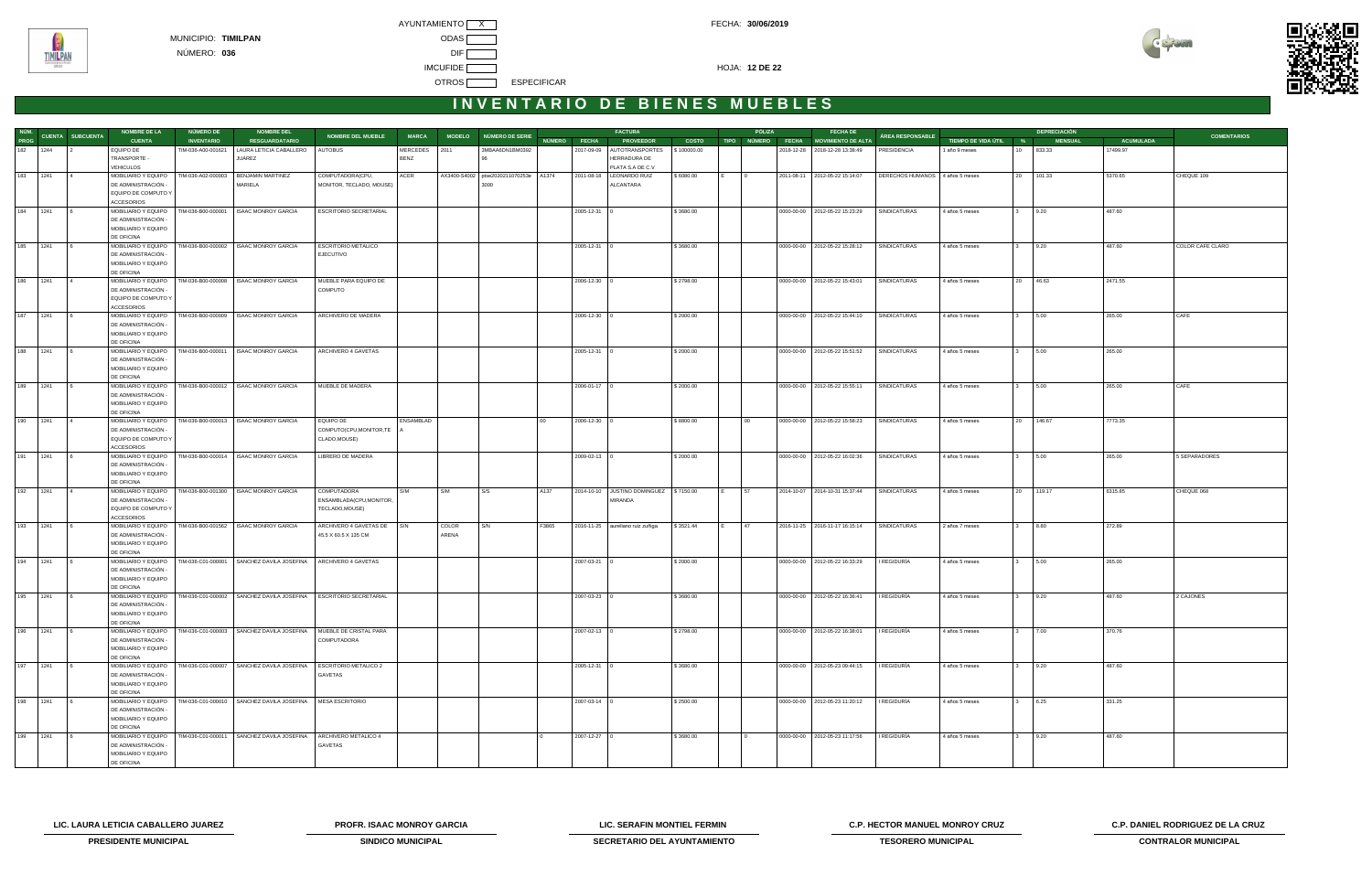



| NÚM.     |          |                         | <b>NOMBRE DE LA</b>                        | NÚMERO DE          | <b>NOMBRE DEL</b>                                             |                                                    |              |                          |                         |       |                    | <b>FACTURA</b>                                    |              |      | PÓLIZA         | <b>FECHA DE</b>                      |                                |                       |                         | <b>DEPRECIACIÓN</b> |                  |                    |
|----------|----------|-------------------------|--------------------------------------------|--------------------|---------------------------------------------------------------|----------------------------------------------------|--------------|--------------------------|-------------------------|-------|--------------------|---------------------------------------------------|--------------|------|----------------|--------------------------------------|--------------------------------|-----------------------|-------------------------|---------------------|------------------|--------------------|
| PROG     |          | <b>CUENTA SUBCUENTA</b> | <b>CUENTA</b>                              | <b>INVENTARIO</b>  | <b>RESGUARDATARIO</b>                                         | <b>NOMBRE DEL MUEBLE</b>                           | <b>MARCA</b> |                          | MODELO NÚMERO DE SERIE  |       | NÚMERO FECHA       | <b>PROVEEDOR</b>                                  | <b>COSTO</b> |      |                | TIPO NÚMERO FECHA MOVIMIENTO DE ALTA | ÁREA RESPONSABLE               | TIEMPO DE VIDA ÚTIL % |                         | <b>MENSUAL</b>      | <b>ACUMULADA</b> | <b>COMENTARIOS</b> |
| 200 1241 |          |                         | MOBILIARIO Y EQUIPO                        | TIM-036-C01-000012 | SANCHEZ DAVILA JOSEFINA                                       | MESA PRESIDIUM                                     |              |                          |                         |       | $2008 - 02 - 14$ 0 |                                                   | \$2513.00    |      |                | 0000-00-00 2012-05-23 11:28:08       | I REGIDURÍA                    | 4 años 5 meses        |                         | 6.28                | 332.96           |                    |
|          |          |                         | DE ADMINISTRACIÓN -                        |                    |                                                               |                                                    |              |                          |                         |       |                    |                                                   |              |      |                |                                      |                                |                       |                         |                     |                  |                    |
|          |          |                         | MOBILIARIO Y EQUIPO                        |                    |                                                               |                                                    |              |                          |                         |       |                    |                                                   |              |      |                |                                      |                                |                       |                         |                     |                  |                    |
|          |          |                         | DE OFICINA                                 |                    |                                                               |                                                    |              |                          |                         |       |                    |                                                   |              |      |                |                                      |                                |                       |                         |                     |                  |                    |
| 201 1241 |          |                         | MOBILIARIO Y EQUIPO                        |                    | TIM-036-C01-001117 SANCHEZ DAVILA JOSEFINA                    | COMPUTADORA(CPU,MONITO ACER                        |              | AX3400-S4002 10700951830 |                         | A1374 |                    | 2011-08-18   LEONARDO RUIZ                        | \$6080.00    |      | $\overline{0}$ | 2011-08-11 2012-07-03 10:58:11       | I REGIDURÍA                    | 4 años 5 meses        |                         | 20 101.33           | 5370.65          |                    |
|          |          |                         | DE ADMINISTRACIÓN -                        |                    |                                                               | R, TECLADO, MOUSE)                                 |              |                          |                         |       |                    | ALCANTARA                                         |              |      |                |                                      |                                |                       |                         |                     |                  |                    |
|          |          |                         | EQUIPO DE COMPUTO Y                        |                    |                                                               |                                                    |              |                          |                         |       |                    |                                                   |              |      |                |                                      |                                |                       |                         |                     |                  |                    |
|          |          |                         | ACCESORIOS                                 |                    |                                                               |                                                    |              |                          |                         |       |                    |                                                   |              |      |                |                                      |                                |                       |                         |                     |                  |                    |
|          | 202 1241 | $\overline{4}$          | MOBILIARIO Y EQUIPO<br>DE ADMINISTRACIÓN - |                    | TIM-036-C01-001255   SANCHEZ DAVILA JOSEFINA                  | COMPUTADORA                                        | S/M          | S/M                      | S/S                     | A129  |                    | 2009-09-17 JUSTINO DOMINGUEZ \$4000.00<br>MIRANDA |              | IE.  | 40             | 2009-09-13 2009-09-22 01:35:25       | I REGIDURÍA                    | 4 años 5 meses        |                         | 20 66.67            | 3533.35          | cheque 053         |
|          |          |                         | EQUIPO DE COMPUTO Y                        |                    |                                                               | ENSAMBLADA(CPU, MONITOR,<br>TECLADO, MOUSE)        |              |                          |                         |       |                    |                                                   |              |      |                |                                      |                                |                       |                         |                     |                  |                    |
|          |          |                         | <b>ACCESORIOS</b>                          |                    |                                                               |                                                    |              |                          |                         |       |                    |                                                   |              |      |                |                                      |                                |                       |                         |                     |                  |                    |
|          | 203 1241 |                         | MOBILIARIO Y EQUIPO                        |                    | TIM-036-C01-001301 SANCHEZ DAVILA JOSEFINA                    | MULTIFUNCIONAL                                     | <b>EPSON</b> | L210                     | $\mathsf{S} \mathsf{S}$ | A137  |                    | 2014-10-10 JUSTINO DOMINGUEZ \\$3200.00           |              |      | 57             | 2014-10-07 2014-10-31 15:42:17       | I REGIDURÍA                    | 4 años 5 meses        |                         | 20 53.33            | 2826.65          | CHEQUE 068         |
|          |          |                         | DE ADMINISTRACIÓN -                        |                    |                                                               |                                                    |              |                          |                         |       |                    | MIRANDA                                           |              |      |                |                                      |                                |                       |                         |                     |                  |                    |
|          |          |                         | EQUIPO DE COMPUTO Y                        |                    |                                                               |                                                    |              |                          |                         |       |                    |                                                   |              |      |                |                                      |                                |                       |                         |                     |                  |                    |
|          |          |                         | <b>ACCESORIOS</b>                          |                    |                                                               |                                                    |              |                          |                         |       |                    |                                                   |              |      |                |                                      |                                |                       |                         |                     |                  |                    |
| 204      | 1241     |                         | MOBILIARIO Y EQUIPO                        |                    | TIM-036-C01-001314 SANCHEZ DAVILA JOSEFINA                    | <b>COMPUTADORA</b>                                 | S/M          | S/M                      | S/S                     | 153   |                    | 2014-11-05 JUSTINO DOMINGUEZ \$4500.00            |              | I E. | 68             | 2014-11-04 2014-11-30 12:07:10       | I REGIDURÍA                    | 4 años 5 meses        |                         | 20 75.00            | 3975.00          | CHEQUE 086         |
|          |          |                         | DE ADMINISTRACIÓN -                        |                    |                                                               | ENSAMBLADA(CPU, MONITOR,                           |              |                          |                         |       |                    | MIRANDA                                           |              |      |                |                                      |                                |                       |                         |                     |                  |                    |
|          |          |                         | EQUIPO DE COMPUTO Y                        |                    |                                                               | TECLADO, MOUSE)                                    |              |                          |                         |       |                    |                                                   |              |      |                |                                      |                                |                       |                         |                     |                  |                    |
|          |          |                         | <b>ACCESORIOS</b>                          |                    |                                                               |                                                    |              |                          |                         |       |                    |                                                   |              |      |                |                                      |                                |                       |                         |                     |                  |                    |
|          | 205 1241 |                         | MOBILIARIO Y EQUIPO<br>DE ADMINISTRACIÓN - |                    | TIM-036-C01-001561 SANCHEZ DAVILA JOSEFINA                    | ARCHIVERO 4 GAVETAS DE S/N<br>45.5 X 60.5 X 135 CM |              | COLOR<br>ARENA           | S/N                     | F3865 |                    | 2016-11-25 aureliano ruiz zuñiga                  | \$3521.44    | IE.  | $ 47\rangle$   | 2016-11-25 2016-11-17 16:09:53       | I REGIDURÍA                    | 2 años 7 meses        | $\overline{\mathbf{3}}$ | 8.80                | 272.89           |                    |
|          |          |                         | MOBILIARIO Y EQUIPO                        |                    |                                                               |                                                    |              |                          |                         |       |                    |                                                   |              |      |                |                                      |                                |                       |                         |                     |                  |                    |
|          |          |                         | DE OFICINA                                 |                    |                                                               |                                                    |              |                          |                         |       |                    |                                                   |              |      |                |                                      |                                |                       |                         |                     |                  |                    |
| 206      | 1241     |                         |                                            |                    | MOBILIARIO Y EQUIPO   TIM-036-D00-000001   OLGA CUEVAS GARCIA | ESCRITORIO DE MADERA                               |              |                          |                         |       | $2005 - 12 - 31$ 0 |                                                   | \$5104.00    |      |                | 0000-00-00 2012-05-26 12:56:15       | SECRETARIA DEL                 | 4 años 5 meses        |                         | 12.76               | 676.28           | 120*60 CMS         |
|          |          |                         | DE ADMINISTRACIÓN -                        |                    |                                                               |                                                    |              |                          |                         |       |                    |                                                   |              |      |                |                                      | AYUNTAMIENTO                   |                       |                         |                     |                  |                    |
|          |          |                         | MOBILIARIO Y EQUIPO                        |                    |                                                               |                                                    |              |                          |                         |       |                    |                                                   |              |      |                |                                      |                                |                       |                         |                     |                  |                    |
|          |          |                         | DE OFICINA                                 |                    |                                                               |                                                    |              |                          |                         |       |                    |                                                   |              |      |                |                                      |                                |                       |                         |                     |                  |                    |
| 207      | 1241     |                         | MOBILIARIO Y EQUIPO                        |                    | TIM-036-D00-000004 OLGA CUEVAS GARCIA                         | <b>ESTANTE METALICO 42</b>                         |              |                          |                         |       | 2005-12-31         |                                                   | \$2000.00    |      |                | 0000-00-00 2012-05-26 14:54:15       | SECRETARIA DEL                 | 4 años 5 meses        |                         | 5.00                | 265.00           | 12 POSTES          |
|          |          |                         | DE ADMINISTRACIÓN -                        |                    |                                                               | GAVETAS                                            |              |                          |                         |       |                    |                                                   |              |      |                |                                      | AYUNTAMIENTO                   |                       |                         |                     |                  |                    |
|          |          |                         | MOBILIARIO Y EQUIPO                        |                    |                                                               |                                                    |              |                          |                         |       |                    |                                                   |              |      |                |                                      |                                |                       |                         |                     |                  |                    |
|          | 208 1241 |                         | DE OFICINA<br>MOBILIARIO Y EQUIPO          |                    | TIM-036-D00-000005   MONTIEL FERMIN SERAFIN                   | ARCHIVERO 4 GAVETAS                                |              |                          |                         |       | 2005-12-31         |                                                   | \$3680.00    |      |                | 0000-00-00 2012-06-21 12:51:01       | SECRETARIA DEL                 | 4 años 5 meses        | $\mathbf{3}$            | 9.20                | 487.60           | MADERA CAFE        |
|          |          |                         | DE ADMINISTRACIÓN -                        |                    |                                                               |                                                    |              |                          |                         |       |                    |                                                   |              |      |                |                                      | AYUNTAMIENTO                   |                       |                         |                     |                  |                    |
|          |          |                         | MOBILIARIO Y EQUIPO                        |                    |                                                               |                                                    |              |                          |                         |       |                    |                                                   |              |      |                |                                      |                                |                       |                         |                     |                  |                    |
|          |          |                         | DE OFICINA                                 |                    |                                                               |                                                    |              |                          |                         |       |                    |                                                   |              |      |                |                                      |                                |                       |                         |                     |                  |                    |
| 209 1241 |          |                         | MOBILIARIO Y EQUIPO                        |                    | TIM-036-D00-000006 MONTIEL FERMIN SERAFIN                     | ARCHIVERO ROAL 4                                   | ROAL         |                          |                         |       | 2005-12-31         |                                                   | \$2580.00    |      |                | 0000-00-00   2012-06-21 12:53:32     | SECRETARIA DEL                 | 4 años 5 meses        |                         | 6.45                | 341.85           |                    |
|          |          |                         | DE ADMINISTRACIÓN -                        |                    |                                                               | GAVETAS                                            |              |                          |                         |       |                    |                                                   |              |      |                |                                      | AYUNTAMIENTO                   |                       |                         |                     |                  |                    |
|          |          |                         | MOBILIARIO Y EQUIPO                        |                    |                                                               |                                                    |              |                          |                         |       |                    |                                                   |              |      |                |                                      |                                |                       |                         |                     |                  |                    |
|          |          |                         | DE OFICINA                                 |                    |                                                               |                                                    |              |                          |                         |       |                    |                                                   |              |      |                |                                      |                                |                       |                         |                     |                  |                    |
| 210 1241 |          |                         | MOBILIARIO Y EQUIPO                        |                    | TIM-036-D00-000007   MONTIEL FERMIN SERAFIN                   | MUEBLE SECRETARIAL 4                               |              |                          |                         |       | 2005-12-31         |                                                   | \$4000.00    |      |                | 0000-00-00   2012-06-21 13:51:40     | SECRETARIA DEL                 | 4 años 5 meses        |                         | 10.00               | 530.00           | <b>BEIGE</b>       |
|          |          |                         | DE ADMINISTRACIÓN -<br>MOBILIARIO Y EQUIPO |                    |                                                               | CAJONES                                            |              |                          |                         |       |                    |                                                   |              |      |                |                                      | AYUNTAMIENTO                   |                       |                         |                     |                  |                    |
|          |          |                         | DE OFICINA                                 |                    |                                                               |                                                    |              |                          |                         |       |                    |                                                   |              |      |                |                                      |                                |                       |                         |                     |                  |                    |
|          | 211 1241 |                         | MOBILIARIO Y EQUIPO                        |                    | TIM-036-D00-000008   MONTIEL FERMIN SERAFIN                   | ENGARGOLADORA                                      | MINIWIRE     |                          |                         |       | 2005-12-31 0       |                                                   | \$3315.00    |      |                | 0000-00-00 2012-06-21 13:59:40       | SECRETARIA DEL                 | 4 años 5 meses        | $\overline{\mathbf{3}}$ | 8.29                | 439.25           |                    |
|          |          |                         | DE ADMINISTRACIÓN -                        |                    |                                                               |                                                    |              |                          |                         |       |                    |                                                   |              |      |                |                                      | AYUNTAMIENTO                   |                       |                         |                     |                  |                    |
|          |          |                         | MOBILIARIO Y EQUIPO                        |                    |                                                               |                                                    |              |                          |                         |       |                    |                                                   |              |      |                |                                      |                                |                       |                         |                     |                  |                    |
|          |          |                         | DE OFICINA                                 |                    |                                                               |                                                    |              |                          |                         |       |                    |                                                   |              |      |                |                                      |                                |                       |                         |                     |                  |                    |
|          | 212 1241 |                         | MOBILIARIO Y EQUIPO                        |                    | TIM-036-D00-000009 MONTIEL FERMIN SERAFIN                     | COMPUTADORA(CPU, MONITO COMPAQ                     |              | <b>SR1920LA</b>          | MXX62703LB              |       | 2005-12-31         |                                                   | \$9000.00    |      |                | 0000-00-00 2012-06-21 14:06:57       | SECRETARIA DEL                 | 4 años 5 meses        | 20                      | 150.00              | 7950.00          |                    |
|          |          |                         | DE ADMINISTRACIÓN -                        |                    |                                                               | R, TECLADO, MOUSE)                                 |              |                          |                         |       |                    |                                                   |              |      |                |                                      | AYUNTAMIENTO                   |                       |                         |                     |                  |                    |
|          |          |                         | EQUIPO DE COMPUTO Y<br><b>ACCESORIOS</b>   |                    |                                                               |                                                    |              |                          |                         |       |                    |                                                   |              |      |                |                                      |                                |                       |                         |                     |                  |                    |
| 213 1241 |          |                         | MOBILIARIO Y EQUIPO                        |                    | TIM-036-D00-000010 MONTIEL FERMIN SERAFIN                     | <b>ESCRITORIO ROAL 4</b>                           | ROAL         |                          |                         |       | 2005-12-31         |                                                   | \$3680.00    |      |                | 0000-00-00   2012-06-21 14:08:32     | SECRETARIA DEL                 | 4 años 5 meses        |                         | 9.20                | 487.60           |                    |
|          |          |                         | DE ADMINISTRACIÓN -                        |                    |                                                               | GAVETAS                                            |              |                          |                         |       |                    |                                                   |              |      |                |                                      | AYUNTAMIENTO                   |                       |                         |                     |                  |                    |
|          |          |                         | MOBILIARIO Y EQUIPO                        |                    |                                                               |                                                    |              |                          |                         |       |                    |                                                   |              |      |                |                                      |                                |                       |                         |                     |                  |                    |
|          |          |                         | DE OFICINA                                 |                    |                                                               |                                                    |              |                          |                         |       |                    |                                                   |              |      |                |                                      |                                |                       |                         |                     |                  |                    |
|          | 214 1241 | 6                       | MOBILIARIO Y EQUIPO                        |                    | TIM-036-D00-000011   MONTIEL FERMIN SERAFIN                   | <b>ESCRITORIO ROAL 4</b>                           | ROAL         |                          |                         |       | 2005-12-31         |                                                   | \$3680.00    |      |                | 0000-00-00 2012-06-21 14:09:40       | SECRETARIA DEL                 | 4 años 5 meses        | $\mathbf{3}$            | 9.20                | 487.60           |                    |
|          |          |                         | DE ADMINISTRACIÓN -                        |                    |                                                               | GAVETAS                                            |              |                          |                         |       |                    |                                                   |              |      |                |                                      | AYUNTAMIENTO                   |                       |                         |                     |                  |                    |
|          |          |                         | MOBILIARIO Y EQUIPO                        |                    |                                                               |                                                    |              |                          |                         |       |                    |                                                   |              |      |                |                                      |                                |                       |                         |                     |                  |                    |
|          |          |                         | DE OFICINA                                 |                    |                                                               |                                                    |              |                          |                         |       |                    |                                                   |              |      |                |                                      |                                |                       |                         |                     |                  |                    |
| 215      | 1241     |                         | MOBILIARIO Y EQUIPO<br>DE ADMINISTRACIÓN - |                    | TIM-036-D00-000013   MONTIEL FERMIN SERAFIN                   | LIBRERO CAFE                                       |              |                          |                         |       | 2005-12-31         |                                                   | \$4500.00    |      |                | 0000-00-00 2012-06-21 14:20:14       | SECRETARIA DEL<br>AYUNTAMIENTO | 4 años 5 meses        |                         | 11.25               | 596.25           | 2 X 2.5 MT.        |
|          |          |                         | MOBILIARIO Y EQUIPO                        |                    |                                                               |                                                    |              |                          |                         |       |                    |                                                   |              |      |                |                                      |                                |                       |                         |                     |                  |                    |
|          |          |                         | DE OFICINA                                 |                    |                                                               |                                                    |              |                          |                         |       |                    |                                                   |              |      |                |                                      |                                |                       |                         |                     |                  |                    |
| 216      | 1241     |                         | MOBILIARIO Y EQUIPO                        |                    | TIM-036-D00-000014 MONTIEL FERMIN SERAFIN                     | SILLON EJECUTIVO                                   |              |                          |                         |       | 2005-12-31         |                                                   | \$1500.00    |      |                | 0000-00-00   2012-06-21 14:22:22     | SECRETARIA DEL                 | 4 años 5 meses        |                         | 3.75                | 198.75           |                    |
|          |          |                         | DE ADMINISTRACIÓN -                        |                    |                                                               |                                                    |              |                          |                         |       |                    |                                                   |              |      |                |                                      | AYUNTAMIENTO                   |                       |                         |                     |                  |                    |
|          |          |                         | MOBILIARIO Y EQUIPO                        |                    |                                                               |                                                    |              |                          |                         |       |                    |                                                   |              |      |                |                                      |                                |                       |                         |                     |                  |                    |
|          |          |                         | DE OFICINA                                 |                    |                                                               |                                                    |              |                          |                         |       |                    |                                                   |              |      |                |                                      |                                |                       |                         |                     |                  |                    |

**LIC. LAURA LETICIA CABALLERO JUAREZ PROFR. ISAAC MONROY GARCIA LIC. SERAFIN MONTIEL FERMIN C.P. HECTOR MANUEL MONROY CRUZ C.P. DANIEL RODRIGUEZ DE LA CRUZ** 



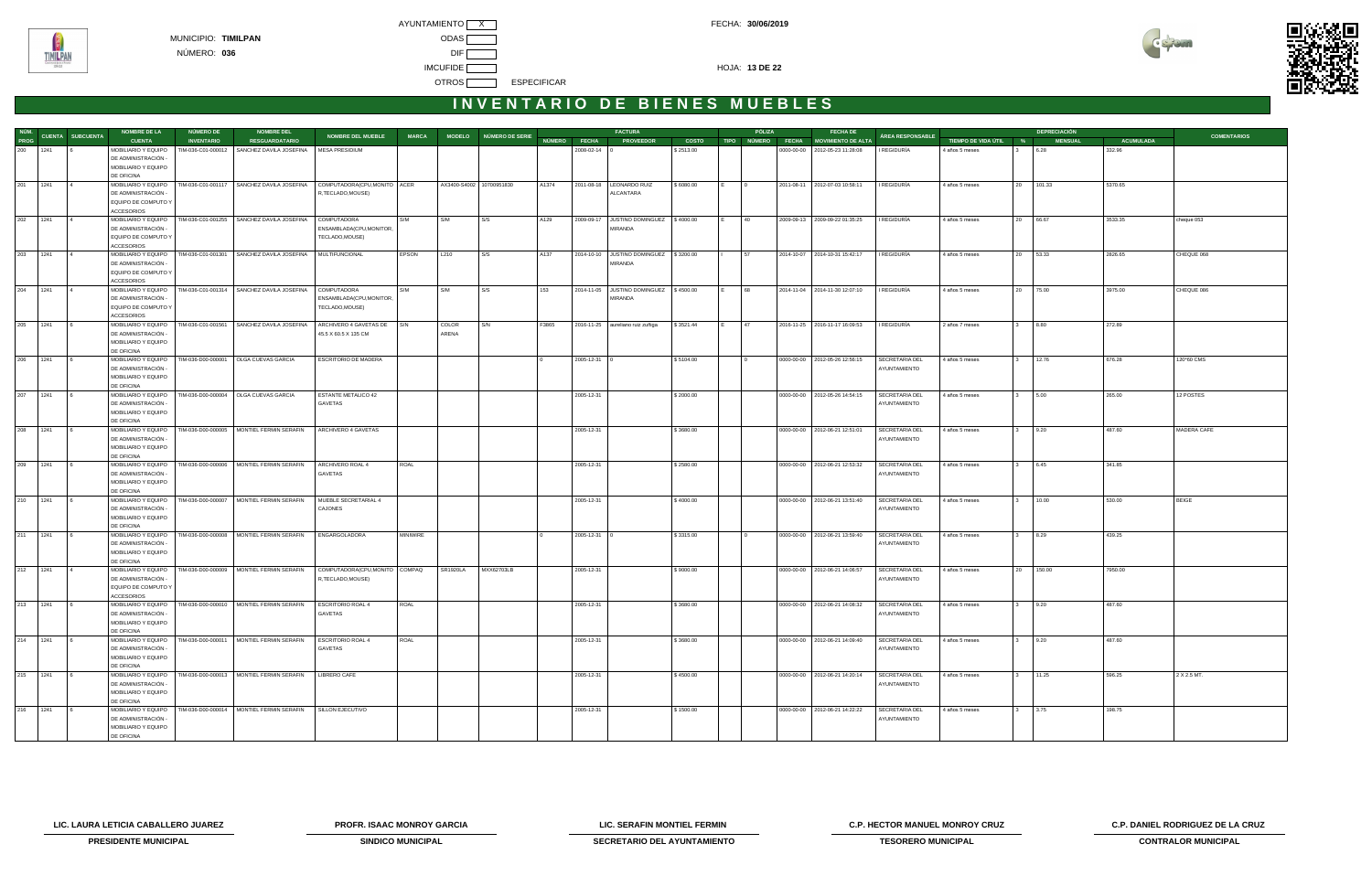AYUNTAMIENTO X CONTROL CONTROL CONTROL CONTROL CONTROL FECHA: 30/06/2019 MUNICIPIO: **TIMILPAN** ODAS NÚMERO: **036** DIF IMCUFIDE **The COVID-14 DE 22** OTROS **ESPECIFICAR** 



### **I N V E N T A R I O D E B I E N E S M U E B L E S**

|          |            |                       | <b>NOMBRE DE LA</b>                                        | NÚMERO DE          | <b>NOMBRE DEL</b>                                                          |                                  |                |                    |                        |          |              | <b>FACTURA</b>                          |              |                | PÓLIZA   | <b>FECHA DE</b>                      |                              |                       |             | <b>DEPRECIACIÓN</b> |           |                    |
|----------|------------|-----------------------|------------------------------------------------------------|--------------------|----------------------------------------------------------------------------|----------------------------------|----------------|--------------------|------------------------|----------|--------------|-----------------------------------------|--------------|----------------|----------|--------------------------------------|------------------------------|-----------------------|-------------|---------------------|-----------|--------------------|
|          |            | NÚM. CUENTA SUBCUENTA | <b>CUENTA</b>                                              | <b>INVENTARIO</b>  | <b>RESGUARDATARIO</b>                                                      | <b>NOMBRE DEL MUEBLE</b>         | <b>MARCA</b>   |                    | MODELO NÚMERO DE SERIE |          | NÚMERO FECHA | <b>PROVEEDOR</b>                        | <b>COSTO</b> |                |          | TIPO NÚMERO FECHA MOVIMIENTO DE ALTA | ÁREA RESPONSABLE             | TIEMPO DE VIDA ÚTIL % |             | <b>MENSUAL</b>      | ACUMULADA | <b>COMENTARIOS</b> |
| 217 1241 |            |                       | MOBILIARIO Y EQUIPO                                        | TIM-036-D00-000017 | MONTIEL FERMIN SERAFIN                                                     | SALA DE VINIL CAFE               |                |                    |                        |          | 2005-12-31   |                                         | \$4000.00    |                |          | 0000-00-00 2012-06-21 15:02:13       | SECRETARIA DEL               | 4 años 5 meses        |             | 10.00               | 530.00    |                    |
|          |            |                       | DE ADMINISTRACIÓN -                                        |                    |                                                                            |                                  |                |                    |                        |          |              |                                         |              |                |          |                                      | AYUNTAMIENTO                 |                       |             |                     |           |                    |
|          |            |                       | MOBILIARIO Y EQUIPO                                        |                    |                                                                            |                                  |                |                    |                        |          |              |                                         |              |                |          |                                      |                              |                       |             |                     |           |                    |
|          |            |                       | DE OFICINA                                                 |                    |                                                                            |                                  |                |                    |                        |          |              |                                         |              |                |          |                                      |                              |                       |             |                     |           |                    |
| 218 1241 |            |                       | MOBILIARIO Y EQUIPO                                        | TIM-036-D00-000025 | MONTIEL FERMIN SERAFIN                                                     | ENGARGOLADORA                    | DUAL. T        |                    |                        |          | 2005-12-31 0 |                                         | \$5870.00    |                |          | 0000-00-00   2012-06-21 14:03:03     | SECRETARIA DEL               | 4 años 5 meses        |             | 14.68               | 777.80    |                    |
|          |            |                       | DE ADMINISTRACIÓN -<br>MOBILIARIO Y EQUIPO                 |                    |                                                                            |                                  | <b>BRINDER</b> |                    |                        |          |              |                                         |              |                |          |                                      | AYUNTAMIENTO                 |                       |             |                     |           |                    |
|          |            |                       | DE OFICINA                                                 |                    |                                                                            |                                  |                |                    |                        |          |              |                                         |              |                |          |                                      |                              |                       |             |                     |           |                    |
|          | 219 1241 6 |                       |                                                            |                    | MOBILIARIO Y EQUIPO   TIM-036-D00-001132   MONTIEL FERMIN SERAFIN          | <b>ESTANTE METALICO 6</b>        |                |                    |                        |          | 2005-12-31   |                                         | \$1000.00    |                |          | 0000-00-00   2012-07-03 11:51:29     | SECRETARIA DEL               | 4 años 5 meses        | $3 \t 2.50$ |                     | 132.50    |                    |
|          |            |                       | DE ADMINISTRACIÓN -                                        |                    |                                                                            | GAVETAS                          |                |                    |                        |          |              |                                         |              |                |          |                                      | AYUNTAMIENTO                 |                       |             |                     |           |                    |
|          |            |                       | MOBILIARIO Y EQUIPO                                        |                    |                                                                            |                                  |                |                    |                        |          |              |                                         |              |                |          |                                      |                              |                       |             |                     |           |                    |
|          |            |                       | DE OFICINA                                                 |                    |                                                                            |                                  |                |                    |                        |          |              |                                         |              |                |          |                                      |                              |                       |             |                     |           |                    |
| 220 1241 |            |                       |                                                            |                    | MOBILIARIO Y EQUIPO   TIM-036-D00-001304   MONTIEL FERMIN SERAFIN          | SILLA DE PIEL                    | <b>ESCOCIA</b> | S/M                | S/S                    | 16891942 |              | 2014-10-22   OFICCE DEPOT DE            | \$2799.00    | $\overline{D}$ | 68       | 2014-10-21 2014-10-31 16:06:50       | <b>SECRETARIA DEL</b>        | 4 años 5 meses        |             | 7.00                | 370.88    | CHEQUE 079         |
|          |            |                       | DE ADMINISTRACIÓN -                                        |                    |                                                                            |                                  |                |                    |                        |          |              | MEXICO S.A. DE C.V.                     |              |                |          |                                      | AYUNTAMIENTO                 |                       |             |                     |           |                    |
|          |            |                       | MOBILIARIO Y EQUIPO                                        |                    |                                                                            |                                  |                |                    |                        |          |              |                                         |              |                |          |                                      |                              |                       |             |                     |           |                    |
|          |            |                       | DE OFICINA                                                 |                    |                                                                            |                                  |                |                    |                        |          |              |                                         |              |                |          |                                      |                              |                       |             |                     |           |                    |
| 221 1241 |            |                       | MOBILIARIO Y EQUIPO   TIM-036-D00-001547                   |                    | MONTIEL FERMIN SERAFIN                                                     | <b>COMPUTADORA</b>               | LG             | M-DS3H             | SN1550501894           | 17       |              | 2016-09-10   LAURA MATEOS               | \$8700.00    |                | E 42     | 2016-09-08 2016-09-12 11:19:49       | SECRETARIA DEL               | 2 años 9 meses        | 20 145.00   |                     | 4785.00   |                    |
|          |            |                       | DE ADMINISTRACIÓN -                                        |                    |                                                                            | ENSAMBLADA                       |                |                    |                        |          |              | <b>MONROY</b>                           |              |                |          |                                      | AYUNTAMIENTO                 |                       |             |                     |           |                    |
|          |            |                       | EQUIPO DE COMPUTO Y                                        |                    |                                                                            |                                  |                |                    |                        |          |              |                                         |              |                |          |                                      |                              |                       |             |                     |           |                    |
| 222 1241 |            | $\overline{4}$        | <b>ACCESORIOS</b>                                          |                    | MOBILIARIO Y EQUIPO   TIM-036-D00-001594   MONTIEL FERMIN SERAFIN   LAPTOP |                                  | HP             | SN                 | 5CG6042B9T             | 343      |              | 2017-06-22 CORPORACION VAZOR \$7911.20  |              | $\overline{D}$ |          | 2017-06-22 2017-07-27 16:36:37       | SECRETARIA DEL               | 2 años                | 20 131.85   |                     | 3164.48   |                    |
|          |            |                       | DE ADMINISTRACIÓN -                                        |                    |                                                                            |                                  |                |                    |                        |          |              | S.A DE C.V                              |              |                |          |                                      | AYUNTAMIENTO                 |                       |             |                     |           |                    |
|          |            |                       | EQUIPO DE COMPUTO Y                                        |                    |                                                                            |                                  |                |                    |                        |          |              |                                         |              |                |          |                                      |                              |                       |             |                     |           |                    |
|          |            |                       | <b>ACCESORIOS</b>                                          |                    |                                                                            |                                  |                |                    |                        |          |              |                                         |              |                |          |                                      |                              |                       |             |                     |           |                    |
| 223 1241 |            |                       | MOBILIARIO Y EQUIPO   TIM-036-F00-000002                   |                    | EDGAR SANCHEZ FLORES                                                       | COMPUTADORA(CPU,MONITO ENSAMBLAD |                |                    |                        | 56301    |              | 2010-08-23   PROVEEDORA                 | \$8800.00    |                | 206      | 2010-08-24 2012-06-28 10:25:31       | DESARROLLO                   | 4 años 5 meses        | 20 146.67   |                     | 7773.35   |                    |
|          |            |                       | DE ADMINISTRACIÓN -                                        |                    |                                                                            | R,TECLADO,MOUSE)                 |                |                    |                        |          |              | PAPELERA                                |              |                |          |                                      | URBANO Y OBRAS               |                       |             |                     |           |                    |
|          |            |                       | EQUIPO DE COMPUTO Y                                        |                    |                                                                            |                                  |                |                    |                        |          |              | COMPUTACIONAL LA                        |              |                |          |                                      | <b>PUBLICAS</b>              |                       |             |                     |           |                    |
|          |            |                       | <b>ACCESORIOS</b>                                          |                    |                                                                            |                                  |                |                    |                        |          |              | SEVILLANA, S.A. DE                      |              |                |          |                                      |                              |                       |             |                     |           |                    |
|          |            |                       |                                                            |                    |                                                                            |                                  |                |                    |                        |          |              | C.V.                                    |              |                |          |                                      |                              |                       |             |                     |           |                    |
| 224 1241 |            |                       |                                                            |                    | MOBILIARIO Y EQUIPO   TIM-036-F00-000003   EDGAR SANCHEZ FLORES            | COMPUTADORA(CPU,MONITO ACER      |                | ASPIRE             | 11402266230            | A1374    |              | 2011-08-18   LEONARDO RUIZ              | \$6080.00    |                | $\Omega$ | 2011-08-11 2012-06-28 10:29:20       | DESARROLLO                   | 4 años 5 meses        | 20 101.33   |                     | 5370.65   |                    |
|          |            |                       | DE ADMINISTRACIÓN -                                        |                    |                                                                            | R,TECLADO,MOUSE)                 |                | AX3400-S4002       |                        |          |              | ALCANTARA                               |              |                |          |                                      | URBANO Y OBRAS               |                       |             |                     |           |                    |
|          |            |                       | EQUIPO DE COMPUTO Y                                        |                    |                                                                            |                                  |                |                    |                        |          |              |                                         |              |                |          |                                      | <b>PUBLICAS</b>              |                       |             |                     |           |                    |
|          |            |                       | <b>ACCESORIOS</b>                                          |                    |                                                                            |                                  |                |                    |                        |          |              |                                         |              |                |          |                                      |                              |                       |             |                     |           |                    |
| 225 1241 |            |                       | DE ADMINISTRACIÓN -                                        |                    | MOBILIARIO Y EQUIPO   TIM-036-F00-000004   EDGAR SANCHEZ FLORES            | LAP TOP                          | <b>TOSHIBA</b> | SAT<br>L305-SP6983 | 99163622Q              | 5503     |              | 2009-11-13   LEONARDO RUIZ<br>ALCANTARA | \$8324.60    | IE.            | 54       | 2009-11-11 2012-06-28 10:34:59       | DESARROLLO<br>URBANO Y OBRAS | 4 años 5 meses        | 20 138.74   |                     | 7353.38   |                    |
|          |            |                       | EQUIPO DE COMPUTO Y                                        |                    |                                                                            |                                  |                |                    |                        |          |              |                                         |              |                |          |                                      | PUBLICAS                     |                       |             |                     |           |                    |
|          |            |                       | <b>ACCESORIOS</b>                                          |                    |                                                                            |                                  |                |                    |                        |          |              |                                         |              |                |          |                                      |                              |                       |             |                     |           |                    |
|          | 226 1246 3 |                       | MAQUINARIA, OTROS                                          |                    | TIM-036-F00-000006 EDGAR SANCHEZ FLORES                                    | NIVEL AUTOMATICO CON             | <b>SOKKIA</b>  | SEWT630RK 153155   |                        |          | 2005-12-31   |                                         | \$4825.40    |                |          | 0000-00-00   2012-06-28 10:43:10     | DESARROLLO                   | 4 años 5 meses        | 10 40.21    |                     | 2131.21   |                    |
|          |            |                       | EQUIPOS Y                                                  |                    |                                                                            | <b>TRIPIE</b>                    |                |                    |                        |          |              |                                         |              |                |          |                                      | URBANO Y OBRAS               |                       |             |                     |           |                    |
|          |            |                       | HERRAMIENTAS -                                             |                    |                                                                            |                                  |                |                    |                        |          |              |                                         |              |                |          |                                      | <b>PUBLICAS</b>              |                       |             |                     |           |                    |
|          |            |                       | MAQUINARIA Y EQUIPO                                        |                    |                                                                            |                                  |                |                    |                        |          |              |                                         |              |                |          |                                      |                              |                       |             |                     |           |                    |
|          |            |                       | DE CONSTRUCCION                                            |                    |                                                                            |                                  |                |                    |                        |          |              |                                         |              |                |          |                                      |                              |                       |             |                     |           |                    |
| 227 1246 |            | $\overline{4}$        | MAQUINARIA, OTROS                                          | TIM-036-F00-000007 | EDGAR SANCHEZ FLORES                                                       | <b>ESTACION TOTAL</b>            |                |                    |                        |          | 2005-12-31 0 |                                         | \$97031.25   |                |          | 0000-00-00 2012-06-28 10:46:24       | DESARROLLO                   | 4 años 5 meses        | 10 808.59   |                     | 42855.45  |                    |
|          |            |                       | <b>EQUIPOS Y</b>                                           |                    |                                                                            |                                  |                |                    |                        |          |              |                                         |              |                |          |                                      | URBANO Y OBRAS               |                       |             |                     |           |                    |
|          |            |                       | <b>HERRAMIENTAS -</b>                                      |                    |                                                                            |                                  |                |                    |                        |          |              |                                         |              |                |          |                                      | <b>PUBLICAS</b>              |                       |             |                     |           |                    |
|          |            |                       | MAQUINARIA Y EQUIPO                                        |                    |                                                                            |                                  |                |                    |                        |          |              |                                         |              |                |          |                                      |                              |                       |             |                     |           |                    |
| 228 1241 |            |                       | <b>DIVERSO</b><br>MOBILIARIO Y EQUIPO   TIM-036-F00-000015 |                    | EDGAR SANCHEZ FLORES                                                       | ESCRITORIO METALICO 3            |                |                    |                        |          | 2005-12-31   |                                         | \$3000.00    |                |          | 0000-00-00 2012-06-28 11:38:10       | DESARROLLO                   | 4 años 5 meses        |             | 7.50                | 397.50    |                    |
|          |            |                       | DE ADMINISTRACIÓN -                                        |                    |                                                                            | GAVETAS                          |                |                    |                        |          |              |                                         |              |                |          |                                      | URBANO Y OBRAS               |                       |             |                     |           |                    |
|          |            |                       | MOBILIARIO Y EQUIPO                                        |                    |                                                                            |                                  |                |                    |                        |          |              |                                         |              |                |          |                                      | <b>PUBLICAS</b>              |                       |             |                     |           |                    |
|          |            |                       | DE OFICINA                                                 |                    |                                                                            |                                  |                |                    |                        |          |              |                                         |              |                |          |                                      |                              |                       |             |                     |           |                    |
| 229 1241 |            |                       | MOBILIARIO Y EQUIPO   TIM-036-F00-000016                   |                    | <b>EDGAR SANCHEZ FLORES</b>                                                | <b>ESCRITORIO METALICO 3</b>     |                | 203-013127         |                        |          | 2005-12-31   |                                         | \$3000.00    |                |          | 0000-00-00 2012-06-28 11:39:34       | DESARROLLO                   | 4 años 5 meses        |             | 7.50                | 397.50    | GRIS               |
|          |            |                       | DE ADMINISTRACIÓN -                                        |                    |                                                                            | GAVETAS                          |                |                    |                        |          |              |                                         |              |                |          |                                      | URBANO Y OBRAS               |                       |             |                     |           |                    |
|          |            |                       | MOBILIARIO Y EQUIPO                                        |                    |                                                                            |                                  |                |                    |                        |          |              |                                         |              |                |          |                                      | <b>PUBLICAS</b>              |                       |             |                     |           |                    |
|          |            |                       | DE OFICINA                                                 |                    |                                                                            |                                  |                |                    |                        |          |              |                                         |              |                |          |                                      |                              |                       |             |                     |           |                    |
| 230 1241 |            |                       | MOBILIARIO Y EQUIPO   TIM-036-F00-000017                   |                    | <b>EDGAR SANCHEZ FLORES</b>                                                | <b>ESCRITORIO CAFE 4</b>         |                |                    |                        |          | 2005-12-31   |                                         | \$2800.00    |                |          | 0000-00-00 2012-06-28 11:41:57       | DESARROLLO                   | 4 años 5 meses        |             | 7.00                | 371.00    | MADERA             |
|          |            |                       | DE ADMINISTRACIÓN -                                        |                    |                                                                            | CAJONES                          |                |                    |                        |          |              |                                         |              |                |          |                                      | URBANO Y OBRAS               |                       |             |                     |           |                    |
|          |            |                       | MOBILIARIO Y EQUIPO                                        |                    |                                                                            |                                  |                |                    |                        |          |              |                                         |              |                |          |                                      | <b>PUBLICAS</b>              |                       |             |                     |           |                    |
|          |            |                       | DE OFICINA                                                 | TIM-036-F00-000018 | <b>EDGAR SANCHEZ FLORES</b>                                                | <b>ESCRITORIO CAFE 4</b>         |                |                    |                        |          |              |                                         |              |                |          | 0000-00-00   2012-06-28 11:42:52     | DESARROLLO                   |                       |             | 7.00                | 371.00    |                    |
| 231 1241 |            |                       | MOBILIARIO Y EQUIPO<br>DE ADMINISTRACIÓN -                 |                    |                                                                            | CAJONES                          |                |                    |                        |          | 2005-12-31   |                                         | \$2800.00    |                |          |                                      | URBANO Y OBRAS               | 4 años 5 meses        |             |                     |           | MADERA             |
|          |            |                       | MOBILIARIO Y EQUIPO                                        |                    |                                                                            |                                  |                |                    |                        |          |              |                                         |              |                |          |                                      | <b>PUBLICAS</b>              |                       |             |                     |           |                    |
|          |            |                       | DE OFICINA                                                 |                    |                                                                            |                                  |                |                    |                        |          |              |                                         |              |                |          |                                      |                              |                       |             |                     |           |                    |
| 232 1241 |            |                       | MOBILIARIO Y EQUIPO                                        | TIM-036-F00-000020 | <b>EDGAR SANCHEZ FLORES</b>                                                | MESA DE MADERA CAFE              |                |                    |                        |          | 2005-12-31   |                                         | \$2200.00    |                |          | 0000-00-00   2012-06-28 11:46:05     | DESARROLLO                   | 4 años 5 meses        | 3           | 5.50                | 291.50    |                    |
|          |            |                       | DE ADMINISTRACIÓN -                                        |                    |                                                                            |                                  |                |                    |                        |          |              |                                         |              |                |          |                                      | URBANO Y OBRAS               |                       |             |                     |           |                    |
|          |            |                       | MOBILIARIO Y EQUIPO                                        |                    |                                                                            |                                  |                |                    |                        |          |              |                                         |              |                |          |                                      | <b>PUBLICAS</b>              |                       |             |                     |           |                    |
|          |            |                       | DE OFICINA                                                 |                    |                                                                            |                                  |                |                    |                        |          |              |                                         |              |                |          |                                      |                              |                       |             |                     |           |                    |
| 233 1241 |            |                       | MOBILIARIO Y EQUIPO                                        | TIM-036-F00-000022 | EDGAR SANCHEZ FLORES                                                       | ARCHIVERO METALICO 3             |                |                    |                        |          | 2005-12-31   |                                         | \$2800.00    |                |          | 0000-00-00 2012-06-28 11:51:27       | DESARROLLO                   | 4 años 5 meses        |             | 7.00                | 371.00    |                    |
|          |            |                       | DE ADMINISTRACIÓN -                                        |                    |                                                                            | <b>GAVETAS BEIGE</b>             |                |                    |                        |          |              |                                         |              |                |          |                                      | URBANO Y OBRAS               |                       |             |                     |           |                    |
|          |            |                       | MOBILIARIO Y EQUIPO                                        |                    |                                                                            |                                  |                |                    |                        |          |              |                                         |              |                |          |                                      | <b>PUBLICAS</b>              |                       |             |                     |           |                    |
|          |            |                       | DE OFICINA                                                 |                    |                                                                            |                                  |                |                    |                        |          |              |                                         |              |                |          |                                      |                              |                       |             |                     |           |                    |





**LIC. LAURA LETICIA CABALLERO JUAREZ PROFR. ISAAC MONROY GARCIA LIC. SERAFIN MONTIEL FERMIN C.P. HECTOR MANUEL MONROY CRUZ C.P. DANIEL RODRIGUEZ DE LA CRUZ**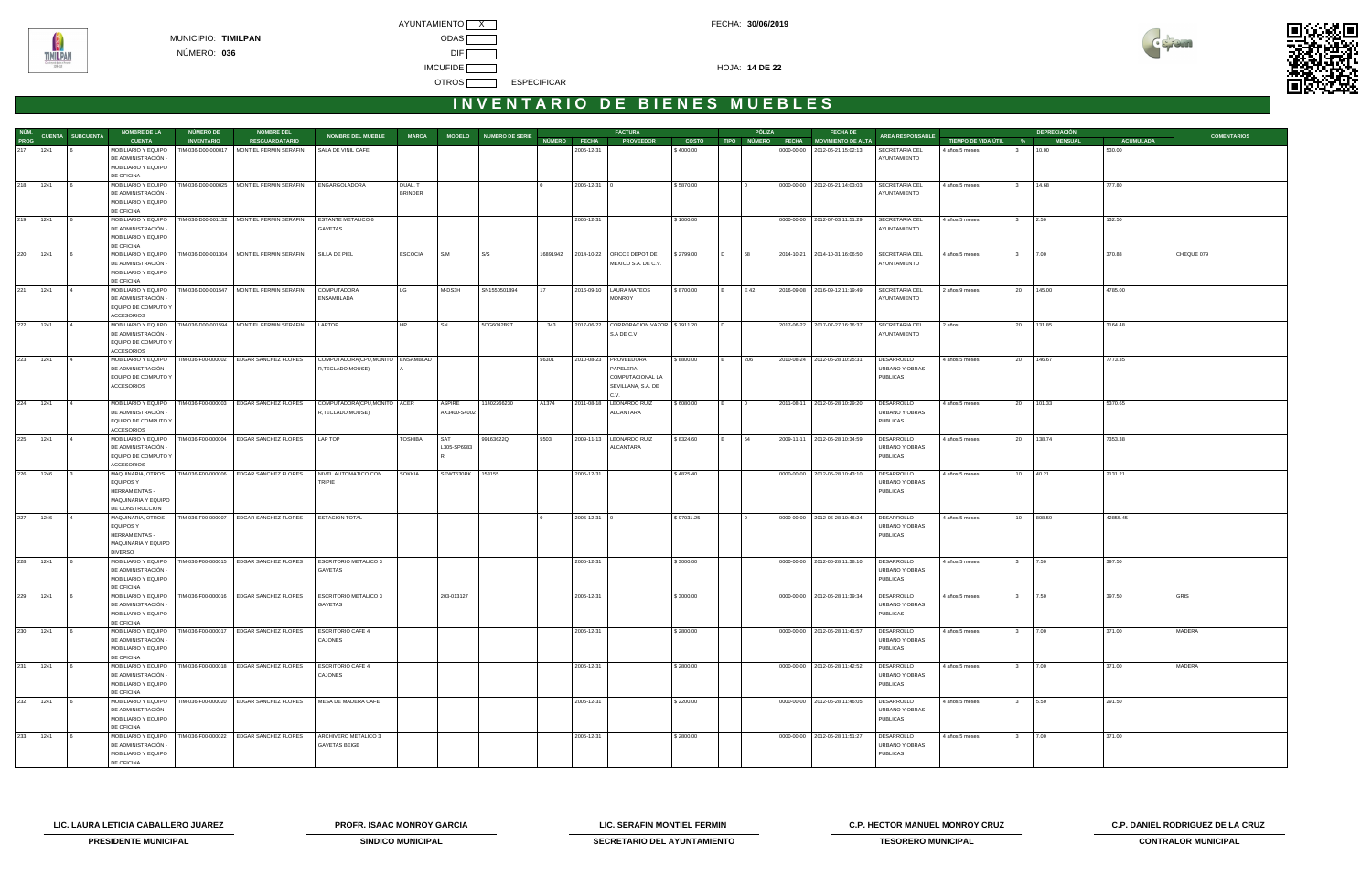AYUNTAMIENTO X CONTROL CONTROL CONTROL CONTROL CONTROL FECHA: 30/06/2019 **IMCUFIDE <b>HOJA:** 15 DE 22 OTROS **ESPECIFICAR** 



# INVENTARIO DE BIENES MUEBLES

| NÚM. |          |                  | <b>NOMBRE DE LA</b>                        | NÚMERO DE          | <b>NOMBRE DEL</b>                       |                                |                  |            |                         |              |                    | <b>FACTURA</b>                                    |              | PÓLIZA          | <b>FECHA DE</b>                      |                              |                       |    | <b>DEPRECIACIÓN</b> |                  |                                   |
|------|----------|------------------|--------------------------------------------|--------------------|-----------------------------------------|--------------------------------|------------------|------------|-------------------------|--------------|--------------------|---------------------------------------------------|--------------|-----------------|--------------------------------------|------------------------------|-----------------------|----|---------------------|------------------|-----------------------------------|
| PROG |          | CUENTA SUBCUENTA | <b>CUENTA</b>                              | <b>INVENTARIO</b>  | <b>RESGUARDATARIO</b>                   | <b>NOMBRE DEL MUEBLE</b>       | <b>MARCA</b>     |            | MODELO NÚMERO DE SERIE  | NÚMERO FECHA |                    | <b>PROVEEDOR</b>                                  | <b>COSTO</b> |                 | TIPO NÚMERO FECHA MOVIMIENTO DE ALTA | ÁREA RESPONSABLE             | TIEMPO DE VIDA ÚTIL % |    | <b>MENSUAL</b>      | <b>ACUMULADA</b> | <b>COMENTARIOS</b>                |
|      | 234 1241 |                  | MOBILIARIO Y EQUIPO                        | TIM-036-F00-000023 | <b>EDGAR SANCHEZ FLORES</b>             | ARCHIVERO CAFE 4 GAVETAS       |                  |            |                         |              | 2005-12-31         |                                                   | \$3000.00    |                 | 0000-00-00   2012-06-28 11:53:13     | DESARROLLO                   | 4 años 5 meses        |    | 7.50                | 397.50           |                                   |
|      |          |                  | DE ADMINISTRACIÓN -                        |                    |                                         |                                |                  |            |                         |              |                    |                                                   |              |                 |                                      | URBANO Y OBRAS               |                       |    |                     |                  |                                   |
|      |          |                  | MOBILIARIO Y EQUIPO                        |                    |                                         |                                |                  |            |                         |              |                    |                                                   |              |                 |                                      | <b>PUBLICAS</b>              |                       |    |                     |                  |                                   |
|      |          |                  | DE OFICINA                                 |                    |                                         |                                |                  |            |                         |              |                    |                                                   |              |                 |                                      |                              |                       |    |                     |                  |                                   |
|      | 235 1241 | <b>16</b>        | MOBILIARIO Y EQUIPO                        | TIM-036-F00-000024 | <b>EDGAR SANCHEZ FLORES</b>             | ARCHIVERO METALICO PARA        |                  |            |                         |              | 2005-12-31 0       |                                                   | \$3450.00    |                 | 0000-00-00   2012-06-28 11:54:18     | DESARROLLO                   | 4 años 5 meses        |    | 8.63                | 457.15           |                                   |
|      |          |                  | DE ADMINISTRACIÓN -                        |                    |                                         | <b>PLANOS</b>                  |                  |            |                         |              |                    |                                                   |              |                 |                                      | URBANO Y OBRAS               |                       |    |                     |                  |                                   |
|      |          |                  | MOBILIARIO Y EQUIPO                        |                    |                                         |                                |                  |            |                         |              |                    |                                                   |              |                 |                                      | <b>PUBLICAS</b>              |                       |    |                     |                  |                                   |
|      |          |                  | DE OFICINA                                 |                    |                                         |                                |                  |            |                         |              |                    |                                                   |              |                 |                                      |                              |                       |    |                     |                  |                                   |
|      | 236 1241 | $\sqrt{6}$       | MOBILIARIO Y EQUIPO                        | TIM-036-F00-000026 | <b>EDGAR SANCHEZ FLORES</b>             | <b>GEBINETE METALICO 5</b>     |                  |            |                         |              | 2005-12-31         |                                                   | \$2500.00    |                 | 0000-00-00   2012-06-29 09:32:33     | DESARROLLO                   | 4 años 5 meses        | 3  | 6.25                | 331.25           |                                   |
|      |          |                  | DE ADMINISTRACIÓN -                        |                    |                                         | ENTREPAÑOS                     |                  |            |                         |              |                    |                                                   |              |                 |                                      | URBANO Y OBRAS               |                       |    |                     |                  |                                   |
|      |          |                  | MOBILIARIO Y EQUIPO                        |                    |                                         |                                |                  |            |                         |              |                    |                                                   |              |                 |                                      | <b>PUBLICAS</b>              |                       |    |                     |                  |                                   |
|      |          |                  | DE OFICINA                                 |                    |                                         |                                |                  |            |                         |              |                    |                                                   |              |                 |                                      |                              |                       |    |                     |                  |                                   |
|      | 237 1246 |                  | MAQUINARIA, OTROS                          |                    | TIM-036-F00-000035 EDGAR SANCHEZ FLORES | MOTOCONFORMADORA               | CATERPILLA 12G   |            | G1M7900                 | 53           | 1994-09-01         |                                                   | \$256239.00  |                 | 0000-00-00 2012-06-29 12:38:36       | DESARROLLO                   | 4 años 5 meses        |    | 10 2135.32          | 113172.20        |                                   |
|      |          |                  | <b>EQUIPOS Y</b>                           |                    |                                         |                                |                  |            |                         |              |                    |                                                   |              |                 |                                      | URBANO Y OBRAS               |                       |    |                     |                  |                                   |
|      |          |                  | HERRAMIENTAS -                             |                    |                                         |                                |                  |            |                         |              |                    |                                                   |              |                 |                                      | <b>PUBLICAS</b>              |                       |    |                     |                  |                                   |
|      |          |                  | MAQUINARIA Y EQUIPO                        |                    |                                         |                                |                  |            |                         |              |                    |                                                   |              |                 |                                      |                              |                       |    |                     |                  |                                   |
|      |          |                  | DE CONSTRUCCION                            |                    |                                         |                                |                  |            |                         |              |                    |                                                   |              |                 |                                      |                              |                       |    |                     |                  |                                   |
|      | 238 1244 | $\overline{2}$   | EQUIPO DE                                  |                    | TIM-036-F00-000036 EDGAR SANCHEZ FLORES | CAMION DE VOLTEO               | CHEVROLET 2004   |            | 3GBM7HIC94M10127 000    |              | 2005-12-31 0       |                                                   | \$417000.00  | 10 <sup>1</sup> | 0000-00-00 2012-06-29 12:51:29       | <b>DESARROLLO</b>            | 4 años 5 meses        | 10 | 3475.00             | 184175.00        |                                   |
|      |          |                  | TRANSPORTE -                               |                    |                                         |                                | <b>KODIAK</b>    |            |                         |              |                    |                                                   |              |                 |                                      | URBANO Y OBRAS               |                       |    |                     |                  |                                   |
|      |          |                  | <b>VEHICULOS</b>                           |                    |                                         |                                |                  |            |                         |              |                    |                                                   |              |                 |                                      | <b>PUBLICAS</b>              |                       |    |                     |                  |                                   |
|      | 239 1244 | $\overline{2}$   | EQUIPO DE                                  | TIM-036-F00-000038 | EDGAR SANCHEZ FLORES                    | CAMIONETA CHEVROLET            | CHEVROLET        | 1991       | 3GCEC20T4MM13366 0      |              | 2005-12-31 0       |                                                   | \$30000.00   |                 | 0000-00-00   2012-06-29 13:05:53     | DESARROLLO                   | 4 años 5 meses        |    | 10 250.00           | 13250.00         |                                   |
|      |          |                  | TRANSPORTE -                               |                    |                                         | VINO                           | PICK UP          |            |                         |              |                    |                                                   |              |                 |                                      | URBANO Y OBRAS               |                       |    |                     |                  |                                   |
|      |          |                  | <b>VEHICULOS</b>                           |                    |                                         |                                |                  |            |                         |              |                    |                                                   |              |                 |                                      | <b>PUBLICAS</b>              |                       |    |                     |                  |                                   |
|      | 240 1244 | $\overline{2}$   | EQUIPO DE                                  | TIM-036-F00-000041 | <b>EDGAR SANCHEZ FLORES</b>             | <b>CAMION PIPA</b>             | <b>DODGE</b>     |            | L419298                 | 111          | 2005-12-31 0       |                                                   | \$417000.00  | $00\,$          | 0000-00-00 2012-06-29 15:13:14       | DESARROLLO                   | 4 años 5 meses        | 10 | 3475.00             | 184175.00        |                                   |
|      |          |                  | TRANSPORTE -                               |                    |                                         |                                |                  |            |                         |              |                    |                                                   |              |                 |                                      | URBANO Y OBRAS               |                       |    |                     |                  |                                   |
|      |          |                  | <b>VEHICULOS</b>                           |                    |                                         |                                |                  |            |                         |              |                    |                                                   |              |                 |                                      | <b>PUBLICAS</b>              |                       |    |                     |                  |                                   |
|      | 241 1241 |                  | MOBILIARIO Y EQUIPO                        | TIM-036-F00-000052 | <b>EDGAR SANCHEZ FLORES</b>             | ARCHIVERO METALICO             |                  |            |                         |              | 2005-12-31         |                                                   | \$3000.00    |                 | 0000-00-00   2012-06-30 14:23:30     | DESARROLLO                   | 4 años 5 meses        |    | 7.50                | 397.50           |                                   |
|      |          |                  | DE ADMINISTRACIÓN -                        |                    |                                         | NEGRO                          |                  |            |                         |              |                    |                                                   |              |                 |                                      | URBANO Y OBRAS               |                       |    |                     |                  |                                   |
|      |          |                  | MOBILIARIO Y EQUIPO<br>DE OFICINA          |                    |                                         |                                |                  |            |                         |              |                    |                                                   |              |                 |                                      | <b>PUBLICAS</b>              |                       |    |                     |                  |                                   |
|      | 242 1246 |                  |                                            | TIM-036-F00-000056 | <b>EDGAR SANCHEZ FLORES</b>             | NIVEL AUTOMATICO CON           | SOKIA            |            |                         |              |                    |                                                   |              |                 |                                      |                              |                       |    | 10 125.00           |                  |                                   |
|      |          |                  | MAQUINARIA, OTROS<br>EQUIPOS Y             |                    |                                         | TRIPIE Y ESTADAL               |                  |            |                         |              | 2005-12-31         |                                                   | \$15000.00   |                 | 0000-00-00   2012-07-06 16:24:55     | DESARROLLO<br>URBANO Y OBRAS | 4 años 5 meses        |    |                     | 6625.00          |                                   |
|      |          |                  | HERRAMIENTAS -                             |                    |                                         |                                |                  |            |                         |              |                    |                                                   |              |                 |                                      | <b>PUBLICAS</b>              |                       |    |                     |                  |                                   |
|      |          |                  | MAQUINARIA Y EQUIPO                        |                    |                                         |                                |                  |            |                         |              |                    |                                                   |              |                 |                                      |                              |                       |    |                     |                  |                                   |
|      |          |                  | DE CONSTRUCCION                            |                    |                                         |                                |                  |            |                         |              |                    |                                                   |              |                 |                                      |                              |                       |    |                     |                  |                                   |
|      | 243 1241 | $\overline{14}$  | MOBILIARIO Y EQUIPO                        | TIM-036-F00-000061 | EDGAR SANCHEZ FLORES                    | COMPUTADORA                    | S/M              | S/M        | DAMOHB015297            | 3966         |                    | 2013-09-05 JUSTINO DOMINGUEZ \$5100.00            |              |                 | 2013-09-05 2013-09-09 12:08:41       | DESARROLLO                   | 4 años 5 meses        |    | 20 85.00            | 4505.00          | CHEQUE 123                        |
|      |          |                  | DE ADMINISTRACIÓN -                        |                    |                                         | ENSAMBLADA(MONITOR,CPU,        |                  |            |                         |              |                    | MIRANDA                                           |              |                 |                                      | URBANO Y OBRAS               |                       |    |                     |                  |                                   |
|      |          |                  | EQUIPO DE COMPUTO Y                        |                    |                                         | TECLADO, MOUSE)                |                  |            |                         |              |                    |                                                   |              |                 |                                      | <b>PUBLICAS</b>              |                       |    |                     |                  |                                   |
|      |          |                  | <b>ACCESORIOS</b>                          |                    |                                         |                                |                  |            |                         |              |                    |                                                   |              |                 |                                      |                              |                       |    |                     |                  |                                   |
|      | 244 1244 | $\mathbf{1}$     | EQUIPO DE                                  | TIM-036-F00-000746 | <b>EDGAR SANCHEZ FLORES</b>             | CAMIONETA PATRULLA             | <b>NISSAN</b>    | NP300 2011 | 3N6DD23T0BK04357 8275   |              |                    | 2011-06-29   ELECTROMOVIL PLUS   \$309000.00      |              | 106             | 2011-07-27 2012-06-21 10:28:09       | DESARROLLO                   | 4 años 5 meses        |    | 10 2575.00          | 136475.00        |                                   |
|      |          |                  | TRANSPORTE -                               |                    |                                         |                                |                  |            |                         |              |                    | S.A. DE C.V.                                      |              |                 |                                      | URBANO Y OBRAS               |                       |    |                     |                  |                                   |
|      |          |                  | <b>VEHICULOS</b>                           |                    |                                         |                                |                  |            |                         |              |                    |                                                   |              |                 |                                      | <b>PUBLICAS</b>              |                       |    |                     |                  |                                   |
|      | 245 1244 | $\overline{2}$   | <b>EQUIPO DE</b>                           |                    | TIM-036-F00-000749 EDGAR SANCHEZ FLORES | CAMIONETA PATRULLA PICK NISSAN |                  | 2010       | 3N6DD23T9AK01794        |              | 2010-12-31         |                                                   | \$300000.00  |                 | 0000-00-00   2012-06-21 11:20:37     | DESARROLLO                   | 4 años 5 meses        |    | 10 2500.00          | 132500.00        | CABINA Y MEDIA                    |
|      |          |                  | TRANSPORTE -                               |                    |                                         |                                |                  |            |                         |              |                    |                                                   |              |                 |                                      | URBANO Y OBRAS               |                       |    |                     |                  |                                   |
|      |          |                  | <b>VEHICULOS</b>                           |                    |                                         |                                |                  |            |                         |              |                    |                                                   |              |                 |                                      | <b>PUBLICAS</b>              |                       |    |                     |                  |                                   |
|      | 246 1244 |                  | EQUIPO DE                                  | TIM-036-F00-000928 | <b>EDGAR SANCHEZ FLORES</b>             | CAMION VOLTEO                  | CHEVROLET        | 2007       | 3GBM7H1C06M10340 10438  |              | $2007 - 10 - 11$ 0 |                                                   | \$414619.00  | 28              | 0000-00-00   2012-06-29 10:09:43     | <b>DESARROLLO</b>            | 4 años 5 meses        | 10 | 3455.16             | 183123.40        | DONADO POR EL GOBIERNO DEL ESTADO |
|      |          |                  | TRANSPORTE -                               |                    |                                         |                                | <b>KODIAK</b>    |            |                         |              |                    |                                                   |              |                 |                                      | URBANO Y OBRAS               |                       |    |                     |                  |                                   |
|      |          |                  | <b>VEHICULOS</b>                           |                    |                                         |                                |                  |            |                         |              |                    |                                                   |              |                 |                                      | <b>PUBLICAS</b>              |                       |    |                     |                  |                                   |
|      | 247 1246 |                  | MAQUINARIA, OTROS                          |                    | TIM-036-F00-000930 EDGAR SANCHEZ FLORES | MAQUINA PAILODER               | CASE             | 621B       | 2482530 A1              |              | 2005-12-31         |                                                   | \$690000.00  |                 | 0000-00-00   2012-06-29 10:59:48     | DESARROLLO                   | 4 años 5 meses        |    | 5750.00             | 304750.00        | ESTEBAN ESCOBAR DAVILA            |
|      |          |                  | <b>EQUIPOS Y</b>                           |                    |                                         |                                |                  |            |                         |              |                    |                                                   |              |                 |                                      | URBANO Y OBRAS               |                       |    |                     |                  |                                   |
|      |          |                  | HERRAMIENTAS -                             |                    |                                         |                                |                  |            |                         |              |                    |                                                   |              |                 |                                      | PUBLICAS                     |                       |    |                     |                  |                                   |
|      |          |                  | MAQUINARIA Y EQUIPO                        |                    |                                         |                                |                  |            |                         |              |                    |                                                   |              |                 |                                      |                              |                       |    |                     |                  |                                   |
|      |          |                  | DE CONSTRUCCION                            |                    |                                         |                                |                  |            |                         |              |                    |                                                   |              |                 |                                      |                              |                       |    |                     |                  |                                   |
|      | 248 1244 | $\vert$ 2        | EQUIPO DE                                  |                    | TIM-036-F00-000934 EDGAR SANCHEZ FLORES | CAMION DE VOLTEO               | CHEVROLET 2005   |            | 3GBM7H1C64M10124 A33608 |              | 2005-08-05         |                                                   | \$417000.00  |                 | 0000-00-00   2012-06-29 12:59:00     | DESARROLLO                   | 4 años 5 meses        |    | 10 3475.00          | 184175.00        | CHOFER: JAVIER VALDEZ SANCHEZ     |
|      |          |                  | TRANSPORTE -                               |                    |                                         |                                |                  |            |                         |              |                    |                                                   |              |                 |                                      | URBANO Y OBRAS               |                       |    |                     |                  |                                   |
|      |          |                  | <b>VEHICULOS</b>                           |                    |                                         |                                |                  |            |                         |              |                    |                                                   |              |                 |                                      | PUBLICAS                     |                       |    |                     |                  |                                   |
|      | 249 1246 | $\vert$ 3        | MAQUINARIA, OTROS                          |                    | TIM-036-F00-000967 EDGAR SANCHEZ FLORES | VIBROCOMPACTADOR               | <b>CASE 1995</b> | W1102D     | 840398211               |              | 2004-10-21         |                                                   | \$450527.20  |                 | 0000-00-00   2012-06-30 09:57:49     | DESARROLLO                   | 4 años 5 meses        |    | 10 3754.39          | 198982.83        | CHOFER- MARIO CASTILLO GOMEZ      |
|      |          |                  | <b>EQUIPOS Y</b>                           |                    |                                         |                                |                  |            |                         |              |                    |                                                   |              |                 |                                      | URBANO Y OBRAS               |                       |    |                     |                  |                                   |
|      |          |                  | HERRAMIENTAS -                             |                    |                                         |                                |                  |            |                         |              |                    |                                                   |              |                 |                                      | PUBLICAS                     |                       |    |                     |                  |                                   |
|      |          |                  | MAQUINARIA Y EQUIPO                        |                    |                                         |                                |                  |            |                         |              |                    |                                                   |              |                 |                                      |                              |                       |    |                     |                  |                                   |
|      |          |                  | DE CONSTRUCCION                            |                    |                                         |                                |                  |            |                         |              |                    |                                                   |              |                 |                                      |                              |                       |    |                     |                  |                                   |
|      | 250 1246 | $\vert$ 4        | MAQUINARIA, OTROS                          | TIM-036-F00-001297 | EDGAR SANCHEZ FLORES                    | GPS MONTANA 650                | MONTANA          | S/S        | S/S                     | <b>B664</b>  |                    | 2014-09-12   PROVEEDORA Y                         | \$14326.00   | 50              | 2014-10-03 2014-10-31 15:17:28       | DESARROLLO                   | 4 años 5 meses        |    | 10 119.38           | 6327.30          | CHEQUE 061                        |
|      |          |                  | <b>EQUIPOS Y</b>                           |                    |                                         |                                |                  |            |                         |              |                    | COMERCIALIZADORA                                  |              |                 |                                      | URBANO Y OBRAS               |                       |    |                     |                  |                                   |
|      |          |                  | HERRAMIENTAS -                             |                    |                                         |                                |                  |            |                         |              |                    | DE MATERIALES S.A.                                |              |                 |                                      | <b>PUBLICAS</b>              |                       |    |                     |                  |                                   |
|      |          |                  | MAQUINARIA Y EQUIPO                        |                    |                                         |                                |                  |            |                         |              |                    | DE C.V.                                           |              |                 |                                      |                              |                       |    |                     |                  |                                   |
|      |          |                  | <b>DIVERSO</b>                             |                    |                                         |                                |                  |            |                         |              |                    |                                                   |              |                 |                                      |                              |                       |    |                     |                  |                                   |
| 251  | 1241     | $\overline{14}$  | MOBILIARIO Y EQUIPO<br>DE ADMINISTRACIÓN - |                    | TIM-036-F00-001299 EDGAR SANCHEZ FLORES | COMPUTADORA                    | S/M              | S/S        | S/S                     | A137         |                    | 2014-10-10 JUSTINO DOMINGUEZ \$9000.00<br>MIRANDA |              | 57              | 2014-10-07 2014-10-31 15:34:25       | DESARROLLO                   | 4 años 5 meses        | 20 | 150.00              | 7950.00          | CHEQUE 068                        |
|      |          |                  | EQUIPO DE COMPUTO Y                        |                    |                                         | ENSAMBLADA(CPU, MONITOR,       |                  |            |                         |              |                    |                                                   |              |                 |                                      | URBANO Y OBRAS<br>PUBLICAS   |                       |    |                     |                  |                                   |
|      |          |                  | ACCESORIOS                                 |                    |                                         | TECLADO, MOUSE)                |                  |            |                         |              |                    |                                                   |              |                 |                                      |                              |                       |    |                     |                  |                                   |
|      |          |                  |                                            |                    |                                         |                                |                  |            |                         |              |                    |                                                   |              |                 |                                      |                              |                       |    |                     |                  |                                   |

**LIC. LAURA LETICIA CABALLERO JUAREZ PROFR. ISAAC MONROY GARCIA LIC. SERAFIN MONTIEL FERMIN C.P. HECTOR MANUEL MONROY CRUZ C.P. DANIEL RODRIGUEZ DE LA CRUZ** 



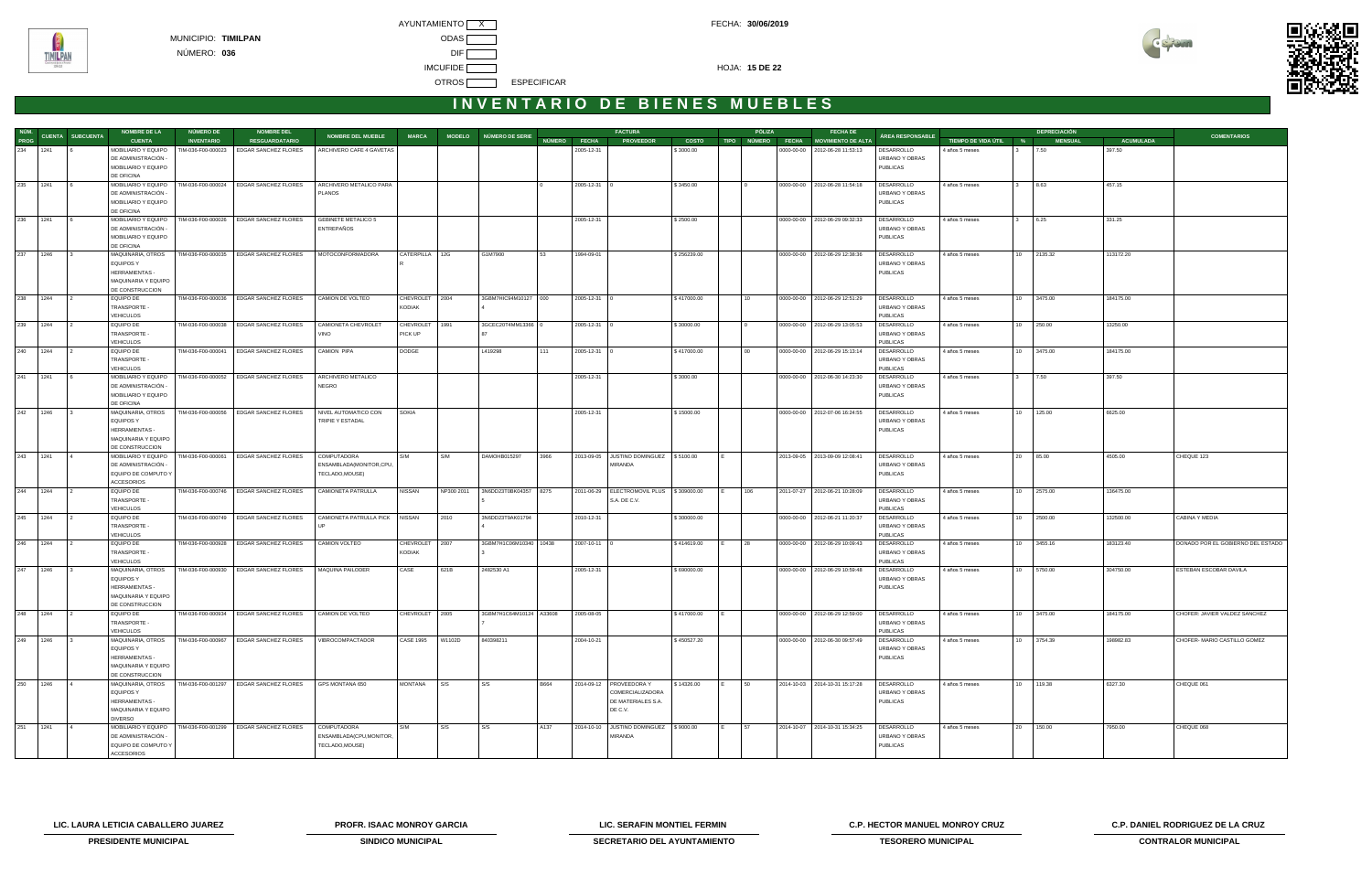AYUNTAMIENTO X CONTROL CONTROL CONTROL CONTROL CONTROL FECHA: 30/06/2019 MUNICIPIO: **TIMILPAN** ODAS NÚMERO: **036** DIF **IMCUFIDE <b>INCLUS** OTROS **ESPECIFICAR** 



## **I N V E N T A R I O D E B I E N E S M U E B L E S**

| NÚM.     |      |                         | <b>NOMBRE DE LA</b>                                                                    | NÚMERO DE          | <b>NOMBRE DEL</b>                                           |                                                            |                |                 |                                                  |      |                    | <b>FACTURA</b>                                              |              | PÓLIZA | <b>FECHA DE</b>                      |                                                        |                       |            | <b>DEPRECIACIÓN</b> |                  |                                   |
|----------|------|-------------------------|----------------------------------------------------------------------------------------|--------------------|-------------------------------------------------------------|------------------------------------------------------------|----------------|-----------------|--------------------------------------------------|------|--------------------|-------------------------------------------------------------|--------------|--------|--------------------------------------|--------------------------------------------------------|-----------------------|------------|---------------------|------------------|-----------------------------------|
| PROG     |      | <b>CUENTA SUBCUENTA</b> | <b>CUENTA</b>                                                                          | <b>INVENTARIO</b>  | <b>RESGUARDATARIO</b>                                       | <b>NOMBRE DEL MUEBLE</b>                                   | <b>MARCA</b>   |                 | MODELO NÚMERO DE SERIE                           |      | NÚMERO FECHA       | <b>PROVEEDOR</b>                                            | <b>COSTO</b> |        | TIPO NÚMERO FECHA MOVIMIENTO DE ALTA | ÁREA RESPONSABLE                                       | TIEMPO DE VIDA ÚTIL % |            | <b>MENSUAL</b>      | <b>ACUMULADA</b> | <b>COMENTARIOS</b>                |
| 252 1241 |      |                         | MOBILIARIO Y EQUIPO<br>DE ADMINISTRACIÓN -<br>EQUIPO DE COMPUTO Y                      | TIM-036-F00-001315 | EDGAR SANCHEZ FLORES                                        | COMPUTADORA<br>ENSAMBLADA(CPU, MONITOR,<br>TECLADO, MOUSE) | S/M            | S/M             | S/S                                              | 153  |                    | 2014-11-05 JUSTINO DOMINGUEZ   \$6800.00<br>MIRANDA         |              | 68     | 2014-11-04 2014-11-30 12:09:16       | DESARROLLO<br>URBANO Y OBRAS<br><b>PUBLICAS</b>        | 4 años 5 meses        | 20         | 113.33              | 6006.65          | CHEQUE 086                        |
|          |      |                         | <b>ACCESORIOS</b>                                                                      |                    |                                                             |                                                            |                |                 |                                                  |      |                    |                                                             |              |        |                                      |                                                        |                       |            |                     |                  |                                   |
| 253 1241 |      |                         | MOBILIARIO Y EQUIPO<br>DE ADMINISTRACIÓN -<br>EQUIPO DE COMPUTO Y<br><b>ACCESORIOS</b> | TIM-036-F00-001553 | <b>EDGAR SANCHEZ FLORES</b>                                 | <b>COMPUTADORA</b><br>ENSAMBLADA                           | LG             | M-DS3H          | SN155050189437                                   |      |                    | 2016-09-10   LAURA MATEOS<br><b>MONROY</b>                  | \$8700.00    | E 42   | 2016-09-08 2016-09-12 11:42:51       | DESARROLLO<br>URBANO Y OBRAS<br><b>PUBLICAS</b>        | 2 años 9 meses        | 20 145.00  |                     | 4785.00          |                                   |
| 254 1241 |      | $\overline{4}$          | MOBILIARIO Y EQUIPO                                                                    | TIM-036-F00-001554 | EDGAR SANCHEZ FLORES                                        | <b>COMPUTADORA</b>                                         | LG             | M-DS3H          | SN155050189869                                   | 17   |                    | 2016-09-10   LAURA MATEOS                                   | \$8700.00    | E 42   | 2016-09-08 2016-09-12 11:48:13       | DESARROLLO                                             | 2 años 9 meses        | 20 145.00  |                     | 4785.00          |                                   |
|          |      |                         | DE ADMINISTRACIÓN -<br>EQUIPO DE COMPUTO Y<br><b>ACCESORIOS</b>                        |                    |                                                             | ENSAMBLADA                                                 |                |                 |                                                  |      |                    | <b>MONROY</b>                                               |              |        |                                      | URBANO Y OBRAS<br><b>PUBLICAS</b>                      |                       |            |                     |                  |                                   |
| 255 1241 |      |                         | MOBILIARIO Y EQUIPO<br>DE ADMINISTRACIÓN -<br>EQUIPO DE COMPUTO Y                      | TIM-036-F00-001555 | EDGAR SANCHEZ FLORES                                        | <b>COMPUTADORA</b><br>ENSAMBLADA                           | LG             | M-DS3H          | SN161650080967                                   |      |                    | 2016-09-10   LAURA MATEOS<br>MONROY                         | \$10757.14   | E 42   | 2016-09-08 2016-09-12 11:52:15       | <b>DESARROLLO</b><br>URBANO Y OBRAS<br><b>PUBLICAS</b> | 2 años 9 meses        | 20         | 179.29              | 5916.47          |                                   |
|          |      |                         | <b>ACCESORIOS</b>                                                                      |                    |                                                             |                                                            |                |                 |                                                  |      |                    |                                                             |              |        |                                      |                                                        |                       |            |                     |                  |                                   |
| 256 1244 |      | $\frac{1}{2}$           | <b>EQUIPO DE</b><br>TRANSPORTE -<br><b>VEHICULOS</b>                                   | TIM-036-F00-001558 | EDGAR SANCHEZ FLORES                                        | TIDA SEDAN SENSE T/M                                       | <b>NISSAN</b>  | 2016            | 3N1BC1ASXGK20253 NAVSCI209 2016-09-30 AUTOMOTRIZ |      |                    | TOLLOCAN S.A. de C,V,                                       | \$170500.00  | 55     | 2016-09-30 2016-09-12 13:10:18       | DESARROLLO<br>URBANO Y OBRAS<br><b>PUBLICAS</b>        | 2 años 9 meses        | 10         | 1420.83             | 46887.47         |                                   |
| 257 1244 |      |                         | <b>EQUIPO DE</b><br>TRANSPORTE -                                                       | TIM-036-F01-000001 | JUAN EDUARDO GONZALEZ<br><b>MONROY</b>                      | CAMIONETA                                                  | <b>NISSAN</b>  | 2001            | 3N6CD13S91K030139 8880                           |      | 2000-12-18         |                                                             | \$135800.00  |        | 0000-00-00 2012-06-21 12:16:54       | DESARROLLO<br>URBANO Y SERVICIOS<br>PÚBLICOS           | 4 años 5 meses        | 10 1131.67 |                     | 59978.35         |                                   |
| 258 1244 |      |                         | VEHICULOS<br><b>EQUIPO DE</b>                                                          | TIM-036-F01-000002 | JUAN EDUARDO GONZALEZ   CAMIONETA                           |                                                            | <b>NISSAN</b>  | <b>CABINA Y</b> | 3N1UCAD21VR00218                                 |      | 1998-12-16         |                                                             | \$111886.00  |        | 0000-00-00   2012-06-29 10:00:16     | DESARROLLO                                             | 4 años 5 meses        | 10 932.38  |                     | 49416.30         |                                   |
|          |      |                         | TRANSPORTE -<br><b>VEHICULOS</b>                                                       |                    | <b>MONROY</b>                                               |                                                            |                | MEDIA           |                                                  |      |                    |                                                             |              |        |                                      | URBANO Y SERVICIOS<br>PÚBLICOS                         |                       |            |                     |                  |                                   |
| 259 1244 |      |                         | <b>EQUIPO DE</b><br>TRANSPORTE -<br>VEHICULOS                                          | TIM-036-F01-000003 | JUAN EDUARDO GONZALEZ   PIPA DE AGUA<br><b>MONROY</b>       |                                                            | <b>KODIAK</b>  | 2008            | 3GBM7H1CXXM1120<br>04                            |      | 2010-12-23         |                                                             | \$400000.00  |        | 0000-00-00   2012-06-29 13:18:02     | DESARROLLO<br>URBANO Y SERVICIOS<br>PÚBLICOS           | 4 años 5 meses        | 10 3333.33 |                     | 176666.65        | CHOFER: JOSE LUIS GONZALEZ GARCIA |
| 260 1244 |      |                         | <b>EQUIPO DE</b><br>TRANSPORTE -                                                       | TIM-036-F01-000005 | JUAN EDUARDO GONZALEZ   CAMION COMPACTADOR<br><b>MONROY</b> |                                                            | <b>FORD</b>    |                 | 1FDE3667BE007893                                 |      | 2005-12-31         |                                                             | \$132801.00  |        | 0000-00-00   2012-06-30 10:32:29     | DESARROLLO<br>URBANO Y SERVICIOS                       | 4 años 5 meses        | 10 1106.68 |                     | 58653.80         |                                   |
| 261 1244 |      |                         | <b>VEHICULOS</b><br>EQUIPO DE<br>TRANSPORTE -                                          | TIM-036-F01-000007 | <b>MONROY</b>                                               | JUAN EDUARDO GONZALEZ   CAMIONETA COMPACTADOR   FORD       |                | 2011            | 1FEF3G67BED07893                                 |      | 2012-03-12         |                                                             | \$800000.00  |        | 0000-00-00   2012-07-06 16:10:29     | PÚBLICOS<br>DESARROLLO<br>URBANO Y SERVICIOS           | 4 años 5 meses        | 10 6666.67 |                     | 353333.35        | DONADA POR EL GOBIERNO DEL ESTADO |
|          |      |                         | <b>VEHICULOS</b>                                                                       |                    |                                                             |                                                            |                |                 |                                                  |      |                    |                                                             |              |        |                                      | PÚBLICOS                                               |                       |            |                     |                  |                                   |
| 262 1244 |      |                         | <b>EQUIPO DE</b><br>TRANSPORTE -<br>VEHICULOS                                          | TIM-036-F01-000008 | JUAN EDUARDO GONZALEZ<br><b>MONROY</b>                      | CAMIONETA COMPACTADOR DODGE RAM 2010                       |                |                 | 3D6WN5ET1AG17594 00                              |      | 2010-09-24 0       |                                                             | \$750000.00  |        | 0000-00-00   2012-07-06 16:13:20     | DESARROLLO<br>URBANO Y SERVICIOS<br>PÚBLICOS           | 4 años 5 meses        | 10 6250.00 |                     | 331250.00        | DONADA POR EL GOBIERNO DEL ESTADO |
| 263 1244 |      | $\frac{1}{2}$           | <b>EQUIPO DE</b><br>TRANSPORTE -<br>VEHICULOS                                          | TIM-036-F01-000056 | JUAN EDUARDO GONZALEZ<br><b>MONROY</b>                      | <b>CAMIONETA</b>                                           | DODGE RAM 1998 |                 | 3B7HC16XXWM2411<br>68                            |      | $2011 - 09 - 19$ 0 |                                                             | \$20000.00   |        | 0000-00-00 2012-05-23 12:05:25       | DESARROLLO<br>URBANO Y SERVICIOS<br>PÚBLICOS           | 4 años 5 meses        | 10 166.67  |                     | 8833.35          | DONADA POR CONAGUA                |
| 264 1244 |      |                         | <b>EQUIPO DE</b><br>TRANSPORTE -                                                       | TIM-036-F01-000742 | JUAN EDUARDO GONZALEZ<br><b>MONROY</b>                      | MOTOCICLETA DE 150 CC                                      | <b>ITALIKA</b> | FT-150 2010     | 3SCPFTEE6A102126 8242                            |      |                    | 2010-08-03   ELECTROMOVIL PLUS   \$29991.80<br>S.A. DE C.V. |              |        | 0000-00-00 2012-06-21 09:57:34       | DESARROLLO<br>URBANO Y SERVICIOS                       | 4 años 5 meses        | 10 249.93  |                     | 13246.37         |                                   |
| 265 1244 |      |                         | <b>VEHICULOS</b><br><b>EQUIPO DE</b><br>TRANSPORTE -                                   | TIM-036-F01-000747 | JUAN EDUARDO GONZALEZ<br><b>MONROY</b>                      | CAMIONETA PATRULLA PICK FORD LOBO 2005                     |                |                 | 3FTEF172X5MA0773 0                               |      | 2005-08-05 0       |                                                             | \$200000.00  |        | 0000-00-00 2012-06-21 10:37:18       | PÚBLICOS<br>DESARROLLO<br>URBANO Y SERVICIOS           | 4 años 5 meses        | 10 1666.67 |                     | 88333.35         |                                   |
|          |      |                         | <b>VEHICULOS</b>                                                                       |                    |                                                             |                                                            |                |                 |                                                  |      |                    |                                                             |              |        |                                      | PÚBLICOS                                               |                       |            |                     |                  |                                   |
| 266 1241 |      |                         | MOBILIARIO Y EQUIPO<br>DE ADMINISTRACIÓN -<br>MOBILIARIO Y EQUIPO<br>DE OFICINA        | TIM-036-F01-000915 | JUAN EDUARDO GONZALEZ<br><b>MONROY</b>                      | ARCHIVERO METALICO 4<br>GAVETAS                            |                |                 |                                                  |      | 2005-12-31 0       |                                                             | \$3450.00    |        | 0000-00-00 2012-06-28 11:55:43       | DESARROLLO<br>URBANO Y SERVICIOS<br>PÚBLICOS           | 4 años 5 meses        | 3          | 8.63                | 457.15           |                                   |
| 267      | 1244 |                         | <b>EQUIPO DE</b><br>TRANSPORTE -<br><b>VEHICULOS</b>                                   | TIM-036-F01-000940 | JUAN EDUARDO GONZALEZ<br><b>MONROY</b>                      | CAMION COMPACTADOR DE INTERNATION 2005<br><b>BASURA</b>    |                |                 | 3HAMPAFM45L15951 0                               |      | $2005-12-31$ 0     |                                                             | \$132801.00  |        | 0000-00-00 2012-06-29 15:27:18       | DESARROLLO<br>URBANO Y SERVICIOS<br>PÚBLICOS           | 4 años 5 meses        |            | 1106.68             | 58653.80         |                                   |
| 268 1244 |      |                         | EQUIPO DE<br>TRANSPORTE -                                                              | TIM-036-F01-000941 | HERNANDEZ MONROY<br>JONATHAN                                | CAMION COMPACTADOR                                         | FORD           | 1982            | AC5JM554794                                      |      | $2005 - 12 - 31$ 0 |                                                             | \$697497.00  |        | 0000-00-00   2012-06-29 15:32:27     | DESARROLLO<br>URBANO Y SERVICIOS                       | 4 años 5 meses        | 10 5812.48 |                     | 308061.20        |                                   |
|          |      |                         | <b>VEHICULOS</b>                                                                       |                    |                                                             |                                                            |                |                 |                                                  |      |                    |                                                             |              |        |                                      | PÚBLICOS                                               |                       |            |                     |                  |                                   |
| 269 1246 |      | $\overline{4}$          | MAQUINARIA, OTROS<br><b>EQUIPOS Y</b><br>HERRAMIENTAS -<br>MAQUINARIA Y EQUIPO         | TIM-036-F01-000942 | JUAN EDUARDO GONZALEZ<br><b>MONROY</b>                      | TRACTOR PODADOR DE<br>PASTO                                | <b>BOLENS</b>  | 13AUC76RT       | 1E210B30057                                      | 2476 |                    | 2010-08-31   ELKALI S.A. DE C.V.                            | \$18444.00   | 36     | 2010-10-01 2012-06-29 15:38:00       | DESARROLLO<br>URBANO Y SERVICIOS<br>PÚBLICOS           | 4 años 5 meses        | 10 153.70  |                     | 8146.10          |                                   |
| 270 1246 |      |                         | <b>DIVERSO</b><br>MAQUINARIA, OTROS                                                    | TIM-036-F01-001041 | JUAN EDUARDO GONZALEZ   COMPRESOR DE AIRE                   |                                                            | MILWAKEE 108 L |                 |                                                  | 1023 | 2007-06-19         |                                                             | \$5872.50    |        | 0000-00-00 2012-06-30 13:27:08       | DESARROLLO                                             | 4 años 5 meses        | 10 48.94   |                     | 2593.70          |                                   |
|          |      |                         | <b>EQUIPOS Y</b><br>HERRAMIENTAS -<br>MAQUINARIA Y EQUIPO                              |                    | <b>MONROY</b>                                               |                                                            |                |                 |                                                  |      |                    |                                                             |              |        |                                      | URBANO Y SERVICIOS<br>PÚBLICOS                         |                       |            |                     |                  |                                   |
| 271 1244 |      |                         | <b>DIVERSO</b><br>EQUIPO DE<br>TRANSPORTE -<br>VEHICULOS                               | TIM-036-F01-001175 | JUAN EDUARDO GONZALEZ   CAMIONETA PICK UP<br>MONROY         |                                                            | FORD<br>RANGER | 1998            | 1FTYR10C5WPA3975                                 |      | 2010-06-14         |                                                             | \$135000.00  |        | 0000-00-00   2012-07-06 15:59:58     | DESARROLLO<br>URBANO Y SERVICIOS<br>PÚBLICOS           | 4 años 5 meses        | 10 1125.00 |                     | 59625.00         | DONADO POR CONAGUA                |

**LIC. LAURA LETICIA CABALLERO JUAREZ PROFR. ISAAC MONROY GARCIA LIC. SERAFIN MONTIEL FERMIN C.P. HECTOR MANUEL MONROY CRUZ C.P. DANIEL RODRIGUEZ DE LA CRUZ** 



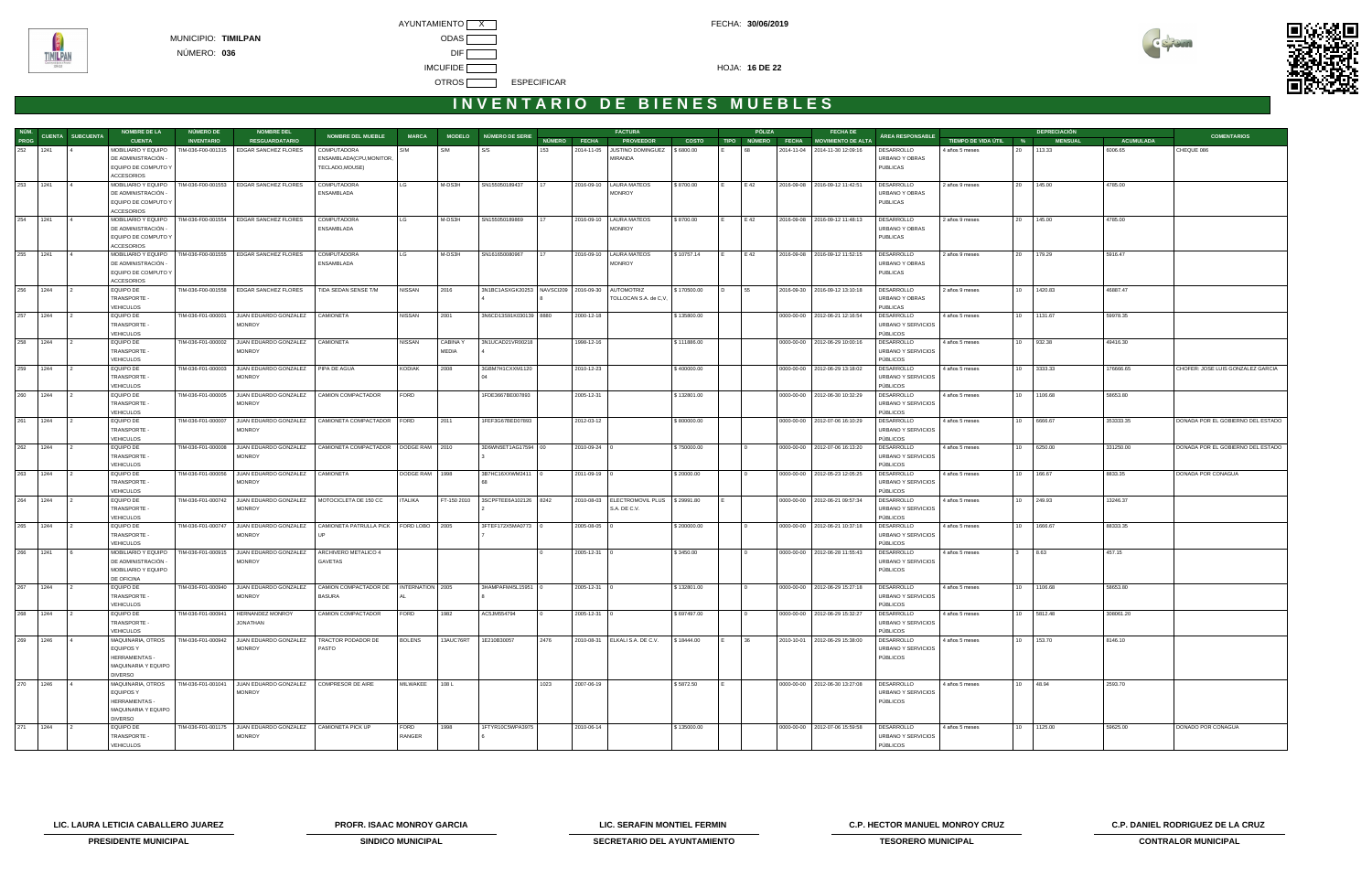AYUNTAMIENTO X CONTROL CONTROL CONTROL CONTROL CONTROL FECHA: 30/06/2019 MUNICIPIO: **TIMILPAN** ODAS NÚMERO: **036** DIF **IMCUFIDE HOJA: 17 DE 22** OTROS **ESPECIFICAR** 



## INVENTARIO DE BIENES MUEBLES

|          |          |                               | <b>NOMBRE DE LA</b>                        | NÚMERO DE          | <b>NOMBRE DEL</b>                                                            |                            |                   |                     |                                             |        |                     | <b>FACTURA</b>                                                  |              | PÓLIZA                 |              | <b>FECHA DE</b>                  |                                                                 |                       |              | <b>DEPRECIACIÓN</b> |                  |                           |
|----------|----------|-------------------------------|--------------------------------------------|--------------------|------------------------------------------------------------------------------|----------------------------|-------------------|---------------------|---------------------------------------------|--------|---------------------|-----------------------------------------------------------------|--------------|------------------------|--------------|----------------------------------|-----------------------------------------------------------------|-----------------------|--------------|---------------------|------------------|---------------------------|
|          |          | NÚM.<br>TRAS CUENTA SUBCUENTA | <b>CUENTA</b>                              | <b>INVENTARIO</b>  | <b>RESGUARDATARIO</b>                                                        | <b>NOMBRE DEL MUEBLE</b>   | <b>MARCA</b>      |                     | MODELO NÚMERO DE SERIE                      |        | <b>NÚMERO FECHA</b> | <b>PROVEEDOR</b>                                                | <b>COSTO</b> | <b>TIPO</b>            | NÚMERO FECHA | MOVIMIENTO DE ALTA               | ÁREA RESPONSABLE                                                | TIEMPO DE VIDA ÚTIL % |              | <b>MENSUAL</b>      | <b>ACUMULADA</b> | <b>COMENTARIOS</b>        |
| 272 1241 |          |                               | MOBILIARIO Y EQUIPO                        | TIM-036-F01-001540 | JUAN EDUARDO GONZALEZ                                                        | CPU TODO EN UNO            | <b>LENOVO AIO</b> | 10K4000ALM MP10RX0K |                                             | A5757  |                     | 2016-05-05   LAURA LEON GARCIA                                  | \$6974.65    | 56<br>$\overline{D}$   |              | 2016-06-13 2016-07-14 11:32:26   | DESARROLLO                                                      | 3 años 1 mes          |              | 20 116.24           | 4301.03          |                           |
|          |          |                               | DE ADMINISTRACIÓN                          |                    | <b>MONROY</b>                                                                |                            |                   |                     |                                             |        |                     |                                                                 |              |                        |              |                                  | URBANO Y SERVICIOS                                              |                       |              |                     |                  |                           |
|          |          |                               | EQUIPO DE COMPUTO Y                        |                    |                                                                              |                            |                   |                     |                                             |        |                     |                                                                 |              |                        |              |                                  | PÚBLICOS                                                        |                       |              |                     |                  |                           |
|          |          |                               | <b>ACCESORIOS</b>                          |                    |                                                                              |                            |                   |                     |                                             |        |                     |                                                                 |              |                        |              |                                  |                                                                 |                       |              |                     |                  |                           |
| 273 1246 |          |                               | MAQUINARIA, OTROS                          |                    | TIM-036-F01-001545 JUAN EDUARDO GONZALEZ                                     | DESBROZADORA DE            | S/N               | 63 CC               | 12671                                       | A 8646 |                     | 2016-08-31 ODILON JIMENEZ                                       | \$5098.00    | 15                     |              | 2016-08-10 2016-08-31 14:11:03   | DESARROLLO                                                      | 2 años 10 meses       |              | 10 42.48            | 1444.40          |                           |
|          |          |                               | <b>EQUIPOS Y</b><br><b>HERRAMIENTAS -</b>  |                    | <b>MONROY</b>                                                                | GASOLINA                   |                   |                     |                                             |        |                     | YAÑEZ                                                           |              |                        |              |                                  | URBANO Y SERVICIOS<br>PÚBLICOS                                  |                       |              |                     |                  |                           |
|          |          |                               | MAQUINARIA Y EQUIPO                        |                    |                                                                              |                            |                   |                     |                                             |        |                     |                                                                 |              |                        |              |                                  |                                                                 |                       |              |                     |                  |                           |
|          |          |                               | <b>DIVERSO</b>                             |                    |                                                                              |                            |                   |                     |                                             |        |                     |                                                                 |              |                        |              |                                  |                                                                 |                       |              |                     |                  |                           |
| 274 1241 |          |                               | MOBILIARIO Y EQUIPO                        |                    | TIM-036-F01-001563 JUAN EDUARDO GONZALEZ                                     | ARCHIVERO 4 GAVETAS DE S/N |                   | COLOR               | S/N                                         | F3865  |                     | 2016-11-25 aureliano ruiz zuñiga                                | \$3521.44    | 47                     |              | 2016-11-25 2016-11-17 16:17:09   | DESARROLLO                                                      | 2 años 7 meses        |              | 8.80                | 272.89           |                           |
|          |          |                               | DE ADMINISTRACIÓN -                        |                    | <b>MONROY</b>                                                                | 45.5 X 60.5 X 135 CM       |                   | ARENA               |                                             |        |                     |                                                                 |              |                        |              |                                  | URBANO Y SERVICIOS                                              |                       |              |                     |                  |                           |
|          |          |                               | MOBILIARIO Y EQUIPO                        |                    |                                                                              |                            |                   |                     |                                             |        |                     |                                                                 |              |                        |              |                                  | PÚBLICOS                                                        |                       |              |                     |                  |                           |
|          |          |                               | DE OFICINA                                 |                    |                                                                              |                            |                   |                     |                                             |        |                     |                                                                 |              |                        |              |                                  |                                                                 |                       |              |                     |                  |                           |
|          | 275 1241 |                               | MOBILIARIO Y EQUIPO                        | TIM-036-F01-001595 | JUAN EDUARDO GONZALEZ                                                        | CAMARA FOTOGRAFICA         | <b>SN</b>         | SN                  | A7G3CNID9002C5P                             | 283    |                     | 2017-06-22   MICHELY DEL CARMEN   \$4060.00                     |              | ID.                    |              | 2017-06-22 2017-07-27 16:41:03   | DESARROLLO                                                      | 2 años                | $\mathbf{3}$ | 10.15               | 243.60           |                           |
|          |          |                               | DE ADMINISTRACIÓN -                        |                    | <b>MONROY</b>                                                                |                            |                   |                     |                                             |        |                     | RIVERA VELAZQUEZ                                                |              |                        |              |                                  | URBANO Y SERVICIOS                                              |                       |              |                     |                  |                           |
|          |          |                               | MOBILIARIO Y EQUIPO                        |                    |                                                                              |                            |                   |                     |                                             |        |                     |                                                                 |              |                        |              |                                  | PÚBLICOS                                                        |                       |              |                     |                  |                           |
|          |          |                               | DE OFICINA                                 |                    |                                                                              |                            |                   |                     |                                             |        |                     |                                                                 |              |                        |              |                                  |                                                                 |                       |              |                     |                  |                           |
| 276 1241 |          |                               | MOBILIARIO Y EQUIPO<br>DE ADMINISTRACIÓN   |                    | TIM-036-F01-001596 JUAN EDUARDO GONZALEZ<br><b>MONROY</b>                    | MULTIFUNCIONAL             |                   | SN                  | VNB8J6S4R5                                  | 283    |                     | 2017-06-22   MICHELY DEL CARMEN   \$5510.00<br>RIVERA VELAZQUEZ |              |                        |              | 2017-06-22 2017-07-27 16:47:58   | DESARROLLO<br>URBANO Y SERVICIOS                                | 2 años                |              | 20 91.83            | 2204.00          |                           |
|          |          |                               | EQUIPO DE COMPUTO Y                        |                    |                                                                              |                            |                   |                     |                                             |        |                     |                                                                 |              |                        |              |                                  | PÚBLICOS                                                        |                       |              |                     |                  |                           |
|          |          |                               | <b>ACCESORIOS</b>                          |                    |                                                                              |                            |                   |                     |                                             |        |                     |                                                                 |              |                        |              |                                  |                                                                 |                       |              |                     |                  |                           |
| 277      | 1246     |                               | MAQUINARIA, OTROS                          | TIM-036-F01-001600 | JUAN EDUARDO GONZALEZ                                                        | CORTADORA DE PASTO         | CRAFT TOP         | <b>SN</b>           | SN                                          | 439    |                     | 2017-08-23   LAZARO ANDRES                                      | \$3480.00    | E 42                   |              | 2017-08-29 2017-08-24 12:16:54   | DESARROLLO                                                      | 1 año 10 meses        |              | 10 29.00            | 638.00           |                           |
|          |          |                               | <b>EQUIPOS Y</b>                           |                    | <b>MONROY</b>                                                                |                            |                   |                     |                                             |        |                     | VAZQUEZ GONZALEZ                                                |              |                        |              |                                  | URBANO Y SERVICIOS                                              |                       |              |                     |                  |                           |
|          |          |                               | <b>HERRAMIENTAS -</b>                      |                    |                                                                              |                            |                   |                     |                                             |        |                     |                                                                 |              |                        |              |                                  | <b>PÚBLICOS</b>                                                 |                       |              |                     |                  |                           |
|          |          |                               | MAQUINARIA Y EQUIPO                        |                    |                                                                              |                            |                   |                     |                                             |        |                     |                                                                 |              |                        |              |                                  |                                                                 |                       |              |                     |                  |                           |
|          |          |                               | <b>DIVERSO</b>                             |                    |                                                                              |                            |                   |                     |                                             |        |                     |                                                                 |              |                        |              |                                  |                                                                 |                       |              |                     |                  |                           |
| 278 1241 |          |                               | MOBILIARIO Y EQUIPO                        | TIM-036-I01-000003 | HECTOR CHIMAL SANCHEZ                                                        | ARCHIVERO 4 GAVETAS        |                   |                     |                                             |        | 2005-12-31          |                                                                 | \$3860.00    |                        |              | 0000-00-00 2012-05-26 15:35:35   | DESARROLLO SOCIAL 4 años 5 meses                                |                       |              | 9.65                | 511.45           | MADERA                    |
|          |          |                               | DE ADMINISTRACIÓN                          |                    |                                                                              |                            |                   |                     |                                             |        |                     |                                                                 |              |                        |              |                                  |                                                                 |                       |              |                     |                  |                           |
|          |          |                               | MOBILIARIO Y EQUIPO                        |                    |                                                                              |                            |                   |                     |                                             |        |                     |                                                                 |              |                        |              |                                  |                                                                 |                       |              |                     |                  |                           |
|          |          |                               | DE OFICINA                                 |                    |                                                                              |                            |                   |                     |                                             |        |                     |                                                                 |              |                        |              |                                  |                                                                 |                       |              |                     |                  |                           |
| 279 1241 |          |                               | MOBILIARIO Y EQUIPO<br>DE ADMINISTRACIÓN - | TIM-036-I01-000004 | HECTOR CHIMAL SANCHEZ                                                        | ARCHIVERO 4 GAVETAS        |                   |                     |                                             |        | 2005-12-31          |                                                                 | \$3860.00    |                        |              | 0000-00-00 2012-05-26 15:36:30   | DESARROLLO SOCIAL                                               | 4 años 5 meses        |              | 9.65                | 511.45           | MADERA                    |
|          |          |                               | MOBILIARIO Y EQUIPO                        |                    |                                                                              |                            |                   |                     |                                             |        |                     |                                                                 |              |                        |              |                                  |                                                                 |                       |              |                     |                  |                           |
|          |          |                               | DE OFICINA                                 |                    |                                                                              |                            |                   |                     |                                             |        |                     |                                                                 |              |                        |              |                                  |                                                                 |                       |              |                     |                  |                           |
| 280      | 1241     |                               | MOBILIARIO Y EQUIPO                        | TIM-036-I01-000005 | HECTOR CHIMAL SANCHEZ                                                        | ARCHIVERO 4 GAVETAS        |                   |                     |                                             |        | 2005-12-31          |                                                                 | \$3860.00    |                        |              | 0000-00-00 2012-05-26 15:38:38   | DESARROLLO SOCIAL 4 años 5 meses                                |                       |              | 9.65                | 511.45           |                           |
|          |          |                               | DE ADMINISTRACIÓN -                        |                    |                                                                              |                            |                   |                     |                                             |        |                     |                                                                 |              |                        |              |                                  |                                                                 |                       |              |                     |                  |                           |
|          |          |                               | MOBILIARIO Y EQUIPO                        |                    |                                                                              |                            |                   |                     |                                             |        |                     |                                                                 |              |                        |              |                                  |                                                                 |                       |              |                     |                  |                           |
|          |          |                               | DE OFICINA                                 |                    |                                                                              |                            |                   |                     |                                             |        |                     |                                                                 |              |                        |              |                                  |                                                                 |                       |              |                     |                  |                           |
| 281 1241 |          |                               | MOBILIARIO Y EQUIPO   TIM-036-101-000006   |                    | HECTOR CHIMAL SANCHEZ                                                        | VIDEOPROYECTOR             | SONY              | VPL-ES7             | P-90950300                                  | 12750  |                     | 2010-11-08 ENRIQUE MORALES                                      | \$7000.00    |                        |              | 2010-11-04 2012-05-29 09:18:14   | DESARROLLO SOCIAL 4 años 5 meses                                |                       |              | 20 116.67           | 6183.35          | CHEQUE 43                 |
|          |          |                               | DE ADMINISTRACIÓN                          |                    |                                                                              |                            |                   |                     |                                             |        |                     | MIRANDA                                                         |              |                        |              |                                  |                                                                 |                       |              |                     |                  |                           |
|          |          |                               | EQUIPO DE COMPUTO Y                        |                    |                                                                              |                            |                   |                     |                                             |        |                     |                                                                 |              |                        |              |                                  |                                                                 |                       |              |                     |                  |                           |
| 282 1241 |          |                               | <b>ACCESORIOS</b><br>MOBILIARIO Y EQUIPO   | TIM-036-I01-000009 | HECTOR CHIMAL SANCHEZ                                                        | ESCRITORIO EJECUTIVO       |                   |                     |                                             |        | 2005-12-31          |                                                                 | \$2200.00    |                        |              | 0000-00-00 2012-05-29 09:31:28   | DESARROLLO SOCIAL                                               | 4 años 5 meses        |              | 3 5.50              | 291.50           | MADERA, 2 CAJONES         |
|          |          |                               | DE ADMINISTRACIÓN -                        |                    |                                                                              |                            |                   |                     |                                             |        |                     |                                                                 |              |                        |              |                                  |                                                                 |                       |              |                     |                  |                           |
|          |          |                               | MOBILIARIO Y EQUIPO                        |                    |                                                                              |                            |                   |                     |                                             |        |                     |                                                                 |              |                        |              |                                  |                                                                 |                       |              |                     |                  |                           |
|          |          |                               | DE OFICINA                                 |                    |                                                                              |                            |                   |                     |                                             |        |                     |                                                                 |              |                        |              |                                  |                                                                 |                       |              |                     |                  |                           |
| 283 1241 |          |                               | MOBILIARIO Y EQUIPO                        | TIM-036-I01-000012 | HECTOR CHIMAL SANCHEZ                                                        | ESCRITORIO SECRETARIAL     |                   |                     |                                             |        | 2005-12-31          |                                                                 | \$1500.00    |                        |              | 0000-00-00   2012-05-29 09:36:30 | DESARROLLO SOCIAL 4 años 5 meses                                |                       |              | $3 \t3.75$          | 198.75           | MADERA Y METAL, 2 CAJONES |
|          |          |                               | DE ADMINISTRACIÓN -                        |                    |                                                                              |                            |                   |                     |                                             |        |                     |                                                                 |              |                        |              |                                  |                                                                 |                       |              |                     |                  |                           |
|          |          |                               | MOBILIARIO Y EQUIPO                        |                    |                                                                              |                            |                   |                     |                                             |        |                     |                                                                 |              |                        |              |                                  |                                                                 |                       |              |                     |                  |                           |
|          |          |                               | DE OFICINA                                 |                    |                                                                              |                            |                   |                     |                                             |        |                     |                                                                 |              |                        |              |                                  |                                                                 |                       |              |                     |                  |                           |
| 284 1241 |          |                               |                                            |                    | MOBILIARIO Y EQUIPO   TIM-036-101-000013   HECTOR CHIMAL SANCHEZ   IMPRESORA |                            |                   |                     | BROTHER DCP J140W U63221G3F185998 3989      |        |                     | 2013-09-19 JUSTINO DOMINGUEZ \\$2500.00                         |              |                        |              |                                  | 2013-09-19 2013-09-09 10:53:44 DESARROLLO SOCIAL 4 años 5 meses |                       |              | 41.67               | 2208.35          | CHEQUE 131                |
|          |          |                               | DE ADMINISTRACIÓN -                        |                    |                                                                              | MULTIFUNCIONAL             |                   |                     |                                             |        |                     | MIRANDA                                                         |              |                        |              |                                  |                                                                 |                       |              |                     |                  |                           |
|          |          |                               | EQUIPO DE COMPUTO Y<br><b>ACCESORIOS</b>   |                    |                                                                              |                            |                   |                     |                                             |        |                     |                                                                 |              |                        |              |                                  |                                                                 |                       |              |                     |                  |                           |
| 285 1241 |          |                               | MOBILIARIO Y EQUIPO                        | TIM-036-I01-000014 | HECTOR CHIMAL SANCHEZ                                                        | COMPUTADORA                | S/M               | S/M                 | CM3D22RA0010KMX 3966                        |        |                     | 2013-09-05 JUSTINO DOMINGUEZ \\$7500.00                         |              |                        |              | 2013-09-05 2013-09-09 11:31:57   | DESARROLLO SOCIAL 4 años 5 meses                                |                       |              | 20 125.00           | 6625.00          | CHEQUE 123                |
|          |          |                               | DE ADMINISTRACIÓN -                        |                    |                                                                              | ENSAMBLADA(MONITOR,CPU,    |                   |                     |                                             |        |                     | MIRANDA                                                         |              |                        |              |                                  |                                                                 |                       |              |                     |                  |                           |
|          |          |                               | EQUIPO DE COMPUTO Y                        |                    |                                                                              | TECLADO, MOUSE)            |                   |                     |                                             |        |                     |                                                                 |              |                        |              |                                  |                                                                 |                       |              |                     |                  |                           |
|          |          |                               | <b>ACCESORIOS</b>                          |                    |                                                                              |                            |                   |                     |                                             |        |                     |                                                                 |              |                        |              |                                  |                                                                 |                       |              |                     |                  |                           |
| 286 1241 |          |                               | MOBILIARIO Y EQUIPO                        | TIM-036-I01-001550 | HECTOR CHIMAL SANCHEZ                                                        | COMPUTADORA                | LG                | M-DS3H              | SN155050189435                              | 17     |                     | 2016-09-10   LAURA MATEOS                                       | \$8700.00    | E 42<br>$\overline{D}$ |              | 2016-09-08 2016-09-12 11:29:18   | DESARROLLO SOCIAL 2 años 9 meses                                |                       |              | 20 145.00           | 4785.00          |                           |
|          |          |                               | DE ADMINISTRACIÓN -                        |                    |                                                                              | ENSAMBLADA                 |                   |                     |                                             |        |                     | MONROY                                                          |              |                        |              |                                  |                                                                 |                       |              |                     |                  |                           |
|          |          |                               | EQUIPO DE COMPUTO Y                        |                    |                                                                              |                            |                   |                     |                                             |        |                     |                                                                 |              |                        |              |                                  |                                                                 |                       |              |                     |                  |                           |
|          |          |                               | <b>ACCESORIOS</b>                          |                    |                                                                              |                            |                   |                     |                                             |        |                     |                                                                 |              |                        |              |                                  |                                                                 |                       |              |                     |                  |                           |
| 287 1241 |          |                               | MOBILIARIO Y EQUIPO                        |                    | TIM-036-K00-000001 RODRIGUEZ DE LA CRUZ                                      | COMPUTADORA(CPU,           |                   |                     | EMACHINES EL 1352-03M PTNBT090020211C2 7913 |        |                     | 2010-08-17   LEONARDO RUIZ                                      | \$8550.00    |                        |              | 0000-00-00 2012-05-23 13:30:01   | CONTRALORIA                                                     | 4 años 5 meses        |              | 20 142.50           | 7552.50          | CH-252                    |
|          |          |                               | DE ADMINISTRACIÓN -                        |                    | DANIEL                                                                       | MONITOR, TACLADO, MOUSE)   |                   |                     | A22700                                      |        |                     | ALCANTARA                                                       |              |                        |              |                                  |                                                                 |                       |              |                     |                  |                           |
|          |          |                               | EQUIPO DE COMPUTO Y<br><b>ACCESORIOS</b>   |                    |                                                                              |                            |                   |                     |                                             |        |                     |                                                                 |              |                        |              |                                  |                                                                 |                       |              |                     |                  |                           |
| 288      | 1241     |                               | MOBILIARIO Y EQUIPO                        | TIM-036-K00-000003 | RODRIGUEZ DE LA CRUZ                                                         | ESCRITORIO DE MADERA       |                   |                     |                                             |        | 2005-12-31          |                                                                 | \$3680.00    |                        |              | 0000-00-00 2012-05-23 14:43:41   | CONTRALORIA                                                     | 4 años 5 meses        |              | 9.20                | 487.60           |                           |
|          |          |                               | DE ADMINISTRACIÓN -                        |                    | DANIEL                                                                       |                            |                   |                     |                                             |        |                     |                                                                 |              |                        |              |                                  |                                                                 |                       |              |                     |                  |                           |
|          |          |                               | MOBILIARIO Y EQUIPO                        |                    |                                                                              |                            |                   |                     |                                             |        |                     |                                                                 |              |                        |              |                                  |                                                                 |                       |              |                     |                  |                           |
|          |          |                               | DE OFICINA                                 |                    |                                                                              |                            |                   |                     |                                             |        |                     |                                                                 |              |                        |              |                                  |                                                                 |                       |              |                     |                  |                           |

**LIC. LAURA LETICIA CABALLERO JUAREZ PROFR. ISAAC MONROY GARCIA LIC. SERAFIN MONTIEL FERMIN C.P. HECTOR MANUEL MONROY CRUZ C.P. DANIEL RODRIGUEZ DE LA CRUZ** 



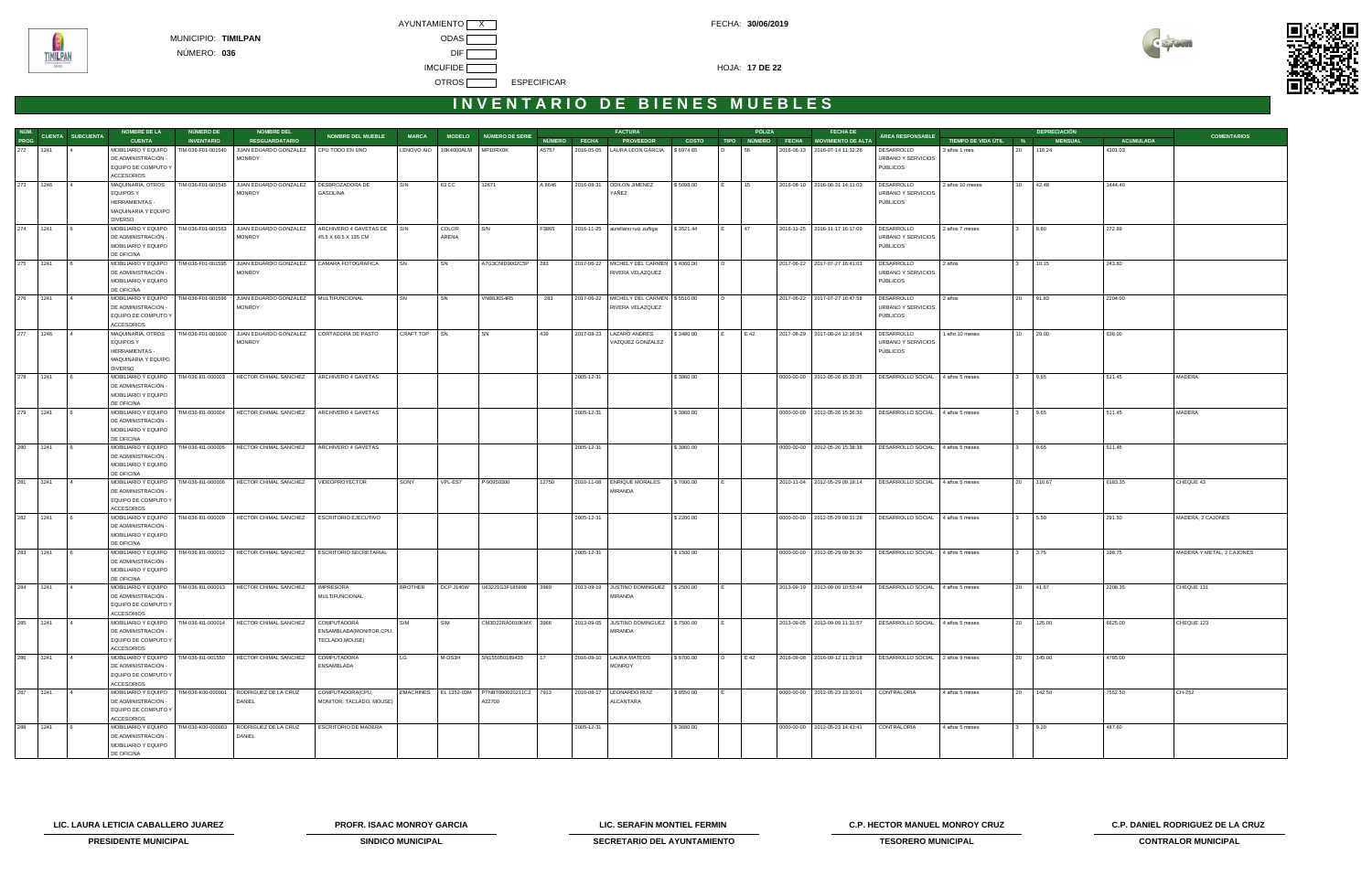



## INVENTARIO DE BIENES MUEBLES

|            |            |                               | <b>NOMBRE DE LA</b>                        | NÚMERO DE          | <b>NOMBRE DEL</b>                                               |                                  |                  |             |                            |                |              | <b>FACTURA</b>                                |              |                      | PÓLIZA | <b>FECHA DE</b>                      |                  |                       |              | <b>DEPRECIACIÓN</b> |                  |                     |
|------------|------------|-------------------------------|--------------------------------------------|--------------------|-----------------------------------------------------------------|----------------------------------|------------------|-------------|----------------------------|----------------|--------------|-----------------------------------------------|--------------|----------------------|--------|--------------------------------------|------------------|-----------------------|--------------|---------------------|------------------|---------------------|
|            |            | NÚM.<br>DROC CUENTA SUBCUENTA | <b>CUENTA</b>                              | <b>INVENTARIO</b>  | <b>RESGUARDATARIO</b>                                           | NOMBRE DEL MUEBLE                | <b>MARCA</b>     |             | MODELO NÚMERO DE SERIE     |                | NÚMERO FECHA | <b>PROVEEDOR</b>                              | <b>COSTO</b> |                      |        | TIPO NÚMERO FECHA MOVIMIENTO DE ALTA | ÁREA RESPONSABLE | TIEMPO DE VIDA ÚTIL % |              | <b>MENSUAL</b>      | <b>ACUMULADA</b> | <b>COMENTARIOS</b>  |
|            | 289 1241   |                               | MOBILIARIO Y EQUIPO                        | TIM-036-K00-000004 | RODRIGUEZ DE LA CRUZ                                            | <b>ESCRITORIO EJECUTIVO</b>      |                  |             |                            |                | 2005-12-31   |                                               | \$3500.00    |                      |        | 0000-00-00   2012-05-23 14:45:20     | CONTRALORIA      | 4 años 5 meses        |              | 8.75                | 463.75           |                     |
|            |            |                               | DE ADMINISTRACIÓN -                        |                    | DANIEL                                                          | <b>METALICO</b>                  |                  |             |                            |                |              |                                               |              |                      |        |                                      |                  |                       |              |                     |                  |                     |
|            |            |                               | MOBILIARIO Y EQUIPO                        |                    |                                                                 |                                  |                  |             |                            |                |              |                                               |              |                      |        |                                      |                  |                       |              |                     |                  |                     |
|            |            |                               | DE OFICINA                                 |                    |                                                                 |                                  |                  |             |                            |                |              |                                               |              |                      |        |                                      |                  |                       |              |                     |                  |                     |
| 290 1241   |            |                               | MOBILIARIO Y EQUIPO                        | TIM-036-K00-000005 | RODRIGUEZ DE LA CRUZ                                            | MESA PARA COMPUTADORA            |                  |             |                            |                | 2005-12-31   |                                               | \$2500.00    |                      |        | 0000-00-00 2012-05-23 14:48:16       | CONTRALORIA      | 4 años 5 meses        |              | 6.25                | 331.25           | BCO. NEGRO          |
|            |            |                               | DE ADMINISTRACIÓN -                        |                    | DANIEL                                                          |                                  |                  |             |                            |                |              |                                               |              |                      |        |                                      |                  |                       |              |                     |                  |                     |
|            |            |                               | MOBILIARIO Y EQUIPO                        |                    |                                                                 |                                  |                  |             |                            |                |              |                                               |              |                      |        |                                      |                  |                       |              |                     |                  |                     |
|            |            |                               | DE OFICINA                                 |                    |                                                                 |                                  |                  |             |                            |                |              |                                               |              |                      |        |                                      |                  |                       |              |                     |                  |                     |
|            | 291 1241 4 |                               | MOBILIARIO Y EQUIPO                        |                    | TIM-036-K00-000010 RODRIGUEZ DE LA CRUZ                         | <b>IMPRESORA</b>                 | HP               | LASERJET    | VNB3Q14815                 |                | 2005-12-31   |                                               | \$2550.00    |                      |        | 0000-00-00   2012-05-23 14:58:49     | CONTRALORIA      | 4 años 5 meses        |              | 20 42.50            | 2252.50          |                     |
|            |            |                               | DE ADMINISTRACIÓN -<br>EQUIPO DE COMPUTO Y |                    | DANIEL                                                          |                                  |                  | 1102W       |                            |                |              |                                               |              |                      |        |                                      |                  |                       |              |                     |                  |                     |
|            |            |                               | <b>ACCESORIOS</b>                          |                    |                                                                 |                                  |                  |             |                            |                |              |                                               |              |                      |        |                                      |                  |                       |              |                     |                  |                     |
|            | 292 1241   |                               | MOBILIARIO Y EQUIPO                        |                    | TIM-036-K00-000012 RODRIGUEZ DE LA CRUZ                         | ARCHIVERO 4 GAVETAS              |                  |             |                            |                | 2005-12-31   |                                               | \$1200.00    |                      |        | 0000-00-00 2012-05-23 15:04:47       | CONTRALORIA      | 4 años 5 meses        |              | 3.00                | 159.00           | MADERA, COLOR CAFE  |
|            |            |                               | DE ADMINISTRACIÓN -                        |                    | DANIEL                                                          |                                  |                  |             |                            |                |              |                                               |              |                      |        |                                      |                  |                       |              |                     |                  |                     |
|            |            |                               | MOBILIARIO Y EQUIPO                        |                    |                                                                 |                                  |                  |             |                            |                |              |                                               |              |                      |        |                                      |                  |                       |              |                     |                  |                     |
|            |            |                               | DE OFICINA                                 |                    |                                                                 |                                  |                  |             |                            |                |              |                                               |              |                      |        |                                      |                  |                       |              |                     |                  |                     |
|            | 293 1241   |                               | MOBILIARIO Y EQUIPO                        |                    | TIM-036-K00-000013 RODRIGUEZ DE LA CRUZ                         | ARCHIVERO 4 GAVETAS              |                  |             |                            |                | 2005-12-31   |                                               | \$1200.00    |                      |        | 0000-00-00 2012-05-23 15:07:23       | CONTRALORIA      | 4 años 5 meses        |              | 3.00                | 159.00           | MADERA, COLOR CAOBA |
|            |            |                               | DE ADMINISTRACIÓN -                        |                    | DANIEL                                                          |                                  |                  |             |                            |                |              |                                               |              |                      |        |                                      |                  |                       |              |                     |                  |                     |
|            |            |                               | MOBILIARIO Y EQUIPO                        |                    |                                                                 |                                  |                  |             |                            |                |              |                                               |              |                      |        |                                      |                  |                       |              |                     |                  |                     |
|            |            |                               | DE OFICINA                                 |                    |                                                                 |                                  |                  |             |                            |                |              |                                               |              |                      |        |                                      |                  |                       |              |                     |                  |                     |
|            | 294 1241   |                               | MOBILIARIO Y EQUIPO                        |                    | TIM-036-K00-000017 RODRIGUEZ DE LA CRUZ                         | LAP TOP                          | ACER             |             | ASS336-2007 LXR4G0C0050504 | A619           |              | 2011-05-03   LEONARDO RUIZ                    | \$5945.00    | 05<br>IE.            |        | 2011-05-03 2012-07-07 11:06:46       | CONTRALORIA      | 4 años 5 meses        |              | 20 99.08            | 5251.40          |                     |
|            |            |                               | DE ADMINISTRACIÓN -                        |                    | DANIEL                                                          |                                  |                  |             |                            |                |              | ALCANTARA                                     |              |                      |        |                                      |                  |                       |              |                     |                  |                     |
|            |            |                               | EQUIPO DE COMPUTO Y<br><b>ACCESORIOS</b>   |                    |                                                                 |                                  |                  |             |                            |                |              |                                               |              |                      |        |                                      |                  |                       |              |                     |                  |                     |
|            | 295 1244   |                               | <b>EQUIPO DE</b>                           |                    | TIM-036-K00-001174   RODRIGUEZ DE LA CRUZ                       | AUTOMOVIL TSURU                  | <b>NISSAN</b>    | 1999        | 3N1EB31S4XL125973          |                | 2012-02-20   |                                               | \$35000.00   |                      |        | 0000-00-00   2012-07-06 15:48:56     | CONTRALORIA      | 4 años 5 meses        |              | 10 291.67           | 15458.35         | DONADO POR CONAGUA  |
|            |            |                               | TRANSPORTE -                               |                    | DANIEL                                                          |                                  |                  |             |                            |                |              |                                               |              |                      |        |                                      |                  |                       |              |                     |                  |                     |
|            |            |                               | <b>VEHICULOS</b>                           |                    |                                                                 |                                  |                  |             |                            |                |              |                                               |              |                      |        |                                      |                  |                       |              |                     |                  |                     |
|            | 296 1241   |                               | MOBILIARIO Y EQUIPO                        | TIM-036-K00-001309 | RODRIGUEZ DE LA CRUZ                                            | COMPUTADORA(CPU,MONITO HP        |                  | PRODESK     | MXL4270M87                 | <b>PAC-422</b> | 2014-09-17 0 |                                               | \$4000.00    | $\overline{D}$<br>08 |        | 2014-11-05 2014-12-05 10:11:13       | CONTRALORIA      | 4 años 5 meses        |              | 20 66.67            | 3533.35          | <b>DONACION</b>     |
|            |            |                               | DE ADMINISTRACIÓN -                        |                    | DANIEL                                                          | R,TECLADO,MOUSE)                 |                  |             |                            |                |              |                                               |              |                      |        |                                      |                  |                       |              |                     |                  |                     |
|            |            |                               | EQUIPO DE COMPUTO Y                        |                    |                                                                 |                                  |                  |             |                            |                |              |                                               |              |                      |        |                                      |                  |                       |              |                     |                  |                     |
|            |            |                               | <b>ACCESORIOS</b>                          |                    |                                                                 |                                  |                  |             |                            |                |              |                                               |              |                      |        |                                      |                  |                       |              |                     |                  |                     |
|            | 297 1241   |                               | MOBILIARIO Y EQUIPO                        |                    | TIM-036-K00-001560 RODRIGUEZ DE LA CRUZ                         | ARCHIVERO 4 GAVETAS DE S/N       |                  | COLOR       | S/N                        | F3865          |              | 2016-11-25 aureliano ruiz zuñiga              | \$3521.44    | 47<br>IE.            |        | 2016-11-25 2016-11-17 16:07:56       | CONTRALORIA      | 2 años 7 meses        |              | 8.80                | 272.89           |                     |
|            |            |                               | DE ADMINISTRACIÓN -                        |                    | DANIEL                                                          | 45.5 X 60.5 X 135 CM             |                  | ARENA       |                            |                |              |                                               |              |                      |        |                                      |                  |                       |              |                     |                  |                     |
|            |            |                               | MOBILIARIO Y EQUIPO                        |                    |                                                                 |                                  |                  |             |                            |                |              |                                               |              |                      |        |                                      |                  |                       |              |                     |                  |                     |
|            |            |                               | DE OFICINA                                 |                    |                                                                 |                                  |                  |             |                            |                |              |                                               |              |                      |        |                                      |                  |                       |              |                     |                  |                     |
|            | 298 1241   |                               | MOBILIARIO Y EQUIPO<br>DE ADMINISTRACIÓN - |                    | TIM-036-L00-000003   HECTOR MANUEL MONROY                       | COMPUTADORA<br>PORTÁTIL(LAP TOP) | <b>TOSHIBA</b>   | <b>SAT</b>  | 991645C06Q                 | 5503           |              | 2009-11-13   TCCSA LEONARDO<br>RUIZ ALCANTARA | \$8324.60    | 154<br>IE.           |        | 2009-11-11 2012-07-03 11:02:41       | <b>TESORERIA</b> | 4 años 5 meses        |              | 20 138.74           | 7353.38          |                     |
|            |            |                               | EQUIPO DE COMPUTO Y                        |                    | CRUZ                                                            |                                  |                  | L305-SP6983 |                            |                |              |                                               |              |                      |        |                                      |                  |                       |              |                     |                  |                     |
|            |            |                               | <b>ACCESORIOS</b>                          |                    |                                                                 |                                  |                  |             |                            |                |              |                                               |              |                      |        |                                      |                  |                       |              |                     |                  |                     |
|            | 299 1241   |                               | MOBILIARIO Y EQUIPO                        | TIM-036-L00-000004 | HECTOR MANUEL MONROY                                            | (COMPUTADORA(CPU,                | <b>EMACHINES</b> |             |                            |                |              | 2010-08-17   LEONARDO RUIZ                    | \$8550.00    |                      |        | 0000-00-00   2012-07-03 11:06:19     | <b>TESORERIA</b> | 4 años 5 meses        |              | 20 142.50           | 7552.50          |                     |
|            |            |                               | DE ADMINISTRACIÓN -                        |                    | CRUZ                                                            | MONITOR, TACLADO, MOUSE)         |                  |             | C2700                      |                |              | ALCANTARA                                     |              |                      |        |                                      |                  |                       |              |                     |                  |                     |
|            |            |                               | EQUIPO DE COMPUTO Y                        |                    |                                                                 |                                  |                  |             |                            |                |              |                                               |              |                      |        |                                      |                  |                       |              |                     |                  |                     |
|            |            |                               | <b>ACCESORIOS</b>                          |                    |                                                                 |                                  |                  |             |                            |                |              |                                               |              |                      |        |                                      |                  |                       |              |                     |                  |                     |
|            | 300 1241   |                               |                                            |                    | MOBILIARIO Y EQUIPO   TIM-036-L00-000006   HECTOR MANUEL MONROY | <b>COMPUTADORA</b>               |                  |             |                            | 8691           |              | 2010-12-13   LEONARDO RUIZ                    | \$6500.00    | 96<br>IE.            |        | 2010-12-09 2012-07-03 11:16:05       | TESORERIA        | 4 años 5 meses        |              | 20 108.33           | 5741.65          |                     |
|            |            |                               | DE ADMINISTRACIÓN -                        |                    | CRUZ                                                            | ENSAMBLADA(CPU,                  |                  |             |                            |                |              | ALCANTARA                                     |              |                      |        |                                      |                  |                       |              |                     |                  |                     |
|            |            |                               | EQUIPO DE COMPUTO Y                        |                    |                                                                 | MONITOR, TACLADO, MOUSE)         |                  |             |                            |                |              |                                               |              |                      |        |                                      |                  |                       |              |                     |                  |                     |
|            |            |                               | ACCESORIOS                                 |                    |                                                                 |                                  |                  |             |                            |                |              |                                               |              |                      |        |                                      |                  |                       |              |                     |                  |                     |
|            | 301 1241   |                               | MOBILIARIO Y EQUIPO                        |                    | TIM-036-L00-000014   HECTOR MANUEL MONROY                       | <b>ESTANTE METALICO 6</b>        |                  |             |                            |                | 2005-12-31   |                                               | \$1000.00    |                      |        | 0000-00-00 2012-07-03 11:50:31       | <b>TESORERIA</b> | 4 años 5 meses        |              | 2.50                | 132.50           |                     |
|            |            |                               | DE ADMINISTRACIÓN -<br>MOBILIARIO Y EQUIPO |                    | CRUZ                                                            | GAVETAS                          |                  |             |                            |                |              |                                               |              |                      |        |                                      |                  |                       |              |                     |                  |                     |
|            |            |                               | DE OFICINA                                 |                    |                                                                 |                                  |                  |             |                            |                |              |                                               |              |                      |        |                                      |                  |                       |              |                     |                  |                     |
| $302$ 1241 |            |                               |                                            |                    | MOBILIARIO Y EQUIPO   TIM-036-L00-000015   HECTOR MANUEL MONROY | <b>ESTANTE METALICO 6</b>        |                  |             |                            |                | 2005-12-31   |                                               | \$1000.00    |                      |        | 0000-00-00   2012-07-03 11:51:02     | TESORERIA        | 4 años 5 meses        | $\mathbf{3}$ | 2.50                | 132.50           |                     |
|            |            |                               | DE ADMINISTRACIÓN -                        |                    | CRUZ                                                            | GAVETAS                          |                  |             |                            |                |              |                                               |              |                      |        |                                      |                  |                       |              |                     |                  |                     |
|            |            |                               | MOBILIARIO Y EQUIPO                        |                    |                                                                 |                                  |                  |             |                            |                |              |                                               |              |                      |        |                                      |                  |                       |              |                     |                  |                     |
|            |            |                               | DE OFICINA                                 |                    |                                                                 |                                  |                  |             |                            |                |              |                                               |              |                      |        |                                      |                  |                       |              |                     |                  |                     |
| 303        | 1241       |                               |                                            |                    | MOBILIARIO Y EQUIPO   TIM-036-L00-000017   HECTOR MANUEL MONROY | <b>ESTANTE METALICO 6</b>        |                  |             |                            |                | 2005-12-31   |                                               | \$1000.00    |                      |        | 0000-00-00 2012-07-03 11:52:38       | TESORERIA        | 4 años 5 meses        |              | 2.50                | 132.50           |                     |
|            |            |                               | DE ADMINISTRACIÓN -                        |                    | CRUZ                                                            | GAVETAS                          |                  |             |                            |                |              |                                               |              |                      |        |                                      |                  |                       |              |                     |                  |                     |
|            |            |                               | MOBILIARIO Y EQUIPO                        |                    |                                                                 |                                  |                  |             |                            |                |              |                                               |              |                      |        |                                      |                  |                       |              |                     |                  |                     |
|            |            |                               | DE OFICINA                                 |                    |                                                                 |                                  |                  |             |                            |                |              |                                               |              |                      |        |                                      |                  |                       |              |                     |                  |                     |
| 304        | 1241       |                               | MOBILIARIO Y EQUIPO                        |                    | TIM-036-L00-000018   HECTOR MANUEL MONROY                       | <b>ESTANTE METALICO 6</b>        |                  |             |                            |                | 2005-12-31   |                                               | \$1000.00    |                      |        | 0000-00-00 2012-07-03 11:53:46       | TESORERIA        | 4 años 5 meses        |              | 2.50                | 132.50           |                     |
|            |            |                               | DE ADMINISTRACIÓN -<br>MOBILIARIO Y EQUIPO |                    | CRUZ                                                            | GAVETAS                          |                  |             |                            |                |              |                                               |              |                      |        |                                      |                  |                       |              |                     |                  |                     |
|            |            |                               | DE OFICINA                                 |                    |                                                                 |                                  |                  |             |                            |                |              |                                               |              |                      |        |                                      |                  |                       |              |                     |                  |                     |
|            | 305 1241   |                               | MOBILIARIO Y EQUIPO                        |                    | TIM-036-L00-000019   HECTOR MANUEL MONROY                       | ESTANTE METALICO 6               |                  |             |                            |                | 2005-12-31   |                                               | \$1000.00    |                      |        | 0000-00-00   2012-07-03 11:54:59     | TESORERIA        | 4 años 5 meses        | $3^{\circ}$  | 2.50                | 132.50           |                     |
|            |            |                               | DE ADMINISTRACIÓN -                        |                    | CRUZ                                                            | GAVETAS                          |                  |             |                            |                |              |                                               |              |                      |        |                                      |                  |                       |              |                     |                  |                     |
|            |            |                               | MOBILIARIO Y EQUIPO                        |                    |                                                                 |                                  |                  |             |                            |                |              |                                               |              |                      |        |                                      |                  |                       |              |                     |                  |                     |
|            |            |                               | DE OFICINA                                 |                    |                                                                 |                                  |                  |             |                            |                |              |                                               |              |                      |        |                                      |                  |                       |              |                     |                  |                     |
| 306        | 1241       |                               | MOBILIARIO Y EQUIPO   TIM-036-L00-000034   |                    | <b>HECTOR MANUEL MONROY</b>                                     | ARCHIVERO CAFE 4 GAVETAS         |                  |             |                            |                | 2005-12-31   |                                               | \$3680.00    |                      |        | 0000-00-00 2012-07-03 12:57:40       | <b>TESORERIA</b> | 4 años 5 meses        |              | 9.20                | 487.60           |                     |
|            |            |                               | DE ADMINISTRACIÓN -                        |                    | CRUZ                                                            |                                  |                  |             |                            |                |              |                                               |              |                      |        |                                      |                  |                       |              |                     |                  |                     |
|            |            |                               | MOBILIARIO Y EQUIPO                        |                    |                                                                 |                                  |                  |             |                            |                |              |                                               |              |                      |        |                                      |                  |                       |              |                     |                  |                     |
|            |            |                               | DE OFICINA                                 |                    |                                                                 |                                  |                  |             |                            |                |              |                                               |              |                      |        |                                      |                  |                       |              |                     |                  |                     |

**LIC. LAURA LETICIA CABALLERO JUAREZ PROFR. ISAAC MONROY GARCIA LIC. SERAFIN MONTIEL FERMIN C.P. HECTOR MANUEL MONROY CRUZ C.P. DANIEL RODRIGUEZ DE LA CRUZ** 



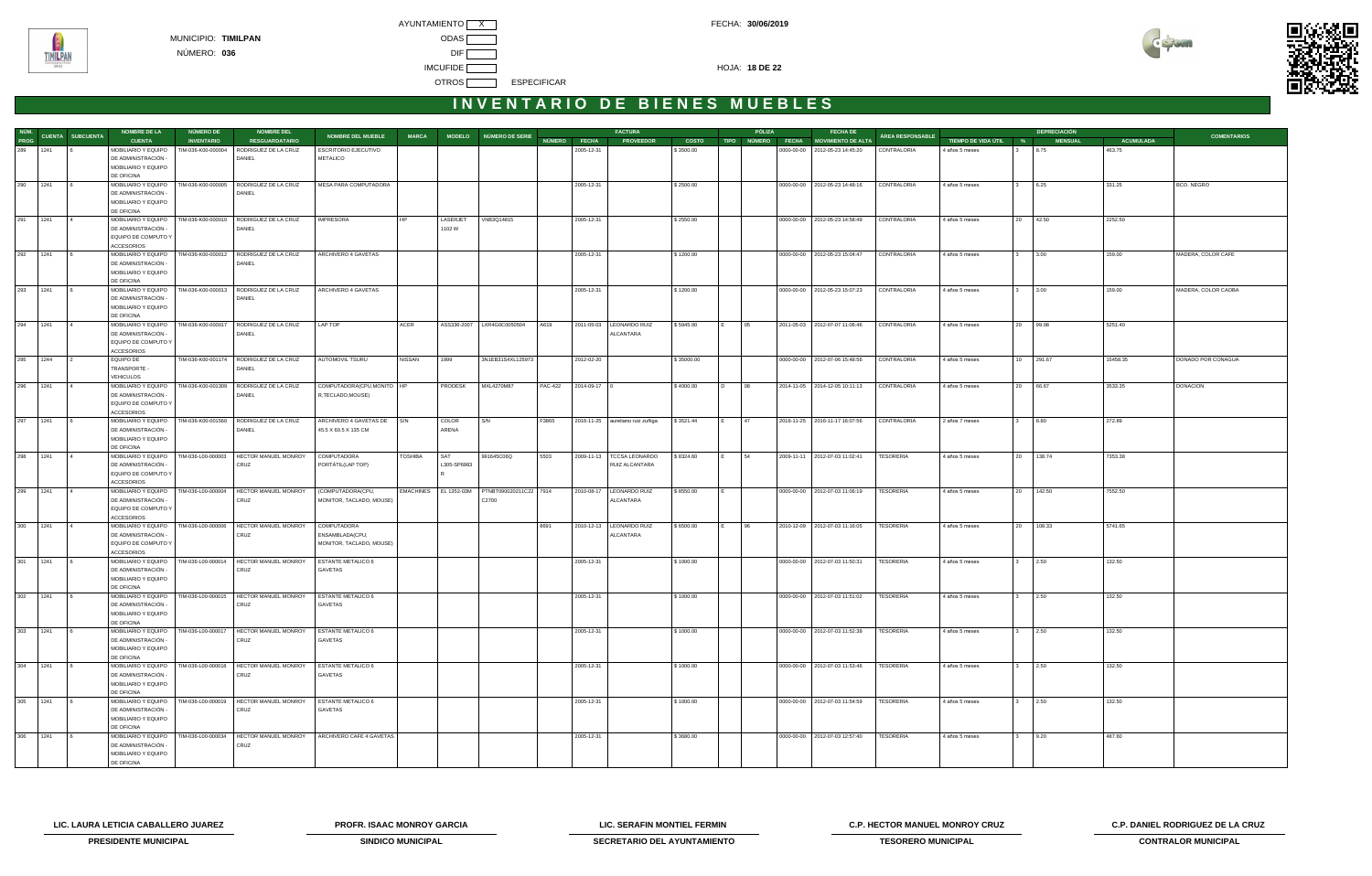

|             |                       | <b>NOMBRE DE LA</b>                        | NÚMERO DE          | <b>NOMBRE DEL</b>                                                  |                                        |                  |             |                            |       |              | <b>FACTURA</b>                         |              |       | PÓLIZA                  | <b>FECHA DE</b>                      |                   |                       |              | <b>DEPRECIACIÓN</b> |                  |                    |
|-------------|-----------------------|--------------------------------------------|--------------------|--------------------------------------------------------------------|----------------------------------------|------------------|-------------|----------------------------|-------|--------------|----------------------------------------|--------------|-------|-------------------------|--------------------------------------|-------------------|-----------------------|--------------|---------------------|------------------|--------------------|
|             | NÚM. CUENTA SUBCUENTA | <b>CUENTA</b>                              | <b>INVENTARIO</b>  | <b>RESGUARDATARIO</b>                                              | <b>NOMBRE DEL MUEBLE</b>               | <b>MARCA</b>     |             | MODELO NÚMERO DE SERIE     |       |              | NÚMERO FECHA PROVEEDOR                 | <b>COSTO</b> |       |                         | TIPO NÚMERO FECHA MOVIMIENTO DE ALTA | ÁREA RESPONSABLE  | TIEMPO DE VIDA ÚTIL % |              | <b>MENSUAL</b>      | <b>ACUMULADA</b> | <b>COMENTARIOS</b> |
| 307 1241    |                       | MOBILIARIO Y EQUIPO                        | TIM-036-L00-000035 | HECTOR MANUEL MONROY                                               | ARCHIVERO CAOBA 4                      |                  |             |                            |       | 2005-12-31   |                                        | \$3680.00    |       |                         | 0000-00-00   2012-07-03 12:58:33     | TESORERIA         | 4 años 5 meses        |              | 9.20                | 487.60           | MADERA             |
|             |                       | DE ADMINISTRACIÓN -                        |                    | CRUZ                                                               | GAVETAS                                |                  |             |                            |       |              |                                        |              |       |                         |                                      |                   |                       |              |                     |                  |                    |
|             |                       | MOBILIARIO Y EQUIPO                        |                    |                                                                    |                                        |                  |             |                            |       |              |                                        |              |       |                         |                                      |                   |                       |              |                     |                  |                    |
|             |                       | DE OFICINA                                 |                    |                                                                    |                                        |                  |             |                            |       |              |                                        |              |       |                         |                                      |                   |                       |              |                     |                  |                    |
| 308 1241    |                       | MOBILIARIO Y EQUIPO                        | TIM-036-L00-000036 | HECTOR MANUEL MONROY                                               | <b>ESCRITORIO METALICO 4</b>           |                  |             |                            |       | 2005-12-31   |                                        | \$3000.00    |       |                         | 0000-00-00 2012-07-03 14:21:34       | TESORERIA         | 4 años 5 meses        |              | 7.50                | 397.50           |                    |
|             |                       | DE ADMINISTRACIÓN<br>MOBILIARIO Y EQUIPO   |                    | CRUZ                                                               | CAJONES                                |                  |             |                            |       |              |                                        |              |       |                         |                                      |                   |                       |              |                     |                  |                    |
|             |                       | DE OFICINA                                 |                    |                                                                    |                                        |                  |             |                            |       |              |                                        |              |       |                         |                                      |                   |                       |              |                     |                  |                    |
| 309 1241    |                       | MOBILIARIO Y EQUIPO                        | TIM-036-L00-000037 | HECTOR MANUEL MONROY                                               | RED DE EQUIPO DE                       |                  |             |                            |       | 2005-12-31   |                                        | \$134698.06  |       |                         | 0000-00-00   2012-07-03 14:31:44     | TESORERIA         | 4 años 5 meses        |              | 20 2244.97          | 118983.30        |                    |
|             |                       | DE ADMINISTRACIÓN -                        |                    | CRUZ                                                               | COMPUTO                                |                  |             |                            |       |              |                                        |              |       |                         |                                      |                   |                       |              |                     |                  |                    |
|             |                       | EQUIPO DE COMPUTO Y                        |                    |                                                                    |                                        |                  |             |                            |       |              |                                        |              |       |                         |                                      |                   |                       |              |                     |                  |                    |
|             |                       | <b>ACCESORIOS</b>                          |                    |                                                                    |                                        |                  |             |                            |       |              |                                        |              |       |                         |                                      |                   |                       |              |                     |                  |                    |
| 310 1244    |                       | EQUIPO DE                                  |                    | TIM-036-L00-000045   HECTOR MANUEL MONROY                          | AUTOMOVIL                              | <b>VOLKS</b>     | POINTER     | 9BWCC05W56P0627 9053       |       | 2006-09-20 0 |                                        | \$94901.45   |       | $\overline{10}$         | 0000-00-00   2012-05-23 09:58:50     | TESORERIA         | 4 años 5 meses        |              | 10 790.85           | 41914.83         |                    |
|             |                       | TRANSPORTE -                               |                    | CRUZ                                                               |                                        | WAGEN            | 2006        |                            |       |              |                                        |              |       |                         |                                      |                   |                       |              |                     |                  |                    |
| 311 1241    |                       | <b>VEHICULOS</b>                           |                    |                                                                    |                                        |                  |             |                            |       |              |                                        |              |       |                         |                                      |                   |                       |              |                     |                  |                    |
|             |                       | MOBILIARIO Y EQUIPO<br>DE ADMINISTRACIÓN - | TIM-036-L00-000045 | HECTOR MANUEL MONROY<br>CRUZ                                       | <b>ESCANER CAMA PLANA</b>              | <b>FUJITSU</b>   | F1 6230Z    | PA03630-B555 S/N<br>401764 | 779   | 2012-08-29 0 |                                        | \$32398.80   |       |                         | 2012-09-03 2012-10-12 09:41:17       | TESORERIA         | 4 años 5 meses        |              | 20 539.98           | 28618.94         | CHEQUE 1123        |
|             |                       | EQUIPO DE COMPUTO Y                        |                    |                                                                    |                                        |                  |             |                            |       |              |                                        |              |       |                         |                                      |                   |                       |              |                     |                  |                    |
|             |                       | <b>ACCESORIOS</b>                          |                    |                                                                    |                                        |                  |             |                            |       |              |                                        |              |       |                         |                                      |                   |                       |              |                     |                  |                    |
| 312 1241    |                       | MOBILIARIO Y EQUIPO                        | TIM-036-L00-000046 | HECTOR MANUEL MONROY                                               | COMPUTADORA PORTATIL                   |                  | 455         | 584082-001                 | 6366  |              | 2013-02-28   PROVEEDORA                | \$5750.00    | l C   | 47                      | 2013-02-20 2013-02-28 14:40:05       | TESORERIA         | 4 años 5 meses        |              | 20 95.83            | 5079.15          | CHEQUE 80          |
|             |                       | DE ADMINISTRACIÓN -                        |                    | CRUZ                                                               |                                        |                  |             |                            |       |              | PAPELERA                               |              |       |                         |                                      |                   |                       |              |                     |                  |                    |
|             |                       | EQUIPO DE COMPUTO Y                        |                    |                                                                    |                                        |                  |             |                            |       |              | COMPUTACIONAL LA                       |              |       |                         |                                      |                   |                       |              |                     |                  |                    |
|             |                       | <b>ACCESORIOS</b>                          |                    |                                                                    |                                        |                  |             |                            |       |              | SEVILLANA, S.A. DE                     |              |       |                         |                                      |                   |                       |              |                     |                  |                    |
| 313 1241    |                       |                                            | TIM-036-L00-000048 |                                                                    |                                        | S/M              | S/M         | S/S                        |       |              | C.V.<br>PROVEEDORA                     | \$6800.00    | I F I | $\overline{\mathbf{3}}$ | 2013-12-09 2014-12-22 11:32:56       |                   |                       |              |                     | 6006.65          |                    |
|             |                       | MOBILIARIO Y EQUIPO<br>DE ADMINISTRACIÓN - |                    | HECTOR MANUEL MONROY<br>CRUZ                                       | COMPUTADORA<br>ENSAMBLADA(MONITOR,CPU, |                  |             |                            | 20550 | 2013-12-09   | PAPELERA                               |              |       |                         |                                      | <b>TESORERIA</b>  | 4 años 5 meses        |              | 20 113.33           |                  | CHEQUE 276         |
|             |                       | EQUIPO DE COMPUTO Y                        |                    |                                                                    | TECLADO, MOUSE)                        |                  |             |                            |       |              | COMPUTACIONAL LA                       |              |       |                         |                                      |                   |                       |              |                     |                  |                    |
|             |                       | ACCESORIOS                                 |                    |                                                                    |                                        |                  |             |                            |       |              | SEVILLANA, S.A. DE                     |              |       |                         |                                      |                   |                       |              |                     |                  |                    |
|             |                       |                                            |                    |                                                                    |                                        |                  |             |                            |       |              | C.V.                                   |              |       |                         |                                      |                   |                       |              |                     |                  |                    |
| 314 1241    |                       | MOBILIARIO Y EQUIPO                        |                    | TIM-036-L00-000049   HECTOR MANUEL MONROY                          | COMPUTADORA                            | S/M              | S/M         | S/S                        | 22216 |              | 2013-12-19   PROVEEDORA                | \$6800.00    | I F I | 87                      | 2013-12-19 2014-12-22 11:37:27       | <b>TESORERIA</b>  | 4 años 5 meses        |              | 20 113.33           | 6006.65          | CHEQUE 217         |
|             |                       | DE ADMINISTRACIÓN -                        |                    | CRUZ                                                               | ENSAMBLADA(MONITOR,CPU,                |                  |             |                            |       |              | PAPELERA                               |              |       |                         |                                      |                   |                       |              |                     |                  |                    |
|             |                       | EQUIPO DE COMPUTO Y                        |                    |                                                                    | TECLADO, MOUSE)                        |                  |             |                            |       |              | COMPUTACIONAL LA                       |              |       |                         |                                      |                   |                       |              |                     |                  |                    |
|             |                       | <b>ACCESORIOS</b>                          |                    |                                                                    |                                        |                  |             |                            |       |              | SEVILLANA, S.A. DE<br>C.V              |              |       |                         |                                      |                   |                       |              |                     |                  |                    |
| 315 1241    |                       |                                            |                    | MOBILIARIO Y EQUIPO   TIM-036-L00-000062   HECTOR MANUEL MONROY    | ARCHIVERO 11 GAVETAS                   |                  |             | 203013140                  |       | 2005-12-31   |                                        | \$3450.00    |       |                         | 0000-00-00   2012-05-23 12:23:30     | <b>TESORERIA</b>  | 4 años 5 meses        | $\mathbf{3}$ | 8.63                | 457.15           |                    |
|             |                       | DE ADMINISTRACIÓN -                        |                    | CRUZ                                                               |                                        |                  |             |                            |       |              |                                        |              |       |                         |                                      |                   |                       |              |                     |                  |                    |
|             |                       | MOBILIARIO Y EQUIPO                        |                    |                                                                    |                                        |                  |             |                            |       |              |                                        |              |       |                         |                                      |                   |                       |              |                     |                  |                    |
|             |                       | DE OFICINA                                 |                    |                                                                    |                                        |                  |             |                            |       |              |                                        |              |       |                         |                                      |                   |                       |              |                     |                  |                    |
| 316 1241    |                       | MOBILIARIO Y EQUIPO                        |                    | TIM-036-L00-001303   HECTOR MANUEL MONROY   MESA DE TRABAJO CAOBA  |                                        | <b>MOD</b>       | JAN 018     | S/S                        | 12990 |              | 2014-09-05   PROVEEDORA                | \$2950.01    |       | 59                      | 2014-10-07 2014-10-31 15:49:43       | <b>TESORERIA</b>  | 4 años 5 meses        |              | 7.38                | 390.90           | CHEQUE 070         |
|             |                       | DE ADMINISTRACIÓN -                        |                    | CRUZ                                                               |                                        |                  |             |                            |       |              | PAPELERA                               |              |       |                         |                                      |                   |                       |              |                     |                  |                    |
|             |                       | MOBILIARIO Y EQUIPO<br>DE OFICINA          |                    |                                                                    |                                        |                  |             |                            |       |              | COMPUTACIONAL LA<br>SEVILLANA, S.A. DE |              |       |                         |                                      |                   |                       |              |                     |                  |                    |
|             |                       |                                            |                    |                                                                    |                                        |                  |             |                            |       |              |                                        |              |       |                         |                                      |                   |                       |              |                     |                  |                    |
| 317 1241    |                       | MOBILIARIO Y EQUIPO                        |                    | TIM-036-L00-001305   HECTOR MANUEL MONROY                          | SILLA DE PIEL                          | <b>ESCOCIA</b>   | S/M         | S/S                        |       |              | 16891942 2014-10-22 OFICCE DEPOT DE    | \$2799.00    |       | 68                      | 2014-10-21 2014-10-31 16:11:50       | TESORERIA         | 4 años 5 meses        |              | 7.00                | 370.88           | CUEQUE 079         |
|             |                       | DE ADMINISTRACIÓN -                        |                    | CRUZ                                                               |                                        |                  |             |                            |       |              | MEXICO S.A. DE C.V.                    |              |       |                         |                                      |                   |                       |              |                     |                  |                    |
|             |                       | MOBILIARIO Y EQUIPO                        |                    |                                                                    |                                        |                  |             |                            |       |              |                                        |              |       |                         |                                      |                   |                       |              |                     |                  |                    |
|             |                       | DE OFICINA                                 |                    |                                                                    |                                        |                  |             |                            |       |              |                                        |              |       |                         |                                      |                   |                       |              |                     |                  |                    |
| 318 1241    |                       | MOBILIARIO Y EQUIPO                        |                    | TIM-036-L00-001420   HECTOR MANUEL MONROY                          | IMPRESORA SISTEMA                      | EPSON L300 B521D |             | <b>UNEK003155</b>          | 19263 |              | 2015-01-09   PROVEEDORA                | \$2760.00    | IE.   | 28                      | 2015-01-23 2015-01-31 11:03:33       | TESORERIA         | 4 años 5 meses        |              | 20 46.00            | 2438.00          | CHEQUE 109         |
|             |                       | DE ADMINISTRACIÓN -                        |                    | CRUZ                                                               | CONTINUO                               |                  |             |                            |       |              | PAPELERA                               |              |       |                         |                                      |                   |                       |              |                     |                  |                    |
|             |                       | EQUIPO DE COMPUTO Y<br><b>ACCESORIOS</b>   |                    |                                                                    |                                        |                  |             |                            |       |              | COMPUTACIONAL LA<br>SEVILLANA, S.A. DE |              |       |                         |                                      |                   |                       |              |                     |                  |                    |
|             |                       |                                            |                    |                                                                    |                                        |                  |             |                            |       |              | C.V.                                   |              |       |                         |                                      |                   |                       |              |                     |                  |                    |
| 319<br>1241 |                       |                                            |                    | MOBILIARIO Y EQUIPO   TIM-036-L00-001506   HECTOR MANUEL MONROY    | CPU ENSAMBLADO                         | S/M              | S/M         | S/S                        | 20975 |              | 2015-02-13   PROVEEDORA                | \$7260.00    |       | 52                      | 2015-03-06 2015-03-31 11:10:48       | <b>TESORERIA</b>  | 4 años 4 meses        |              | 20 121.00           | 6292.00          | CHEQUE 003         |
|             |                       | DE ADMINISTRACIÓN -                        |                    | CRUZ                                                               |                                        |                  |             |                            |       |              | PAPELERA                               |              |       |                         |                                      |                   |                       |              |                     |                  |                    |
|             |                       | EQUIPO DE COMPUTO Y                        |                    |                                                                    |                                        |                  |             |                            |       |              | COMPUTACIONAL LA                       |              |       |                         |                                      |                   |                       |              |                     |                  |                    |
|             |                       | ACCESORIOS                                 |                    |                                                                    |                                        |                  |             |                            |       |              | SEVILLANA, S.A. DE                     |              |       |                         |                                      |                   |                       |              |                     |                  |                    |
|             |                       |                                            |                    |                                                                    |                                        |                  |             |                            |       |              | C.V.                                   |              |       |                         |                                      |                   |                       |              |                     |                  |                    |
| 320<br>1241 |                       | DE ADMINISTRACIÓN -                        |                    | MOBILIARIO Y EQUIPO   TIM-036-L00-001548   HECTOR MANUEL MONROY    | COMPUTADORA                            |                  | M-DS3H      | SN155050189868             | 17    |              | 2016-09-10   LAURA MATEOS              | \$8700.00    |       | E 42                    | 2016-09-08 2016-09-12 11:22:33       | TESORERIA         | 2 años 9 meses        | 20           | 145.00              | 4785.00          |                    |
|             |                       | EQUIPO DE COMPUTO Y                        |                    | CRUZ                                                               | ENSAMBLADA                             |                  |             |                            |       |              | <b>MONROY</b>                          |              |       |                         |                                      |                   |                       |              |                     |                  |                    |
|             |                       | ACCESORIOS                                 |                    |                                                                    |                                        |                  |             |                            |       |              |                                        |              |       |                         |                                      |                   |                       |              |                     |                  |                    |
| 321<br>1241 |                       | MOBILIARIO Y EQUIPO                        | TIM-036-L00-001559 | HECTOR MANUEL MONROY                                               | ARCHIVERO 4 GAVETAS DE S/N             |                  | COLOR       | S/N                        | F3865 |              | 2016-11-25 aureliano ruiz zuñiga       | \$3521.44    |       | 47                      | 2016-11-25 2016-11-17 16:05:25       | TESORERIA         | 2 años 7 meses        |              | 8.80                | 272.89           |                    |
|             |                       | DE ADMINISTRACIÓN -                        |                    | CRUZ                                                               | 45.5 X 60.5 X 135 CM                   |                  | ARENA/CALIB |                            |       |              |                                        |              |       |                         |                                      |                   |                       |              |                     |                  |                    |
|             |                       | MOBILIARIO Y EQUIPO                        |                    |                                                                    |                                        |                  | <b>RE</b>   |                            |       |              |                                        |              |       |                         |                                      |                   |                       |              |                     |                  |                    |
|             |                       | DE OFICINA                                 |                    |                                                                    |                                        |                  |             |                            |       |              |                                        |              |       |                         |                                      |                   |                       |              |                     |                  |                    |
| 322 1241    |                       | MOBILIARIO Y EQUIPO                        |                    | TIM-036-N00-000001   ALFREDO SANTIAGO CHIMAL   ESCRITORIO METALICO |                                        |                  |             |                            |       | 2005-12-31   |                                        | \$3680.00    |       |                         | 0000-00-00 2012-05-25 15:55:16       | DIRECCIÓN GENERAL | 4 años 5 meses        |              | 3 9.20              | 487.60           | GRIS, 3 GAVETAS    |
|             |                       | DE ADMINISTRACIÓN -                        |                    |                                                                    |                                        |                  |             |                            |       |              |                                        |              |       |                         |                                      | DE DESARROLLO Y   |                       |              |                     |                  |                    |
|             |                       | MOBILIARIO Y EQUIPO<br>DE OFICINA          |                    |                                                                    |                                        |                  |             |                            |       |              |                                        |              |       |                         |                                      | FOMENTO ECONOMIC  |                       |              |                     |                  |                    |
|             |                       |                                            |                    |                                                                    |                                        |                  |             |                            |       |              |                                        |              |       |                         |                                      |                   |                       |              |                     |                  |                    |

**LIC. LAURA LETICIA CABALLERO JUAREZ PROFR. ISAAC MONROY GARCIA LIC. SERAFIN MONTIEL FERMIN C.P. HECTOR MANUEL MONROY CRUZ C.P. DANIEL RODRIGUEZ DE LA CRUZ** 



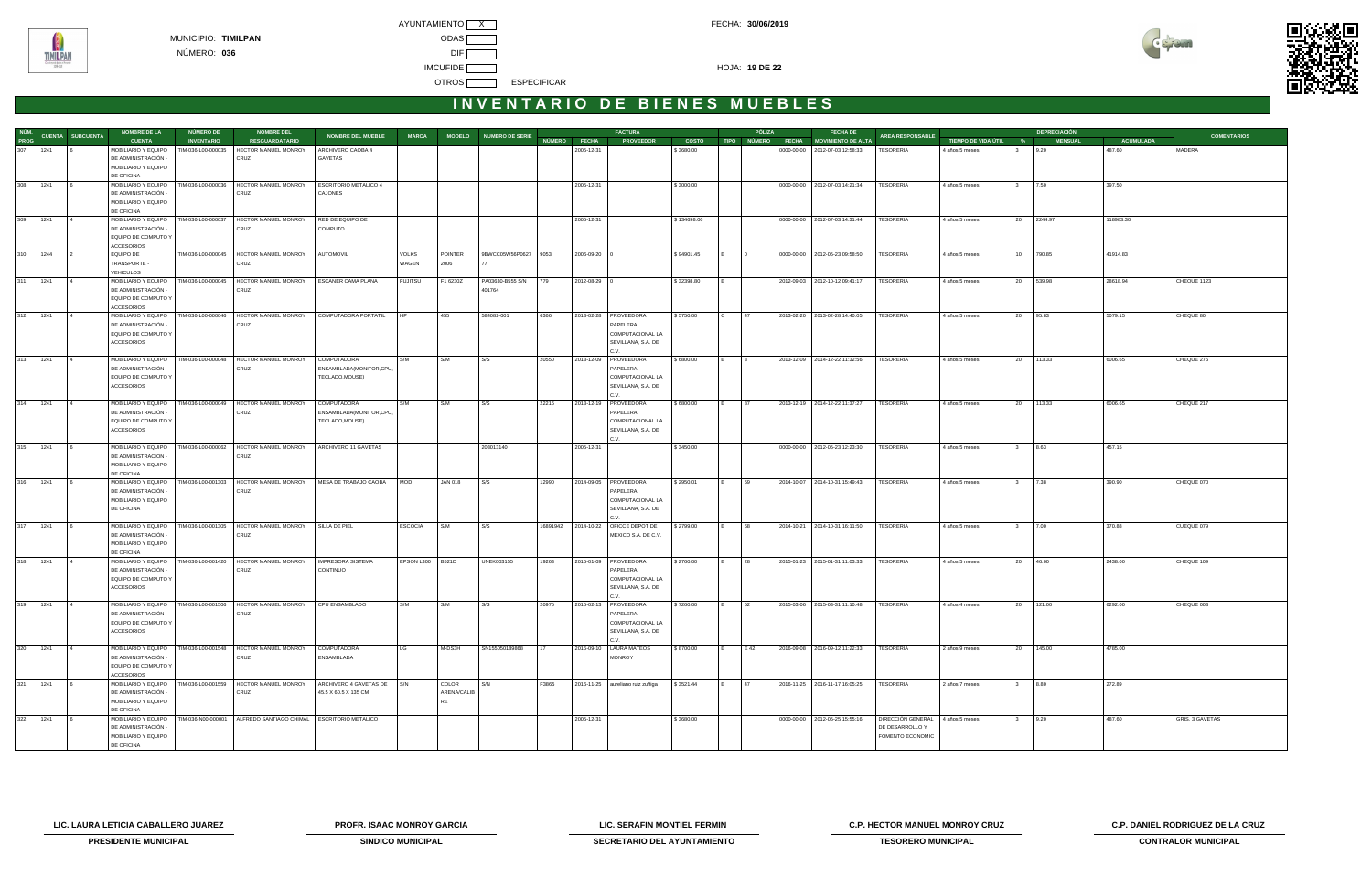AYUNTAMIENTO X CONTROL CONTROL CONTROL CONTROL CONTROL FECHA: 30/06/2019 IMCUFIDE **The Contract of the Contract of the Contract of the Contract of the Contract of the Contract of the Contract of the Contract of the Contract of the Contract of the Contract of the Contract of the Contract of the** OTROS **ESPECIFICAR** 



# **I N V E N T A R I O D E B I E N E S M U E B L E S**

|             |          |                          | <b>NOMBRE DE LA</b>                        | <b>NÚMERO DE</b>   | <b>NOMBRE DEL</b>                                                            |                                                 |                      |               |                            |                |                    | <b>FACTURA</b>                                    |              |                | PÓLIZA       | <b>FECHA DE</b>                      |                                      |                       |                        | <b>DEPRECIACIÓN</b> |                  |                            |
|-------------|----------|--------------------------|--------------------------------------------|--------------------|------------------------------------------------------------------------------|-------------------------------------------------|----------------------|---------------|----------------------------|----------------|--------------------|---------------------------------------------------|--------------|----------------|--------------|--------------------------------------|--------------------------------------|-----------------------|------------------------|---------------------|------------------|----------------------------|
| <b>PROG</b> |          | NÚM.<br>CUENTA SUBCUENTA | <b>CUENTA</b>                              | <b>INVENTARIO</b>  | <b>RESGUARDATARIO</b>                                                        | <b>NOMBRE DEL MUEBLE</b>                        | <b>MARCA</b>         |               | MODELO NÚMERO DE SERIE     | NÚMERO FECHA   |                    | <b>PROVEEDOR</b>                                  | <b>COSTO</b> |                |              | TIPO NÚMERO FECHA MOVIMIENTO DE ALTA | ÁREA RESPONSABLE                     | TIEMPO DE VIDA ÚTIL % |                        | <b>MENSUAL</b>      | <b>ACUMULADA</b> | <b>COMENTARIOS</b>         |
|             | 323 1241 |                          | MOBILIARIO Y EQUIPO                        | TIM-036-N00-000003 | ALFREDO SANTIAGO CHIMAL   ESCRITORIO                                         |                                                 |                      |               |                            |                | 2005-12-31         |                                                   | \$2860.00    |                |              | 0000-00-00 2012-05-25 15:38:35       | DIRECCIÓN GENERAL 4 años 5 meses     |                       | 3                      | 7.15                | 378.95           | BARNIZADO CAFE             |
|             |          |                          | DE ADMINISTRACIÓN -                        |                    |                                                                              |                                                 |                      |               |                            |                |                    |                                                   |              |                |              |                                      | DE DESARROLLO Y                      |                       |                        |                     |                  |                            |
|             |          |                          | MOBILIARIO Y EQUIPO                        |                    |                                                                              |                                                 |                      |               |                            |                |                    |                                                   |              |                |              |                                      | FOMENTO ECONOMIC                     |                       |                        |                     |                  |                            |
|             |          |                          | DE OFICINA                                 |                    |                                                                              |                                                 |                      |               |                            |                |                    |                                                   |              |                |              |                                      |                                      |                       |                        |                     |                  |                            |
| 324 1241    |          |                          | MOBILIARIO Y EQUIPO                        | TIM-036-N00-000004 | ALFREDO SANTIAGO CHIMAL ARCHIVERO DE MADERA                                  |                                                 |                      |               |                            |                | 2005-12-31         |                                                   | \$3000.00    |                |              | 0000-00-00 2012-05-25 15:37:17       | DIRECCIÓN GENERAL                    | 4 años 5 meses        | 7.50<br>$3^{\circ}$    |                     | 397.50           | COLOR CAFE                 |
|             |          |                          | DE ADMINISTRACIÓN -<br>MOBILIARIO Y EQUIPO |                    |                                                                              |                                                 |                      |               |                            |                |                    |                                                   |              |                |              |                                      | DE DESARROLLO Y                      |                       |                        |                     |                  |                            |
|             |          |                          | DE OFICINA                                 |                    |                                                                              |                                                 |                      |               |                            |                |                    |                                                   |              |                |              |                                      | FOMENTO ECONOMIC                     |                       |                        |                     |                  |                            |
|             | 325 1241 |                          | MOBILIARIO Y EQUIPO                        | TIM-036-N00-000869 | ALFREDO SANTIAGO CHIMAL   MESA DE CENTRO                                     |                                                 |                      |               |                            |                | 2005-12-31         |                                                   | \$2000.00    |                |              | 0000-00-00   2012-06-28 09:56:03     | DIRECCIÓN GENERAL                    | 4 años 5 meses        | 5.00<br>$3^{\circ}$    |                     | 265.00           | VERDE CON CRISTAL          |
|             |          |                          | DE ADMINISTRACIÓN -                        |                    |                                                                              |                                                 |                      |               |                            |                |                    |                                                   |              |                |              |                                      | DE DESARROLLO Y                      |                       |                        |                     |                  |                            |
|             |          |                          | MOBILIARIO Y EQUIPO                        |                    |                                                                              |                                                 |                      |               |                            |                |                    |                                                   |              |                |              |                                      | FOMENTO ECONOMIC                     |                       |                        |                     |                  |                            |
|             |          |                          | DE OFICINA                                 |                    |                                                                              |                                                 |                      |               |                            |                |                    |                                                   |              |                |              |                                      |                                      |                       |                        |                     |                  |                            |
|             | 326 1241 |                          | MOBILIARIO Y EQUIPO                        |                    | TIM-036-N00-001524   ALFREDO SANTIAGO CHIMAL   COMPUTADORA(CPU, MONITO   S/M |                                                 |                      | S/M           | S/S                        | ACTA CAB       | $2015-06-30$ 0     |                                                   | \$4000.00    | $\overline{D}$ | $\mathbf{0}$ | 2015-11-11 2015-11-11 12:29:01       | DIRECCIÓN GENERAL 4 años             |                       | 20 66.67               |                     | 3200.00          |                            |
|             |          |                          | DE ADMINISTRACIÓN -                        |                    |                                                                              | R, TECLADO, MOUSE)                              |                      |               |                            | <b>EXT 128</b> |                    |                                                   |              |                |              |                                      | DE DESARROLLO Y                      |                       |                        |                     |                  |                            |
|             |          |                          | EQUIPO DE COMPUTO Y                        |                    |                                                                              |                                                 |                      |               |                            | 2015           |                    |                                                   |              |                |              |                                      | FOMENTO ECONOMIC                     |                       |                        |                     |                  |                            |
|             |          |                          | <b>ACCESORIOS</b>                          |                    |                                                                              |                                                 |                      |               |                            |                |                    |                                                   |              |                |              |                                      |                                      |                       |                        |                     |                  |                            |
| 327 1241    |          |                          | MOBILIARIO Y EQUIPO<br>DE ADMINISTRACIÓN - | TIM-036-N00-001531 | ALFREDO SANTIAGO CHIMAL                                                      | MULTIFUNCIONAL CON<br>SISTEMA DE TINTA CONTINUA | <b>BROTHER</b>       |               | MFC-J485DW U64066G5H291873 | 2236           |                    | 2016-02-08 JOSE LUIS CABRERA \\$3000.00<br>CASTRO |              | IE.            | E 32         | 2016-02-16 2016-06-25 11:04:23       | DIRECCIÓN GENERAL<br>DE DESARROLLO Y | 3 años 4 meses        | 20 50.00               |                     | 2000.00          |                            |
|             |          |                          | EQUIPO DE COMPUTO Y                        |                    |                                                                              |                                                 |                      |               |                            |                |                    |                                                   |              |                |              |                                      | FOMENTO ECONOMIC                     |                       |                        |                     |                  |                            |
|             |          |                          | <b>ACCESORIOS</b>                          |                    |                                                                              |                                                 |                      |               |                            |                |                    |                                                   |              |                |              |                                      |                                      |                       |                        |                     |                  |                            |
| 328 1241    |          |                          | MOBILIARIO Y EQUIPO                        |                    | TIM-036-N00-001549   ALFREDO SANTIAGO CHIMAL   COMPUTADORA                   |                                                 | LG                   | M-DS3H        | SN155050189440             | 17             |                    | 2016-09-10   LAURA MATEOS                         | \$8700.00    |                | E 42         | 2016-09-08 2016-09-12 11:26:31       | DIRECCIÓN GENERAL                    | 2 años 9 meses        | 20 145.00              |                     | 4785.00          |                            |
|             |          |                          | DE ADMINISTRACIÓN -                        |                    |                                                                              | ENSAMBLADA                                      |                      |               |                            |                |                    | <b>MONROY</b>                                     |              |                |              |                                      | DE DESARROLLO Y                      |                       |                        |                     |                  |                            |
|             |          |                          | EQUIPO DE COMPUTO Y                        |                    |                                                                              |                                                 |                      |               |                            |                |                    |                                                   |              |                |              |                                      | FOMENTO ECONOMIC                     |                       |                        |                     |                  |                            |
|             |          |                          | <b>ACCESORIOS</b>                          |                    |                                                                              |                                                 |                      |               |                            |                |                    |                                                   |              |                |              |                                      |                                      |                       |                        |                     |                  |                            |
| 329 1241    |          | <b>16</b>                | MOBILIARIO Y EQUIPO                        | TIM-036-N01-000002 | <b>EDGAR ALCANTARA</b>                                                       | <b>ESCRITORIO SECRETARIAL</b>                   | ROAL                 |               |                            |                | 2005-12-31         |                                                   | \$1400.00    |                |              | 0000-00-00 2012-05-25 13:29:35       | DESARROLLO                           | 4 años 5 meses        | 3.50<br>3 <sup>3</sup> |                     | 185.50           |                            |
|             |          |                          | DE ADMINISTRACIÓN -                        |                    | MARTINEZ                                                                     |                                                 |                      |               |                            |                |                    |                                                   |              |                |              |                                      | AGROPECUARIO                         |                       |                        |                     |                  |                            |
|             |          |                          | MOBILIARIO Y EQUIPO                        |                    |                                                                              |                                                 |                      |               |                            |                |                    |                                                   |              |                |              |                                      |                                      |                       |                        |                     |                  |                            |
|             | 330 1241 |                          | DE OFICINA<br>MOBILIARIO Y EQUIPO          | TIM-036-N01-000003 | <b>EDGAR ALCANTARA</b>                                                       | <b>MESA ESCRITORIO</b>                          |                      |               |                            |                | 2005-12-31         |                                                   | \$1000.00    |                |              | 0000-00-00 2012-05-25 13:31:15       | DESARROLLO                           | 4 años 5 meses        | 3 2.50                 |                     | 132.50           | MADERA, COLOR CAFE OBSCURO |
|             |          |                          | DE ADMINISTRACIÓN -                        |                    | MARTINEZ                                                                     |                                                 |                      |               |                            |                |                    |                                                   |              |                |              |                                      | AGROPECUARIO                         |                       |                        |                     |                  |                            |
|             |          |                          | MOBILIARIO Y EQUIPO                        |                    |                                                                              |                                                 |                      |               |                            |                |                    |                                                   |              |                |              |                                      |                                      |                       |                        |                     |                  |                            |
|             |          |                          | DE OFICINA                                 |                    |                                                                              |                                                 |                      |               |                            |                |                    |                                                   |              |                |              |                                      |                                      |                       |                        |                     |                  |                            |
|             | 331 1241 |                          | MOBILIARIO Y EQUIPO                        | TIM-036-N01-000004 | EDGAR ALCANTARA                                                              | ARCHIVERO METALICO                              |                      |               |                            |                | 2005-12-31         |                                                   | \$3680.00    |                |              | 0000-00-00 2012-05-25 14:44:57       | DESARROLLO                           | 4 años 5 meses        | 9.20                   |                     | 487.60           | COLOR CREMA 3 GAVETAS      |
|             |          |                          | DE ADMINISTRACIÓN -                        |                    | MARTINEZ                                                                     |                                                 |                      |               |                            |                |                    |                                                   |              |                |              |                                      | AGROPECUARIO                         |                       |                        |                     |                  |                            |
|             |          |                          | MOBILIARIO Y EQUIPO                        |                    |                                                                              |                                                 |                      |               |                            |                |                    |                                                   |              |                |              |                                      |                                      |                       |                        |                     |                  |                            |
|             |          |                          | DE OFICINA                                 |                    |                                                                              |                                                 |                      |               |                            |                |                    |                                                   |              |                |              |                                      |                                      |                       |                        |                     |                  |                            |
|             | 332 1241 | <b>16</b>                | MOBILIARIO Y EQUIPO                        | TIM-036-N01-000005 | <b>EDGAR ALCANTARA</b>                                                       | ESTANTE METALICO                                |                      |               |                            |                | 2005-12-31         |                                                   | \$1000.00    |                |              | 0000-00-00   2012-05-25 14:48:02     | DESARROLLO                           | 4 años 5 meses        | 2.50<br>$3^{\circ}$    |                     | 132.50           | GRIS DE 5 ENTREPAÑOS       |
|             |          |                          | DE ADMINISTRACIÓN -                        |                    | MARTINEZ                                                                     |                                                 |                      |               |                            |                |                    |                                                   |              |                |              |                                      | AGROPECUARIO                         |                       |                        |                     |                  |                            |
|             |          |                          | MOBILIARIO Y EQUIPO<br>DE OFICINA          |                    |                                                                              |                                                 |                      |               |                            |                |                    |                                                   |              |                |              |                                      |                                      |                       |                        |                     |                  |                            |
| 333 1244    |          |                          | <b>EQUIPO DE</b>                           | TIM-036-N01-000007 | <b>EDGAR ALCANTARA</b>                                                       | CAMIONETA                                       | FORD                 | 1999 LOBO     | 3FTDF1724XMA4150           |                | 2005-12-31         |                                                   | \$20000.00   |                |              | 0000-00-00 2012-05-25 15:29:22       | DESARROLLO                           | 4 años 5 meses        | 10 166.67              |                     | 8833.35          | DONADA POR CONAGUA         |
|             |          |                          | TRANSPORTE -                               |                    | MARTINEZ                                                                     |                                                 |                      | 150XL         |                            |                |                    |                                                   |              |                |              |                                      | AGROPECUARIO                         |                       |                        |                     |                  |                            |
|             |          |                          | <b>VEHICULOS</b>                           |                    |                                                                              |                                                 |                      |               |                            |                |                    |                                                   |              |                |              |                                      |                                      |                       |                        |                     |                  |                            |
| 334 1241    |          |                          | MOBILIARIO Y EQUIPO                        | TIM-036-N01-001551 | EDGAR ALCANTARA                                                              | COMPUTADORA                                     | LG                   | M-DS3H        | SN155050189434             | 17             |                    | 2016-09-10   LAURA MATEOS                         | \$8700.00    |                | E 42         | 2016-09-08 2016-09-12 11:31:11       | DESARROLLO                           | 2 años 9 meses        | 20                     | 145.00              | 4785.00          |                            |
|             |          |                          | DE ADMINISTRACIÓN -                        |                    | MARTINEZ                                                                     | ENSAMBLADA                                      |                      |               |                            |                |                    | <b>MONROY</b>                                     |              |                |              |                                      | AGROPECUARIO                         |                       |                        |                     |                  |                            |
|             |          |                          | EQUIPO DE COMPUTO Y                        |                    |                                                                              |                                                 |                      |               |                            |                |                    |                                                   |              |                |              |                                      |                                      |                       |                        |                     |                  |                            |
|             |          |                          | <b>ACCESORIOS</b>                          |                    |                                                                              |                                                 |                      |               |                            |                |                    |                                                   |              |                |              |                                      |                                      |                       |                        |                     |                  |                            |
| 335 1241    |          |                          | MOBILIARIO Y EQUIPO                        |                    | TIM-036-R00-000010   MARTINEZ PEREZ LILIANA                                  | <b>MINICOMPONENTE</b>                           | PANASONIC CATM900    |               |                            |                | 2005-12-31 0       |                                                   | \$6400.00    |                |              | 0000-00-00   2012-05-29 10:24:12     | CASA DE LA CULTURA 4 años 5 meses    |                       | 20 106.67              |                     | 5653.35          | 6000 W CON BOCINAS         |
|             |          |                          | DE ADMINISTRACIÓN -<br>EQUIPO DE COMPUTO Y |                    |                                                                              |                                                 |                      | <b>DVD</b>    |                            |                |                    |                                                   |              |                |              |                                      |                                      |                       |                        |                     |                  |                            |
|             |          |                          | <b>ACCESORIOS</b>                          |                    |                                                                              |                                                 |                      |               |                            |                |                    |                                                   |              |                |              |                                      |                                      |                       |                        |                     |                  |                            |
| 336 1246    |          |                          | MAQUINARIA, OTROS                          |                    | TIM-036-R00-000011 MARTINEZ PEREZ LILIANA                                    | COMPRESOR LIMITADOR                             | BERINGHER   MBX-2600 |               | NO535747178                |                | 2005-12-31         |                                                   | \$2500.00    |                |              | 0000-00-00   2012-05-29 10:27:25     | CASA DE LA CULTURA 4 años 5 meses    |                       | 10<br>20.83            |                     | 1104.15          |                            |
|             |          |                          | <b>EQUIPOS Y</b>                           |                    |                                                                              |                                                 |                      |               |                            |                |                    |                                                   |              |                |              |                                      |                                      |                       |                        |                     |                  |                            |
|             |          |                          | HERRAMIENTAS -                             |                    |                                                                              |                                                 |                      |               |                            |                |                    |                                                   |              |                |              |                                      |                                      |                       |                        |                     |                  |                            |
|             |          |                          | MAQUINARIA Y EQUIPO                        |                    |                                                                              |                                                 |                      |               |                            |                |                    |                                                   |              |                |              |                                      |                                      |                       |                        |                     |                  |                            |
|             |          |                          | <b>DIVERSO</b>                             |                    |                                                                              |                                                 |                      |               |                            |                |                    |                                                   |              |                |              |                                      |                                      |                       |                        |                     |                  |                            |
| 337 1241    |          |                          | MOBILIARIO Y EQUIPO                        |                    | TIM-036-R00-000013   MARTINEZ PEREZ LILIANA                                  | BAFLE 2 VIAS 1X15                               | JBL                  | JRX115        | 96121                      | A30251         | $2005 - 12 - 31$ 0 |                                                   | \$3040.00    |                |              | 0000-00-00   2012-05-29 10:35:38     | CASA DE LA CULTURA 4 años 5 meses    |                       | 20 50.67               |                     | 2685.35          |                            |
|             |          |                          | DE ADMINISTRACIÓN -                        |                    |                                                                              |                                                 |                      |               |                            |                |                    |                                                   |              |                |              |                                      |                                      |                       |                        |                     |                  |                            |
|             |          |                          | EQUIPO DE COMPUTO Y                        |                    |                                                                              |                                                 |                      |               |                            |                |                    |                                                   |              |                |              |                                      |                                      |                       |                        |                     |                  |                            |
| 338 1241    |          |                          | <b>ACCESORIOS</b>                          |                    | MOBILIARIO Y EQUIPO   TIM-036-R00-000014   MARTINEZ PEREZ LILIANA            | BAFLE 2 VIAS 1X15                               | <b>JBL</b>           | <b>JRX115</b> | 92728                      | A30251         | $2005 - 12 - 31$ 0 |                                                   | \$3040.00    |                |              | 0000-00-00 2012-05-29 10:38:11       | CASA DE LA CULTURA 4 años 5 meses    |                       | 20 50.67               |                     | 2685.35          |                            |
|             |          |                          | DE ADMINISTRACIÓN -                        |                    |                                                                              |                                                 |                      |               |                            |                |                    |                                                   |              |                |              |                                      |                                      |                       |                        |                     |                  |                            |
|             |          |                          | EQUIPO DE COMPUTO Y                        |                    |                                                                              |                                                 |                      |               |                            |                |                    |                                                   |              |                |              |                                      |                                      |                       |                        |                     |                  |                            |
|             |          |                          | <b>ACCESORIOS</b>                          |                    |                                                                              |                                                 |                      |               |                            |                |                    |                                                   |              |                |              |                                      |                                      |                       |                        |                     |                  |                            |
| 339 1241    |          |                          | MOBILIARIO Y EQUIPO                        |                    | TIM-036-R00-000015   MARTINEZ PEREZ LILIANA                                  | BAFLE 2 VIAS 1X15                               | <b>JBL</b>           | <b>JRX115</b> | 75479                      | A30251         | 2005-12-31 0       |                                                   | \$3040.00    |                |              | 0000-00-00   2012-05-29 10:41:43     | CASA DE LA CULTURA 4 años 5 meses    |                       | 20 50.67               |                     | 2685.35          |                            |
|             |          |                          | DE ADMINISTRACIÓN -                        |                    |                                                                              |                                                 |                      |               |                            |                |                    |                                                   |              |                |              |                                      |                                      |                       |                        |                     |                  |                            |
|             |          |                          | EQUIPO DE COMPUTO Y                        |                    |                                                                              |                                                 |                      |               |                            |                |                    |                                                   |              |                |              |                                      |                                      |                       |                        |                     |                  |                            |
|             |          |                          | <b>ACCESORIOS</b>                          |                    |                                                                              |                                                 |                      |               |                            |                |                    |                                                   |              |                |              |                                      |                                      |                       |                        |                     |                  |                            |

**LIC. LAURA LETICIA CABALLERO JUAREZ PROFR. ISAAC MONROY GARCIA LIC. SERAFIN MONTIEL FERMIN C.P. HECTOR MANUEL MONROY CRUZ C.P. DANIEL RODRIGUEZ DE LA CRUZ** 



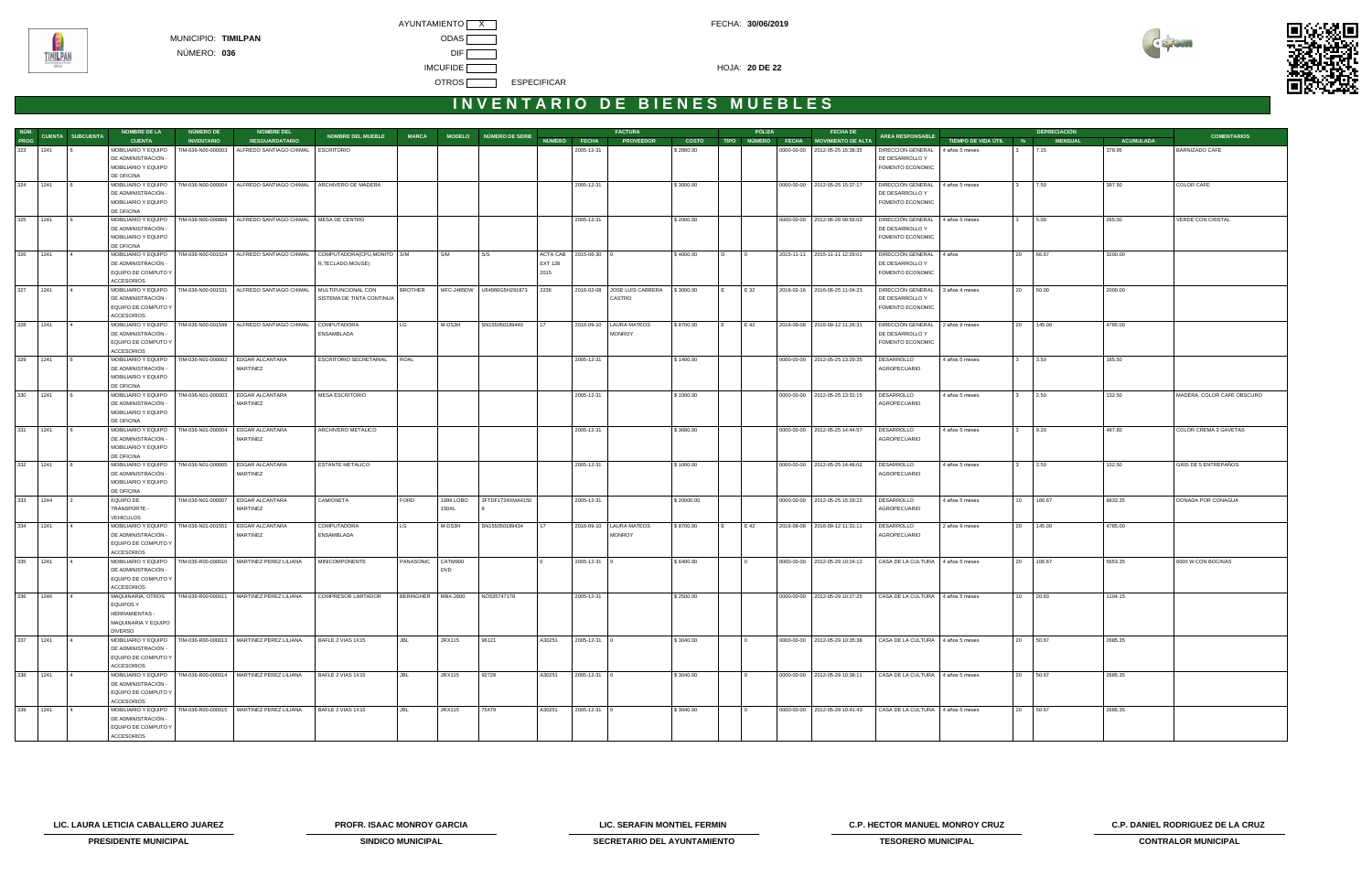



|          |                               | <b>NOMBRE DE LA</b>                      | <b>NÚMERO DE</b>  | <b>NOMBRE DEL</b>                                                           |                                                                     |                   |               |                        |        |                    | <b>FACTURA</b>           |           | PÓLIZA | <b>FECHA DE</b>                      |                                   |                       | <b>DEPRECIACIÓN</b> |                  |                         |
|----------|-------------------------------|------------------------------------------|-------------------|-----------------------------------------------------------------------------|---------------------------------------------------------------------|-------------------|---------------|------------------------|--------|--------------------|--------------------------|-----------|--------|--------------------------------------|-----------------------------------|-----------------------|---------------------|------------------|-------------------------|
|          | NÚM.<br>PROG CUENTA SUBCUENTA | <b>CUENTA</b>                            | <b>INVENTARIO</b> | <b>RESGUARDATARIO</b>                                                       | <b>NOMBRE DEL MUEBLE</b>                                            | <b>MARCA</b>      |               | MODELO NÚMERO DE SERIE |        | NÚMERO FECHA       | <b>PROVEEDOR</b>         | COSTO     |        | TIPO NÚMERO FECHA MOVIMIENTO DE ALTA | ÁREA RESPONSABLE                  | TIEMPO DE VIDA ÚTIL % | <b>MENSUAL</b>      | <b>ACUMULADA</b> | <b>COMENTARIOS</b>      |
| 340 1241 |                               | MOBILIARIO Y EQUIPO                      |                   | TIM-036-R00-000016 MARTINEZ PEREZ LILIANA                                   | BAFLE 2 VIAS 1X15                                                   | JBL               | <b>JRX115</b> | 72217                  | A30251 | 2005-12-31 0       |                          | \$3040.00 |        | 0000-00-00   2012-05-29 10:43:36     | CASA DE LA CULTURA 4 años 5 meses |                       | 20 50.67            | 2685.35          |                         |
|          |                               | DE ADMINISTRACIÓN -                      |                   |                                                                             |                                                                     |                   |               |                        |        |                    |                          |           |        |                                      |                                   |                       |                     |                  |                         |
|          |                               | EQUIPO DE COMPUTO Y                      |                   |                                                                             |                                                                     |                   |               |                        |        |                    |                          |           |        |                                      |                                   |                       |                     |                  |                         |
|          |                               | <b>ACCESORIOS</b>                        |                   |                                                                             |                                                                     |                   |               |                        |        |                    |                          |           |        |                                      |                                   |                       |                     |                  |                         |
| 341 1241 | $\overline{14}$               |                                          |                   | MOBILIARIO Y EQUIPO   TIM-036-R00-000017   MARTINEZ PEREZ LILIANA           | CABLE PARA BOCINAS                                                  |                   |               |                        |        | $2005 - 12 - 31$ 0 |                          | \$2800.00 |        | 0000-00-00 2012-05-29 10:47:10       | CASA DE LA CULTURA 4 años 5 meses |                       | 20 46.67            | 2473.35          | SON 6 CABLES            |
|          |                               | DE ADMINISTRACIÓN -                      |                   |                                                                             |                                                                     |                   |               |                        |        |                    |                          |           |        |                                      |                                   |                       |                     |                  |                         |
|          |                               | EQUIPO DE COMPUTO Y                      |                   |                                                                             |                                                                     |                   |               |                        |        |                    |                          |           |        |                                      |                                   |                       |                     |                  |                         |
|          |                               | <b>ACCESORIOS</b>                        |                   |                                                                             |                                                                     |                   |               |                        |        |                    |                          |           |        |                                      |                                   |                       |                     |                  |                         |
| 342 1241 | $\overline{14}$               | MOBILIARIO Y EQUIPO                      |                   | TIM-036-R00-000019 MARTINEZ PEREZ LILIANA                                   | RACK DE 16 ESPACIOS                                                 |                   |               |                        | 30251  | 2006-11-16 0       |                          | \$3088.00 |        | 0000-00-00 2012-05-29 10:55:35       | CASA DE LA CULTURA 4 años 5 meses |                       | 20 51.47            | 2727.75          | REFORZADO NEGRO         |
|          |                               | DE ADMINISTRACIÓN -                      |                   |                                                                             |                                                                     |                   |               |                        |        |                    |                          |           |        |                                      |                                   |                       |                     |                  |                         |
|          |                               | EQUIPO DE COMPUTO Y                      |                   |                                                                             |                                                                     |                   |               |                        |        |                    |                          |           |        |                                      |                                   |                       |                     |                  |                         |
|          |                               | <b>ACCESORIOS</b>                        |                   |                                                                             |                                                                     |                   |               |                        |        |                    |                          |           |        |                                      |                                   |                       |                     |                  |                         |
|          | $343$   1241   4              | MOBILIARIO Y EQUIPO                      |                   | TIM-036-R00-000020 MARTINEZ PEREZ LILIANA                                   | ECUALIZADOR 31 BANDAS                                               | BERINGHER F803102 |               | NO535003165            | A30251 | 2006-11-16         |                          | \$2084.00 |        | 0000-00-00   2012-05-29 10:59:06     | CASA DE LA CULTURA 4 años 5 meses |                       | 20 34.73            | 1840.85          |                         |
|          |                               | DE ADMINISTRACIÓN -                      |                   |                                                                             | POR CANAL                                                           |                   |               |                        |        |                    |                          |           |        |                                      |                                   |                       |                     |                  |                         |
|          |                               | EQUIPO DE COMPUTO Y                      |                   |                                                                             |                                                                     |                   |               |                        |        |                    |                          |           |        |                                      |                                   |                       |                     |                  |                         |
| 344 1241 |                               | <b>ACCESORIOS</b>                        |                   | MOBILIARIO Y EQUIPO   TIM-036-R00-000033   MARTINEZ PEREZ LILIANA           | <b>ESCRITORIO SECRETARIAL</b>                                       | <b>FUTURA</b>     |               |                        |        | 2005-12-31         |                          |           |        | 0000-00-00 2012-05-29 13:42:06       | CASA DE LA CULTURA 4 años 5 meses |                       | 3 5.50              | 291.50           |                         |
|          |                               | DE ADMINISTRACIÓN -                      |                   |                                                                             |                                                                     |                   |               |                        |        |                    |                          | \$2200.00 |        |                                      |                                   |                       |                     |                  |                         |
|          |                               | MOBILIARIO Y EQUIPO                      |                   |                                                                             |                                                                     |                   |               |                        |        |                    |                          |           |        |                                      |                                   |                       |                     |                  |                         |
|          |                               | DE OFICINA                               |                   |                                                                             |                                                                     |                   |               |                        |        |                    |                          |           |        |                                      |                                   |                       |                     |                  |                         |
| 345 1241 |                               | MOBILIARIO Y EQUIPO                      |                   | TIM-036-R00-000036   MARTINEZ PEREZ LILIANA                                 | PEDESTAL DE CROMO                                                   |                   |               | 31094                  |        | 2005-12-31         |                          | \$800.00  |        | 0000-00-00 2012-05-29 13:49:34       | CASA DE LA CULTURA 4 años 5 meses |                       | 20 13.33            | 706.65           |                         |
|          |                               | DE ADMINISTRACIÓN -                      |                   |                                                                             |                                                                     |                   |               |                        |        |                    |                          |           |        |                                      |                                   |                       |                     |                  |                         |
|          |                               | EQUIPO DE COMPUTO Y                      |                   |                                                                             |                                                                     |                   |               |                        |        |                    |                          |           |        |                                      |                                   |                       |                     |                  |                         |
|          |                               | <b>ACCESORIOS</b>                        |                   |                                                                             |                                                                     |                   |               |                        |        |                    |                          |           |        |                                      |                                   |                       |                     |                  |                         |
| 346 1241 | $6\overline{6}$               |                                          |                   | MOBILIARIO Y EQUIPO   TIM-036-R00-000037   MARTINEZ PEREZ LILIANA           | MESA DE TRABAJO                                                     |                   |               |                        |        | 2005-12-31         |                          | \$3787.54 |        | 0000-00-00 2012-05-29 13:52:52       | CASA DE LA CULTURA 4 años 5 meses |                       | 3 9.47              | 501.85           | MADERA Y METAL          |
|          |                               | DE ADMINISTRACIÓN -                      |                   |                                                                             |                                                                     |                   |               |                        |        |                    |                          |           |        |                                      |                                   |                       |                     |                  |                         |
|          |                               | MOBILIARIO Y EQUIPO                      |                   |                                                                             |                                                                     |                   |               |                        |        |                    |                          |           |        |                                      |                                   |                       |                     |                  |                         |
|          |                               | DE OFICINA                               |                   |                                                                             |                                                                     |                   |               |                        |        |                    |                          |           |        |                                      |                                   |                       |                     |                  |                         |
| 347 1241 | $\overline{14}$               | DE ADMINISTRACIÓN -                      |                   | MOBILIARIO Y EQUIPO   TIM-036-R00-000038   MARTINEZ PEREZ LILIANA           | PIANO BARRA METALICA                                                | WAGNER            |               | OC2611                 |        | 2005-12-31         |                          | \$2000.00 |        | 0000-00-00 2012-05-30 09:30:51       | CASA DE LA CULTURA 4 años 5 meses |                       | 20 33.33            | 1766.65          |                         |
|          |                               | EQUIPO DE COMPUTO Y                      |                   |                                                                             |                                                                     |                   |               |                        |        |                    |                          |           |        |                                      |                                   |                       |                     |                  |                         |
|          |                               | <b>ACCESORIOS</b>                        |                   |                                                                             |                                                                     |                   |               |                        |        |                    |                          |           |        |                                      |                                   |                       |                     |                  |                         |
| 348 1242 |                               | MOBILIARIO Y EQUIPO                      |                   | TIM-036-R00-000040 MARTINEZ PEREZ LILIANA                                   | PODIUM METALICO                                                     |                   |               |                        | SN     |                    | 2005-12-31 ADRIAN ISABEL | \$9522.00 | 10     | 0000-00-00 2012-05-30 10:35:41       | CASA DE LA CULTURA 4 años 5 meses |                       | 3 23.81             | 1261.69          |                         |
|          |                               | EDUCACIONAL Y                            |                   |                                                                             |                                                                     |                   |               |                        |        |                    | MONROY HUITRON           |           |        |                                      |                                   |                       |                     |                  |                         |
|          |                               | RECREATIVO -                             |                   |                                                                             |                                                                     |                   |               |                        |        |                    |                          |           |        |                                      |                                   |                       |                     |                  |                         |
|          |                               | MOBILIARIO Y EQUIPO                      |                   |                                                                             |                                                                     |                   |               |                        |        |                    |                          |           |        |                                      |                                   |                       |                     |                  |                         |
|          |                               | DE OFICINA                               |                   |                                                                             |                                                                     |                   |               |                        |        |                    |                          |           |        |                                      |                                   |                       |                     |                  |                         |
| 349 1242 |                               | MOBILIARIO Y EQUIPO                      |                   | TIM-036-R00-000041 MARTINEZ PEREZ LILIANA                                   | PODIUM DE MADERA                                                    |                   |               |                        |        | 2005-12-31         |                          | \$3000.00 |        | 0000-00-00   2012-05-30 10:36:49     | CASA DE LA CULTURA 4 años 5 meses |                       | 3 7.50              | 397.50           |                         |
|          |                               | EDUCACIONAL Y                            |                   |                                                                             |                                                                     |                   |               |                        |        |                    |                          |           |        |                                      |                                   |                       |                     |                  |                         |
|          |                               | RECREATIVO -                             |                   |                                                                             |                                                                     |                   |               |                        |        |                    |                          |           |        |                                      |                                   |                       |                     |                  |                         |
|          |                               | MOBILIARIO Y EQUIPO<br>DE OFICINA        |                   |                                                                             |                                                                     |                   |               |                        |        |                    |                          |           |        |                                      |                                   |                       |                     |                  |                         |
| 350 1241 | $\overline{4}$                |                                          |                   | MOBILIARIO Y EQUIPO   TIM-036-R00-000043   MARTINEZ PEREZ LILIANA           | MAMPARA                                                             |                   |               |                        |        | 2005-12-31         |                          | \$1200.00 |        | 0000-00-00 2012-05-30 10:42:33       | CASA DE LA CULTURA 4 años 5 meses |                       | 20 20.00            | 1060.00          | 2.45 X 1.20 MTS.        |
|          |                               | DE ADMINISTRACIÓN -                      |                   |                                                                             |                                                                     |                   |               |                        |        |                    |                          |           |        |                                      |                                   |                       |                     |                  |                         |
|          |                               | EQUIPO DE COMPUTO Y                      |                   |                                                                             |                                                                     |                   |               |                        |        |                    |                          |           |        |                                      |                                   |                       |                     |                  |                         |
|          |                               | <b>ACCESORIOS</b>                        |                   |                                                                             |                                                                     |                   |               |                        |        |                    |                          |           |        |                                      |                                   |                       |                     |                  |                         |
| 351 1241 |                               |                                          |                   | MOBILIARIO Y EQUIPO   TIM-036-R00-000044   MARTINEZ PEREZ LILIANA           | MAMPARA                                                             |                   |               |                        |        | 2005-12-31         |                          | \$1300.00 |        | 0000-00-00   2012-05-30 10:43:30     | CASA DE LA CULTURA 4 años 5 meses |                       | 20 21.67            | 1148.35          | 1.43 X 2.45 MTS.        |
|          |                               | DE ADMINISTRACIÓN -                      |                   |                                                                             |                                                                     |                   |               |                        |        |                    |                          |           |        |                                      |                                   |                       |                     |                  |                         |
|          |                               | EQUIPO DE COMPUTO Y                      |                   |                                                                             |                                                                     |                   |               |                        |        |                    |                          |           |        |                                      |                                   |                       |                     |                  |                         |
|          |                               | <b>ACCESORIOS</b>                        |                   |                                                                             |                                                                     |                   |               |                        |        |                    |                          |           |        |                                      |                                   |                       |                     |                  |                         |
| 352 1241 |                               | DE ADMINISTRACIÓN -                      |                   | MOBILIARIO Y EQUIPO   TIM-036-R00-000045   MARTINEZ PEREZ LILIANA   MAMPARA |                                                                     |                   |               |                        |        | 2005-12-31 0       |                          | \$1200.00 |        | 0000-00-00 2012-05-30 10:46:44       | CASA DE LA CULTURA 4 años 5 meses |                       | 20 20.00            | 1060.00          | 2.35 X 1.20 MTS.        |
|          |                               | EQUIPO DE COMPUTO Y                      |                   |                                                                             |                                                                     |                   |               |                        |        |                    |                          |           |        |                                      |                                   |                       |                     |                  |                         |
|          |                               | <b>ACCESORIOS</b>                        |                   |                                                                             |                                                                     |                   |               |                        |        |                    |                          |           |        |                                      |                                   |                       |                     |                  |                         |
| 353 1241 | $\sqrt{6}$                    |                                          |                   | MOBILIARIO Y EQUIPO   TIM-036-R00-000046   MARTINEZ PEREZ LILIANA           | MUEBLE DE MADERA 2                                                  |                   |               |                        |        | 2005-12-31         |                          | \$1800.00 |        | 0000-00-00   2012-05-30 10:52:30     | CASA DE LA CULTURA 4 años 5 meses |                       | 3 4.50              | 238.50           | 2 PUERTAS Y 1 ENTREPAÑO |
|          |                               | DE ADMINISTRACIÓN -                      |                   |                                                                             | <b>PUERTAS</b>                                                      |                   |               |                        |        |                    |                          |           |        |                                      |                                   |                       |                     |                  |                         |
|          |                               | MOBILIARIO Y EQUIPO                      |                   |                                                                             |                                                                     |                   |               |                        |        |                    |                          |           |        |                                      |                                   |                       |                     |                  |                         |
|          |                               | DE OFICINA                               |                   |                                                                             |                                                                     |                   |               |                        |        |                    |                          |           |        |                                      |                                   |                       |                     |                  |                         |
| 354 1241 | $\overline{4}$                | MOBILIARIO Y EQUIPO                      |                   | TIM-036-R00-000053 MARTINEZ PEREZ LILIANA                                   | COMPUTADORA(CPU,MONITO   EMACHINES   EL-1300-02M   PTUANOY007922007 |                   |               |                        |        | 2005-12-31         |                          | \$8550.00 |        | 0000-00-00 2012-05-30 16:08:11       | CASA DE LA CULTURA 4 años 5 meses |                       | 20 142.50           | 7552.50          |                         |
|          |                               | DE ADMINISTRACIÓN -                      |                   |                                                                             | R,TECLADO,MOUSE)                                                    |                   |               | 3D900                  |        |                    |                          |           |        |                                      |                                   |                       |                     |                  |                         |
|          |                               | EQUIPO DE COMPUTO Y<br><b>ACCESORIOS</b> |                   |                                                                             |                                                                     |                   |               |                        |        |                    |                          |           |        |                                      |                                   |                       |                     |                  |                         |
| 355 1241 |                               | MOBILIARIO Y EQUIPO                      |                   | TIM-036-R00-000060 MARTINEZ PEREZ LILIANA                                   | MESA ESCRITORIO CAFE                                                |                   |               |                        |        | 2005-12-31         |                          | \$1800.00 |        | 0000-00-00   2012-06-14 11:51:21     | CASA DE LA CULTURA 4 años 5 meses |                       | 3 4.50              | 238.50           | CAFE                    |
|          |                               | DE ADMINISTRACIÓN -                      |                   |                                                                             |                                                                     |                   |               |                        |        |                    |                          |           |        |                                      |                                   |                       |                     |                  |                         |
|          |                               | MOBILIARIO Y EQUIPO                      |                   |                                                                             |                                                                     |                   |               |                        |        |                    |                          |           |        |                                      |                                   |                       |                     |                  |                         |
|          |                               | DE OFICINA                               |                   |                                                                             |                                                                     |                   |               |                        |        |                    |                          |           |        |                                      |                                   |                       |                     |                  |                         |
| 356 1241 | $\sqrt{6}$                    |                                          |                   | MOBILIARIO Y EQUIPO   TIM-036-R00-000061   MARTINEZ PEREZ LILIANA           | MESA 1.20 X .75                                                     |                   |               |                        |        | 2005-12-31         |                          | \$1200.00 |        | 0000-00-00 2012-06-14 11:52:25       | CASA DE LA CULTURA 4 años 5 meses |                       | $3 \t3.00$          | 159.00           |                         |
|          |                               | DE ADMINISTRACIÓN -                      |                   |                                                                             |                                                                     |                   |               |                        |        |                    |                          |           |        |                                      |                                   |                       |                     |                  |                         |
|          |                               | MOBILIARIO Y EQUIPO                      |                   |                                                                             |                                                                     |                   |               |                        |        |                    |                          |           |        |                                      |                                   |                       |                     |                  |                         |
|          |                               | DE OFICINA                               |                   |                                                                             |                                                                     |                   |               |                        |        |                    |                          |           |        |                                      |                                   |                       |                     |                  |                         |

**LIC. LAURA LETICIA CABALLERO JUAREZ PROFR. ISAAC MONROY GARCIA LIC. SERAFIN MONTIEL FERMIN C.P. HECTOR MANUEL MONROY CRUZ C.P. DANIEL RODRIGUEZ DE LA CRUZ**